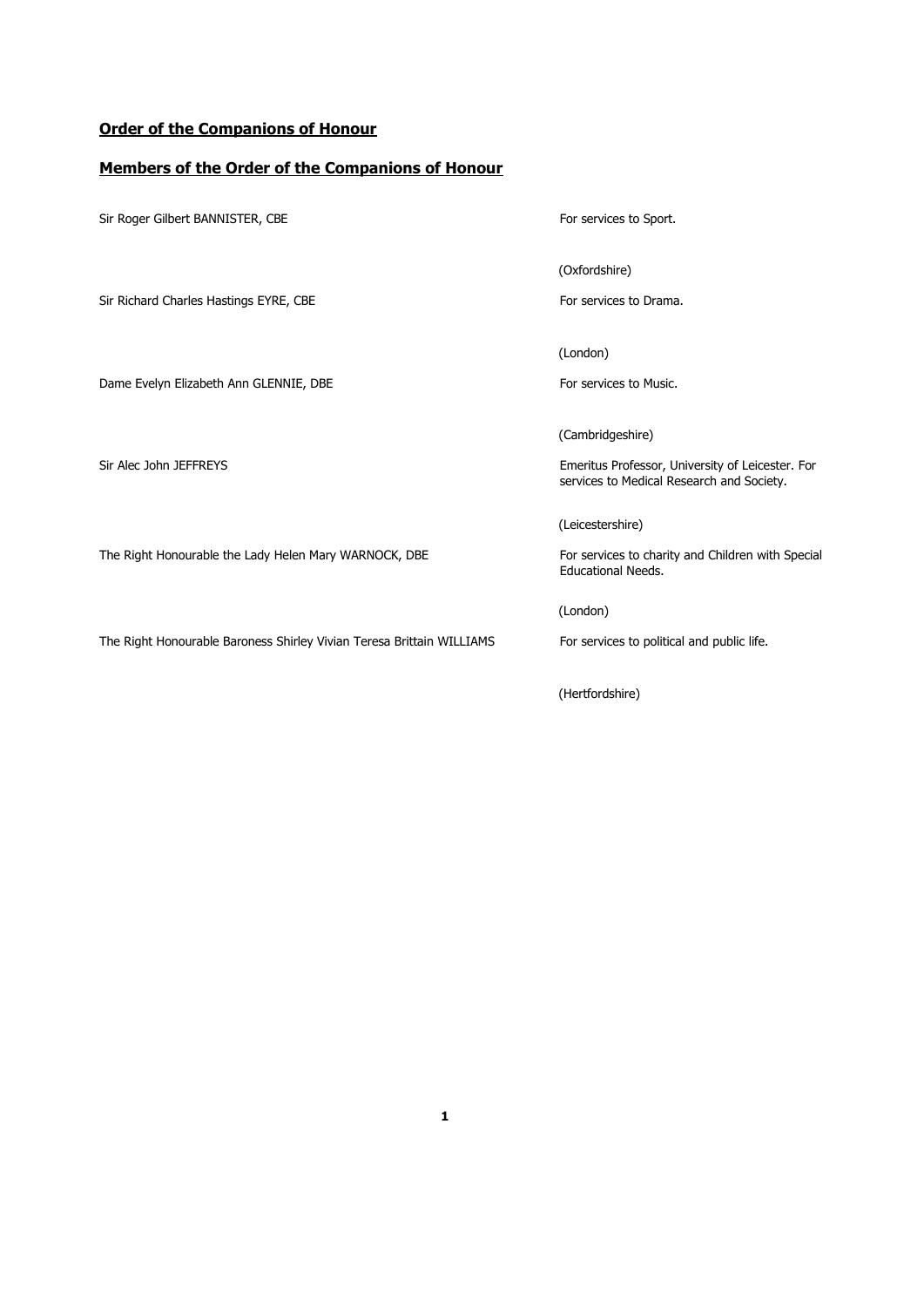#### **Knights Bachelor**

#### **Knighthoods**

Professor Shankar BALASUBRAMANIAN Herchel Smith Professor of Medicinal Chemistry, University of Cambridge. For services to Science and Medicine. (Cambridgeshire) Antony James BEEVOR **Military Historian and Author. For services in** Military Historian and Author. For services in support of Armed Forces Professional Development. (London) David BEHAN, CBE Chief Executive, Care Quality Commission. For services to Health and Care. (Kent) Professor Nicholas Andrew BLACK Professor of Health Services Research, London School of Hygiene and Tropical Medicine. For services to Healthcare Research. (London) Julian William Hendy BRAZIER, TD MP Member of Parliament for Canterbury. For political and public service. (Canterbury, Kent) John Park CAMPBELL, OBE Chairman, Glenrath Farms Ltd. For services to Farming and charitable service to Entrepreneurship. (East Lothian) David Anthony CRAUSBY, MP **Member of Parliament for Bolton North East.** Member of Parliament for Bolton North East. For parliamentary and political services. (Bolton, Greater Manchester) Raymond Douglas DAVIES **Musician.** For services to the Arts. (London) Kenneth Arthur DODD, OBE For services to Entertainment and charity.

(Liverpool, Merseyside)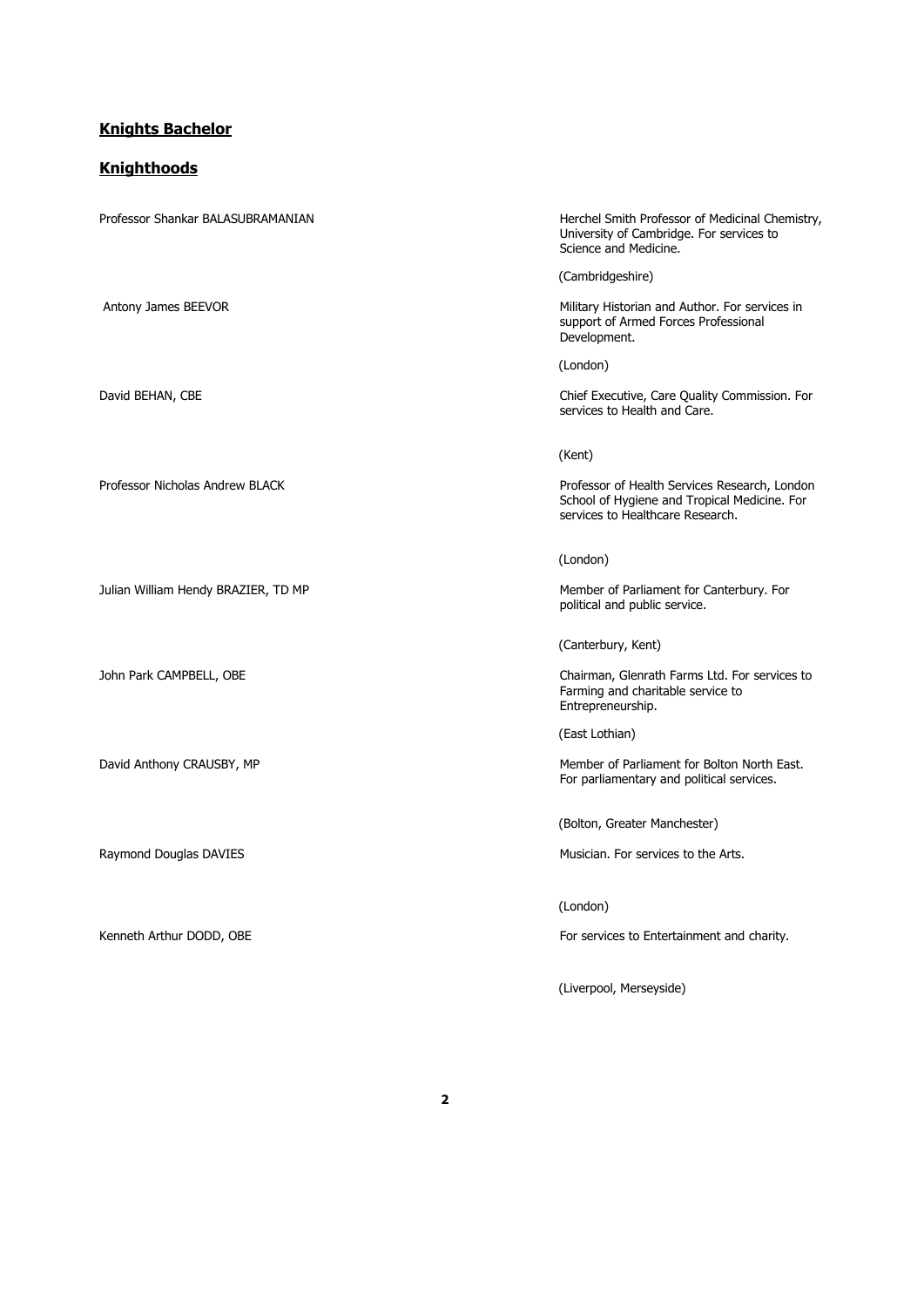Mohammed Muktar Jama FARAH, CBE For services to Athletics.

(London)

Professor Barry William IFE, CBE Professor Barry William IFE, CBE Principal, Guildhall School of Music and Drama. For services to Performing Arts Education.

(Suffolk)

Bryn Terfel JONES, CBE **Opera Singer.** For services to Music.

(Cardiff)

Professor John Vincent MCCANNY, CBE For services to Higher Education and Economic Development.

(Down)

Donald MCCULLIN, CBE Photojournalist. For services to Photography.

(Somerset)

Andrew Barron MURRAY, OBE The Services to Tennis and charity.

(Surrey)

David Charles ORD **For political service and service to the EX** For political service and service to the community in the South West.

(Bristol)

David Lee PEARSON, CBE **For services** to Equestrianism.

(Staffordshire)

Ian Clifford POWELL **Ian Clifford POWELL** and Member, Professional and Business Services Council. For services to Professional Services and voluntary service.

(Cheshire)

Mark RYLANCE **Actor.** For services to Theatre.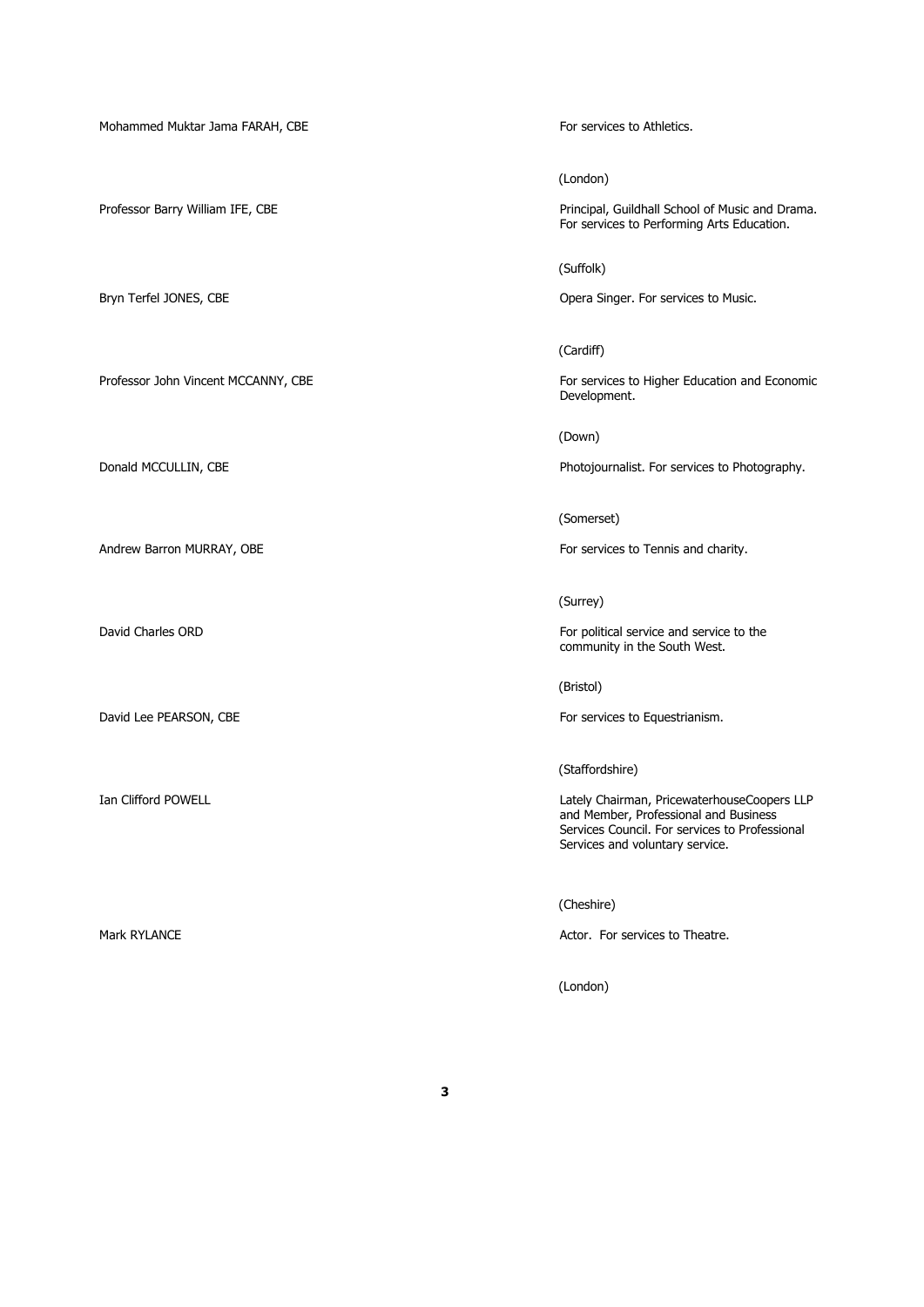The Right Honourable Steven John WEBB For political and public service.

David Morgan SLOMAN Chief Executive, Royal Free London NHS Foundation Trust. For services to the NHS.

(London)

Dr James Cuthbert SMITH, FRS Lately, Director of Research, Francis Crick Institute. For services to Medical Research and Science Education.

(London)

(Gloucestershire)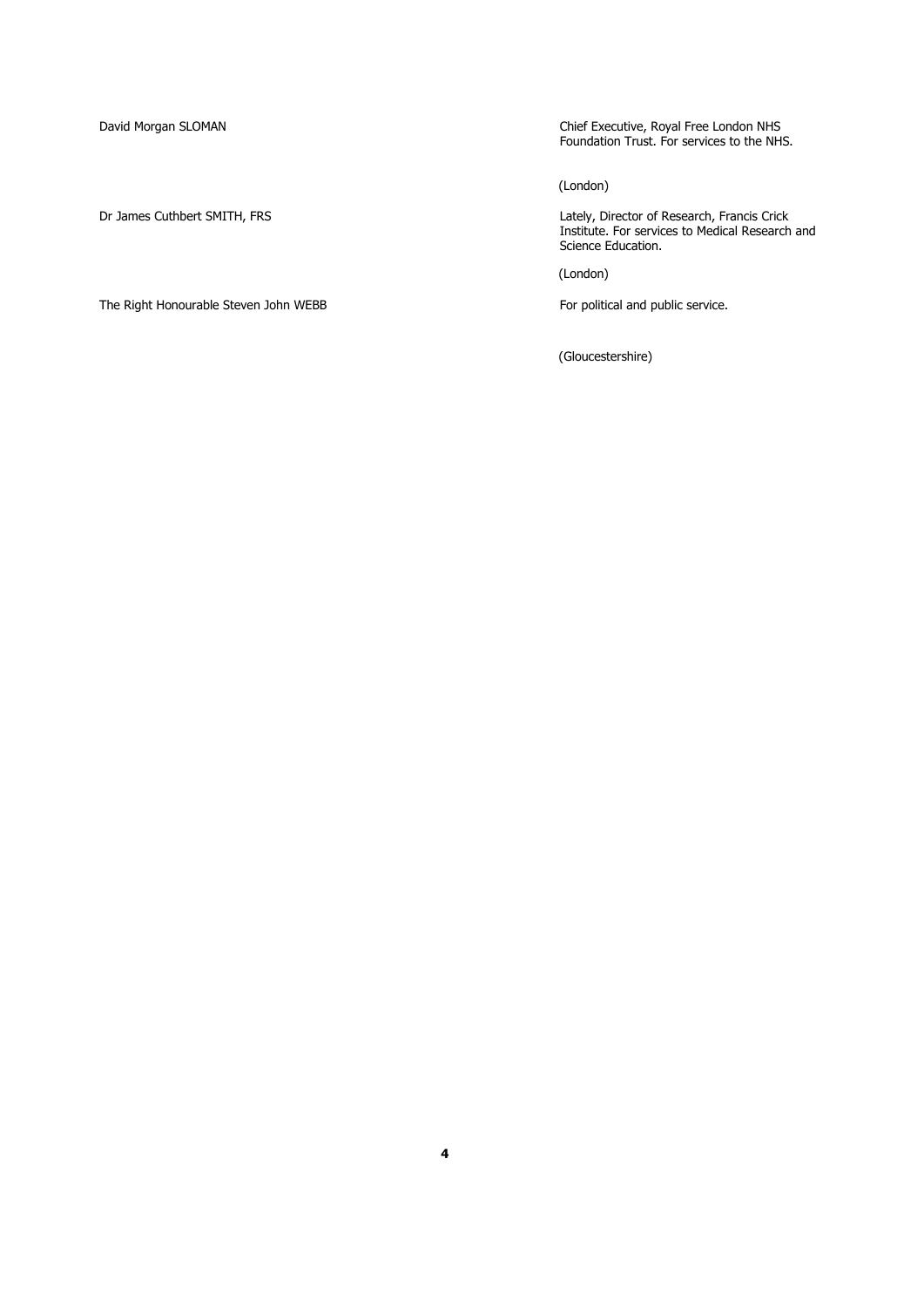### **Order of the Bath**

### **Knights Commander of the Order of the Bath**

David Richard BEAMISH Clerk of the Parliaments, House of Lords. For parliamentary service.

(London)

Mark Andrew LOWCOCK, CB Permanent Secretary, Department for International Development. For public service particularly to International Development.

(Esher, Surrey)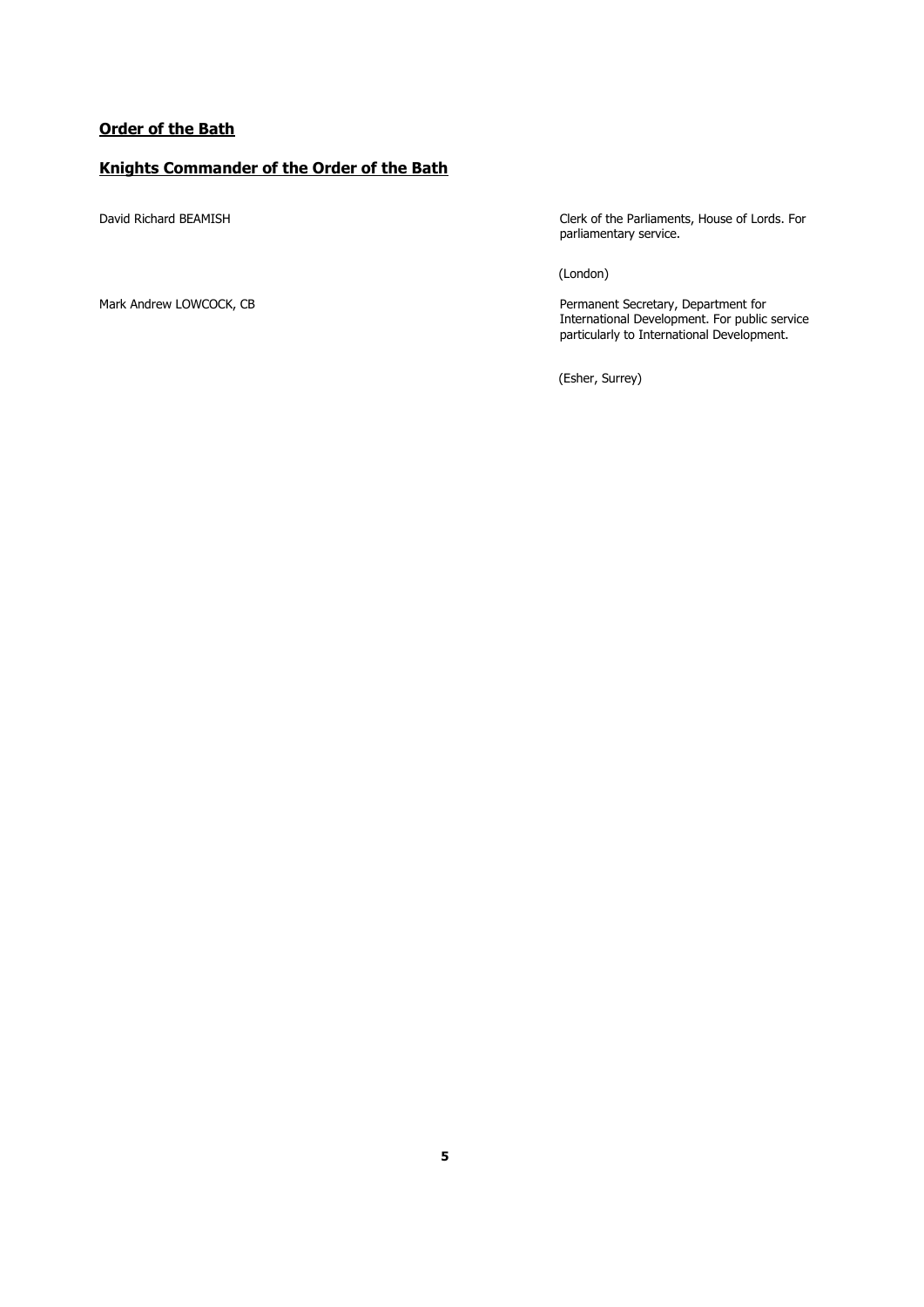### **Order of the Bath**

# **Companions of the Order of the Bath**

| Michael Paul BRADLEY            | Director General Resources, Defence<br>Equipment and Support, Ministry of Defence.<br>For services to Defence.                   |
|---------------------------------|----------------------------------------------------------------------------------------------------------------------------------|
|                                 | (Colne, Lancashire)                                                                                                              |
| Ms Sarah CHURCH                 | Director, Department for Environment, Food<br>and Rural Affairs. For services to British Food<br>and Farming.                    |
|                                 | (Guildford, Surrey)                                                                                                              |
| Matthew Cyrus COATS             | Chief Operating Officer, Ministry of Justice.<br>For public service.                                                             |
|                                 | (London)                                                                                                                         |
| Peter James Reginald FISH       | Director General, Government Legal<br>Department C and Legal Adviser, Home Office.<br>For Legal Services to Government.          |
|                                 | (Tunbridge Wells, Kent)                                                                                                          |
| Jeremy FLEMING                  | Senior Management, Ministry of Defence. For<br>services to Defence.                                                              |
|                                 | (London)                                                                                                                         |
| Professor Vernon Charles GIBSON | Lately Chief Scientific Adviser, Ministry of<br>Defence. For services to Defence.                                                |
|                                 | (London)                                                                                                                         |
| Dr Elizabeth Mary HALLAM SMITH  | Lately Director of Information Services and<br>Librarian, House of Lords. For services to<br>Parliament and National Heritage.   |
|                                 | (London)                                                                                                                         |
| Ms Joy HUTCHEON                 | Director General, Country Programmes,<br>Department for International Development. For<br>services to International Development. |
|                                 | (London)                                                                                                                         |
| Sue, Mrs MCALLISTER             | Lately Director General, Northern Ireland Prisor<br>Service. For services to the NI Prison Service.                              |
|                                 | (Leicestershire)                                                                                                                 |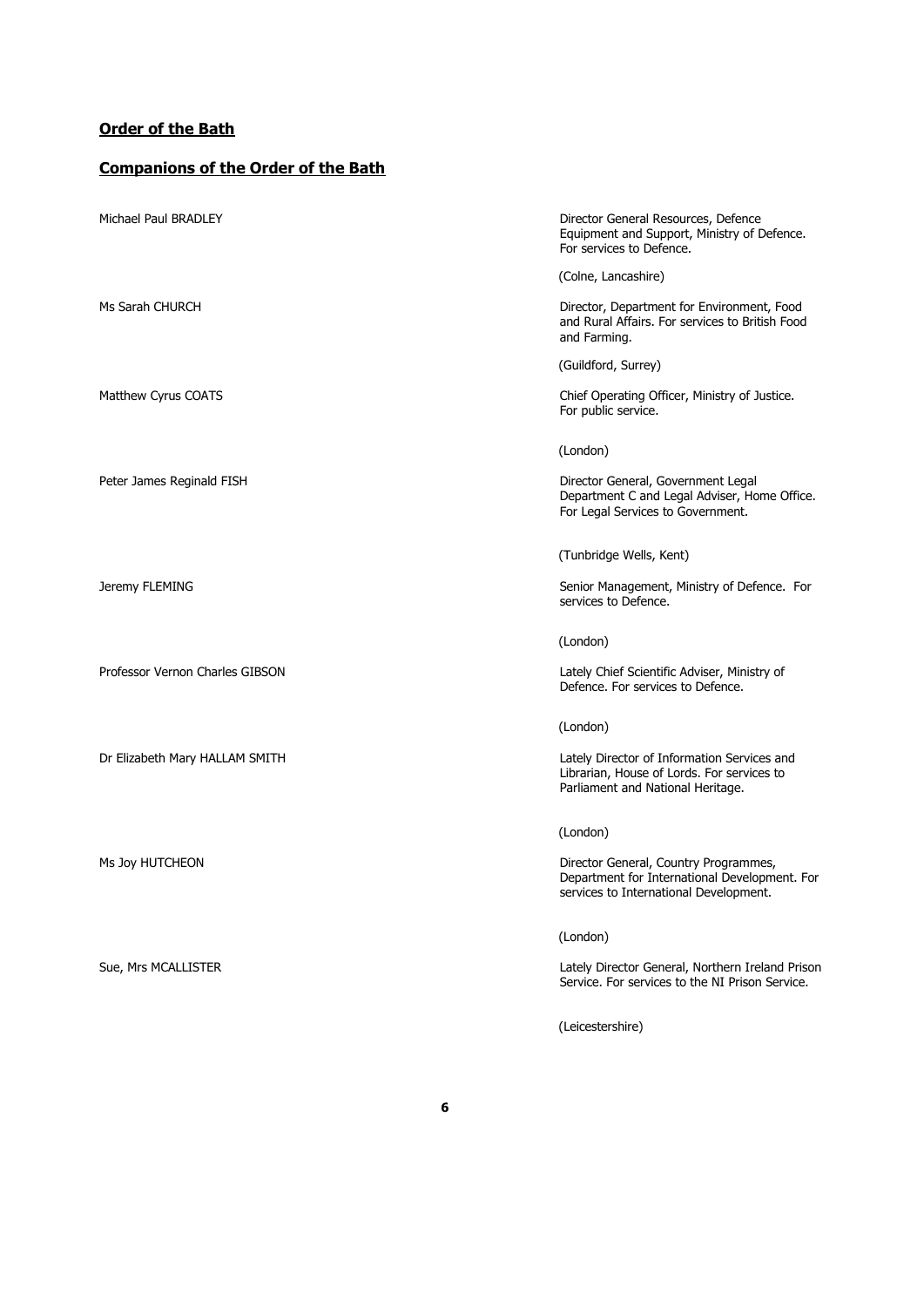| Leo Columba Martin O'REILLY     | Permanent Secretary, Department for<br>Communities, Northern Ireland Executive. For<br>services to Government in Northern Ireland.                                                |
|---------------------------------|-----------------------------------------------------------------------------------------------------------------------------------------------------------------------------------|
|                                 | (Belfast)                                                                                                                                                                         |
| Miss Annabel Clare PILLMAN, OBE | Director, Culture and Sport, Department for<br>Culture, Media and Sport. For public and<br>voluntary services to Culture.                                                         |
|                                 | (London)                                                                                                                                                                          |
| Jonathan Michael RUSSELL,       | HR Director, HR Services, Department for Work<br>and Pensions. For public and voluntary service<br>to the Public Sector and the community in<br>Bishop's Stortford, Hertfordshire |
|                                 | (Bishop's Stortford, Hertfordshire)                                                                                                                                               |
| Michael STEVENS                 | Lately Head, Chief Scientist Office, Scottish<br>Government. For services to Research and<br>Healthcare and to the community in Edinburgh.                                        |
|                                 | (Edinburgh)                                                                                                                                                                       |
| Michael Roger WILLIAMS          | Director, HM Treasury. For services to Global<br>Tax Policy and Taxpayers.                                                                                                        |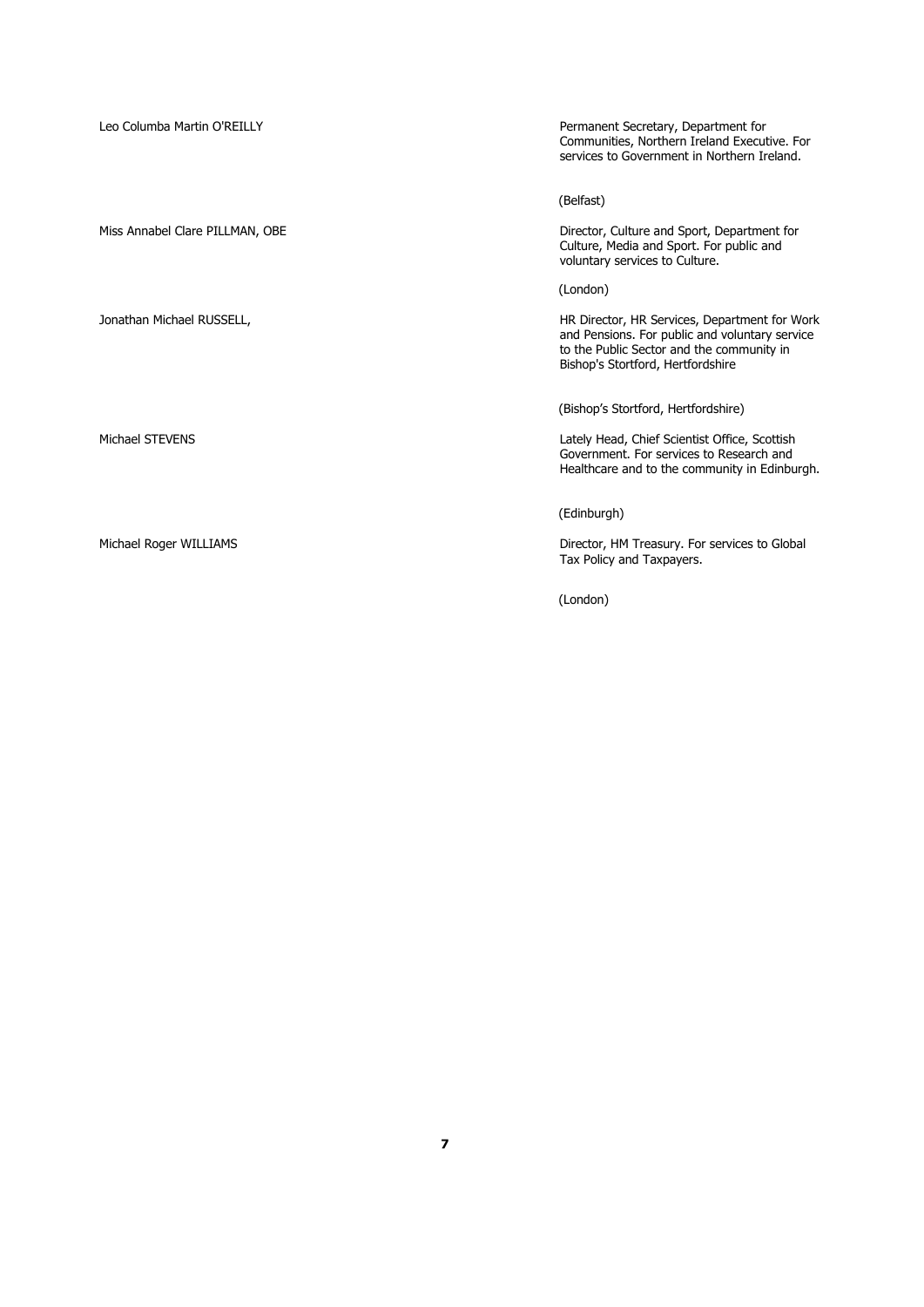### **Knights Grand Cross of the Order of the British Empire**

Sir Cyril CHANTLER Emeritus Professor, Guy's, King's, and St Thomas's Medical School. For services to Leadership in Healthcare.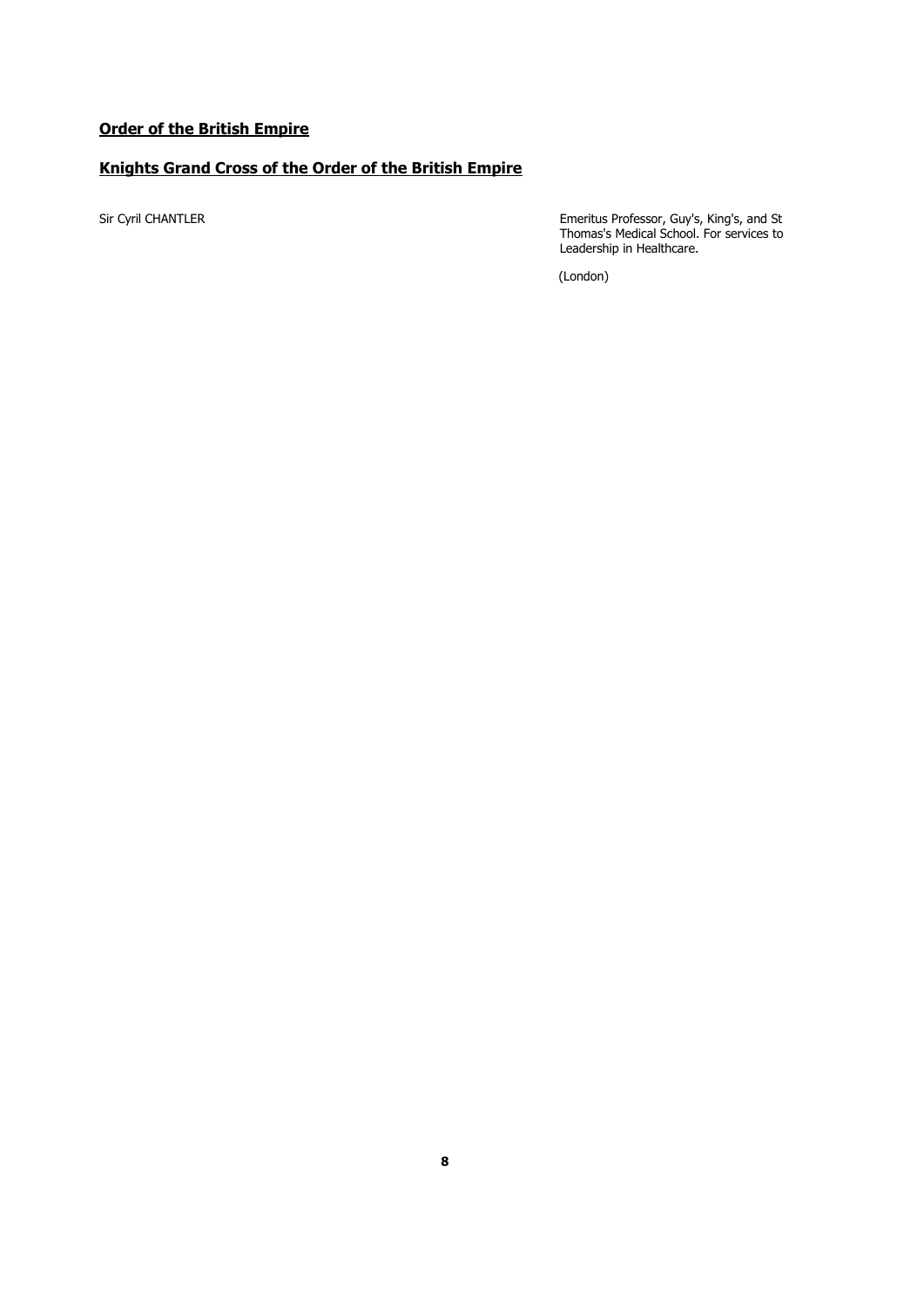#### **Dames Commander of the Order of the British Empire**

Professor Elizabeth Nneka ANIONWU, CBE The State of Nursing, University of Nursing, University of West London. For services to Nursing and the Mary Seacole Statue Appeal. (London) Ms Vera BAIRD, QC Northumbria Police and Crime Commissioner. For services to Women and Equality. (Newcastle Upon Tyne, Tyne and Wear) Ms Inga Kristine BEALE Chief Executive Officer, Lloyd's of London. For services to the Economy. (London) Jessica, Mrs ENNIS-HILL, CBE For services to Athletics. (Sheffield, South Yorkshire) Professor Amanda Gay FISHER, FRS **Director, Medical Research Council Clinical** Sciences Centre, Imperial College London. For services to Medical Research and the Public Understanding of Science. (London) Ms Helen Jean Sutherland FRASER, CBE Lately Chief Executive, The Girls' Day School Trust. For services to Education. (London) Dr Katherine Jane GRAINGER, CBE For services to Sport and charity. (Maidenhead, Berkshire) Professor Henrietta Miriam Ottoline LEYSER, CBE FRS (Ottoline LEYSER DAY) Director, The Sainsbury Laboratory, University of Cambridge. For services to Plant Science, Science in Society and Equality and Diversity in Science. (Cambridgeshire) Miss Katherine Patricia ROUTLEDGE, CBE For services to Theatre and charity. (Chichester, West Sussex)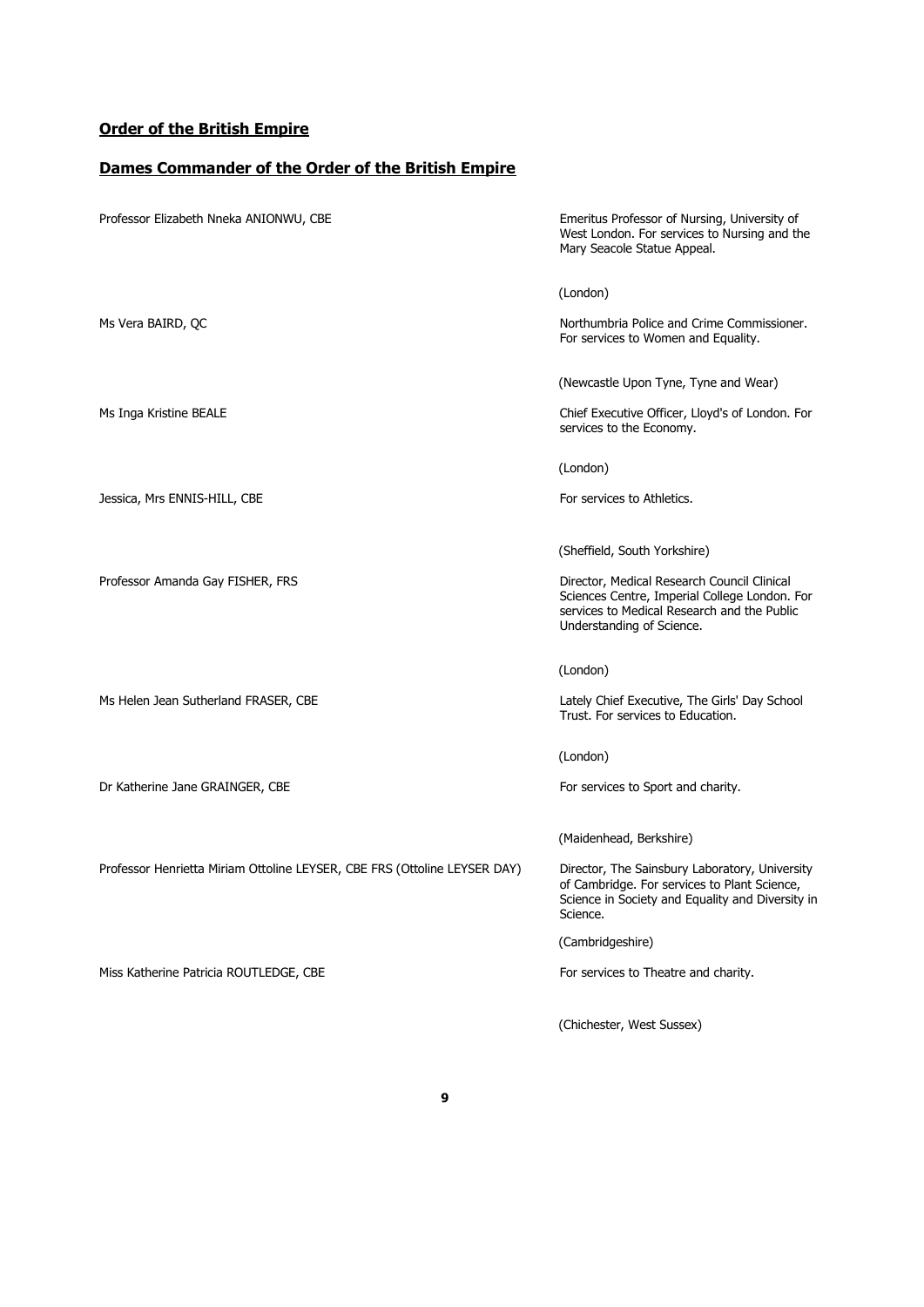Professor Caroline Leigh WATKINS Professor of Stroke and Older People's Care, College of Health and Wellbeing, University of Central Lancashire. For services to Nursing and Older People's Care.

(Merseyside)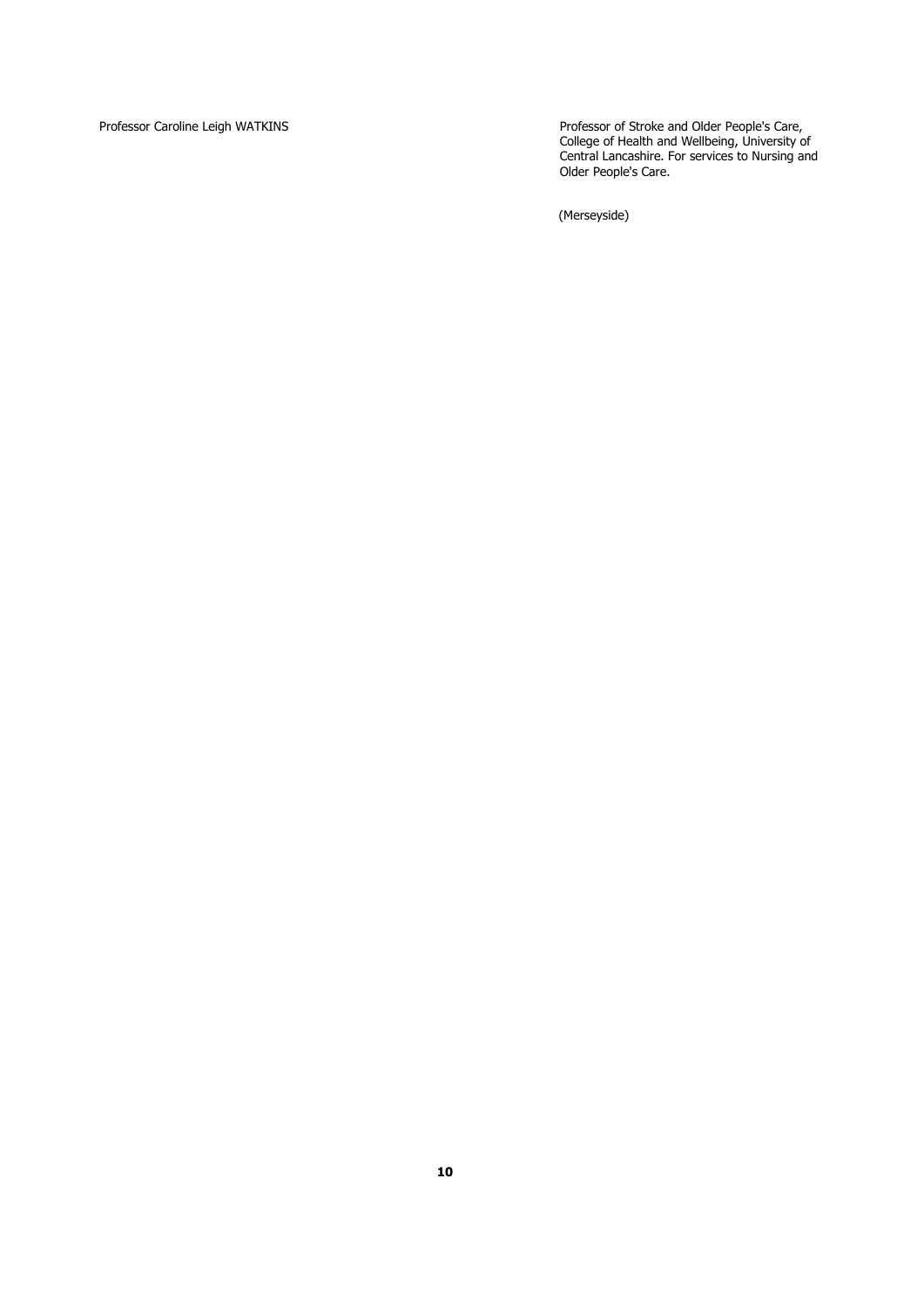### **Knights Commander of the Order of the British Empire**

The Right Reverend James Stuart JONES For services to Bereaved Families and Justice.

(Malton, North Yorkshire)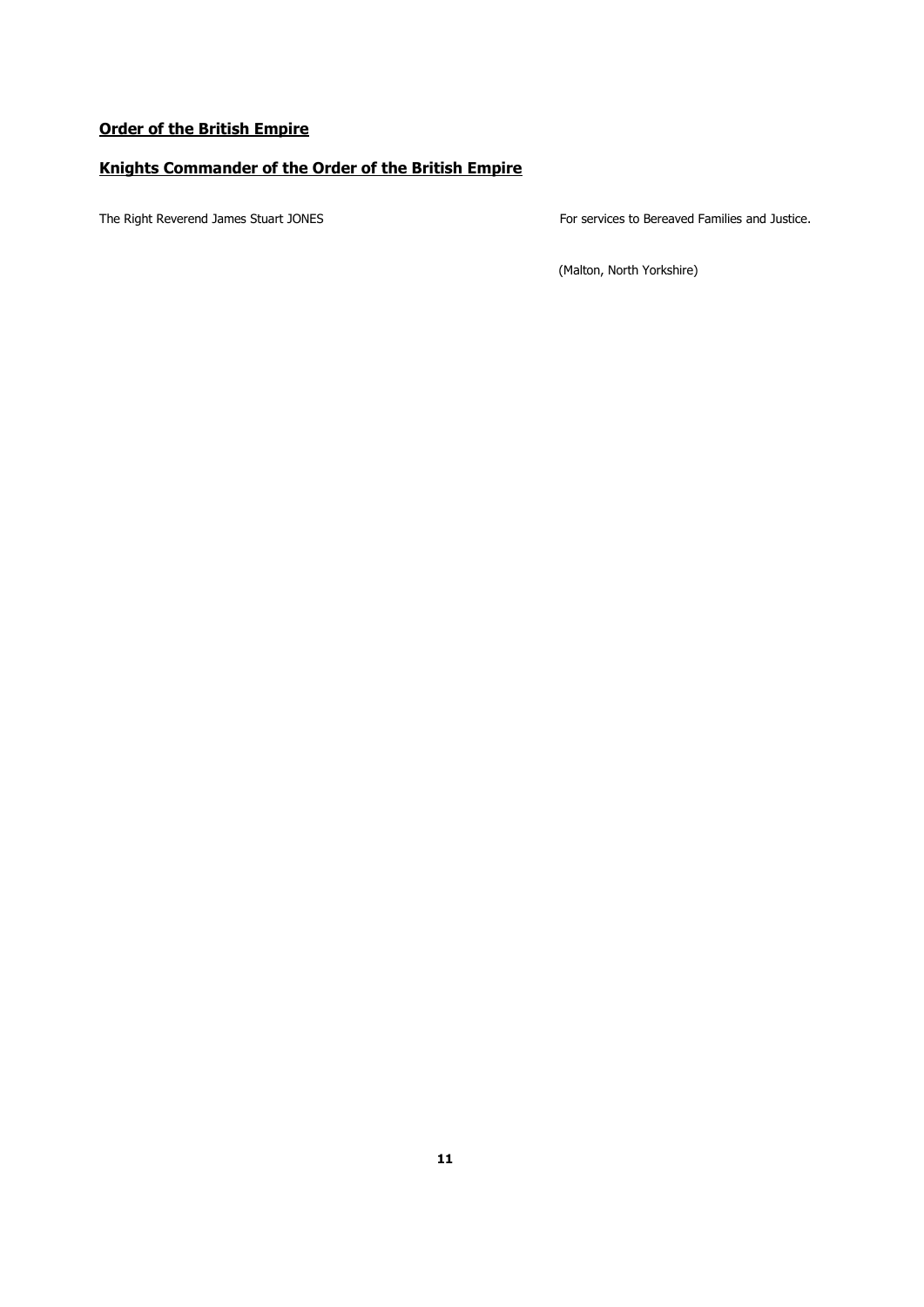# **Commanders of the Order of the British Empire**

| Cecilia, Mrs ANIM              | President, Royal College of Nursing and Clinical<br>Nurse Specialist in Women's Health. For<br>services to Women's Health.                                |
|--------------------------------|-----------------------------------------------------------------------------------------------------------------------------------------------------------|
| Naim Ibrahim ATTALLAH          | (London)<br>Publisher, Quartet Books. For services to<br>Literature and the Arts.                                                                         |
| Chris Brian AUSTIN             | (London)<br>Country Director, Afghanistan, Department for<br>International Development. For services to<br>International Development.                     |
| Professor Polina BAYVEL        | (London)<br>Professor of Optical Communications and<br>Networks, University College London. For<br>services to Engineering.                               |
| Hardip Singh BEGOL             | (London)<br>Director, Independent Education, Safeguarding<br>in Schools and Counter Extremism, Department<br>for Education. For services to Education.    |
| Professor Kamaldeep Singh BHUI | (London)<br>Professor of Cultural Psychiatry and<br>Epidemiology, Queen Mary University of<br>London. For services to Mental Health Research<br>and Care. |
| Dr Desmond Rollo BIDDULPH      | (Amersham, Buckinghamshire)<br>President and Member, Buddhist Society. For<br>services to Interfaith Relations.                                           |
| Ms Sue-Anne Hilbre BIGGS       | (London)<br>Director General, Royal Horticultural Society.<br>For services to the Environment and<br>Ornamental Horticulture Industry.                    |
| Ms Rosaleen Mary BLAIR         | (Cobham, Surrey)<br>Founder, Alexander Mann Solutions. For<br>services to Business and Recruitment.                                                       |
|                                | (London)                                                                                                                                                  |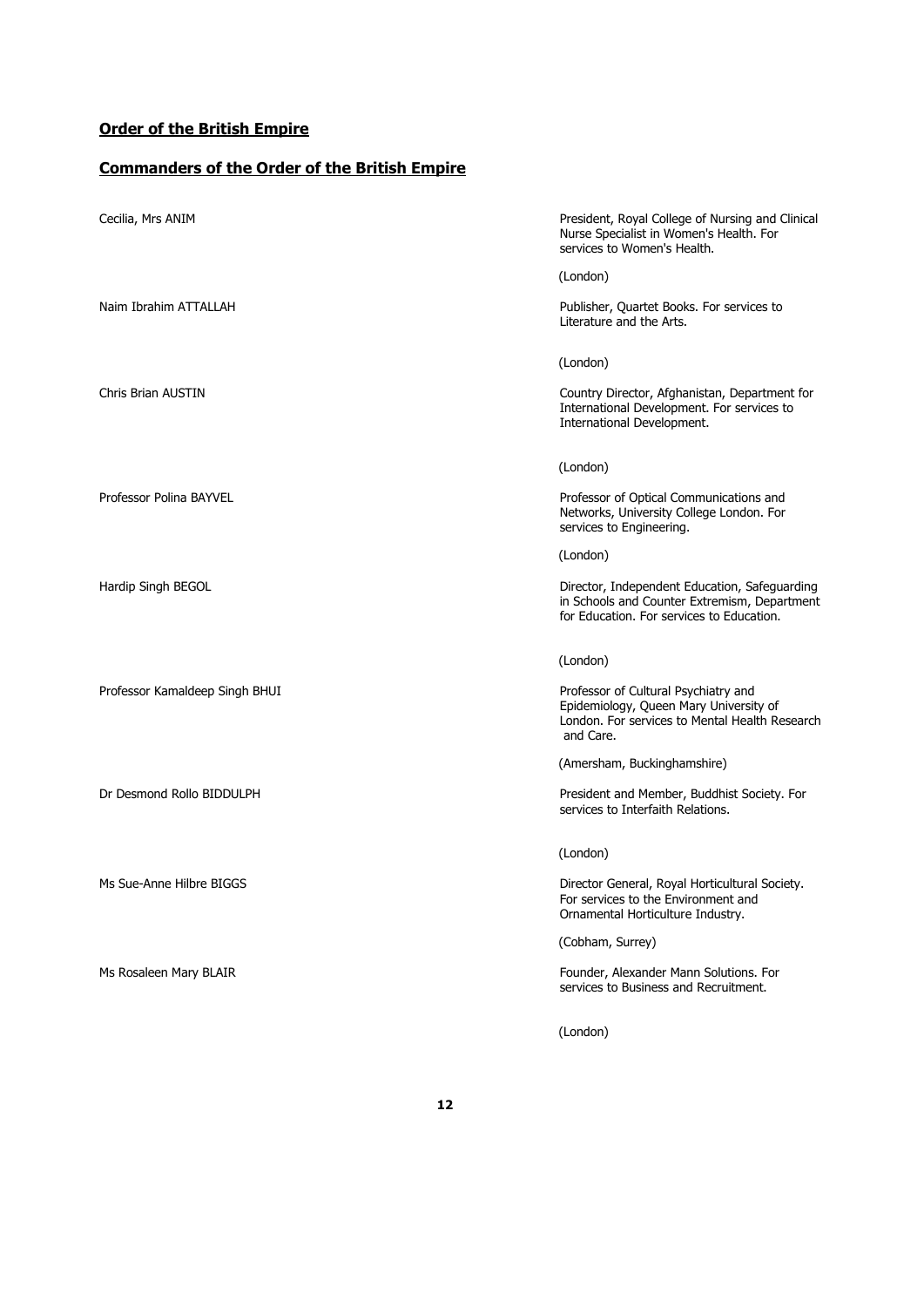Michael Neil Murray BOYD Lately Managing Director, Investment, UK Trade and Investment, Department for International Trade. For services to International Business. (Surrey) Marie, Mrs BRENNAN Crown Commercial Leader, Cabinet Office. For services to Commercial Capability in the Public Sector. (Merseyside) Kim Daniel BROMLEY-DERRY **Chief Executive, London Borough of Newham.** For services to Local Government. (Bedfordshire) Peter BROOKES Cartoonist. For services to the Media. (London) Professor Richard BURDETT **Professor Studies, Professor of Architecture and Urban Studies**, London School of Economics. For services to Urban Planning and Design. (London) Ms Clare Beatrice CHAMBERLAIN **Director of Family Services, Hammersmith and** Fulham, Kensington and Chelsea, and City of Westminster. For services to Children and Families. (London) Professor Paul Charles CHESHIRE **Exercise 2018** Economist. For services to Economics and Housing. (London) Ms Sophie Margaret CHRISTIANSEN, OBE For services to Para-equestrianism. (Maidenhead, Berkshire) Andrew George CHRISTIE Lately Director of Children's Services, Triborough (Hammersmith and Fulham, Kensington and Chelsea and Westminster Local Authorities). For services to Children. (Crowthorne, Berkshire) Professor Jack Martin CUZICK **Director, Wolfson Institute of Preventive** Medicine and Head, Centre for Cancer Prevention. For services to Cancer Prevention and Screening. (London)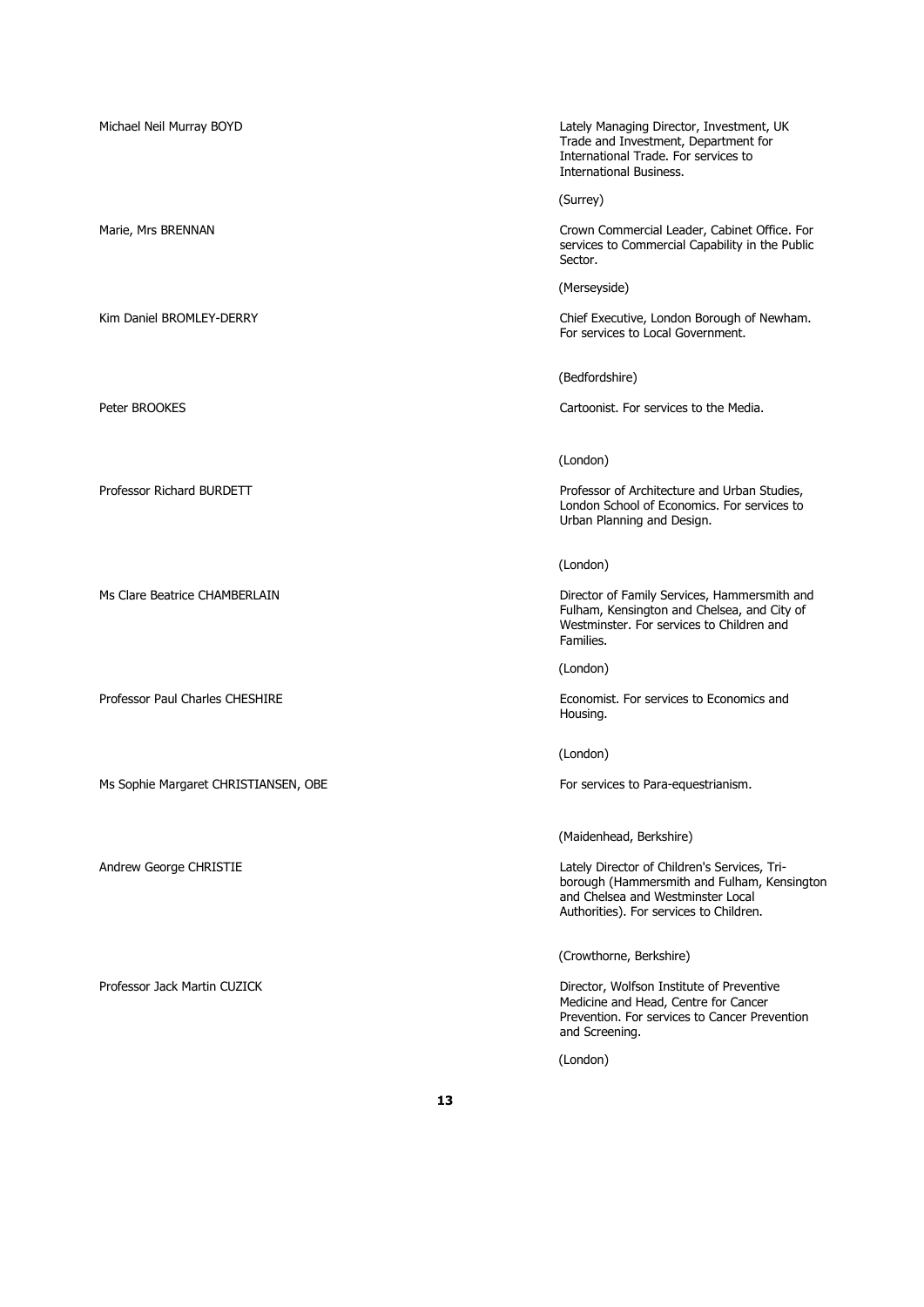Professor Susan Catherine DEACON Chair, Institute of Directors in Scotland and Assistant Principal External Relations, University of Edinburgh. For services to Business, Education and public service. (Prestonpans, East Lothian) Professor Michael Harold DEPLEDGE Chair of Environment and Human Health, University of Exeter Medical School. For services to the Environment and Human Health. (Devon) Stephen Roderick DODGSON Lately Head of Business Group, UK Export Finance, Department for International Trade. For services to the British Export Economy. (Brentwood, Essex) Philip James DUFFY **Chief Operating Officer, Border Force, Home** Office. For services to Immigration Policy and Border Security. (London) Ms Charlotte Susan Jane DUJARDIN, OBE For services to Equestrianism. (Gloucestershire) Gerard ELIAS, QC **Commissioner for Standards, National Assembly Commissioner for Standards, National Assembly** for Wales. For services to Standards of Conduct in Public Life. (Llandaf, Cardiff) Ronald Victor EMERSON Lately Chairman, British Business Bank. For services to International Banking and the Financing of Small and Medium-Sized Enterprises. (Henley-on-Thames, Oxfordshire) Dr Andrew Douglas GARRAD, FREng For services to Renewable Energy. (Bristol) Robert Michael GILBERT **Chair, Intellectual Property Office. For services** to the Legal Profession and the Economy. (Dartmouth, Devon) Ms Neena GILL Member of the European Parliament for the European Parliament for the West Midlands. For parliamentary and political service. (West Midlands)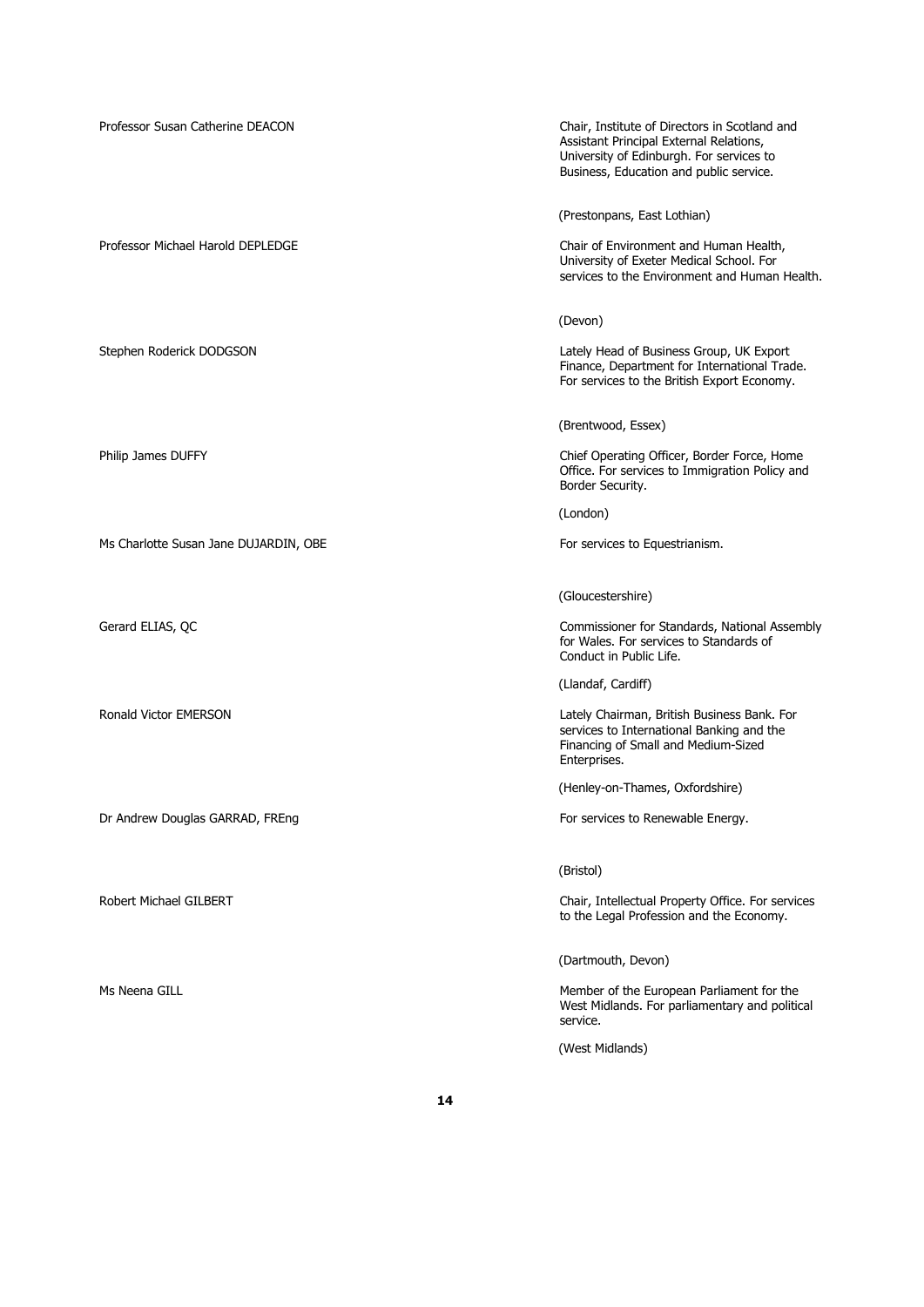Professor Anthony Clifford GRAYLING For services to Philosophy.

Professor Christopher HASLETT, OBE FRSE Sir John Crofton Professor of Respiratory

Professor Peter John GOODHEW, FREng Emeritus Professor of Engineering, University of Liverpool. For services to Engineering and Education.

(Waverton, Cheshire)

Rupert GOOLD **Artistic Director, Almeida Theatre. For services** Artistic Director, Almeida Theatre. For services to Drama.

(London)

Ravindra Pragji GOVINDIA, MBE Leader, Wandsworth Borough Council. For services to Local Government and the community in Wandsworth, London.

(London)

(London)

Medicine and Director, Queen's Medical Research Institute, University of Edinburgh. For services to Medical Research.

(Edinburgh)

Ms Helena Rebecca HERKLOTS Chief Executive, Carers UK. For services to Carers.

(Hay-on Wye, Herefordshire)

Ms Anya HINDMARCH, MBE Fashion Accessories Designer. For services to Fashion.

(London)

Alfred Henry HITCHCOCK, QPM Chief Constable, Ministry of Defence Police. For services to Defence and Policing.

(Bedfordshire)

Councillor David HODGE Leader, Surrey County Council and Vice Chairman, Local Government Association. For services to Local Government and charity.

(Caterham, Surrey)

Edmund Nigel Ronald HOSKER Lately Director, International Energy, EU and Resilience, Department of Energy and Climate Change. For services to Energy Policy.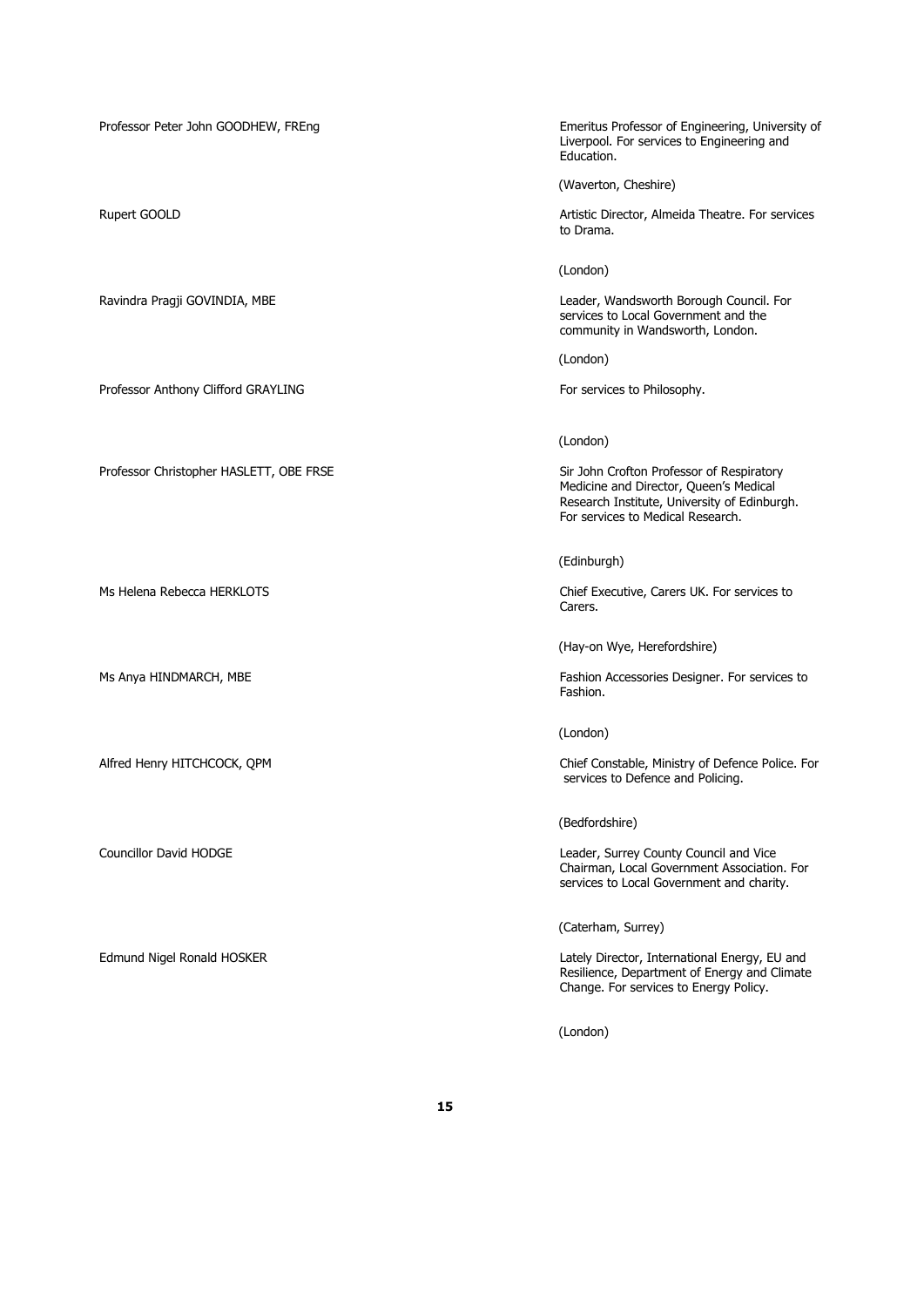| Ms Shirley HUGHES, OBE                     | Author and Illustrator. For services to<br>Literature.                                                                                                                     |
|--------------------------------------------|----------------------------------------------------------------------------------------------------------------------------------------------------------------------------|
|                                            | (London)                                                                                                                                                                   |
| Professor Stephen Charles INGLIS           | Lately Director, National Institute for Biological<br>Standards and Control, Medicines and<br>Healthcare Products Regulatory Agency. For<br>services to Health Protection. |
|                                            | (Cambridgeshire)                                                                                                                                                           |
| Ms Amanda JEFFERY (MRS MASON)              | Deputy Director, Judicial Office of England and<br>Wales. For services to the Administration of<br>Justice and the Judiciary.                                              |
|                                            | (London)                                                                                                                                                                   |
| Dominic JOHNSON                            | Associate Treasurer, Conservative Party. For<br>political service.                                                                                                         |
|                                            | (London)                                                                                                                                                                   |
| Roselyn Christine, Mrs JONES               | Mayor, Doncaster Council. For services to<br>Local Government.                                                                                                             |
|                                            | (Doncaster, South Yorkshire)                                                                                                                                               |
| Professor Janice Margaret KAY              | Provost and Senior Deputy Vice-Chancellor,<br>University of Exeter. For services to Higher<br>Education.                                                                   |
|                                            | (Exeter, Devon)                                                                                                                                                            |
| Jason Francis KENNY, OBE                   | For services to Cycling.                                                                                                                                                   |
|                                            | (Cheshire)                                                                                                                                                                 |
| Ms Laura Rebecca KENNY, OBE<br>Laura Trott | For services to Cycling.                                                                                                                                                   |
|                                            | (Cheshire)                                                                                                                                                                 |
| Sascha KINDRED, OBE                        | For services to Swimming.                                                                                                                                                  |
|                                            | (Herefordshire)                                                                                                                                                            |
| Professor Nicola Mary LACEY, FBA           | School Professor of Law, Gender and Social<br>Policy, London School of Economics. For<br>services to Law, Justice and Gender Politics.                                     |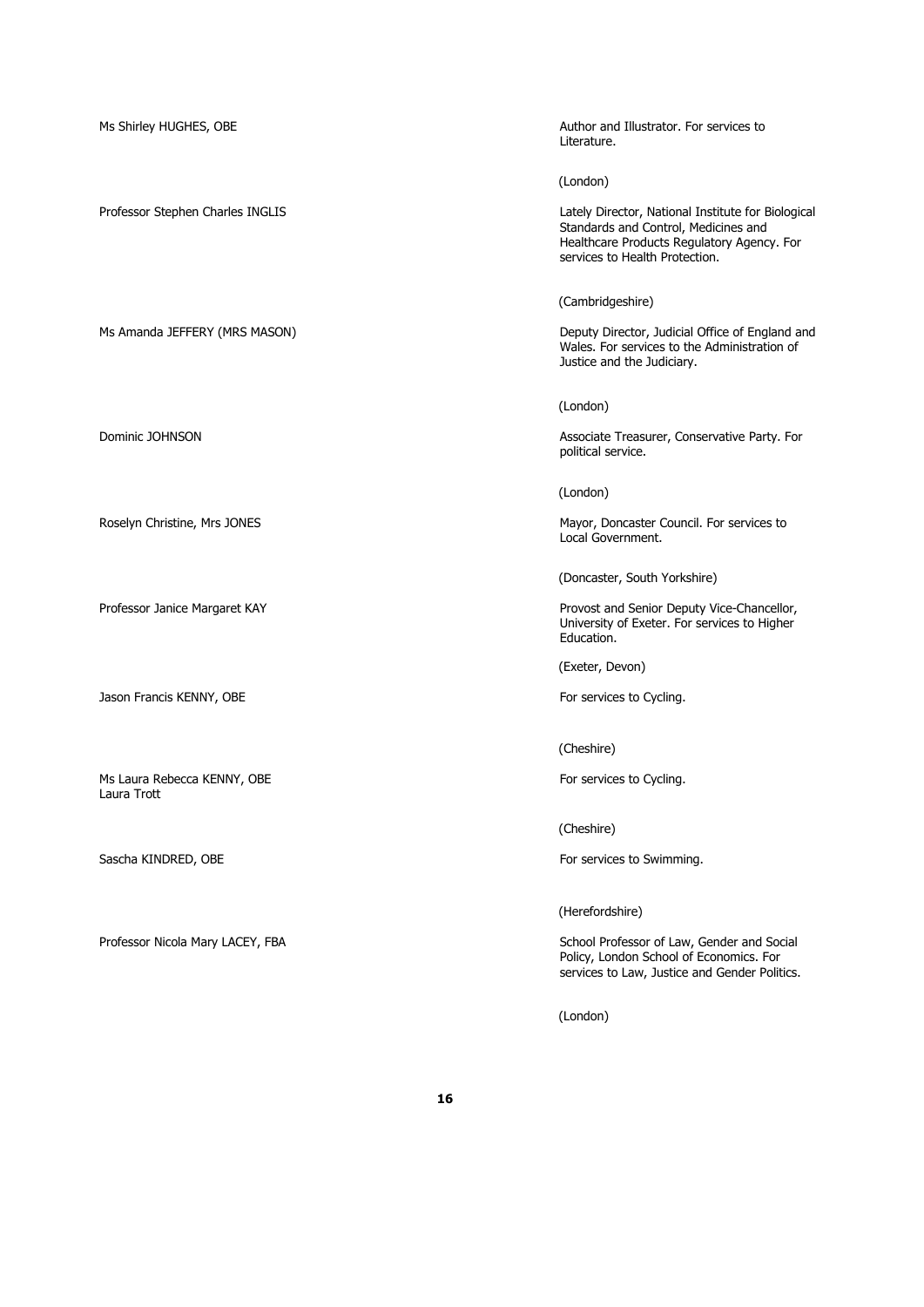| Angela, Mrs MACDONALD                       | Director, DWP Operations, Department for<br>Work and Pensions. For services to Welfare<br>Reform.                                                                           |
|---------------------------------------------|-----------------------------------------------------------------------------------------------------------------------------------------------------------------------------|
|                                             | (York, North Yorkshire)                                                                                                                                                     |
| <b>Mark MALCOMSON</b>                       | Principal and Chief Executive, City Lit. For<br>services to Adult Education.                                                                                                |
|                                             | (London)                                                                                                                                                                    |
| Dr Jane Elizabeth MARTIN<br>Mrs Ranson      | Local Government Ombudsman and Chair,<br>Commission for Local Administration in England.<br>For services to Administrative Justice and<br>Transparency in Local Government. |
|                                             | (Coventry, West Midlands)                                                                                                                                                   |
| Professor Paul William MARTIN               | Depute Principal, University of the West of<br>Scotland. For services to Healthcare and<br>Education.                                                                       |
|                                             | (Mauchline, Ayrshire and Arran)                                                                                                                                             |
| Professor Colin Peter MAYER                 | Member, Competition Appeal Tribunal. For<br>sevices to Business Education and the<br>Administration of Justice in the Economic<br>Sphere.                                   |
|                                             | (Oxfordshire)                                                                                                                                                               |
| Dr Donald MCCARTHY                          | For services to Business and Philanthropy.                                                                                                                                  |
|                                             | (London)                                                                                                                                                                    |
| Derek Andrew MCCLURE                        | For services to Mental Healthcare and People<br>with Learning Disabilities.                                                                                                 |
|                                             | (Bangor, Down)                                                                                                                                                              |
| Gerard MCGINN                               | Chairman, Strategic Investment Board. For<br>services to the Northern Ireland Economy.                                                                                      |
|                                             | (Antrim)                                                                                                                                                                    |
| <b>Oliver Charles Fenton MORLEY</b>         | Chief Executive, Driver and Vehicle Licensing<br>Agency. For services to Public Sector Digital<br>Services.                                                                 |
|                                             | (Wallingford, Oxfordshire)                                                                                                                                                  |
| The Right Honourable Francis MULHOLLAND, QC | Lately Lord Advocate. For services to Law in<br>Scotland.                                                                                                                   |

(Livingston, West Lothian)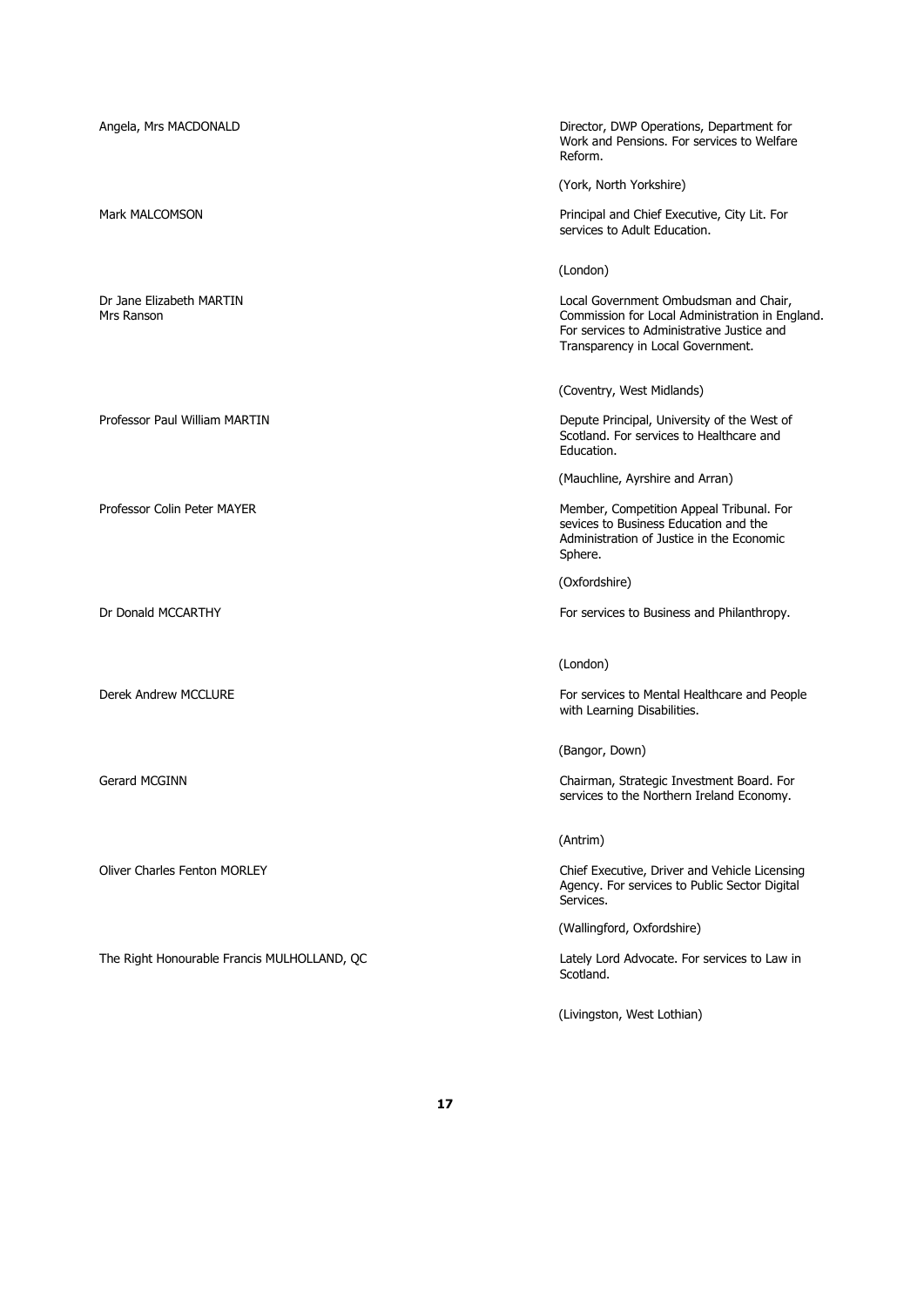| Malcolm NEWSAM              | Lately Children's Social Care Commissioner,<br>Rotherham Metropolitan Borough Council. For<br>services to Children's Social Care.                                    |
|-----------------------------|----------------------------------------------------------------------------------------------------------------------------------------------------------------------|
|                             | (Milton Keynes, Buckinghamshire)                                                                                                                                     |
| Seamus Michael OATES        | Chief Executive Officer and Executive<br>Headteacher, Tri-borough Alternative Provision<br>Multi Academy Trust. For services to Education.                           |
|                             | (London)                                                                                                                                                             |
| Chris OFILI                 | Artist. For services to Art.                                                                                                                                         |
|                             | (London)                                                                                                                                                             |
| Professor Jill PELL, FRSE   | Henry Mechan Professor of Public Health,<br>University of Glasgow. For services to Public<br>Health Research.                                                        |
|                             | (Glasgow)                                                                                                                                                            |
| Roger John POPE             | Chief Executive Officer, Academies South West<br>Multi-Academy Trust and Executive Principal,<br>Kingsbridge Community College, Devon. For<br>services to Education. |
|                             | (Totnes, Devon)                                                                                                                                                      |
| Michael Patrick PRAGNELL    | Chairman, Cancer Research UK. For services to<br>Cancer Research.                                                                                                    |
|                             | (Hampshire)                                                                                                                                                          |
| Professor John Adrian PYLE  | Professor of Chemistry and 1920 Chair for<br>Physical Chemistry, Cambridge University. For<br>services to Atmospheric Chemistry and<br>Environmental Science.        |
|                             | (Dry Drayton, Cambridgeshire)                                                                                                                                        |
| Timothy Robert REDDISH, OBE | Chair, British Paralympic Association. For<br>services to Sport.                                                                                                     |
|                             | (Nottinghamshire)                                                                                                                                                    |
| Nigel Paul RICHARDSON       | Lately Director of Children's Services, Leeds<br>City Council. For services to Children and<br>Families.                                                             |
|                             | (Hessle, East Riding of Yorkshire)                                                                                                                                   |
| Angela May, Mrs RIPPON, OBE | Development Lead, Dementia Friendly<br>Communities. For services to Dementia Care.                                                                                   |
|                             | (London)                                                                                                                                                             |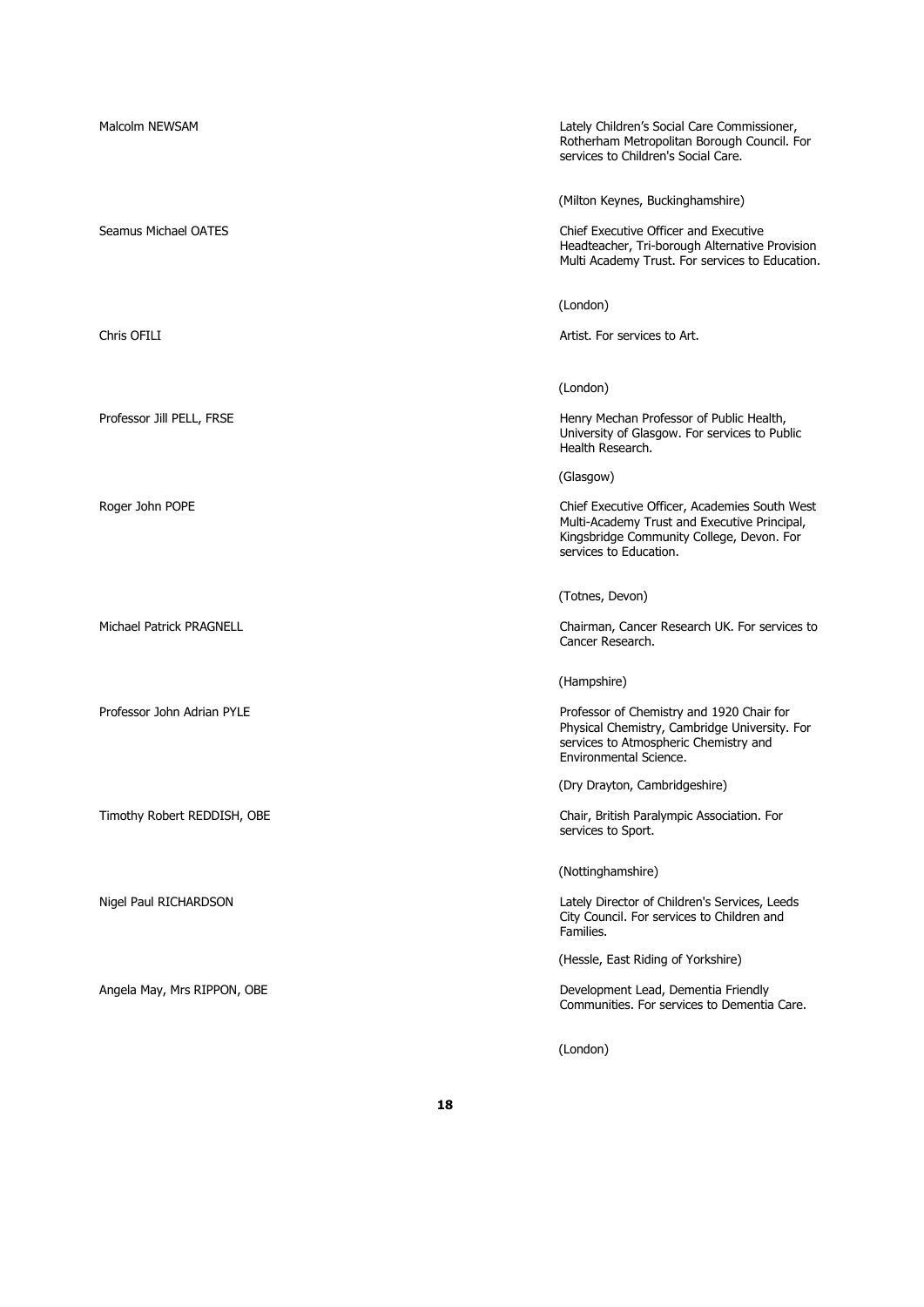Luke Philip Hardwick RITTNER **Chief Executive, Royal Academy of Dance**. For services to the Arts particularly Dance. (London) Justine Juliette Alice, Mrs ROBERTS Co-founder and Chief Executive Officer, Mumsnet and Gransnet. For services to the Economy. (London) Paul ROWSELL **Paul ROWSELL Paul ROWSELL Paul ROWSELL Deputy Director, Democracy, Department for** Communities and Local Government. For services to Local Government. (Basingstoke, Hampshire) Ms Anne Richardson SHARP Chief Executive, Advisory, Conciliation and Arbitration Service. For services to Workplace Relations. (Hampshire) Dr Christopher John SIMPKINS Director General, The Royal British Legion. For services to the Armed Forces Community. (Abroad) Jeremy Theodorson SINCLAIR Chairman, M&C Saatchi Plc. For services to Advertising. (London) Nicholas David SKELTON, OBE For services to Equestrianism. (Warwickshire) Professor Emeritus Carol Christine SMART Professor of Sociology, University of Manchester and Co-Director, Morgan Centre for the Study of Relationships and Personal Life. For services to the Social Sciences. (Leeds, West Yorkshire) Professor David Burton SMITH Writer, Broadcaster and Arts Administrator. For services to Culture and the Arts in Wales. (Barry, Vale of Glamorgan) Professor John Rason SPENCER, QC **Professor Emeritus of Law, University of Law**, University of Cambridge. For services to the Reform of Law Concerning Child Witnesses.

(Cambridgeshire)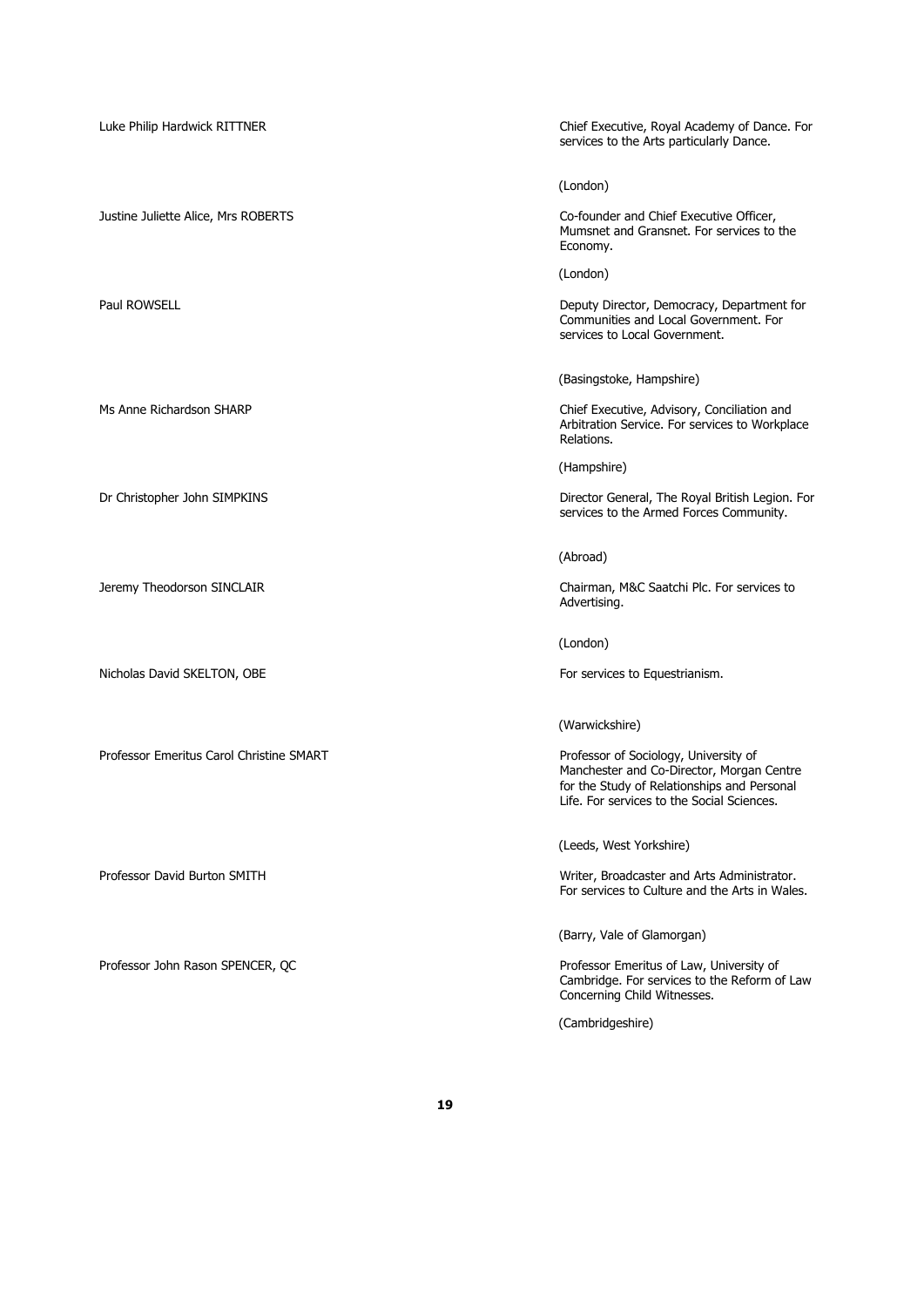| Lesley, Mrs SUNDSTROM            | Senior Management, Ministry of Defence. For<br>services to Defence.                                                                                               |
|----------------------------------|-------------------------------------------------------------------------------------------------------------------------------------------------------------------|
|                                  | (London)                                                                                                                                                          |
| Professor Anita THAPAR           | Clinical Professor, Institute of Psychological<br>Medicine and Clinical Neurosciences, Cardiff<br>University. For services to Child and<br>Adolescent Psychiatry. |
|                                  | (Cardiff)                                                                                                                                                         |
| Professor Hywel Rhys THOMAS      | For services to Academic Research and Higher<br>Education.                                                                                                        |
|                                  | (Cardiff)                                                                                                                                                         |
| Jennifer, Mrs WALDMAN<br>Jenny   | Director, 14-18 NOW, Imperial War Museum.<br>For services to the Arts.                                                                                            |
|                                  | (London)                                                                                                                                                          |
| Simon Edward John WALKER         | Lately Director General, Institute of Directors.<br>For services to Business and the Economy.                                                                     |
|                                  | (London)                                                                                                                                                          |
| William Graeme WALLACE           | Director, DWP Operations, Department for<br>Work and Pensions. For services to Pensioners<br>and Welfare Reform.                                                  |
|                                  | (Ashington, Northumberland)                                                                                                                                       |
| Professor Geraldine WALTERS      | Lately Director of Nursing and Midwifery, King's<br>College Hospital NHS Foundation Trust. For<br>services to Nursing and Midwifery.                              |
|                                  | (London)                                                                                                                                                          |
| Dr David WATSON                  | Director, IBM Research UK. For services to<br>Science and Engineering Research.                                                                                   |
|                                  | (Romsey, Hampshire)                                                                                                                                               |
| Edward WEBB                      | Lately Deputy Director, Tissue, Embryology,<br>Donation and Sponsorship, Department of<br>Health. For services to Health Science.                                 |
|                                  | (St Albans, Hertfordshire)                                                                                                                                        |
| Professor Peter Leslie WEISSBERG | Lately Medical Director, British Heart<br>Foundation. For services to Medical Research<br>and Cardiovascular Health.                                              |
|                                  | (Thriplow, Hertfordshire)                                                                                                                                         |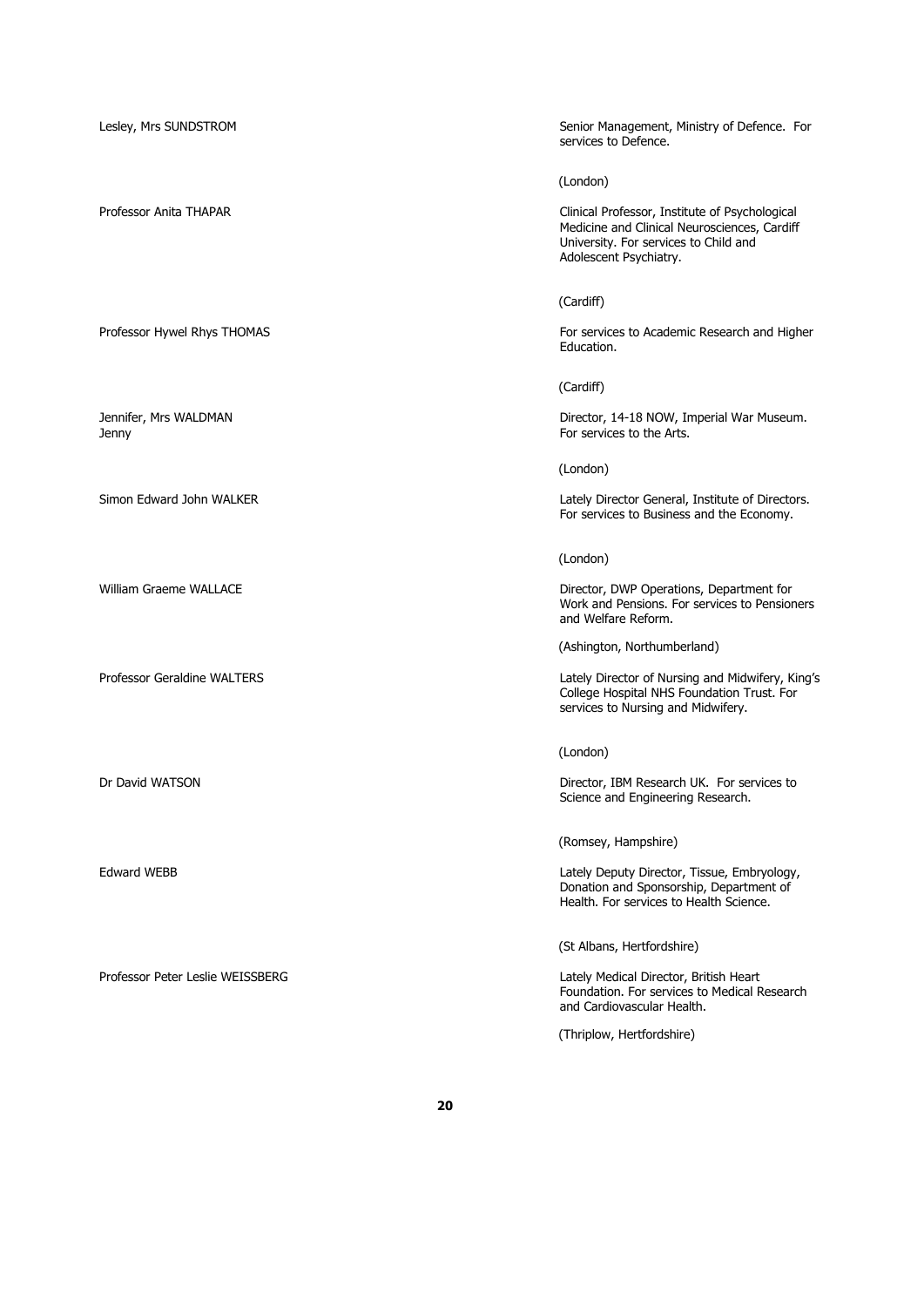| Professor Steven George WEST | Vice-Chancellor, University of the West of<br>England. For services to Higher Education.                                                                       |
|------------------------------|----------------------------------------------------------------------------------------------------------------------------------------------------------------|
|                              | (Bristol)                                                                                                                                                      |
| Dr Margaret Ann WHALLEY, MBE | Lately Director of Research, Training and<br>Development, Pen Green Training and<br>Development Centre, Corby,<br>Northamptonshire. For services to Education. |
|                              | (Rushton, Northamptonshire)                                                                                                                                    |
| Dr Margo Lorraine WHITEFORD  | Chair, Spina Bifida Hydrocephalus Scotland.<br>For services to Healthcare and charity.                                                                         |
|                              | (Strathblane, Stirling and Falkirk)                                                                                                                            |
| Richard Thomas George WINTER | For voluntary services to International<br>Development through Save the Children and<br>Merlin.                                                                |
|                              | (Northiam, East Sussex)                                                                                                                                        |
| Professor Guang-Zhong YANG   | Director, Hamlyn Centre for Robotic Surgery.<br>For services to Biomedical Engineering.                                                                        |
|                              | (London)                                                                                                                                                       |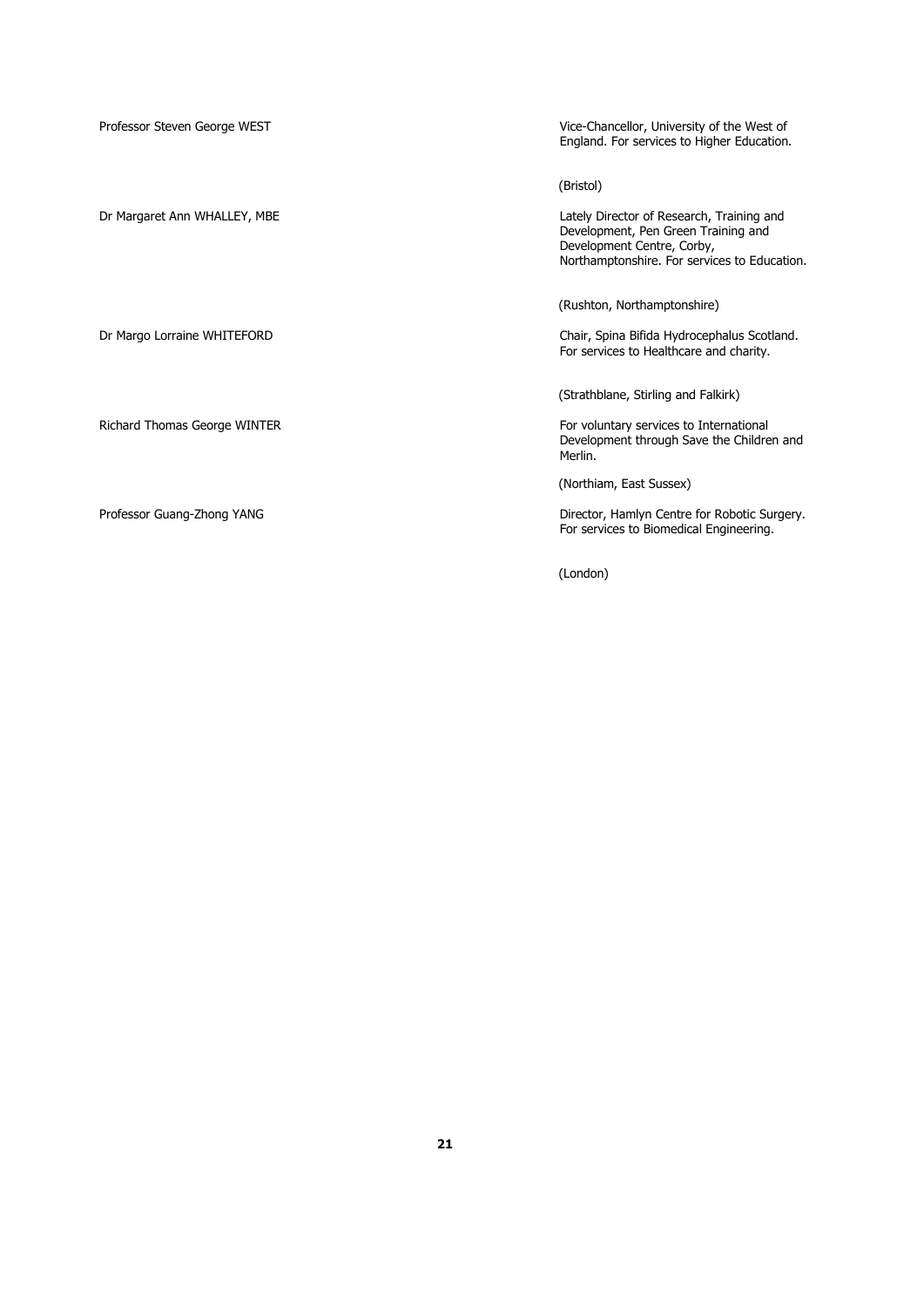# **Officers of the Order of the British Empire**

| Ms Iman ABOU-ATTA                 | Founder, SCEME. For services to Community<br>Cohesion.                                                         |
|-----------------------------------|----------------------------------------------------------------------------------------------------------------|
|                                   | (London)                                                                                                       |
| Ms Jane ACKLAM                    | Executive Principal and Chief Executive Officer,<br>Moor End Academies Trust. For services to<br>Education.    |
|                                   | (Barnsley, South Yorkshire)                                                                                    |
| Ms Gail ADAMS                     | Head of Nursing, UNISON. For services to<br>Nursing and Public Healthcare.                                     |
|                                   | (London)                                                                                                       |
| Miss Nicola ADAMS, MBE            | For services to Boxing.                                                                                        |
|                                   | (Leeds, West Yorkshire)                                                                                        |
| Diane, Mrs ADERYN                 | Director of Finance and Commercial Services,<br>University of Bath. For services to Higher<br>Education.       |
|                                   | (Bradford on Avon, Wiltshire)                                                                                  |
| Susan Victoria Mary, Mrs AGLIONBY | For services to Young People and the<br>community in Cumbria.                                                  |
|                                   | (Carlisle, Cumbria)                                                                                            |
| Ms Rosalind Margaret ALSTEAD      | Director of Nursing and Clinical Standards,<br>Oxford Health NHS Foundation Trust. For<br>services to Nursing. |
|                                   | (Bromsgrove, Worcestershire)                                                                                   |
| Professor Vidal ASHKENAZI         | Founding Director and Chief Executive Officer,<br>Nottingham Scientific Ltd. For services to<br>Science.       |
|                                   | (West Bridgeford, Nottinghamshire)                                                                             |
| Ms Sally Elizabeth BACON          | For services to Culture and Young People.                                                                      |
|                                   | (London)                                                                                                       |
| Joe BADEN                         | Founder, Open Book Project. For services to<br>Higher Education.                                               |
|                                   | (Rochester, Kent)                                                                                              |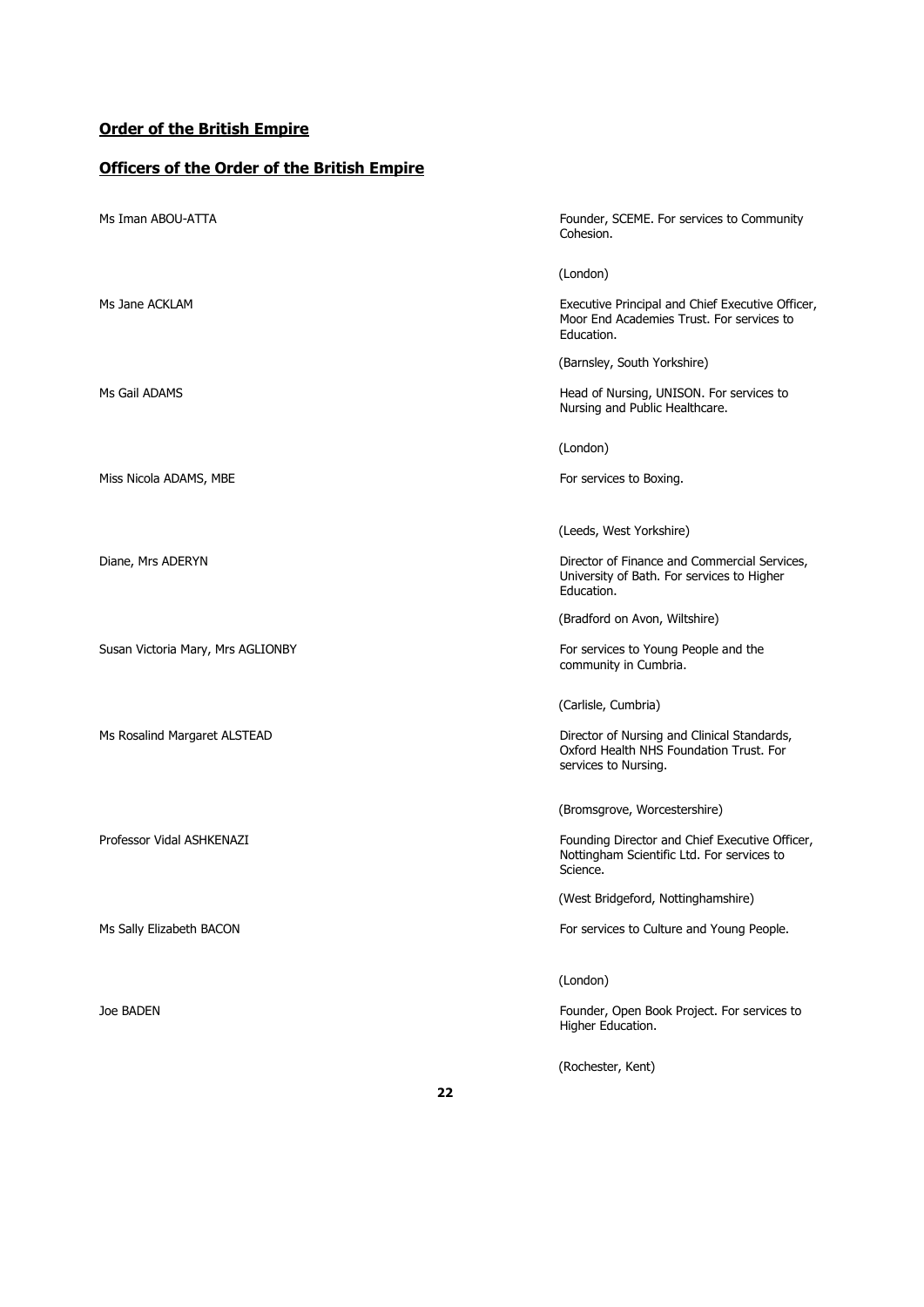| Ms Susan BAKER                 | Director, Time to Change. For services to<br>Mental Health.                                                                                                                        |
|--------------------------------|------------------------------------------------------------------------------------------------------------------------------------------------------------------------------------|
|                                | (Whitstable, Kent)                                                                                                                                                                 |
| Dr Heather Anne BARRETT-MOLD   | For services to Horticulture, Sustainable<br>Development and Environmental Conservation.                                                                                           |
|                                | (Great Missenden, Buckinghamshire)                                                                                                                                                 |
| Stephen Neville BATES          | Chief Executive, Bioindustry Association. For<br>services to Innovation.                                                                                                           |
|                                | (London)                                                                                                                                                                           |
| Ms Sheila Anne BATTERSBY       | Senior Policy Adviser, Cabinet Office. For<br>services to Civil Society and Community Action<br>in the North West of England.                                                      |
|                                | (Salford, Greater Manchester)                                                                                                                                                      |
| Ms Alison Sarah BAUM           | Founder and Chief Executive Officer, Best<br>Beginnings. For services to Tackling Child<br>Health Inequalities.                                                                    |
|                                | (London)                                                                                                                                                                           |
| Alison Linda, Mrs BEANE        | Executive Headteacher, Mary Rose Academy,<br>Cliffdale Primary Academy and Redwood Park<br>Academy, Portsmouth and Director, Solent<br>Academies Trust. For services to Education. |
|                                | (Freshwater, Isle of Wight)                                                                                                                                                        |
| Ms Jenny BEAVAN                | Costume Designer. For services to Drama<br>Production.                                                                                                                             |
|                                | (London)                                                                                                                                                                           |
| Victoria Caroline, Mrs BECKHAM | Fashion Designer. For services to the Fashion<br>Industry.                                                                                                                         |
|                                | (London)                                                                                                                                                                           |
| Susan Margaret, Mrs BENNETT    | Head, St Thomas Centre Nursery School,<br>Birmingham. For services to Education.                                                                                                   |
|                                | (Rednal, West Midlands)                                                                                                                                                            |
| Abdul Fazal BHANJI             | Deputy Chair, University of London Board of<br>Trustees. For services to Education and Young<br>People.                                                                            |
|                                | (London)                                                                                                                                                                           |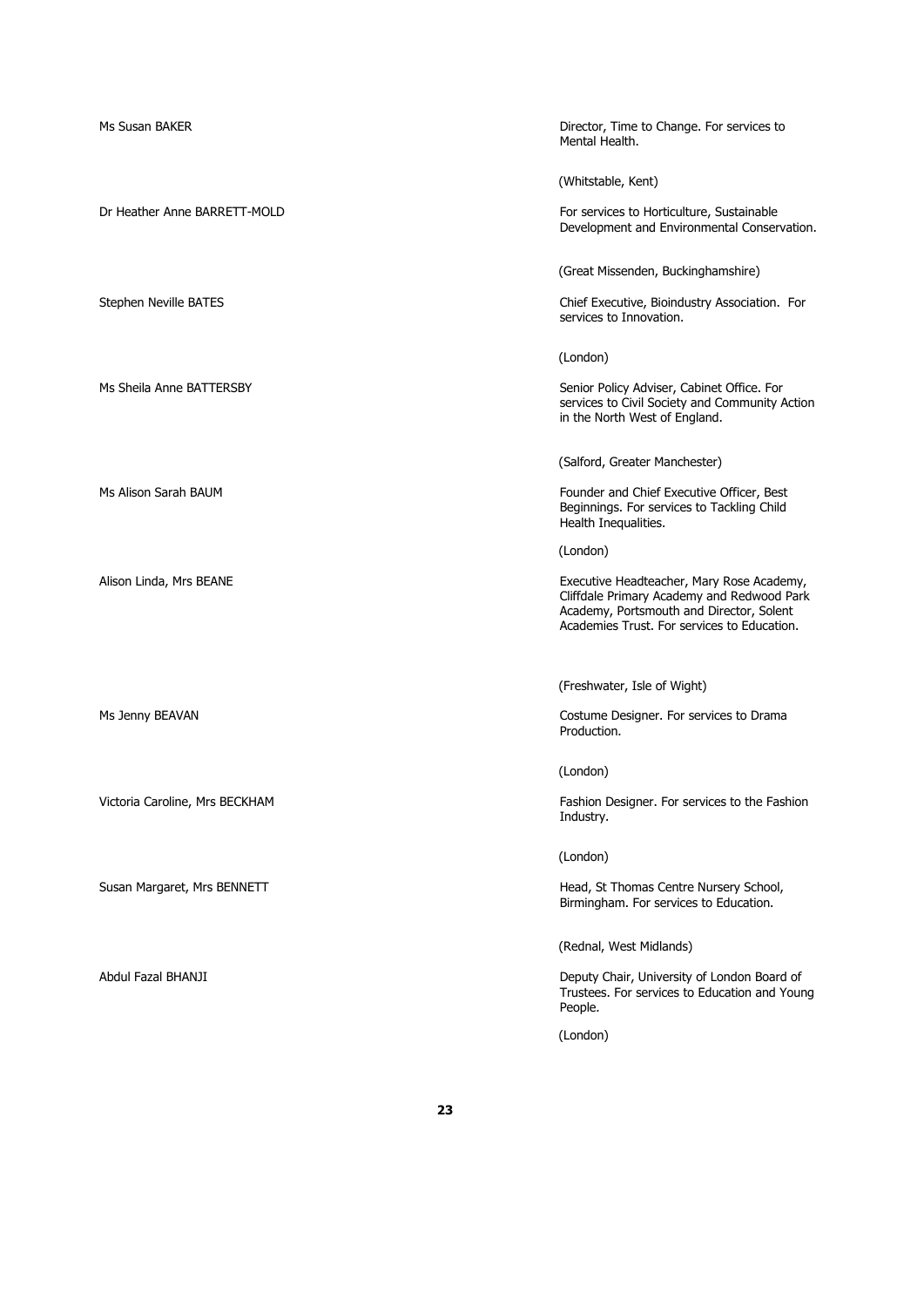Bob and Roberta Smith

Christopher BLYTHE Chief Executive, Chartered Institute of Building, Bracknell. For services to the Construction Industry and Government.

(Ascot, Berkshire)

Lynda Ann, Mrs BONNER Founder, National Nursing and Midwifery Nursing Network. For services to the Treatment of Venous Thromboembolism.

(Ballymena, Antrim)

Eleanor Deirdre, Mrs BRAZIL Children's Services Commissioner, Slough. For services to Children's Social Care.

(Wrotham, Kent)

Ms Sarah Elizabeth BRENNAN Chief Executive, Young Minds. For services to Children and Young People's Mental Health.

(Brighton, East Sussex)

Patrick BRILL **Artist. For services to the Arts.** Artist. For services to the Arts.

(London)

Ms Sonia Penny BRISCOE, MBE Chef de Mission, Rio 2016 Paralympic Games. For services to Sport.

(Nottinghamshire)

Miss Sharon Marie BROOME Principal Forensic Investigator, Defence Science and Technology Laboratory. For services to Defence.

(Tonbridge, Kent)

Sarah, Mrs BROWNE **Assistant Director, South Eastern Health and** Social Care Trust. For services to the Social Care Sector in Northern Ireland.

(Down)

Colin Edward Jarrom BRYAN Chief Executive Officer, Drayton Manor Theme Park. For services to charity and the community in Staffordshire.

(Staffordshire)

Trevor Arthur Stanley BUCHANAN Consultant Ophthalmic Surgeon, Royal Victoria Hospital Belfast. For services to Healthcare in Northern Ireland and voluntary Medical service in South Sudan.

(Belfast)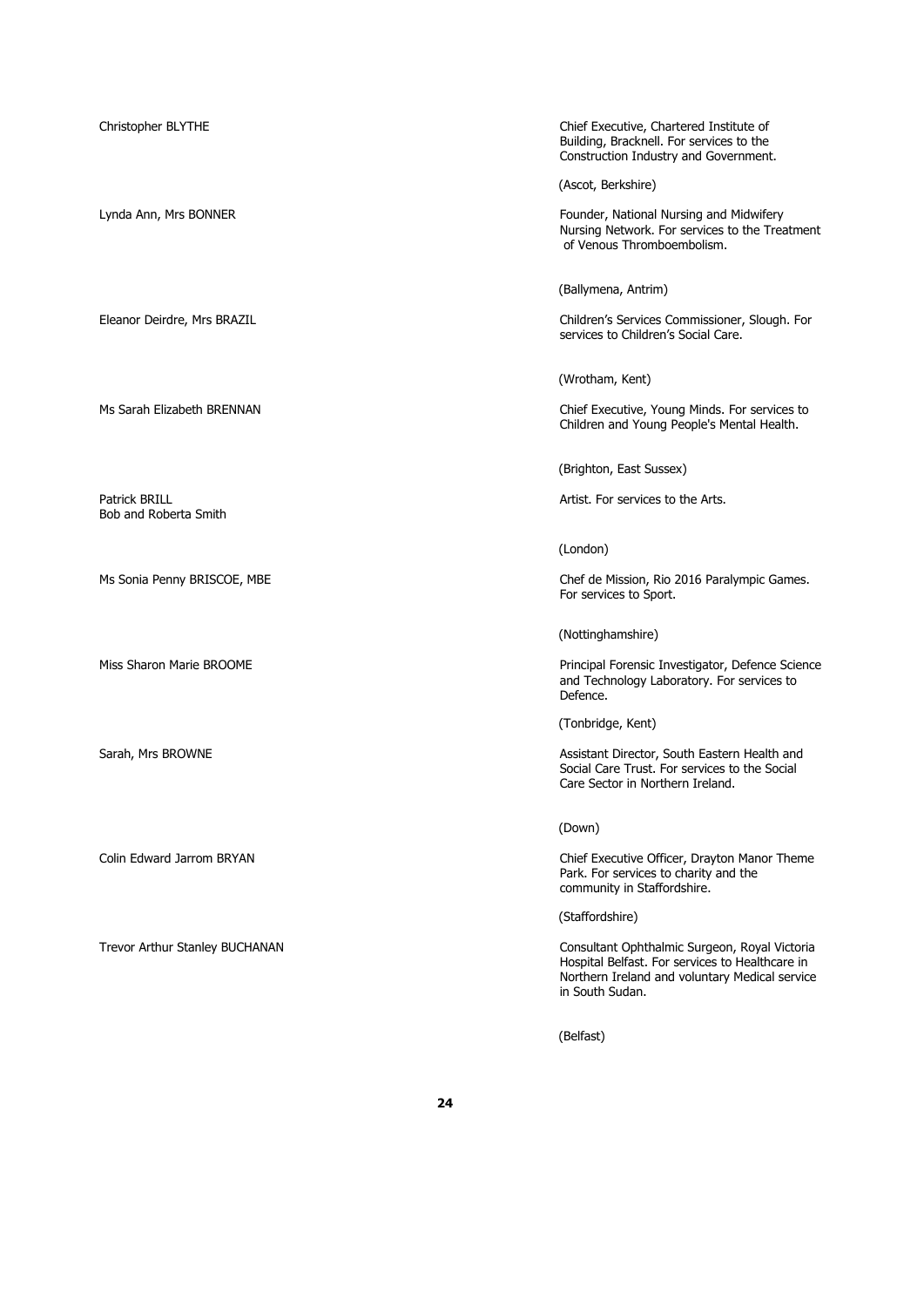| Dr Bernard Joseph BULKIN          | For services to the Energy Industry.                                                                                                                                           |
|-----------------------------------|--------------------------------------------------------------------------------------------------------------------------------------------------------------------------------|
|                                   | (London)                                                                                                                                                                       |
| Julie Beverley, Mrs BULLOUS       | Lately Executive Headteacher, Federation of<br>Mary Howard and St. Andrew's Primary School,<br>Tamworth, Staffordshire. For services to<br>Education.                          |
|                                   | (Derbyshire)                                                                                                                                                                   |
| Joanna Briant, Mrs BURGESS        | Principal and Founder, Blossom House School,<br>London. For services to Children with Special<br><b>Educational Needs and Disabilities.</b>                                    |
|                                   | (London)                                                                                                                                                                       |
| Professor Claire Sorrel CALLENDER | Professor of Higher Education Policy, Birkbeck<br>University of London and Professor of Higher<br>Education Studies, UCL Institute of Education.<br>For services to Education. |
|                                   | (London)                                                                                                                                                                       |
| James Ronald CARR, DL             | For services to Conservation, Education and<br>the community in Cumbria.                                                                                                       |
|                                   | (Cumbria)                                                                                                                                                                      |
| Michael Douglas CARR, FREng       | Lately Board Member, Innovate UK and Non<br>Executive Director, Ordnance Survey. For<br>services to Innovation.                                                                |
|                                   | (Bury St. Edmunds, Suffolk)                                                                                                                                                    |
| Michael CAVANAGH                  | For services to Sport and the Commonwealth<br>Games Movement.                                                                                                                  |
|                                   | (Haddington, East Lothian)                                                                                                                                                     |
| Ms Kathryn CEARNS                 | Lately Chair, Financial Reporting Advisory<br>Board. For voluntary services to Government<br>Financial Reporting.                                                              |
|                                   | (London)                                                                                                                                                                       |
| Ms Emma Jane Mary CHAMBERLAIN     | Barrister and Author. For services to<br>Government Tax Policy.                                                                                                                |
|                                   | (Oxfordshire)                                                                                                                                                                  |
| Dr Steven William CHASE           | Director of People, Thames Valley Police. For<br>services to Policing.                                                                                                         |
|                                   | (Brackley, Northamptonshire)                                                                                                                                                   |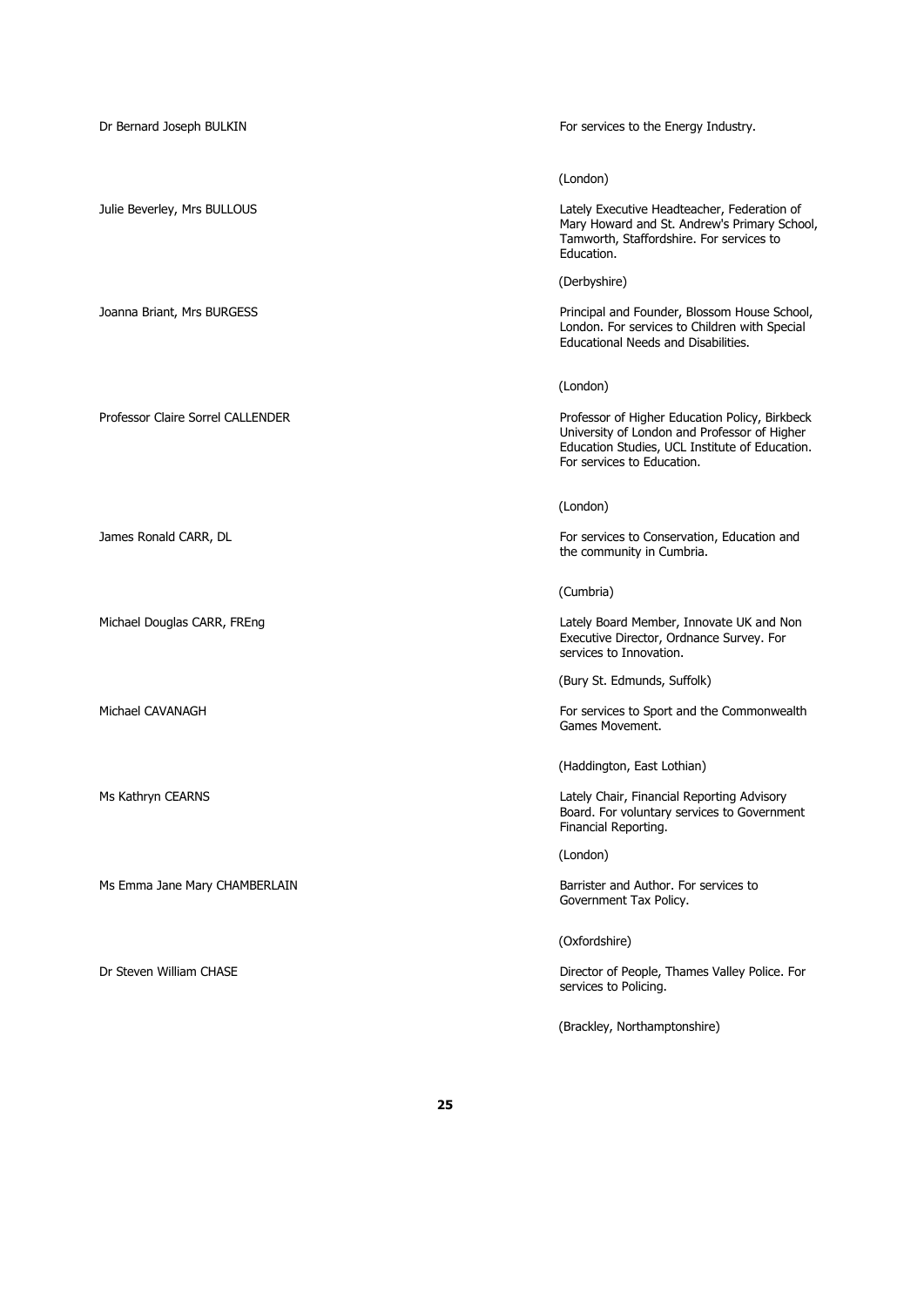| Edward CLANCY, MBE          | For services to Cycling.                                                                                                                                                               |
|-----------------------------|----------------------------------------------------------------------------------------------------------------------------------------------------------------------------------------|
| Dr Jonathan CLARK           | (Holmbridge, West Yorkshire)<br>Executive Headteacher, Beckmead Family of<br>Schools, Croydon. For services to Children with<br>Special Educational Needs and Disabilities.            |
| Christopher Patrick COLEMAN | (Edenbridge, Kent)<br>Manager, Welsh National Football Team. For<br>services to Football.                                                                                              |
| Kim, Mrs CONSIDINE          | (Winchester, Hampshire)<br>Lately Head of North West Protected Persons<br>Service, TITAN Regional Organised Crime Unit.<br>For services to Vulnerable Victims and<br>Witnesses.        |
| Christopher John COOK       | (Bolton, Greater Manchester)<br>Chairman, Lincolnshire Local Safeguarding<br>Children Board. For services to Children.                                                                 |
| Ms Janet COOPER             | (Boston, Lincolnshire)<br>Partner, Tapestry Compliance. For services to<br>Equality, Women's Empowerment and Employee<br>Share Ownership.                                              |
| Teresa Ann, Mrs COOPER      | (London)<br>Grade 7, Ministry of Defence. For services to<br>Defence Acquisition.                                                                                                      |
| Donna Alison, Mrs CORNWELL  | (Portishead, Somerset)<br>Associate Headteacher, Swaffham Bulbeck<br>CofE Primary School, Cambridge. For services<br>to Education.                                                     |
| Stuart John CORNWELL        | (Ely, Cambridgeshire)<br>Chair, A Way Out and Chair, Spurgeons Child<br>Care and Chair of the Advisory Panel, Safe<br>Families for Children. For services to Children<br>and Families. |
| <b>Charles COUNSELL</b>     | (Stockton on Tees, Durham)<br>Executive Director, Automatic Enrolment, The<br>Pensions Regulator. For services to Workplace<br>Pension Reform.<br>(Yeovil, Somerset)                   |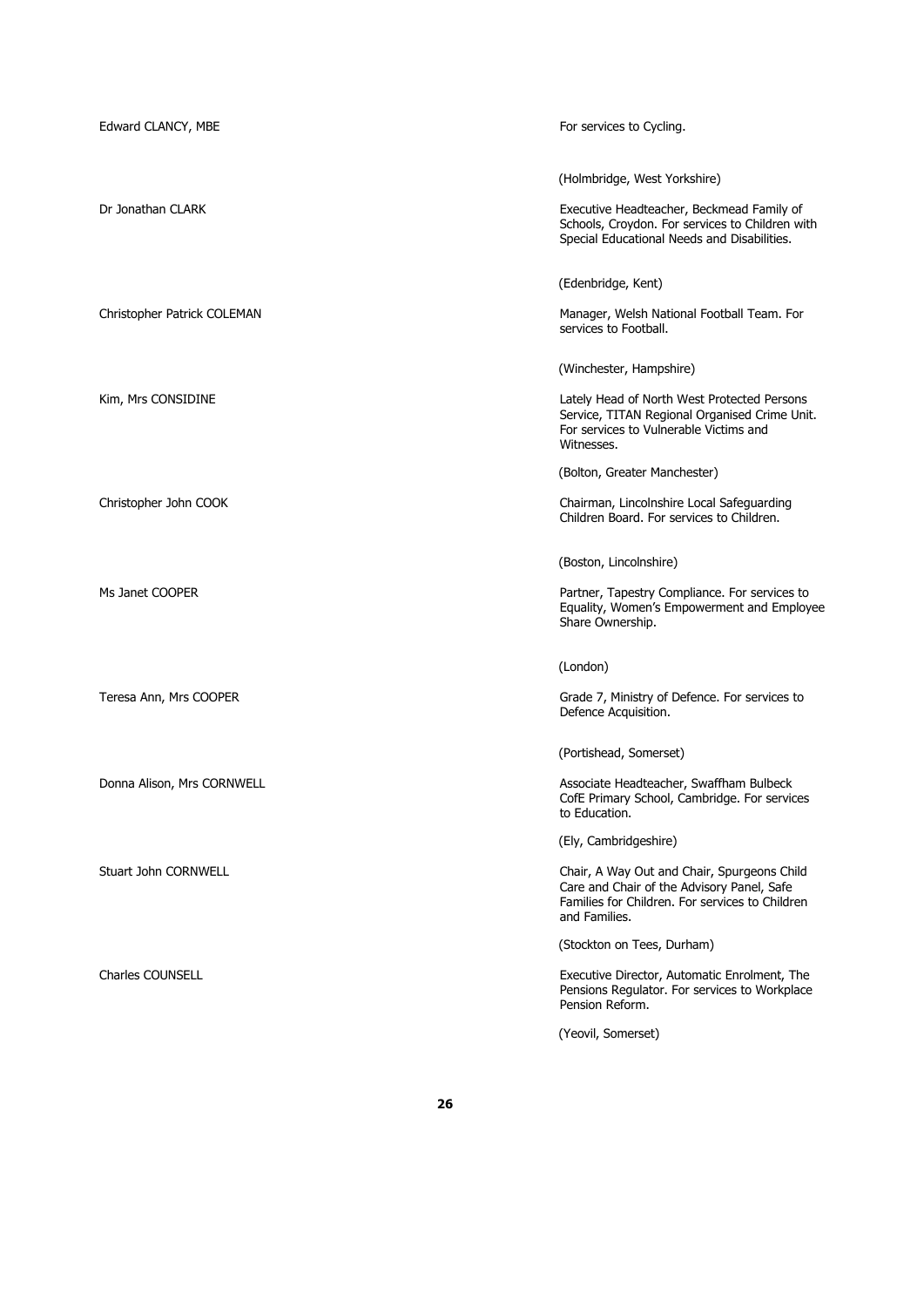| Angela Mary, Mrs COX                 | Diocesan Director for Education, Diocese of<br>Leeds. For services to Education.                                                                          |
|--------------------------------------|-----------------------------------------------------------------------------------------------------------------------------------------------------------|
|                                      | (Leeds, West Yorkshire)                                                                                                                                   |
| Christine Janette, Mrs CRAIK         | Director of Occupational Therapy, Brunel<br>University. For services to Occupational<br>Therapy particularly Mental Health Services and<br>Education.     |
|                                      | (London)                                                                                                                                                  |
| Dr Helen Mary CREWS                  | Lately Director, Animal and Plant Health<br>Agency. For services to Plant and Bee Health.                                                                 |
|                                      | (North Yorkshire)                                                                                                                                         |
| Jody Alan CUNDY, MBE                 | For services to Cycling and Swimming.                                                                                                                     |
|                                      | (Greater Manchester)                                                                                                                                      |
| Professor Valentine David CUNNINGHAM | Lately Professor of English Language and<br>Literature, Corpus Christi College Oxford. For<br>services to Scholarship and<br>Understanding of Humanities. |
|                                      | (Oxfordshire)                                                                                                                                             |
| Terry Arthur DAFTER                  | Lately Director of Adult Social Care, Stockport<br>Council. For services to Children's and Adult<br>Social Care.                                          |
|                                      | (Greater Manchester)                                                                                                                                      |
| Dr Siriol DAVID                      | Lately Head of Forensic Psychological Services,<br>National Offender Management System Wales.<br>For services to Offender Management.                     |
|                                      | (Cyncoed, Cardiff)                                                                                                                                        |
| Ian Norman DODDS                     | Senior Policy Adviser, Cabinet Office. For<br>services to Civil Society and Community Action<br>in the North East of England.                             |
|                                      | (Gateshead, Tyne and Wear)                                                                                                                                |
| Ms Anne Marie DUFFY                  | Lately Director of Qualifications, Council for the<br>Curriculum, Examinations and Assessment. For<br>services to Education in Northern Ireland.          |
|                                      | (Belfast)                                                                                                                                                 |
| Ms Anne Patricia DUNHAM, MBE         | For services to Para-equestrianism.                                                                                                                       |
|                                      | (Devizes, Wiltshire)                                                                                                                                      |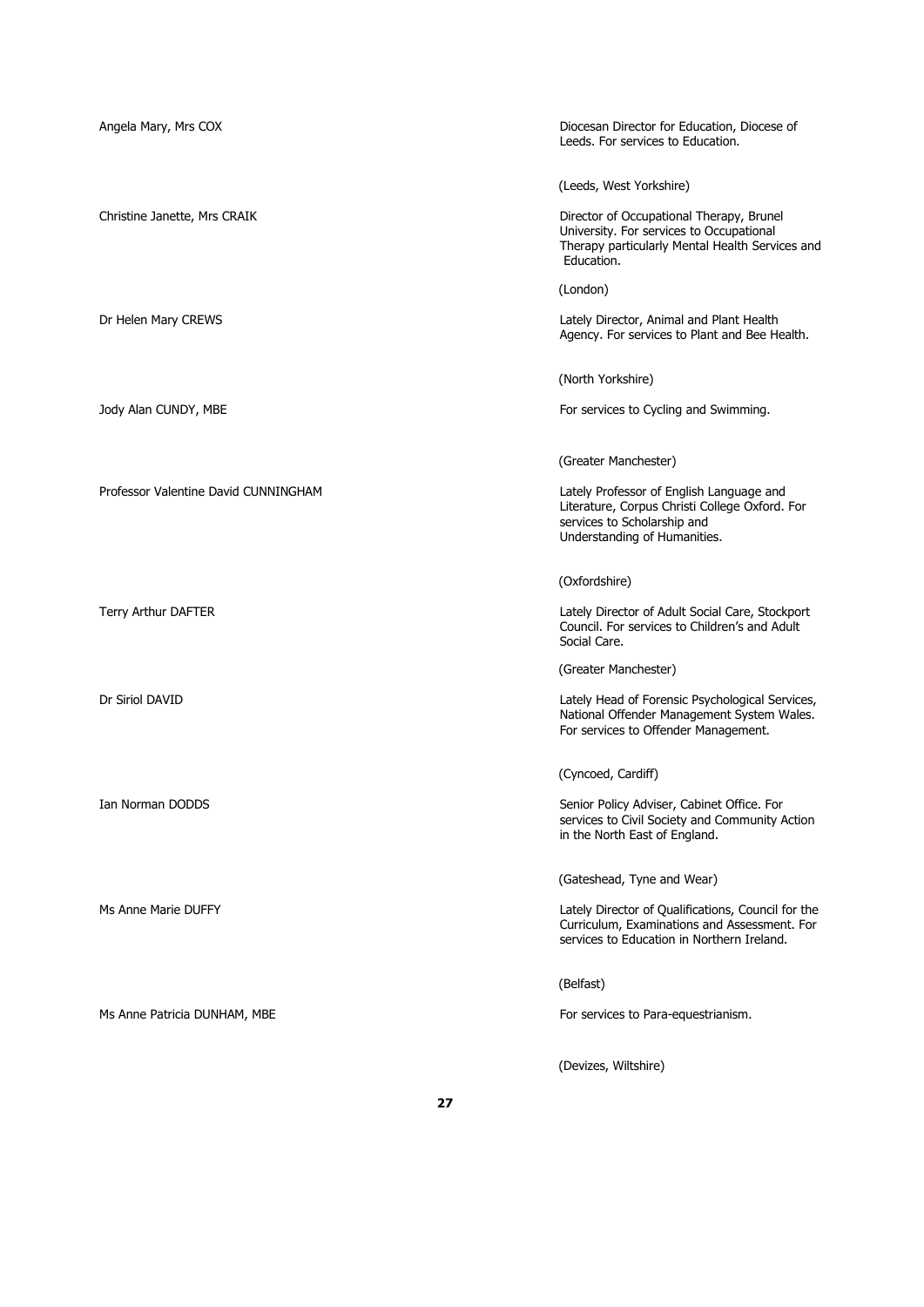| Professor Jacqueline DUNKLEY-BENT | Head of Maternity, NHS England. For services<br>to Midwifery.                                                                                                               |
|-----------------------------------|-----------------------------------------------------------------------------------------------------------------------------------------------------------------------------|
|                                   | (London)                                                                                                                                                                    |
| Professor Mary Elizabeth DUNNING  | Lately Governor, Tyne Metropolitan College.<br>For services to Further and Higher Education<br>and the Community in the North-East of<br>England.                           |
|                                   | (Whitley Bay, Tyne and Wear)                                                                                                                                                |
| Ms Ciara EASTELL                  | Lately President, Society of Chief Librarians.<br>For services to Public Libraries.                                                                                         |
|                                   | (Exeter, Devon)                                                                                                                                                             |
| Dr Carole EASTON                  | For services to Young People.                                                                                                                                               |
|                                   | (London)                                                                                                                                                                    |
| Toby Hal Michael ECCLES           | Social Investor and Founder, Social Finance.<br>For services to Social Enterprise and<br>Investment and charity.                                                            |
|                                   | (London)                                                                                                                                                                    |
| Dr Katy EMCK                      | Founding Director, Fine Cell Work. For services<br>to the Rehabilitation of Offenders.                                                                                      |
|                                   | (London)                                                                                                                                                                    |
| Jonathan Mark ENGLAND             | Chef de Mission, Team GB and Director of<br>Sport, British Olympic Association. For services<br>to Sport.                                                                   |
|                                   | (Guildford, Surrey)                                                                                                                                                         |
| Professor Gene Solomon FEDER      | General Practioner, Helios Medical Centre,<br>Bristol and Professor of Primary Care,<br>University of Bristol. For services to Healthcare<br>and Victims of Domestic Abuse. |
|                                   | (Bristol)                                                                                                                                                                   |
| Ms Amanda FOISTER                 | Chief Executive Officer, Longridge Activity<br>Centre, Buckinghamshire. For services to<br>Young People.                                                                    |
|                                   | (Oxfordshire)                                                                                                                                                               |
| Ms Aminatta FORNA                 | Author. For services to Literature.                                                                                                                                         |
|                                   | (London)                                                                                                                                                                    |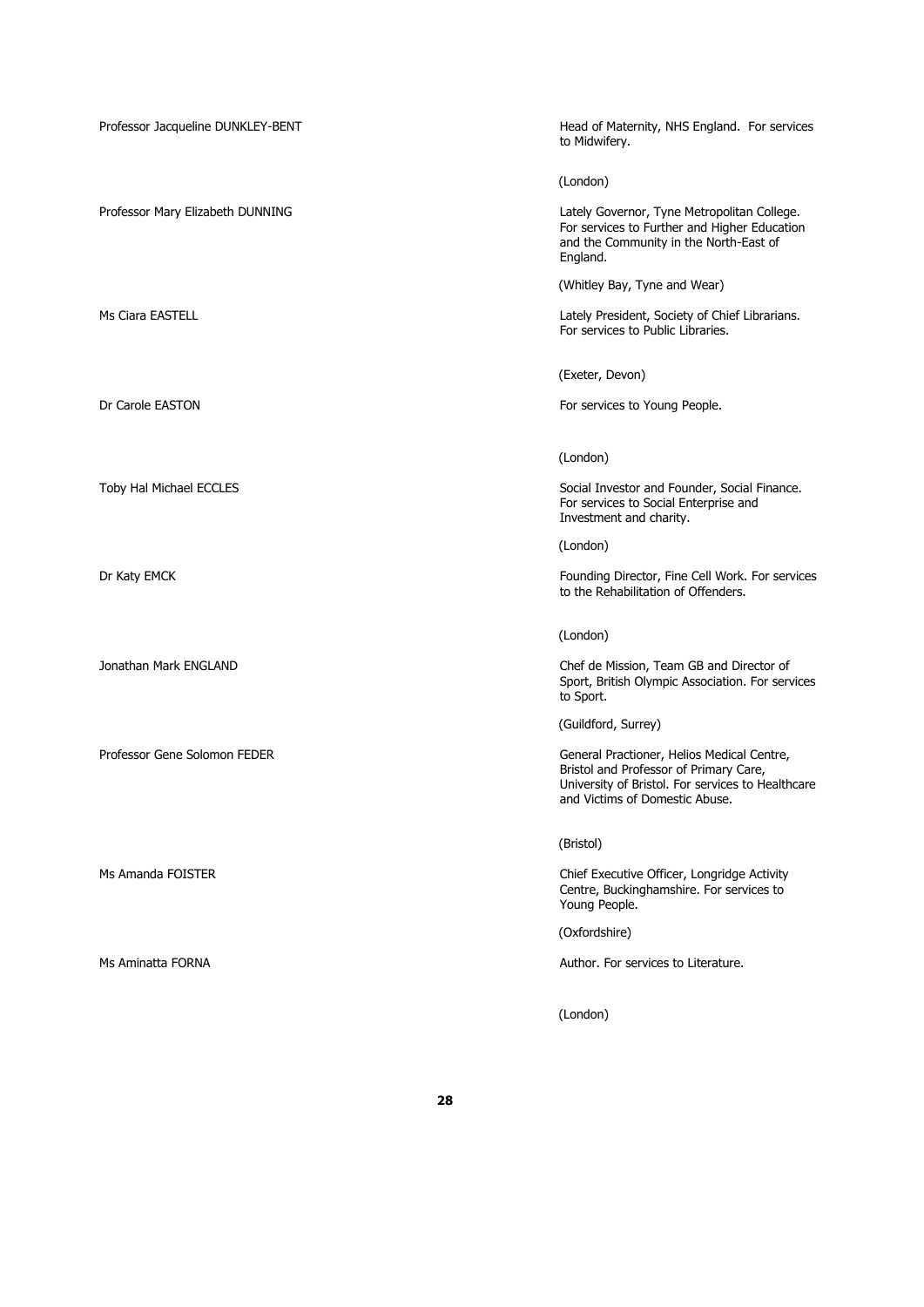| Jennifer, Mrs FOWLER          | Senior Advisory Lawyer, Upper Tribunal<br>(Administrative Appeals Chamber), HM Courts<br>and Tribunal Service. For services to the<br>Administration of Justice.          |
|-------------------------------|---------------------------------------------------------------------------------------------------------------------------------------------------------------------------|
|                               | (Welwyn, Hertfordshire)                                                                                                                                                   |
| Alexander Clive FOX           | Chief Executive Officer, Shared Lives Plus. For<br>services to Social Care.                                                                                               |
|                               | (Leeds, West Yorkshire)                                                                                                                                                   |
| Peter Alan FOX                | Leader, Monmouthshire County Council. For<br>services to Cardiff Capital Region.                                                                                          |
|                               | (Caldicot, Monmouthshire)                                                                                                                                                 |
| Michael John FOY              | Regional Head for West Midlands and North<br>West, Free Schools Capital Division, Education<br>Funding Agency. For services to Education.                                 |
|                               | (Market Drayton, Shropshire)                                                                                                                                              |
| Professor Simon Webster FRITH | Tovey Professor of Music, University of<br>Edinburgh. For services to Higher Education<br>and Popular Music.                                                              |
|                               | (Hexham, Northumberland)                                                                                                                                                  |
| Professor John FURLONG        | Emeritus Professor of Education, Oxford<br>University and Expert Initial Teacher Education<br>Adviser for Wales. For services to Research in<br>Education and Government. |
|                               | (Cardiff)                                                                                                                                                                 |
| Brian John Russell GALE       | Director of Policy and Campaigns, National Deaf<br>Children's Society. For services to Special<br><b>Educational Needs.</b>                                               |
|                               | (Cambridgeshire)                                                                                                                                                          |
| Ryan GANDER                   | Artist. For services to Contemporary Art.                                                                                                                                 |
|                               | (London)                                                                                                                                                                  |
| Margaret, Mrs GIBSON          | Lately Chief Executive, Women's Enterprise<br>Scotland. For services to Business and<br>Entrepreneurship.                                                                 |
|                               | (Glasgow)                                                                                                                                                                 |
| Miss Fiona Margaret GILKISON  | Accelerated Payment Team Lead, HM Revenue<br>and Customs. For services to Tackling Tax<br>Non-Compliance and Tax Avoidance.                                               |
|                               | (Wilmslow, Cheshire)                                                                                                                                                      |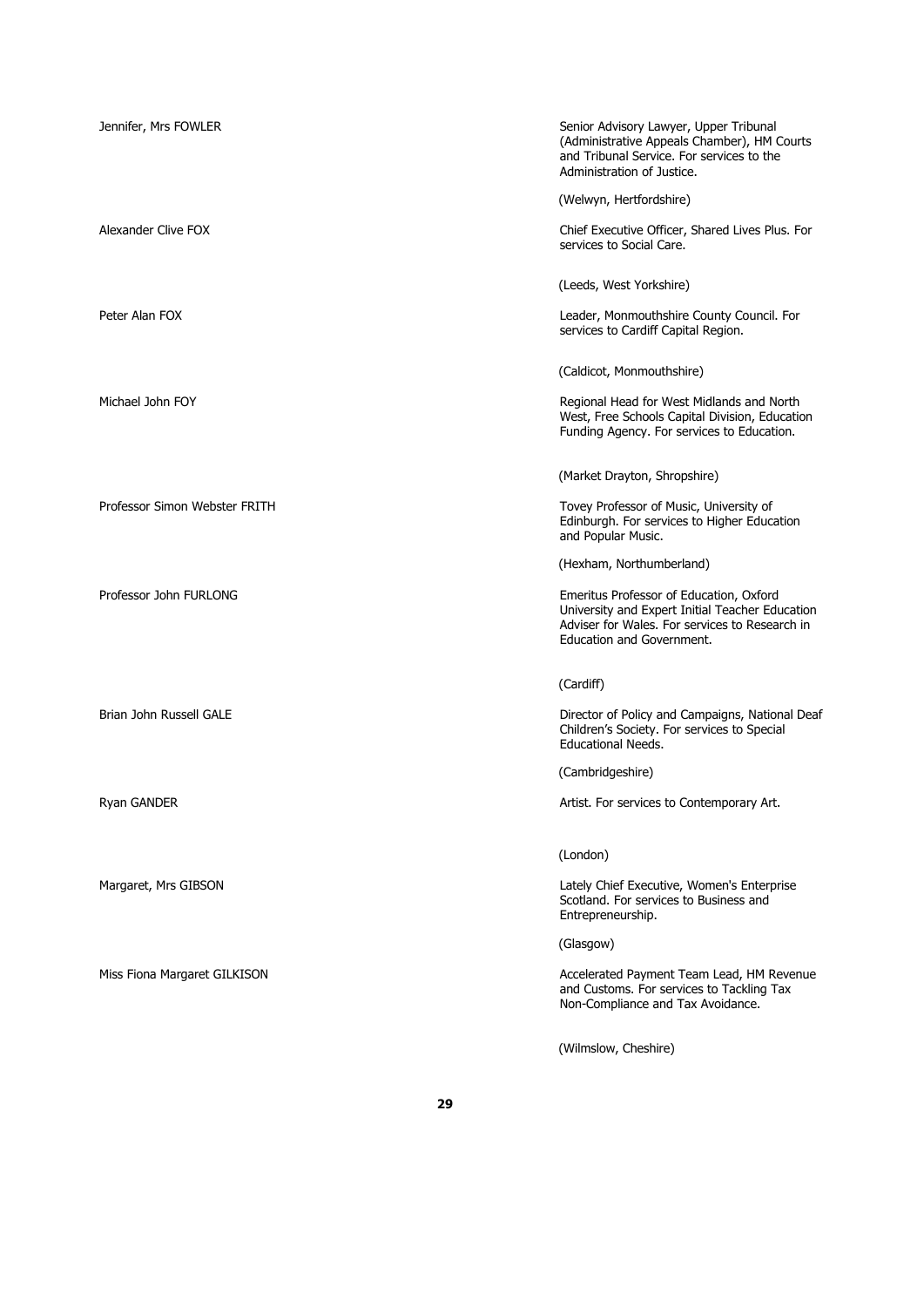| Kevin John GILLILAND      | Group Network and Sales Director, Post Office<br>Ltd. For services to the Post Office and<br>Communities.                            |
|---------------------------|--------------------------------------------------------------------------------------------------------------------------------------|
|                           | (London)                                                                                                                             |
| Ms Jacqueline GIULIANOTTI | Head, Allowance Office, Scottish Parliament.<br>For parliamentary service.                                                           |
|                           | (Edinburgh)                                                                                                                          |
| <b>Colin GLASS</b>        | Senior Partner, Winburn Glass Norfolk. For<br>services to Business Start-Ups and<br>Entrepreneurship.                                |
|                           | (Leeds, West Yorkshire)                                                                                                              |
| Samuel Bernard GOLDBLATT  | For services to Business and the community in<br>Northern Ireland.                                                                   |
|                           | (Bangor, Down)                                                                                                                       |
| John Harry Martin GOSDEN  | For services to Horseracing and Training.                                                                                            |
|                           | (Newmarket, Suffolk)                                                                                                                 |
| James Christopher GOSLING | Solicitor and Partner, Holman Fenwick Willan<br>LLP. For services to the Legal Profession and<br>Maritime Hostages.                  |
|                           | (Saffron Walden, Essex)                                                                                                              |
| Ms Janet Frances GOUGH    | Lately Director, ChurchCare. For services to<br>Heritage.                                                                            |
|                           | (Gloucestershire)                                                                                                                    |
| David Ralph GOULD         | Lately Executive Principal, ARK Boulton<br>Academy, Birmingham and Regional Director<br>(Secondary), ARK. For services to Education. |
|                           | (Tamworth, Staffordshire)                                                                                                            |
| Jane Ann, Mrs GRAY        | Consultant Nurse. For services to Homeless and<br>Vulnerable People in the Midlands.                                                 |
|                           | (Leicestershire)                                                                                                                     |
| Christopher Steven GREEN  | Founder, White Ribbon Campaign. For services<br>to Equality.                                                                         |
|                           | (Hebden Bridge, West Yorkshire)                                                                                                      |
| Robert William GREEN      | Chief Executive Officer, Stonewall Housing. For<br>services to LGBT communities.                                                     |
|                           | (London)                                                                                                                             |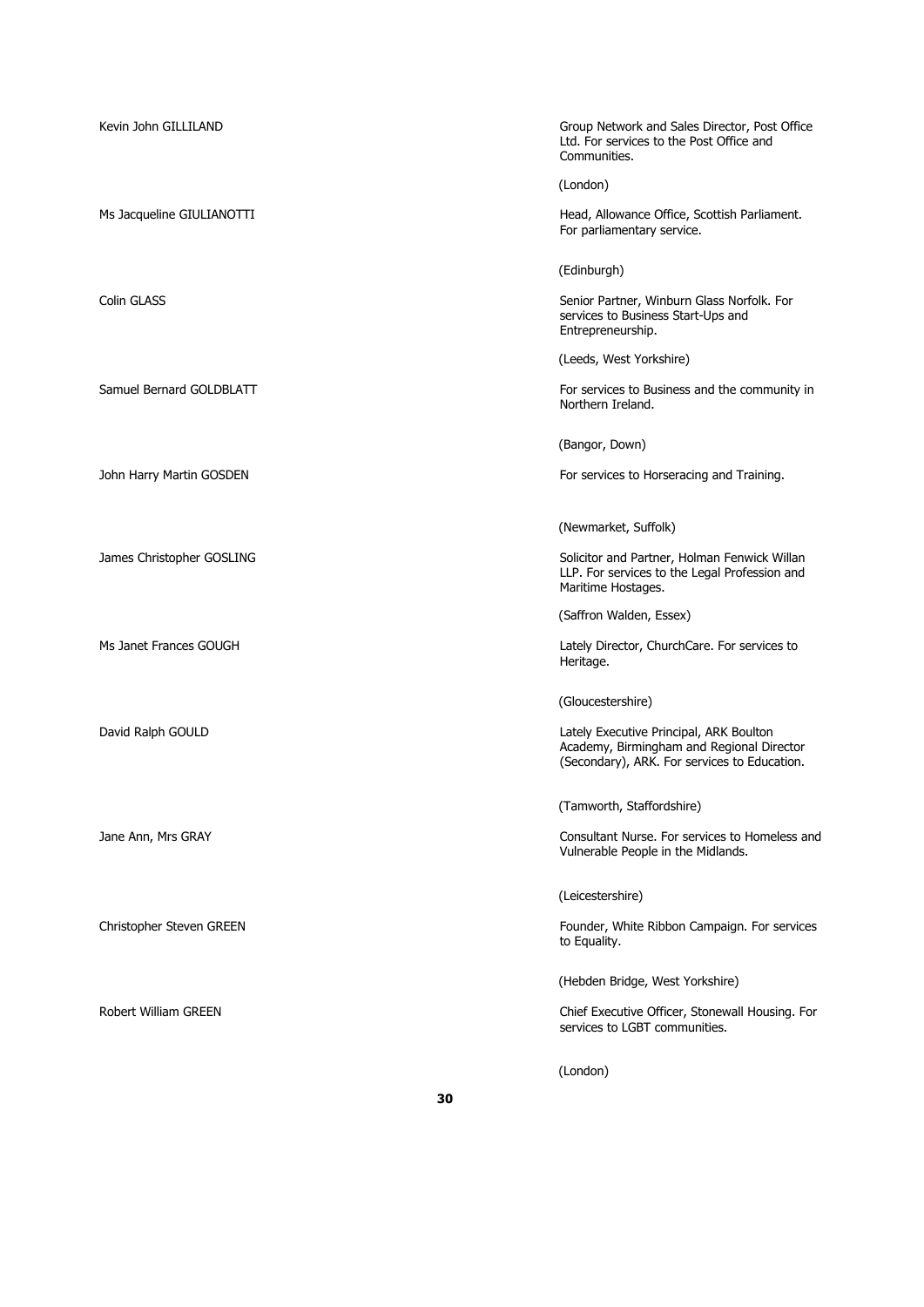| Ms Rosemary GREENLEES        | Executive Director, The Crafts Council. For<br>services to the Craft Sector.                                                 |
|------------------------------|------------------------------------------------------------------------------------------------------------------------------|
|                              | (London)                                                                                                                     |
| Imran GULAMHUSEINWALA        | Global Lead for FinTech, Ernst and Young. For<br>services to Financial Services.                                             |
|                              | (London)                                                                                                                     |
| Poonam, Mrs GUPTA            | Chief Executive Officer, PG Paper Company<br>Ltd. For services to Business and charity.                                      |
|                              | (Greenock, Renfrewshire)                                                                                                     |
| <b>Richard Lionel GUY</b>    | For services to Justice, Mental Health Support<br>and the community in Cambridgeshire.                                       |
|                              | (Downham Market, Norfolk)                                                                                                    |
| Timothy Michael HAIGH        | Trustee, Depaul International Development.<br>For voluntary service to Homeless People in the<br>UK and particularly Abroad. |
|                              | (London)                                                                                                                     |
| Ms Sheila Ann HARDWICK       | Senior Scientific Officer, Centre for Applied<br>Science and Technology, Home Office. For<br>services to Forensic Science.   |
|                              | (Kington, Herefordshire)                                                                                                     |
| Ms Naomie Melanie HARRIS     | Actress. For services to Drama.                                                                                              |
|                              | (London)                                                                                                                     |
| Grant David HEARN            | Joint Chair, Skills and Employment, London<br>Enterprise Panel. For services to Unemployed<br>People in London.              |
|                              | (Surrey)                                                                                                                     |
| Stephen HILL                 | Chair, Action on Hearing Loss. For services to<br>People with Hearing Problems and charity.                                  |
|                              | (Lytham St Annes, Lancashire)                                                                                                |
| Timothy Philip HOLLINGSWORTH | Chief Executive Officer, British Paralympic<br>Association. For services to Sport.                                           |
|                              | (Bath, Somerset)                                                                                                             |

**31**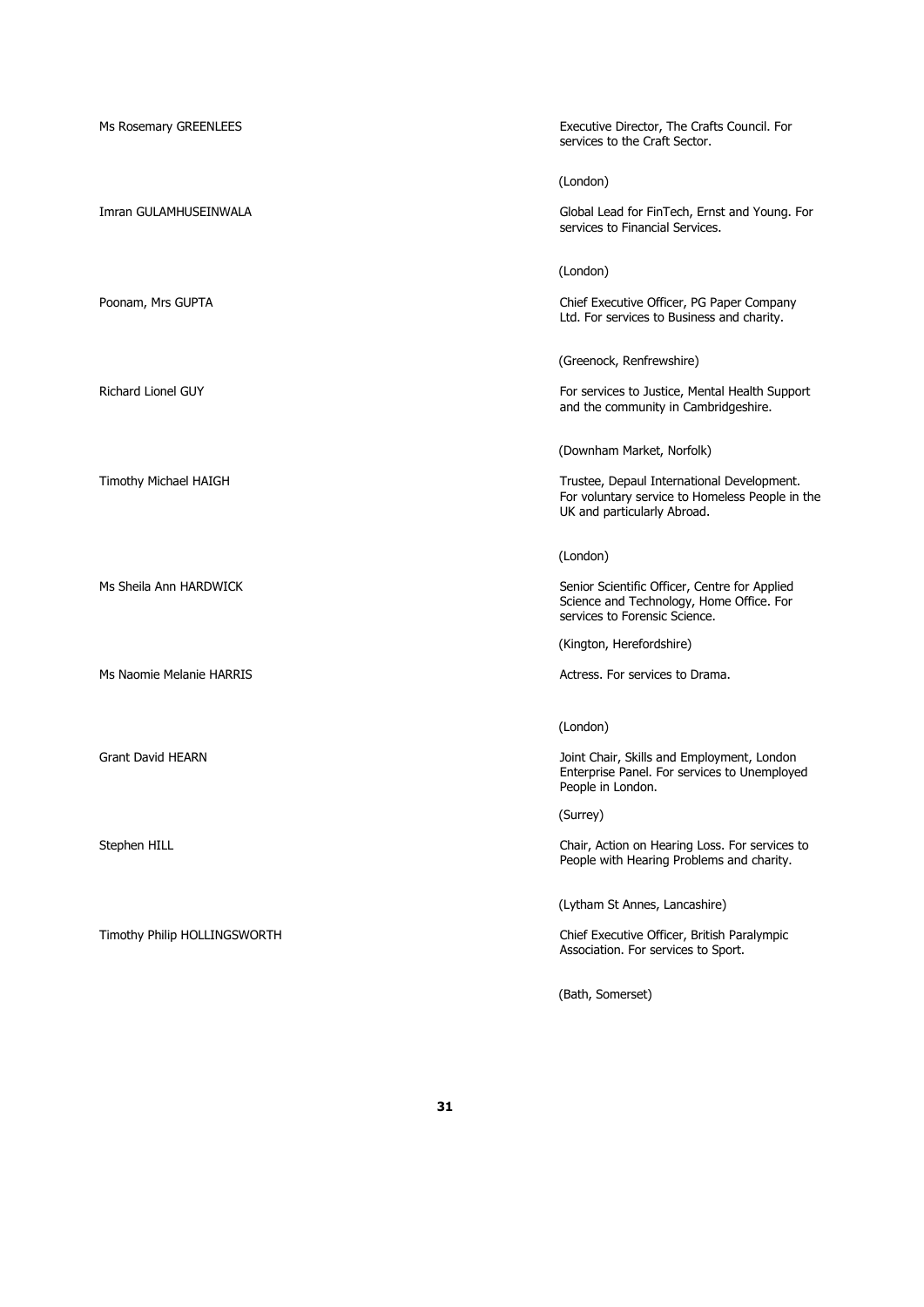| Brian Richard HOOPER                      | Lately Chief Executive Officer, Ambitions<br>Academy Trust. For services to Education.                                                  |
|-------------------------------------------|-----------------------------------------------------------------------------------------------------------------------------------------|
|                                           | (Bournemouth, Dorset)                                                                                                                   |
| Roma Cecilia Anne, Mrs HOOPER             | Founder and Chair, Prison Radio Association<br>and Co-Founder, Radio Feltham. For services<br>to Prisoners.                             |
|                                           | (Surrey)                                                                                                                                |
| Elizabeth Claire, Mrs HOUGHTON            | Co-founder and Chief Executive Officer, Mint<br>Velvet. For services to Business and charity.                                           |
|                                           | (Buckinghamshire)                                                                                                                       |
| Professor Susan Elizabeth HUNSTON         | Professor of English Language, University of<br>Birmingham. For services to Higher Education<br>and Applied Linguistics.                |
|                                           | (Birmingham, West Midlands)                                                                                                             |
| Ms Kathryn JACOB                          | Chief Executive Officer, Pearl and Dean. For<br>services to the Promotion of Equality and<br>Diversity.                                 |
|                                           | (London)                                                                                                                                |
| Dr Gaynor Carolyn JEFFERY<br>Gaynor Perry | Assistant Director, EU Consumer Policy,<br>Department for Business, Energy and Industrial<br>Strategy. For services to Consumer Rights. |
|                                           | (Sevenoaks, Kent)                                                                                                                       |
| Ms Bernadette JONES                       | District Manager, DWP Operations, Department<br>for Work and Pensions. For services to<br>Unemployed People in South East Wales.        |
|                                           | (Cardiff, South Glamorgan)                                                                                                              |
| Professor Peter Malcolm JONES             | Independent Transport Commissioner. For<br>voluntary services to National Transport Policy.                                             |
|                                           | (London)                                                                                                                                |
| Rosemary, Mrs JONES                       | Headteacher, Elfed High School, Buckley,<br>Flintshire. For services to Education.                                                      |
|                                           | (Ruthin, Denbighshire)                                                                                                                  |
| Ms Shirley KENNERSON                      | Head of South Essex Local Delivery Unit,<br>Ministry of Justice. For services to Probation<br>and Criminal Justice.                     |
|                                           | (London)                                                                                                                                |
|                                           |                                                                                                                                         |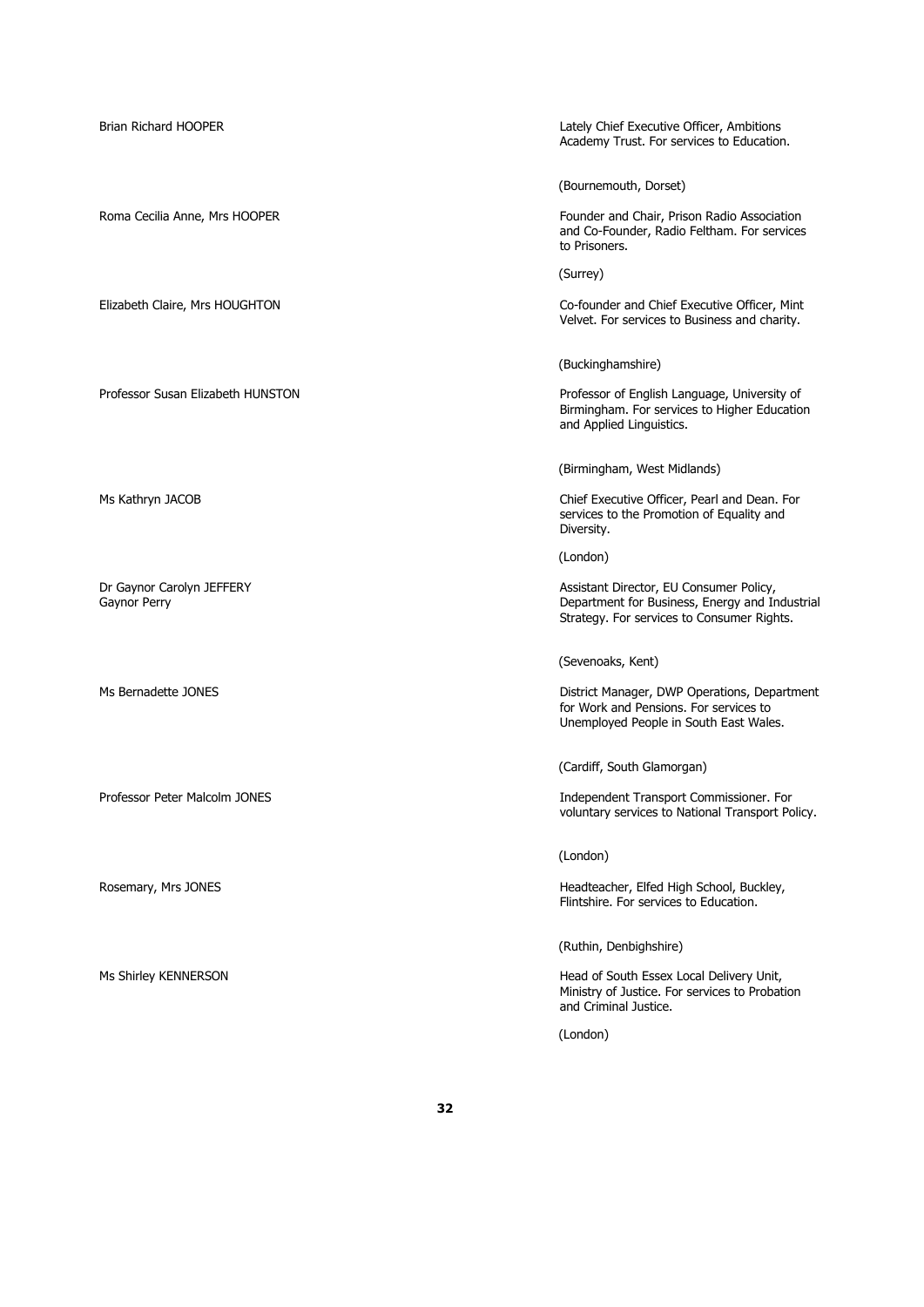| Miss Alison Cristine KERVIN           | Sports Editor, Mail on Sunday. For services to<br>Sports Journalism.                                                                                         |
|---------------------------------------|--------------------------------------------------------------------------------------------------------------------------------------------------------------|
|                                       | (East Molesey, Surrey)                                                                                                                                       |
| Naseem Aslam KHAN                     | Managing Director, Jennings Motor Group. For<br>services to the Economy and charity.                                                                         |
|                                       | (Stockton on Tees, Durham)                                                                                                                                   |
| Professor Paul Vincent KNIGHT         | Associate Medical Director, NHS Greater<br>Glasgow and Clyde. For services to Geriatric<br>Healthcare.                                                       |
|                                       | (Kilmacolm, Renfrewshire)                                                                                                                                    |
| Ms Catherine LARGE                    | Lately Deputy Chief Executive Officer, Creative<br>and Cultural Skills. For services to the Creative<br>Economy.                                             |
|                                       | (Harpenden, Hertfordshire)                                                                                                                                   |
| John George LELLIOTT                  | Lately Interim Chief Financial Officer, The<br>Crown Estate. For services to The Crown<br>Estate and the Voluntary Sector.                                   |
|                                       | (Dorset)                                                                                                                                                     |
| Miss Sara Jane LEWIS                  | Head of Prosecutions, Metropolitan Police. For<br>services to Criminal Justice Services.                                                                     |
|                                       | (Watford, Hertfordshire)                                                                                                                                     |
| Nicholas LINFIELD                     | Grade 6, Ministry of Defence. For services to<br>Defence.                                                                                                    |
|                                       | (London)                                                                                                                                                     |
| (Christopher) Nicholas Roald LOGSDAIL | Founder and Director, Lisson Gallery. For<br>services to the Arts.                                                                                           |
|                                       | (London)                                                                                                                                                     |
| Keith LORAINE                         | Chief Executive, Isos Housing Group. For<br>services to Housing and the community in North<br>East England.                                                  |
|                                       | (Corbridge, Northumberland)                                                                                                                                  |
| Barry Martyn LOWRY                    | Director, IS Shared Services and Strategy,<br>Northern Ireland Executive. For services to<br>Government Services and the IT Industry in<br>Northern Ireland. |
|                                       | (Bangor, Down)                                                                                                                                               |
|                                       |                                                                                                                                                              |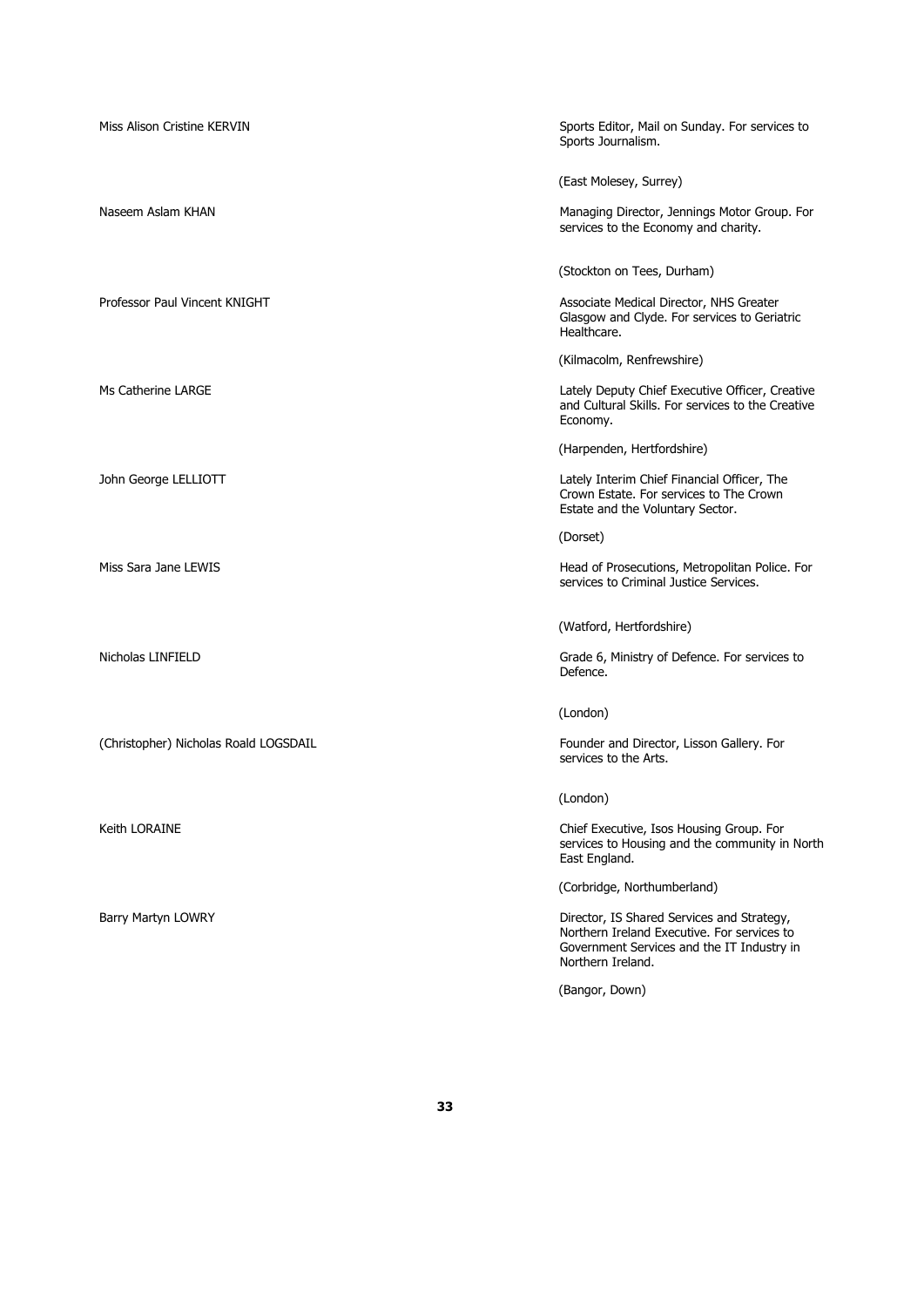Professor Mary Ann LUMSDEN **Professor of Obstetrics and Gynaecology**, University of Glasgow. For services to Women's Health. (Menstrie, Clackmannanshire) Ms Elspeth MACDONALD **Lately Deputy Director, Criminal Justice**, Scottish Government. For services to Criminal Justice. (Edinburgh) James Lennox MACKENZIE and Lately Chairman, London<br>Lennox Mackenzie and Lately Chairman, London<br>Symphony Orchestra. For services to I Symphony Orchestra. For services to Music. (London) Dr Keith Alexander MACLEAN For services to the Energy Industry. (London) Stephen David MADDOCK Chief Executive, City of Birmingham Symphony Orchestra. For services to Music particularly in the West Midlands. (Solihull, West Midlands) Dr Brinder Singh MAHON Chief Executive Officer, Nishkam School Trust. For services to Education. (Birmingham, West Midlands) Ranald MAIR **Executive Officer, Scottish Care.** Lately Chief Executive Officer, Scottish Care. For services to Social Work and Social Care. (Stewarton, Ayrshire and Arran) Philomena Margaret, Mrs MARSHALL **Education Director and Trustee, Laidlaw Schools** Philomena Abrahams Trust and lately Executive Principal, Excelsior Academy, Newcastle upon Tyne. For services to Education. (Durham) Clive Reginald MARTIN Lately Director, Clinks. For services to Offenders and their Families. (York, North Yorkshire) Ms Carol Margaret MCCALL **Margaret MCCALL Head of Civil Contingency Communications**, Cabinet Office. For services to Government Civil Contingency Preparation and Ceremonial Planning.

(Sevenoaks, Kent)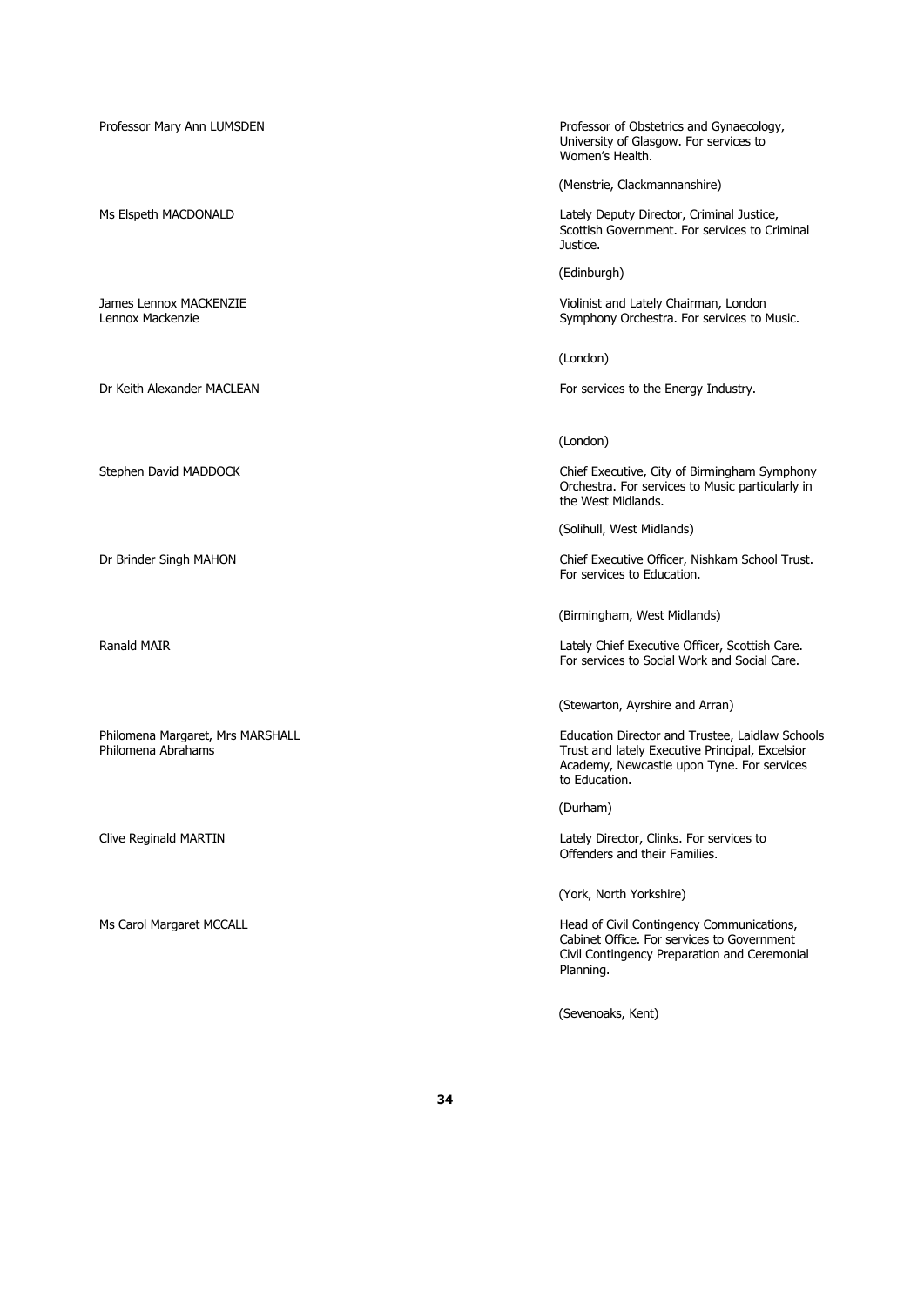| Helen Elizabeth, Mrs MCCRORY  | Actor. For services to Drama.                                                                                                                                                |
|-------------------------------|------------------------------------------------------------------------------------------------------------------------------------------------------------------------------|
|                               | (London)                                                                                                                                                                     |
| Ms Catherine Jane MCCULLOCH   | Co-Director, Children's Parliament. For services<br>to Children's Rights and Wellbeing.                                                                                      |
|                               | (Edinburgh)                                                                                                                                                                  |
| James Joseph MCGONIGLE        | District Manager, Department for Work and<br>Pensions. For services to the Armed Forces<br>Reserves and voluntary service to Community<br>Sport in Haddington, East Lothian. |
|                               | (Haddington, East Lothian)                                                                                                                                                   |
| Angela, Mrs MCLERNON          | Chief Executive, Northern Ireland Practice and<br>Education for Nurses and Midwives. For<br>services to Nursing.                                                             |
|                               | (Down)                                                                                                                                                                       |
| Ms Natasha Gabrielle MESKO    | Lately Head, Nepal Health Programme,<br>Department for International Development.<br>For services to Humanitarian Relief.                                                    |
|                               | (London)                                                                                                                                                                     |
| Ms Caroline MILLER            | Lately Director, Dance UK. For services to the<br>Arts.                                                                                                                      |
|                               | (Bury St Edmunds, Suffolk)                                                                                                                                                   |
| Ms Susan Jill MILLER          | Director of Cultural Services, Glasgow Life. For<br>services to Culture in Glasgow.                                                                                          |
|                               | (Fife)                                                                                                                                                                       |
| <b>Thomas Michael MISKELL</b> | Chair, Accent and Northern Housing<br>Consortium. For services to Housing<br>Associations in Northern England.                                                               |
|                               | (Mirfield, West Yorkshire)                                                                                                                                                   |
| Ms Hazel Caroline MOORE       | Chairman and Co-founder, FirstCapital. For<br>services to Entrepreneurship and Innovation.                                                                                   |
|                               | (London)                                                                                                                                                                     |
| Darren James MOTT             | Director of Campaigning, Conservative<br>Campaign Headquarters. For political service.                                                                                       |
|                               | (Nottinghamshire)                                                                                                                                                            |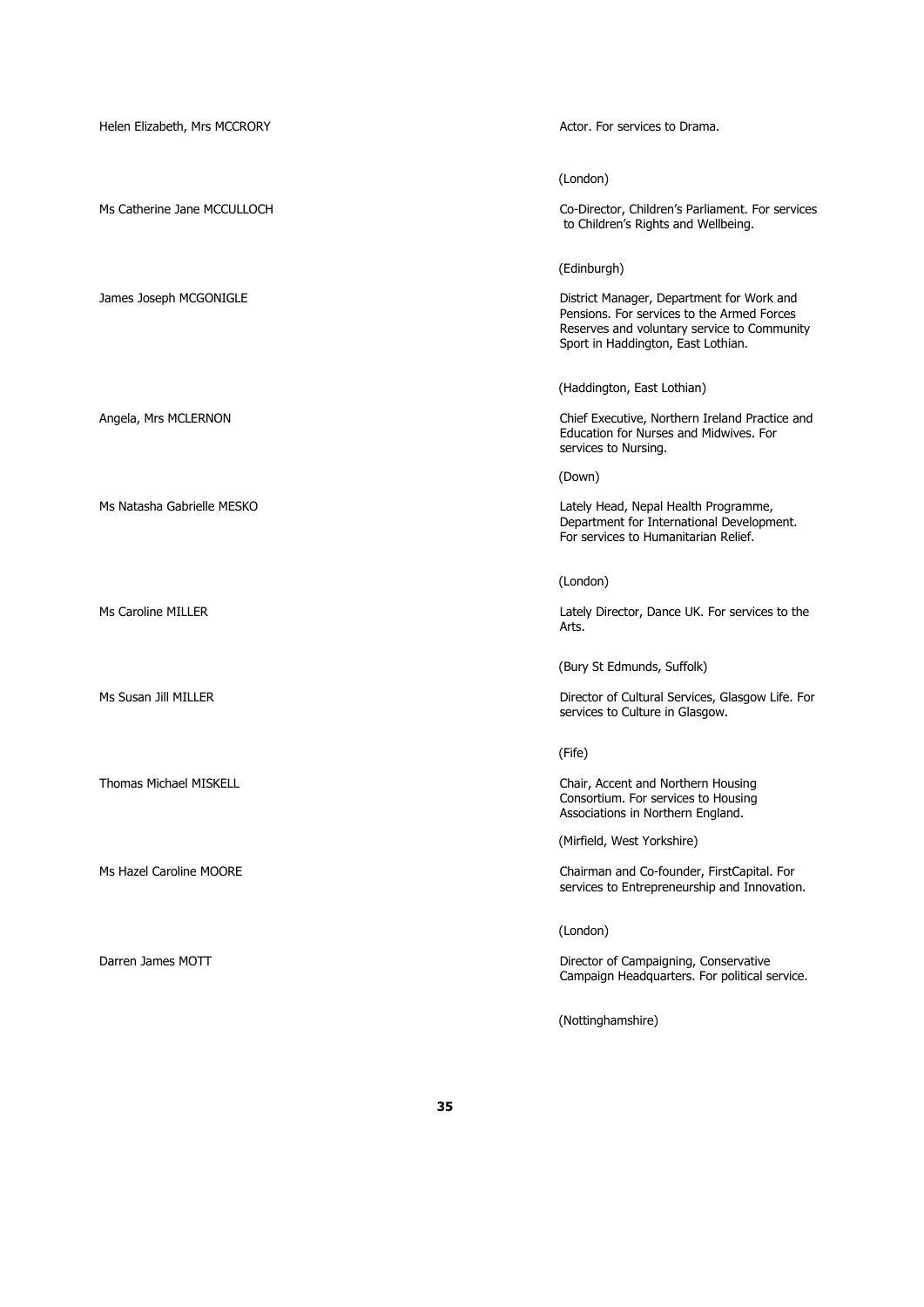| Professor Ghulam Jeelani MUFTI                      | Professor of Haemato-oncology, School of<br>Medicine, King's College London. For services to<br>Haematological Medicine.                                                 |
|-----------------------------------------------------|--------------------------------------------------------------------------------------------------------------------------------------------------------------------------|
|                                                     | (London)                                                                                                                                                                 |
| The Reverend Jennifer Susan MULLIS                  | Assistant Director, Further Education<br>Commercial and Legal Unit, Department for<br>Education. For services to Further Education<br>and to the community in Yorkshire. |
|                                                     | (Sheffield, South Yorkshire)                                                                                                                                             |
| Ian Hamilton MUNRO                                  | Group Chief Executive, New Charter Group. For<br>services to Housing.                                                                                                    |
|                                                     | (Altrincham, Greater Manchester)                                                                                                                                         |
| Professor Rachel Anne MUNTON<br>Rachel Anne Crombie | Lately Managing Director, East Midlands<br>Academic Health Science Network. For services<br>to Healthcare.                                                               |
|                                                     | (Nottinghamshire)                                                                                                                                                        |
| Professor James Charles NEIL                        | Professor of Virology and Molecular Oncology,<br>University of Glasgow. For services to the<br>Advancement of Biomedical Sciences.                                       |
|                                                     | (Glasgow)                                                                                                                                                                |
| Professor Anne NEVILLE, FREng                       | Royal Academy of Engineering Chair in<br>Emerging Technologies, University of Leeds.<br>For services to Engineering.                                                     |
|                                                     | (Leeds, West Yorkshire)                                                                                                                                                  |
| James Henry NEWMAN                                  | Lately Chair, Sheffield City Region Local<br>Enterprise Partnership Board. For services to<br>Business, the Economy and Charity in Yorkshire.                            |
|                                                     | (York, East Riding of Yorkshire)                                                                                                                                         |
| Christopher David NEWSOME                           | Director, Asset Management and Executive<br>Director, Anglian Water. For services to Civil<br>Engineering and Carbon Reduction.                                          |
|                                                     | (Stamford, Lincolnshire)                                                                                                                                                 |
| Ms Sheila Anne NICOLL                               | Head of Public Policy, Schroders. For services<br>to Financial Services and voluntary service.                                                                           |
|                                                     | (London)                                                                                                                                                                 |
| Julia Alice, Mrs NIX                                | District Manager, Work Services Directorate,<br>Department for Work and Pensions. For<br>services to Tackling Youth Unemployment in<br>East Anglia.                      |
|                                                     | (Ely, Cambridgeshire)                                                                                                                                                    |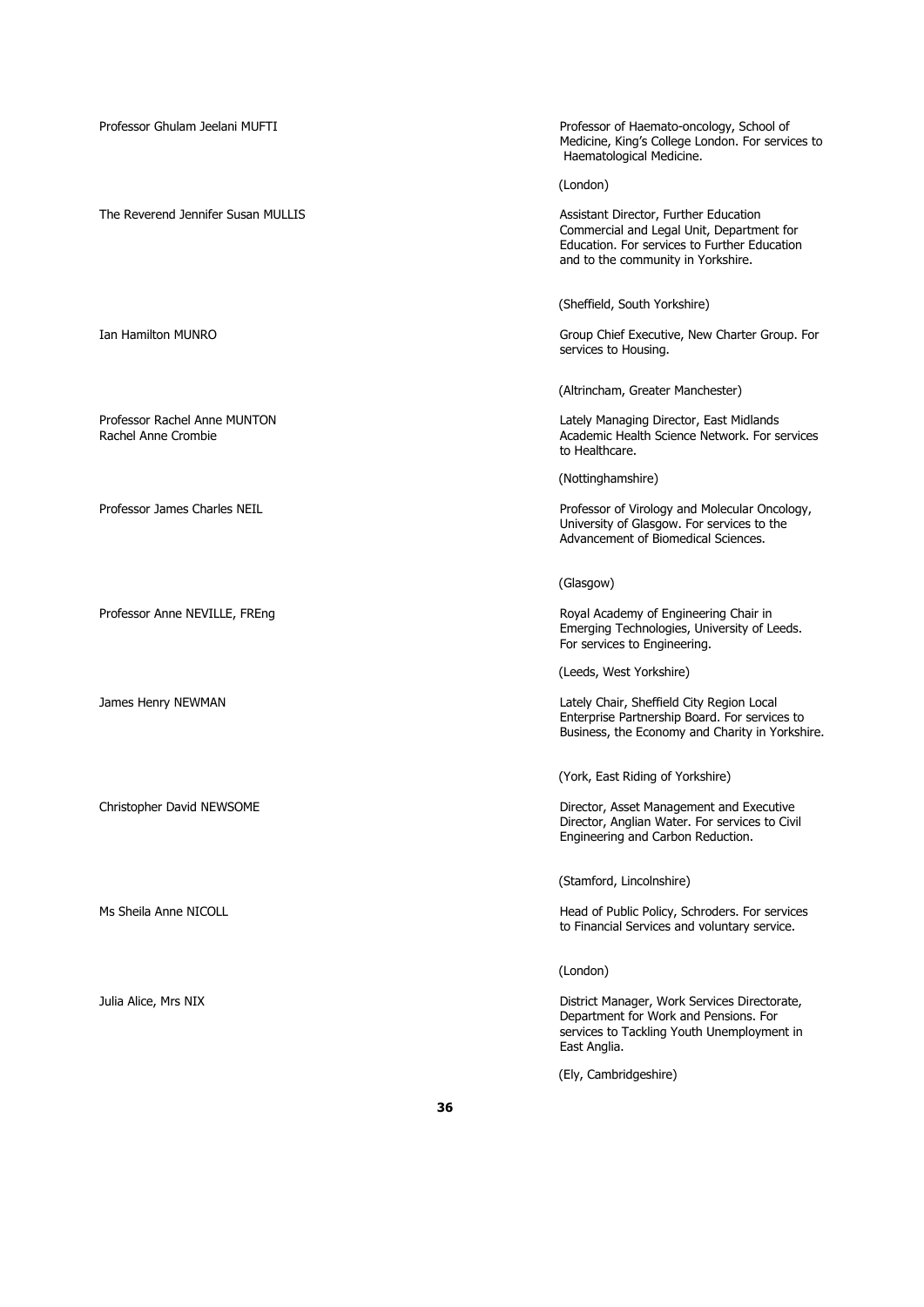Ms Amanda Jane NOBBS Chair, Thames Regional Flood and Coastal Mrs Mullarkey Committee. For services to Flood and Coastal Risk Management and Environment Protection. (Guildford, Surrey) Ms Carol NORMAN **Manufath Headteacher, Welbeck Primary School**, Nottingham. For services to Education. (Nottinghamshire) Christopher NOTT **Founder and Senior Partner, Capital Law LLP.** Founder and Senior Partner, Capital Law LLP. For services to Business and Economic Development in Wales. (Cardiff) Anthony Christopher O'NEILL **For services to the Agri-Food Sector in** Northern Ireland. (Portadown, Armagh) Simon John PATRICK **Lately Principal Clerk of Select Committees**, House of Commons. For parliamentary services. (London) Ms Margaret Elizabeth PHILBIN Chief Executive Officer and Co-founder, TeenTech. For services to Promoting careers in STEM and Creative Industries. (London) Timothy Peter PIGOTT SMITH Actor. For services to Drama. (London) Christopher Charles POMFRET For services to the Economy in Cornwall and South West England. (Cornwall) Thomas Stephen POTOKAR Founder, Interburns. For services to Burns Care and Prevention Abroad. (Swansea) Ms Shona Sands POWELL **Director, Nottingham Lakeside Arts. For** services to the Arts and Education. (Ilkeston, Derbyshire) Miss Lindsey Jane POWNALL **Night and Server Alterative Control** Lately Group Chief Executive Officer, Samworth Brothers Ltd. For services to Business Growth and Productivity.

(Penrith, Cumbria)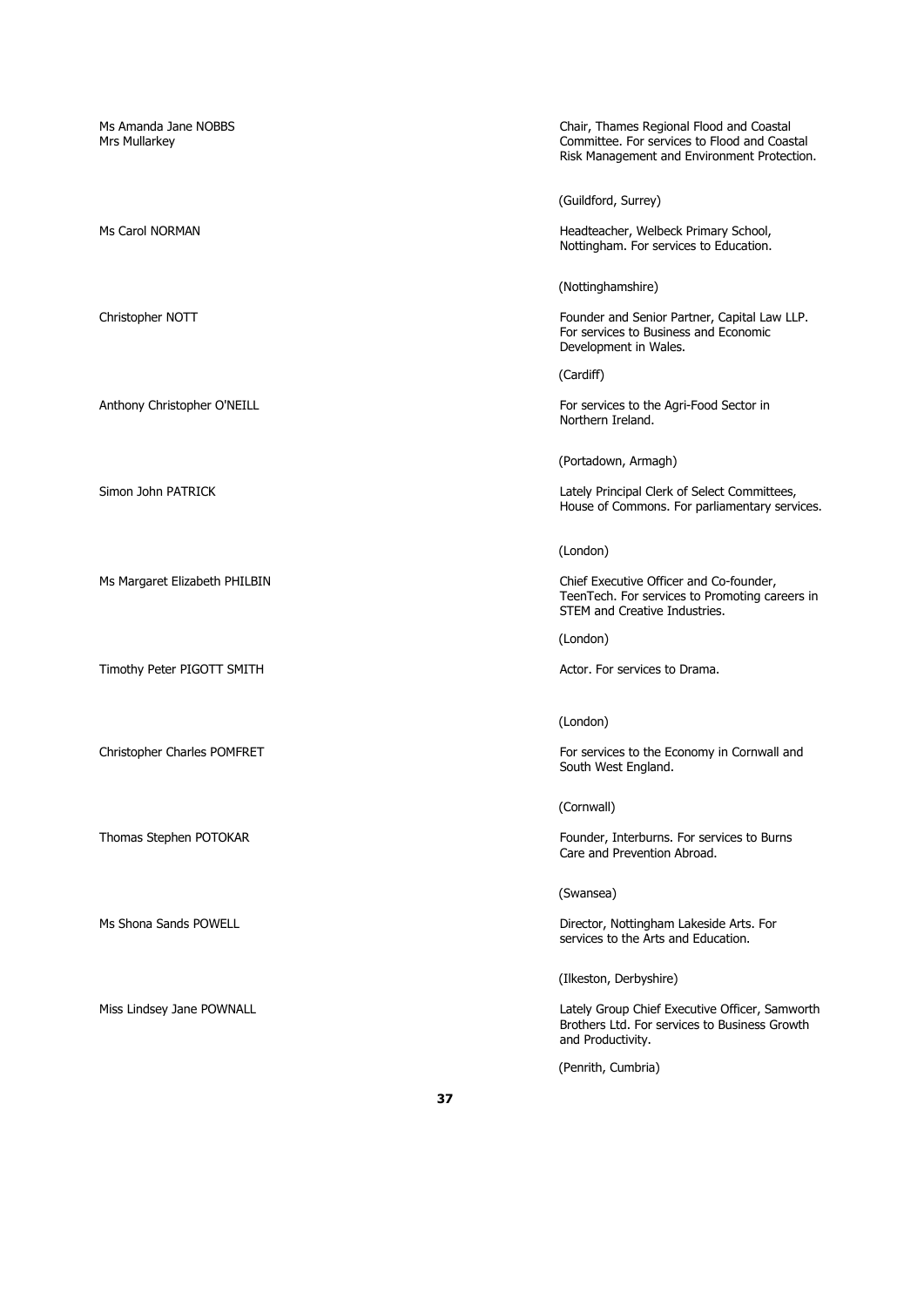| Avtar Singh PUREWAL                    | Regional Head of Learning and Skills, HM Prison<br>Service Yorkshire. For services to Prisoners.                                                     |
|----------------------------------------|------------------------------------------------------------------------------------------------------------------------------------------------------|
|                                        | (Wakefield, West Yorkshire)                                                                                                                          |
| Dr Sharon Patricia REDROBE             | Chief Executive Officer, Twycross Zoo, East<br>Midlands Zoological Society. For services to<br>Skills, Science and the Economy in<br>Leicestershire. |
|                                        | (Leicestershire)                                                                                                                                     |
| Lieutenant Peter REED, MBE             | For services to Rowing.                                                                                                                              |
|                                        | (London)                                                                                                                                             |
| Professor Susan Margaret RHIND         | Professor and Chair of Veterinary Education,<br>The Royal (Dick) School of Veterinary Studies.<br>For services to Veterinary Education.              |
|                                        | (Edinburgh)                                                                                                                                          |
| Professor Rosalind Jessie RICHARDS     | Head of International Study and Language<br>Institute, University of Reading. For services<br>to Language Support for International<br>Education.    |
|                                        | (Reading, Berkshire)                                                                                                                                 |
| Kate Louise, Mrs RICHARDSON-WALSH, MBE | For services to Hockey.                                                                                                                              |
|                                        | (Maidenhead, Berkshire)                                                                                                                              |
| Professor (Teresa Margaret) Tess RIDGE | Professor of Social Policy, University of Bath.<br>For services to the Social Sciences.                                                              |
|                                        | (Shepton Mallet, Somerset)                                                                                                                           |
| Danny RIMER                            | Partner, Index Ventures and Board Member,<br>Maggie's Cancer Caring Centres. For services<br>to Business and charity.                                |
|                                        | (Abroad)                                                                                                                                             |
| Michael Leonard ROBBINS                | Principal, Bridgwater and Taunton College. For<br>services to Further Education.                                                                     |
|                                        | (Taunton, Somerset)                                                                                                                                  |
| Robert Neil ROBSON                     | Chief Executive Officer, The Royal Navy and<br>Royal Marines Charity. For services to Naval<br>Personnel.                                            |
|                                        | (Hampshire)                                                                                                                                          |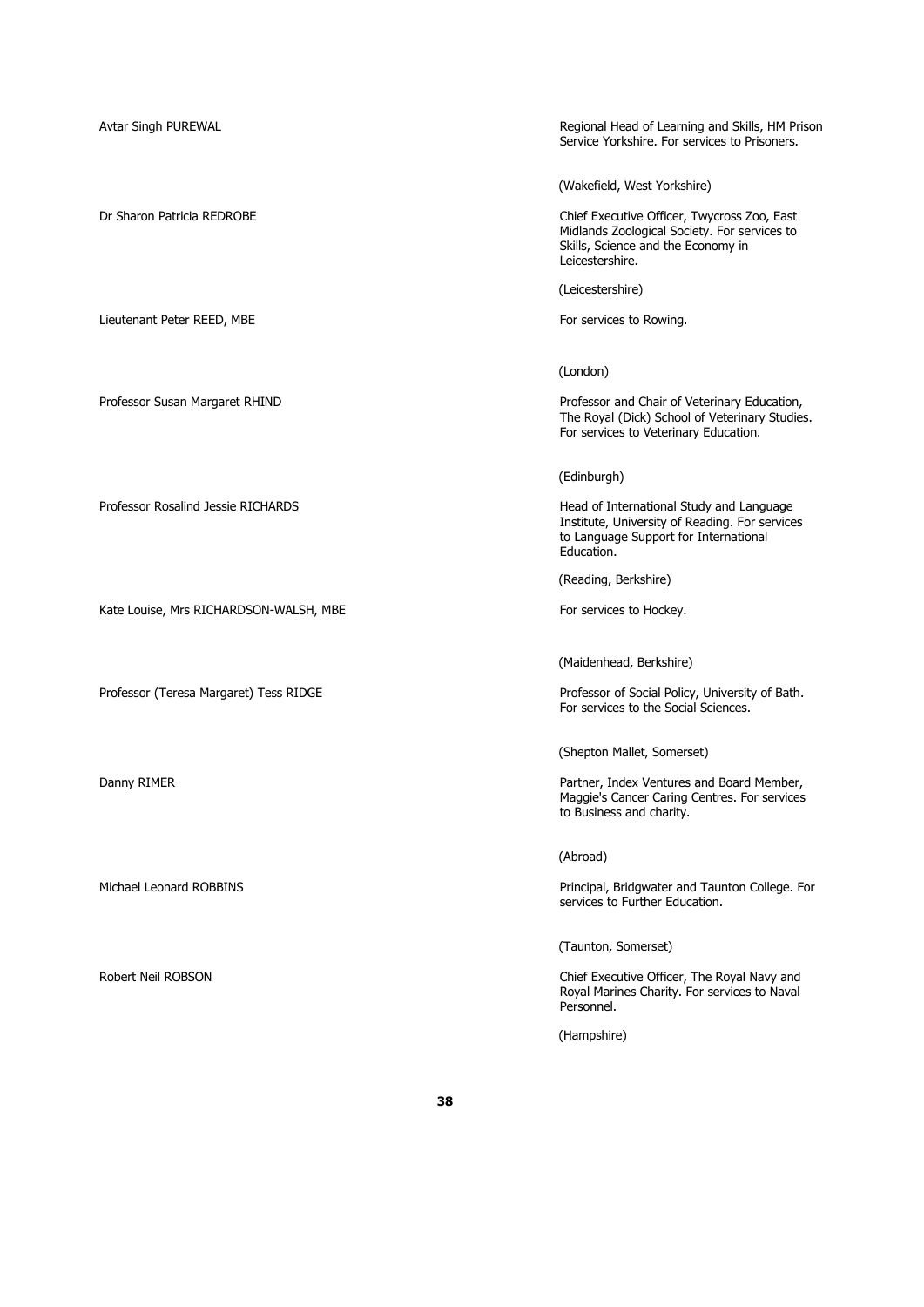| Marva, Mrs ROLLINS            | Headteacher, Raynham Primary School,<br>Edmonton, London. For services to Education.                                                                             |
|-------------------------------|------------------------------------------------------------------------------------------------------------------------------------------------------------------|
|                               | (London)                                                                                                                                                         |
| Ms Caroline Anne ROSS         | Lawyer, Department of Energy and Climate<br>Change. For Legal Services to International<br>Climate Change Negotiations.                                          |
|                               | (Abroad)                                                                                                                                                         |
| Peter William ROWLEY          | For services to Sports Administration.                                                                                                                           |
|                               | (Darlington, Durham)                                                                                                                                             |
| Ms Ailsa Margaret RUTTER      | Director, FRESH Smokefree North East. For<br>services to Tobacco Control.                                                                                        |
|                               | (Tyne and Wear)                                                                                                                                                  |
| Bernie, Mrs RYAN              | Directorate Manager, St Mary's Sexual Assault<br>Referral Centre, Manchester. For services to<br>Supporting People Affected by Sexual Assault.                   |
|                               | (Bolton, Greater Manchester)                                                                                                                                     |
| Ms Lynn Caroline SAUNDERS     | Governor, HMP Whatton. For public and<br>voluntary services to Prisoners in the UK and<br>Abroad.                                                                |
|                               | (Newark, Nottinghamshire)                                                                                                                                        |
| <b>Bruce Stewart SHEPHERD</b> | Managing Director, Shepherd Offshore. For<br>services to the Economy and Skills in the<br>Offshore Sector.                                                       |
|                               | (Morpeth, Northumberland)                                                                                                                                        |
| Ms Ann SHEPPERD               | Chief Executive, Salix Finance Ltd and Trustee,<br>Lucy Faithfull Foundation. For services to<br>Energy Efficiency and voluntary service to Child<br>Protection. |
|                               | (London)                                                                                                                                                         |
| <b>Edward Martin SHERRY</b>   | For services to Young People and Policing.                                                                                                                       |
|                               | (London)                                                                                                                                                         |
| Ms Marlene Elizabeth SHIELS   | Chief Executive, Capital Credit Union. For<br>services to Financial Services and Financial<br>Inclusion.                                                         |
|                               | (Edinburgh)                                                                                                                                                      |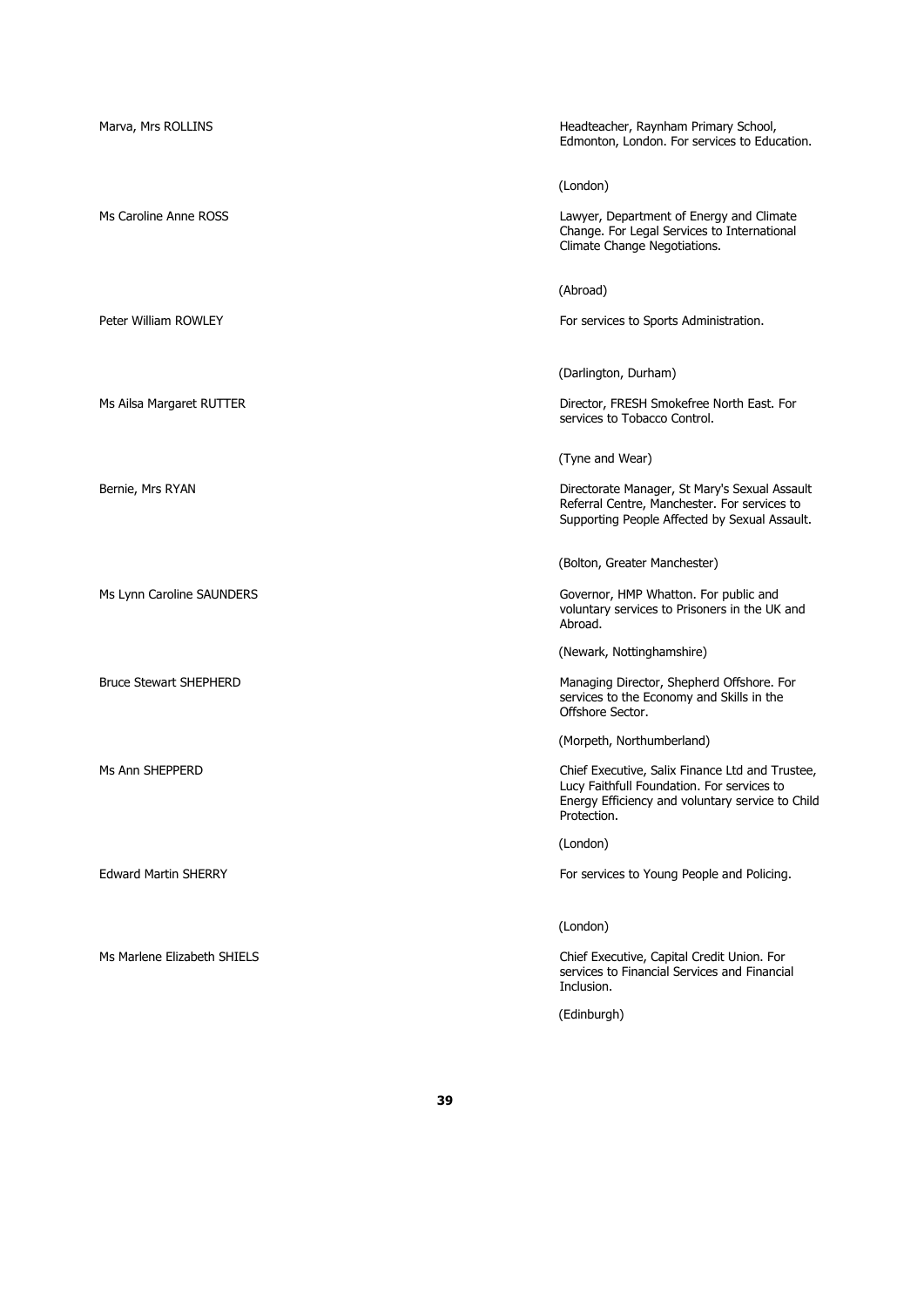| Founding Chair, City Sikhs. For voluntary<br>service to Faith Communities and Social<br>Cohesion.                                                        |
|----------------------------------------------------------------------------------------------------------------------------------------------------------|
| (London)                                                                                                                                                 |
| Director, Enterprise M3 Local Enterprise<br>Partnership. For services to the Economy and<br>the community of South East England.                         |
| (Reading, Berkshire)                                                                                                                                     |
| Leader, Solihull Metropolitan Borough Council.<br>For services to Local Government.                                                                      |
| (Solihull, West Midlands)                                                                                                                                |
| Vice Chairman (Air), Council of Reserve Forces<br>and Cadets Associations. For voluntary service<br>to the Armed Forces and the ex-Service<br>community. |
| (Herefordshire)                                                                                                                                          |
| Chief Executive, Interlink Foundation. For<br>services to the community and Jewish People in<br>London.                                                  |
| (London)                                                                                                                                                 |
| County Vice-President, City of Glasgow. For<br>services to Girlguiding and charity.                                                                      |
| (Glasgow)                                                                                                                                                |
| Founder and Executive Officer, Hands Around<br>The World. For Humanitarian services to<br>Disadvantaged Children Abroad.                                 |
| (Monmouth, Gwent)                                                                                                                                        |
| Leader, Tendring District Council. For services<br>to Local Government.                                                                                  |
| (Manningtree, Essex)                                                                                                                                     |
| Lately Chief Executive, City and County of<br>Swansea Council. For services to Local<br>Government.                                                      |
| (Swansea)                                                                                                                                                |
| Nurse Adviser, Care England. For services to<br>Older People, Dementia Care and Nursing.                                                                 |
|                                                                                                                                                          |

(Essex)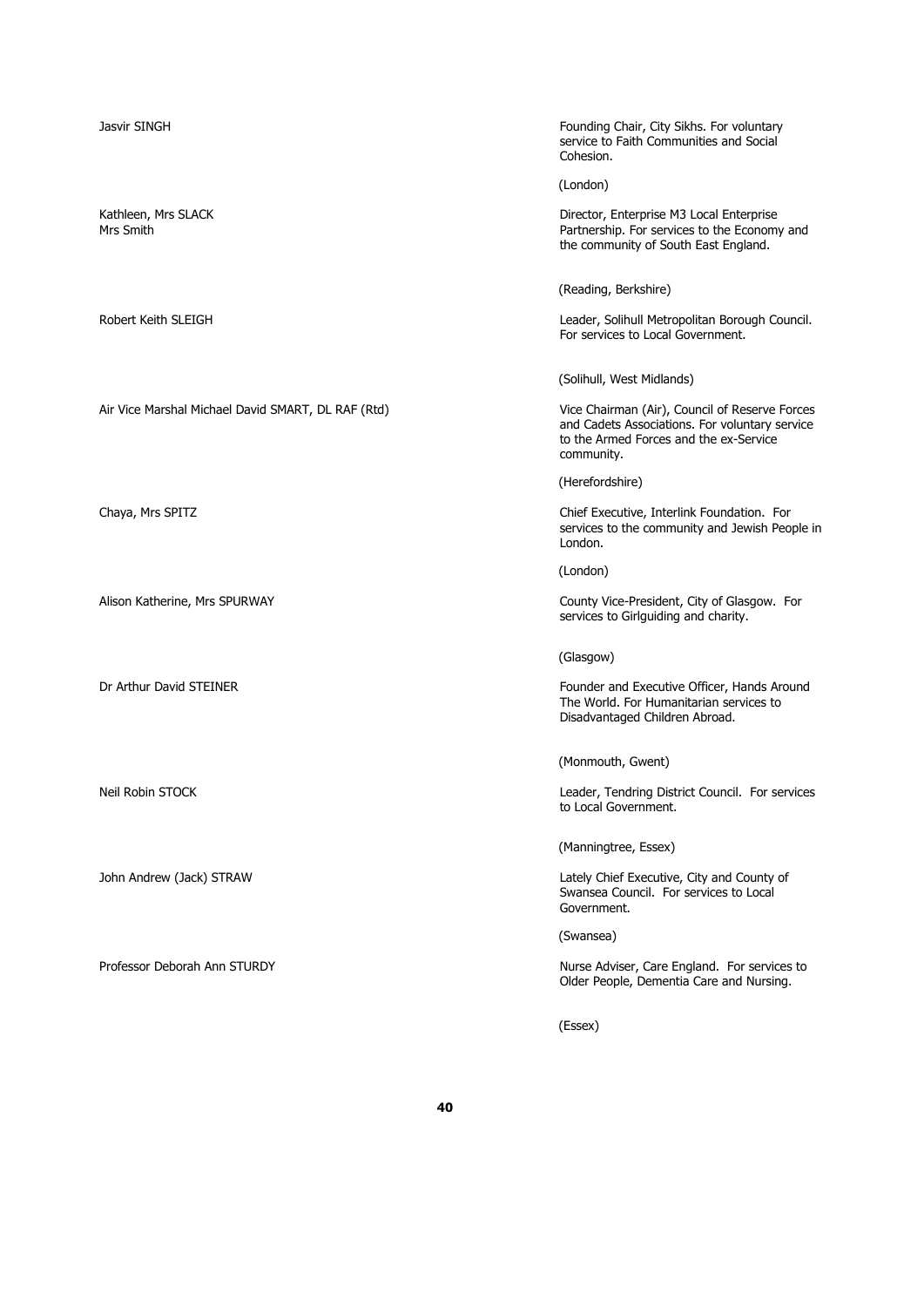| Ms Charlotte Victoria SWEENEY     | Director, Charlotte Sweeney Associates. For<br>services to Women and Equality.                                                                   |
|-----------------------------------|--------------------------------------------------------------------------------------------------------------------------------------------------|
|                                   | (Dewsbury, West Yorkshire)                                                                                                                       |
| Mohammad TAJ                      | President, TUC. For services to Trade Unionism.                                                                                                  |
|                                   | (West Yorkshire)                                                                                                                                 |
| Caroline Mary, Mrs TAYLOR         | Vice President for Global Marketing and<br>Communications, IBM. For services to<br>Marketing, Diversity and Prevention of Human<br>Trafficking.  |
|                                   | (Aylesbury, Buckinghamshire)                                                                                                                     |
| Professor Keri Vivien THOMAS      | Founder and National Clinical Lead, The<br>National Gold Standards Framework Centre in<br>End of Life Care. For services to End of Life<br>Care. |
|                                   | (Bampton, Oxfordshire)                                                                                                                           |
| Keith Christopher THOMPSON        | Technical Adviser, Department for International<br>Development. For services to Humanitarian<br>Relief.                                          |
|                                   | (Warwickshire)                                                                                                                                   |
| Jonathan Mark Paul TIBBS          | Chairman, Jon Tibbs Associates Ltd. For<br>services to International Trade and the Sports<br>Sector.                                             |
|                                   | (Tunbridge Wells, Kent)                                                                                                                          |
| Andrew TRIGGS HODGE, MBE          | For services to Rowing.                                                                                                                          |
|                                   | (Checkendon, Oxfordshire)                                                                                                                        |
| Crispin Marshall TRUMAN           | Chief Executive, The Churches Conservation<br>Trust. For services to Heritage and Charitable<br>Foundations.                                     |
|                                   | (London)                                                                                                                                         |
| Paul Harold VALERIO               | President, Swansea West Conservatives. For<br>services to Welsh Devolution.                                                                      |
|                                   | (Swansea)                                                                                                                                        |
| Professor John Michael VAN REENEN | Economist. For services to Economics and Public<br>Policy Making.                                                                                |
|                                   | (Abroad)                                                                                                                                         |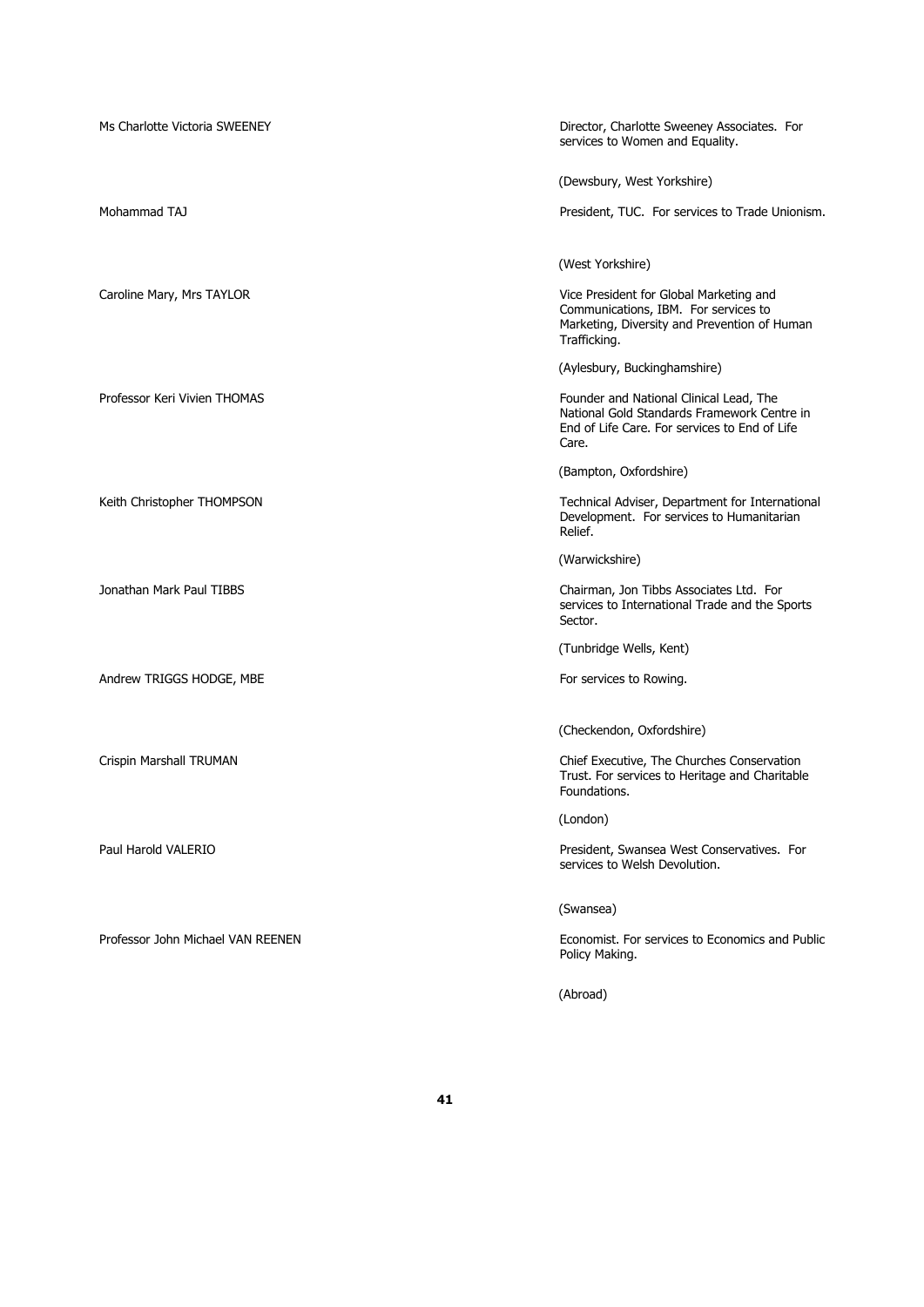| Professor David Glyn VAUGHAN | Glaciologist, British Antarctic Survey. For<br>services to Glaciology.                                                                                                         |
|------------------------------|--------------------------------------------------------------------------------------------------------------------------------------------------------------------------------|
|                              | (Cambridgeshire)                                                                                                                                                               |
| Caroline, Mrs WAKE           | Head, UK Delegation, Channel Tunnel Safety<br>Authority. For services to Transport Safety and<br>the community in Kent.                                                        |
|                              | (Tonbridge, Kent)                                                                                                                                                              |
| Ms Aileen WALKER             | Lately Director of Public Engagement, House of<br>Commons. For services to Improving Public<br>Engagement with Parliament and voluntary<br>service to the community in London. |
|                              | (London)                                                                                                                                                                       |
| Dr Brian Derek WARD          | Head, National Resilience Assurance Team. For<br>services to the Fire and Rescue Service and<br>National Resilience.                                                           |
|                              | (Runcorn, Cheshire)                                                                                                                                                            |
| Hugh WARK                    | For services to Transport and the Economy in<br>Scotland.                                                                                                                      |
|                              | (Perth, Perth and Kinross)                                                                                                                                                     |
| Dr Martin Stanley WARREN     | Chief Executive, Butterfly Conservation. For<br>services to the Environment.                                                                                                   |
|                              | (Dorchester, Dorset)                                                                                                                                                           |
| Professor Sally WHEELER      | Professor of Law and Head of the School of<br>Law, Queen's University Belfast. For services to<br>Higher Education in Northern Ireland.                                        |
|                              | (Belfast)                                                                                                                                                                      |
| Alastair Geoffrey WHITEHEAD  | Lately Deputy Principal Private Secretary to the<br>Home Secretary, Home Office. For public<br>service and voluntary services to Policing.                                     |
|                              | (London)                                                                                                                                                                       |
| Graham Arthur WIDDECOMBE,    | Joint Head of Firearms Licensing, Home Office.<br>For services to Public Safety and Reducing Risk<br>to the Public through the Misuse of Legal<br>Firearms.                    |
|                              | (London)                                                                                                                                                                       |
| Dr Christoph Stefan WIESNER  | Chief Executive, The Welding Institute. For<br>services to Engineering and Innovation.                                                                                         |
|                              | (Cambridgeshire)                                                                                                                                                               |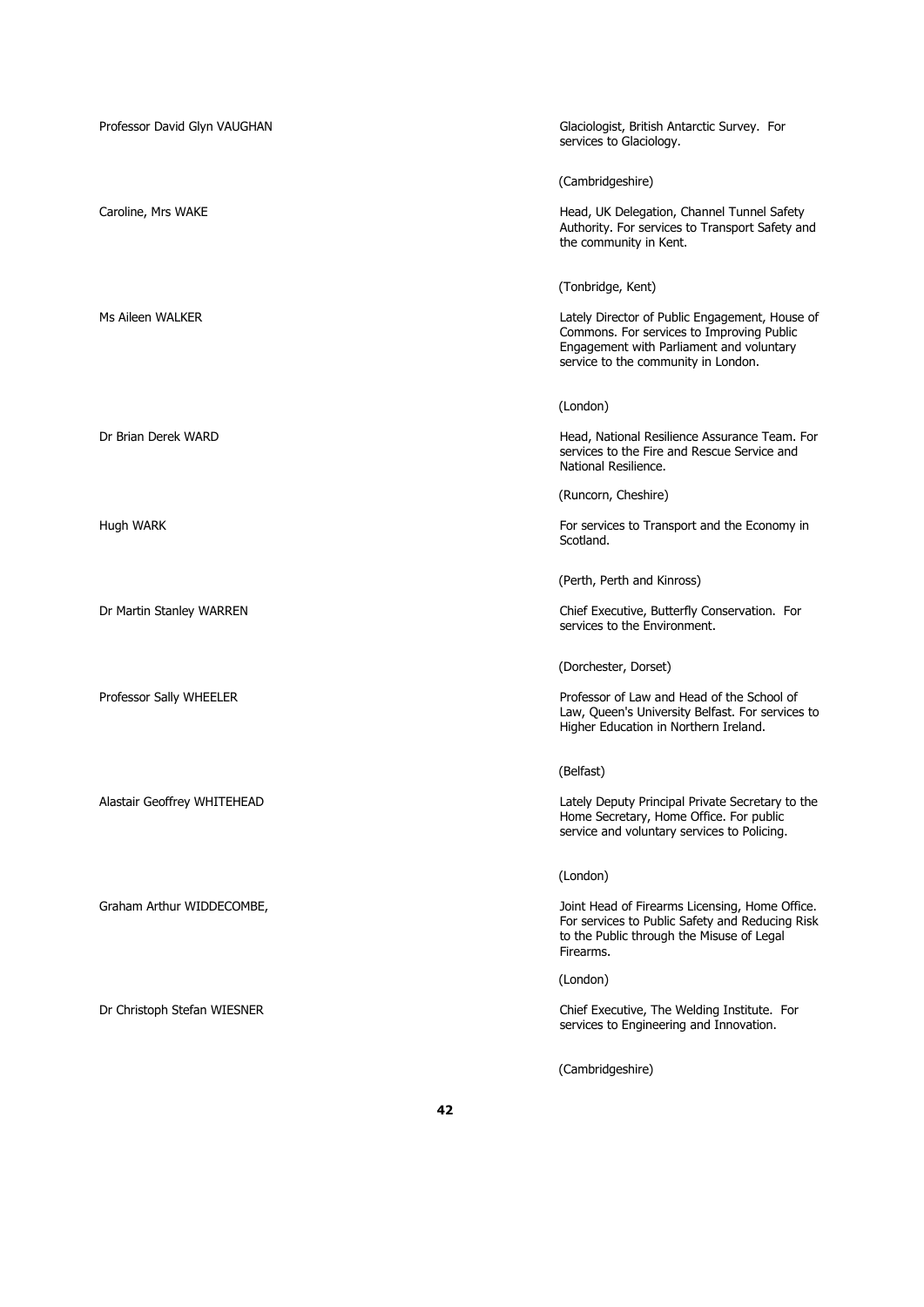Danny WILKS **Resourcing Manager, West Yorkshire Police.** Resourcing Manager, West Yorkshire Police. For services to Policing and voluntary services to Justice and the community in West Yorkshire. (Wakefield, West Yorkshire) Professor Michael Alan Hewlett WILLIAMS Chief Executive, Grwp Gwalia Cyf. For services to Health, Housing and Homeless People in Wales. (Swansea) Dr Lorna McLeod WILLIAMSON Lately Director, NHS Blood and Transplant. For services to the Advancement of Blood, Tissue and Stem Cell Donations. (Harston, Cambridgeshire) Professor Anne Elizabeth WILLIS **Director, MRC Toxicology Unit, Leicester. For** services to Biomedical Science and Promoting the Careers of Women in Science. (Oakham, Rutland) Colum Graham Malcolm WILSON For services to Humanitarian Relief. (Harwell, Oxfordshire) Dr William Benjamin WILSON **For services to the Voluntary and Charitable** Sectors in Northern Ireland. (Lisburn, Antrim) Ms Christiane WUILLAMIE **Managing Director, Elegius Ltd. For services to** Managing Director, Elegius Ltd. For services to Business. (London) The Honourable Lord Kinclaven Alexander Featherstonhaugh WYLIE Founder, MiniTrials. For services to the Introduction of the Scottish Legal System in Schools. (Cargill, Perth and Kinross) Dr Hakim YADI Chief Executive Officer, Northern Health Science Alliance. For services to Healthcare Technology and the Economy. (London) Andrew George YOUNG **Actuary, The Pensions Regulator. For services** Actuary, The Pensions Regulator. For services to Pension Policy and Pensioners. (Brighton, East Sussex)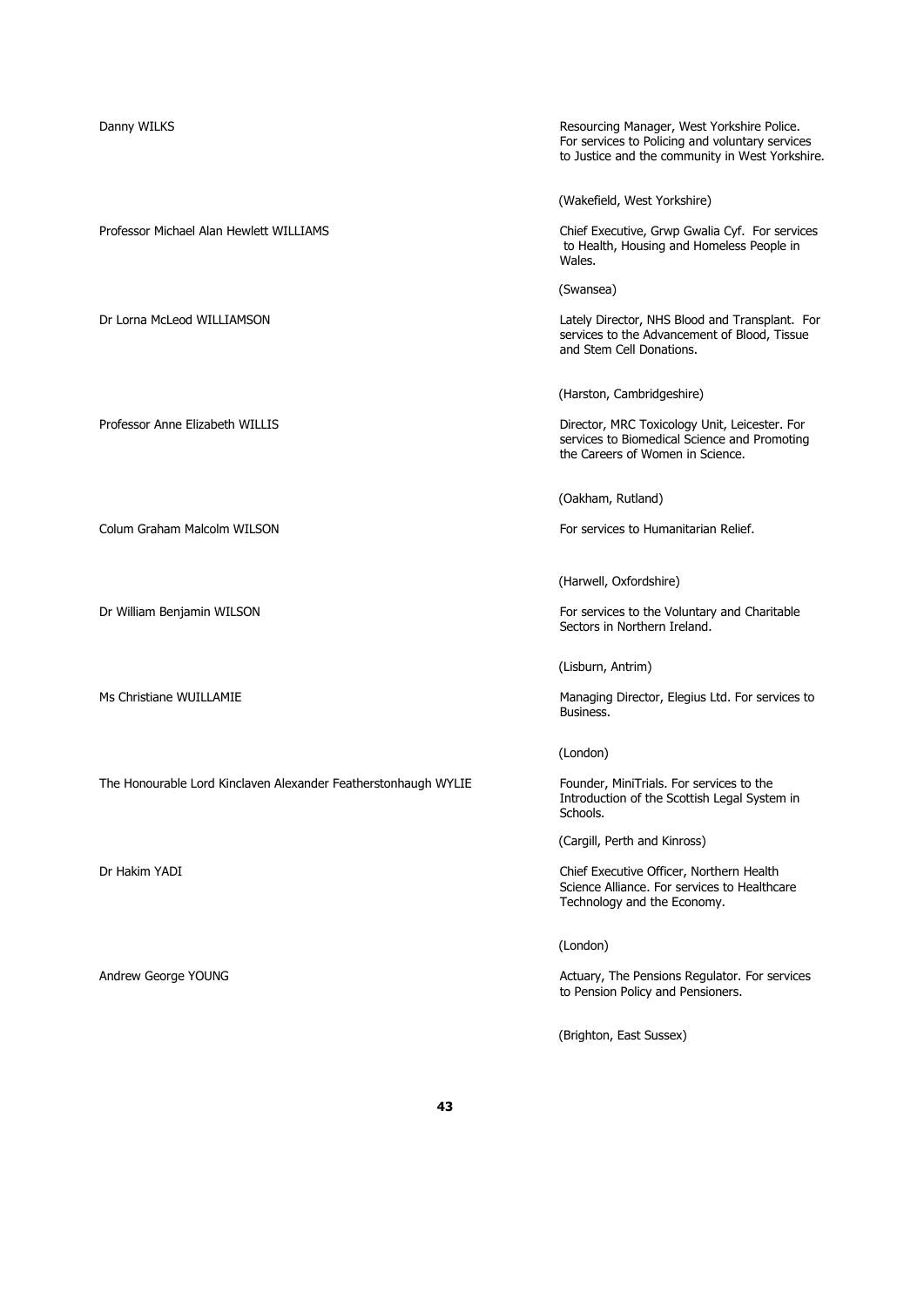## **Order of the British Empire**

## **Members of the Order of the British Empire**

| Peter William ADAMS            | For services to the community in Hampton-in-<br>Arden, Solihull.                                                    |
|--------------------------------|---------------------------------------------------------------------------------------------------------------------|
|                                | (Solihull, West Midlands)                                                                                           |
| Timothy Lawrence ADAMS         | For services to Horseracing and Rugby League.                                                                       |
|                                | (Leeds, West Yorkshire)                                                                                             |
| Pastor Brian Cameron AGNEW     | For voluntary service to the community in<br>Northern Ireland.                                                      |
|                                | (Lisburn, Down)                                                                                                     |
| Jonathan Philip AGNEW, DL      | Sports Broadcaster. For services to<br>Broadcasting.                                                                |
|                                | (Scalford, Leicestershire)                                                                                          |
| Councillor Mohammed AIKHLAQ    | Chair of Governors, Leigh Primary School,<br>Birmingham. For services to Education.                                 |
|                                | (Birmingham, West Midlands)                                                                                         |
| John ALLEN                     | For services to Athletics in Northern Ireland.                                                                      |
|                                | (Dundonald, Down)                                                                                                   |
| Imran AMED                     | Founder and Chief Executive Officer, The<br>Business of Fashion. For services to Fashion.                           |
|                                | (London)                                                                                                            |
| Melanie Catherine, Mrs ANDREWS | Director and Founder, The Scottish Baking<br>Awards. For services to Baking and to the<br>community in Helensburgh. |
|                                | (Helensburgh, Dunbartonshire)                                                                                       |
| Miss Giselle Anne ANSLEY       | For services to Hockey.                                                                                             |
|                                | (Devon)                                                                                                             |
| Anjana Purnawaty, Mrs APPIAH   | Foster Carer, Islington Council. For services to<br>Children.                                                       |
|                                | (London)                                                                                                            |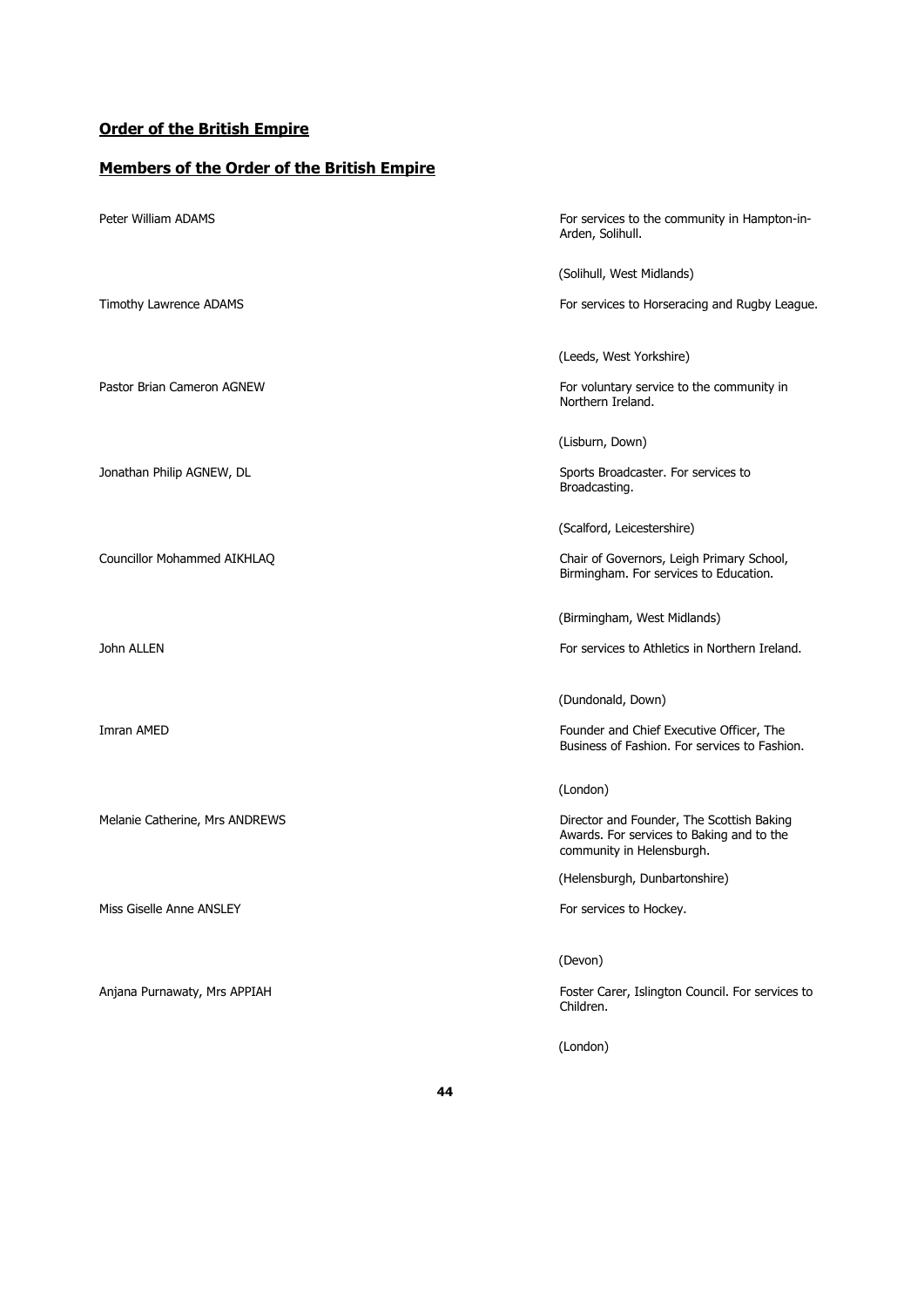| Krushnah APPIAH               | Foster Carer, Islington Council. For services to<br>Children.                                                                                                       |
|-------------------------------|---------------------------------------------------------------------------------------------------------------------------------------------------------------------|
|                               | (London)                                                                                                                                                            |
| Ms Katie ARCHIBALD            | For services to Cycling.                                                                                                                                            |
|                               | (Edinburgh)                                                                                                                                                         |
| George Robert ARCKLESS        | For services to the community in<br>Northumberland.                                                                                                                 |
|                               | (Morpeth, Northumberland)                                                                                                                                           |
| Colin Edward ARMSTRONG        | Head of International Resilience, Government<br>Office for Science. For services to Emergency<br>Response and voluntary service to Community<br>Sport in Greenwich. |
|                               | (London)                                                                                                                                                            |
| John Raymond ARMSTRONG        | Managing Director, Armstrong Medical Limited.<br>For services to Economic Development in<br>Northern Ireland.                                                       |
|                               | (Ballymoney, Antrim)                                                                                                                                                |
| Ms Hollie ARNOLD              | For services to Field Athletics.                                                                                                                                    |
|                               | (Gwent)                                                                                                                                                             |
| Jacqueline Ann, Mrs ASPINALL  | For services to Young People through the Scout<br>Movement in Wigan and Greater Manchester.                                                                         |
|                               | (Wigan, Greater Manchester)                                                                                                                                         |
| Professor Iain Douglas BAIKIE | Chief Executive Officer, KP Technology. For<br>services to the Promotion of Science Education<br>in Caithness.                                                      |
|                               | (Wick, Caithness)                                                                                                                                                   |
| Debra Tracy, Mrs BALLARD      | Executive Officer, DWP Operations,<br>Department for Work and Pensions. For<br>services to Homeless People in Southend-on-<br>Sea.                                  |
|                               | (Essex)                                                                                                                                                             |
| <b>Walter BALMFORD</b>        | For services to Training and Education.                                                                                                                             |
|                               | (London)                                                                                                                                                            |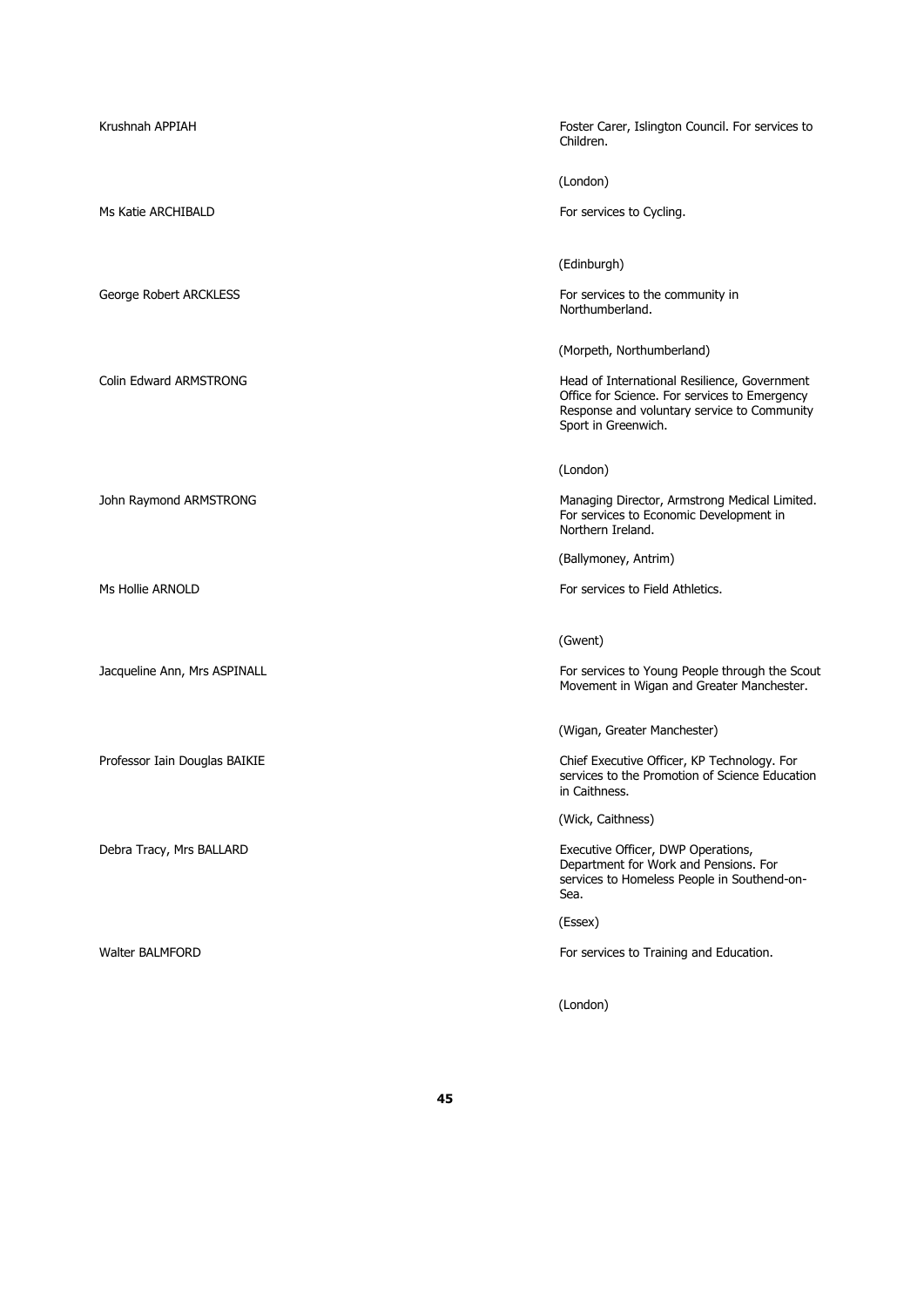| Jacqueline Dale, Mrs BANKS  | Manager, Asset Performance Environment<br>Agency. For services to Communities and Flood<br>Risk Management.                                  |
|-----------------------------|----------------------------------------------------------------------------------------------------------------------------------------------|
|                             | (Evesham, Worcestershire)                                                                                                                    |
| Sarah Jane, Mrs BANKS       | Higher Executive Officer, Ministry of Defence.<br>For services to the MOD Disability Network.                                                |
|                             | (Westbury, Wiltshire)                                                                                                                        |
| Ms Elinor Jane BARKER       | For services to Cycling.                                                                                                                     |
|                             | (Greater Manchester)                                                                                                                         |
| Ms Sally Ann BARKER, TD     | For services to Sport and Women's Participation<br>in Sport.                                                                                 |
|                             | (Guildford, Surrey)                                                                                                                          |
| Anthony John Lane BARNES    | For voluntary services to the community in<br>Etchingham, East Sussex.                                                                       |
|                             | (Etchingham, East Sussex)                                                                                                                    |
| Kenneth Andrew John BARRASS | Lately Chair, Rotherham and North<br>Nottinghamshire College. For services to<br>Further Education.                                          |
|                             | (Worksop, Nottinghamshire)                                                                                                                   |
| Sonia, Mrs BASSEY-WILLIAMS  | Integrated Early Support Senior Manager,<br>Cheshire West and Chester Council. For<br>services to the community in Liverpool.                |
|                             | (Liverpool, Merseyside)                                                                                                                      |
| Stephen BATE                | For services to Cycling.                                                                                                                     |
|                             | (Hebden Bridge, West Yorkshire)                                                                                                              |
| William John BAYLEY         | For services to Table Tennis.                                                                                                                |
|                             | (Rotherham, South Yorkshire)                                                                                                                 |
| Anthony Peter BAYON         | Chair of Governors, Harris Academy Merton<br>and Harris Academy Morden and Member,<br>Harris Federation Board. For services to<br>Education. |
|                             | (London)                                                                                                                                     |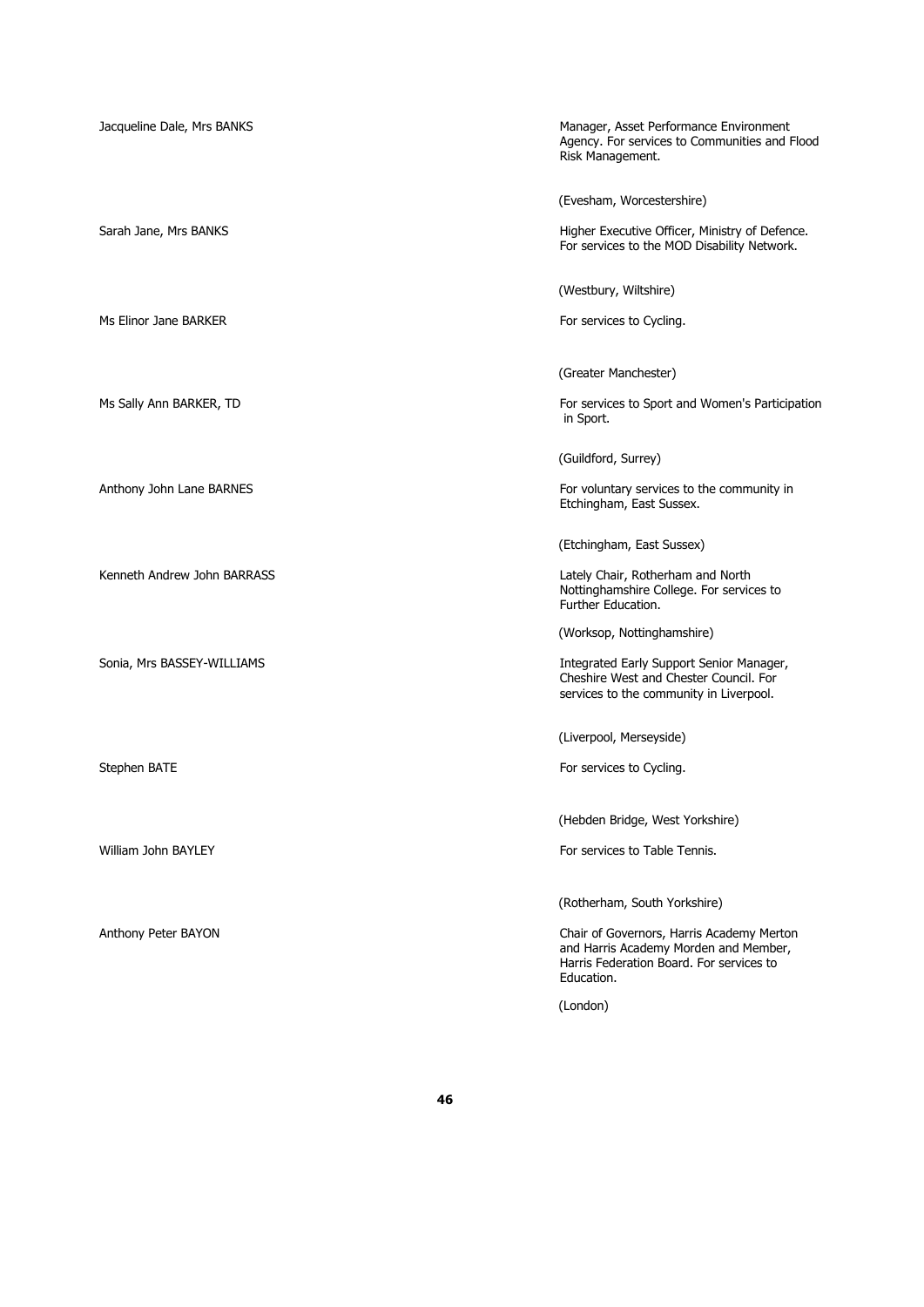| Ms Salena Margaret Eileen BEGLEY | Partnership Development Manager (Scotland),<br>The Family Fund. For services to Children's<br>Welfare.                                      |
|----------------------------------|---------------------------------------------------------------------------------------------------------------------------------------------|
|                                  | (Glasgow)                                                                                                                                   |
| Jonathan Bernard BENJAMIN        | For services to National Campaigning on<br>Awareness of Suicide and Mental Illness.                                                         |
|                                  | (London)                                                                                                                                    |
| Miss Diane Elizabeth BENNETT     | For services to Young People in Evesham,<br>Worcestershire.                                                                                 |
|                                  | (Evesham, Worcestershire)                                                                                                                   |
| Oliver BENNETT                   | Senior Library Clerk, House of Commons. For<br>services to Supporting the Democratic Process<br>of the Republic of the Union of Myanmar.    |
|                                  | (London)                                                                                                                                    |
| Paul BENNETT                     | For services to Rowing.                                                                                                                     |
|                                  | (Leeds, West Yorkshire)                                                                                                                     |
| Sandra, Mrs BIDDLE               | Director, Foyle School of Speech and Drama.<br>For services to Speech and Drama in Northern<br>Ireland.                                     |
|                                  | (Londonderry)                                                                                                                               |
| Catherine Mary, Mrs BLAIR        | Lately Director of Targeted and Specialist<br>Children and Families Services, Islington<br>Council. For services to Children's Social Work. |
|                                  | (London)                                                                                                                                    |
| Paul John BLAKE                  | For services to Athletics.                                                                                                                  |
|                                  | (Redland, Bristol)                                                                                                                          |
| Miss Dorothy BLINCOE             | For services to the community in Clapham,<br>South London.                                                                                  |
|                                  | (London)                                                                                                                                    |
| Jonathan William BLOOMER         | Lately Trustee and Honorary Treasurer,<br>NSPCC. For voluntary services to Children and<br>Young People.                                    |
|                                  | (Sevenoaks, Kent)                                                                                                                           |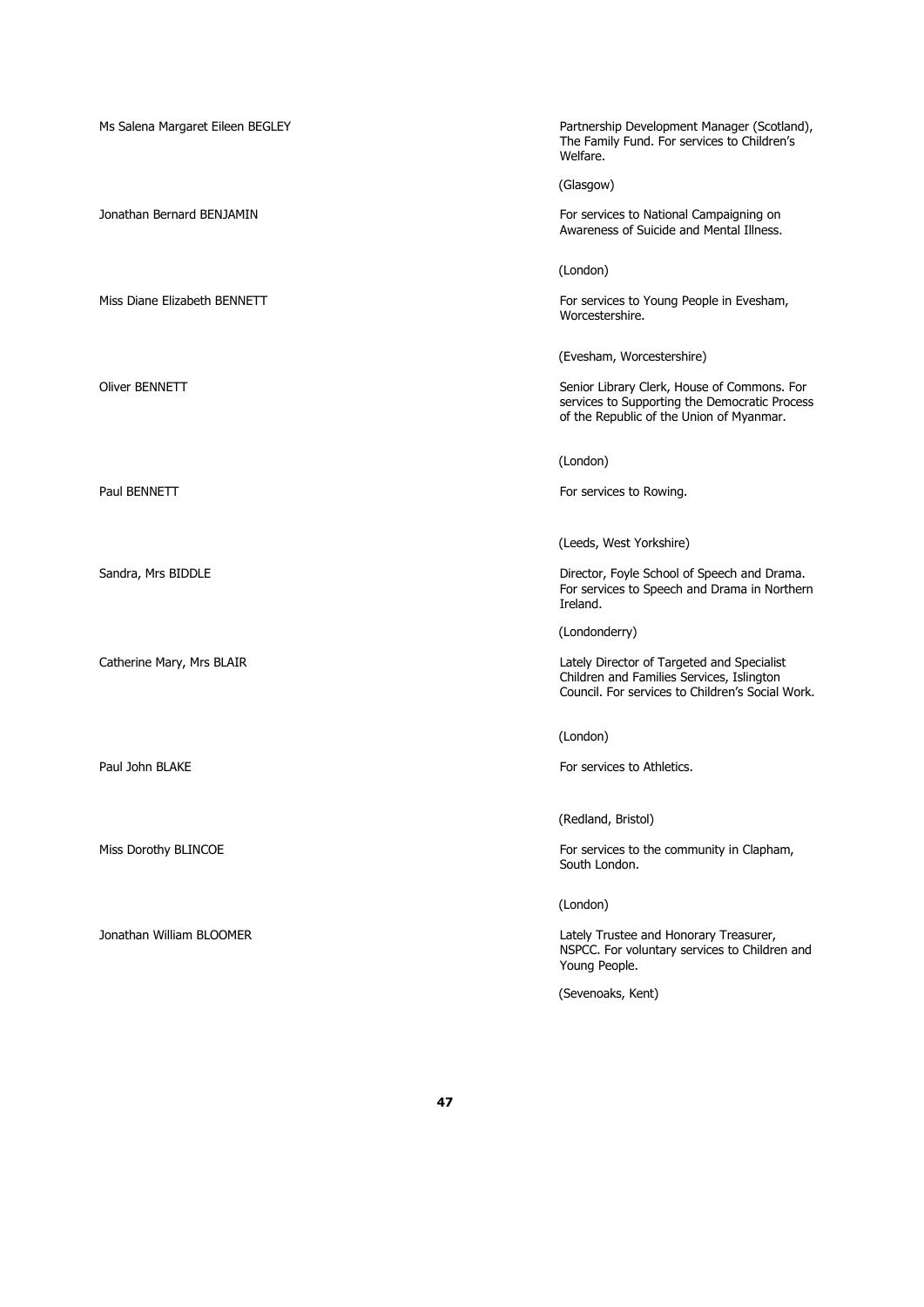| Major Michael Thomas BOLDERSON       | Senior Executive Officer, Ministry of Defence.<br>For services in Support of the Defence<br>Equipment and Support.                         |
|--------------------------------------|--------------------------------------------------------------------------------------------------------------------------------------------|
|                                      | (Millom, Cumbria)                                                                                                                          |
| Dr Hilary Roberta BOLLAN             | Senior Scientific Officer, Ministry of Defence.<br>For services to Submarine Safety and the Royal<br>Navy.                                 |
|                                      | (Bridgwater, Somerset)                                                                                                                     |
| Tracey, Mrs BOOTH                    | Chair of Governors, Churchill Community<br>College, Wallsend, Tyne and Wear. For<br>services to Education.                                 |
|                                      | (Wallsend, Tyne and Wear)                                                                                                                  |
| Keith Andrew BOTT                    | Partner, Titanic Brewery and Chairman, SIBA.<br>For services to the Brewing Industry and the<br>Economy in Staffordshire.                  |
|                                      | (Chesterfield, Derbyshire)                                                                                                                 |
| Ms Debra Lysette BOURNE (MRS ROSEN)  | Co-founder, All Walks Beyond the Catwalk. For<br>services to Diversity in the Fashion Industry.                                            |
|                                      | (London)                                                                                                                                   |
| Professor Deborah BOWMAN             | Professor of Medical Ethics, St George's<br>University of London. For services to Medical<br>Ethics.                                       |
|                                      | (London)                                                                                                                                   |
| Jo Ann Leah, Mrs BOYLAN-KEMP         | Lately Principal Lecturer, Nottingham Trent<br>University. For services to Higher Education.                                               |
|                                      | (Gedling, Nottinghamshire)                                                                                                                 |
| Miss Sophie Charlotte BRAY           | For services to Hockey.                                                                                                                    |
|                                      | (Claygate, Surrey)                                                                                                                         |
| Dr Mary Claire BREAY<br>Claire Breay | Head of Ancient, Medieval and Early Modern<br>Manuscripts, British Library. For services to<br>Medieval History.                           |
|                                      | (Harpenden, Hertfordshire)                                                                                                                 |
| Guy Stephen BRIGG                    | Deputy Headteacher, Dr Radcliffe's Church of<br>England School, Oxfordshire. For services to<br>Education and to community in Oxfordshire. |
|                                      | (Oxfordshire)                                                                                                                              |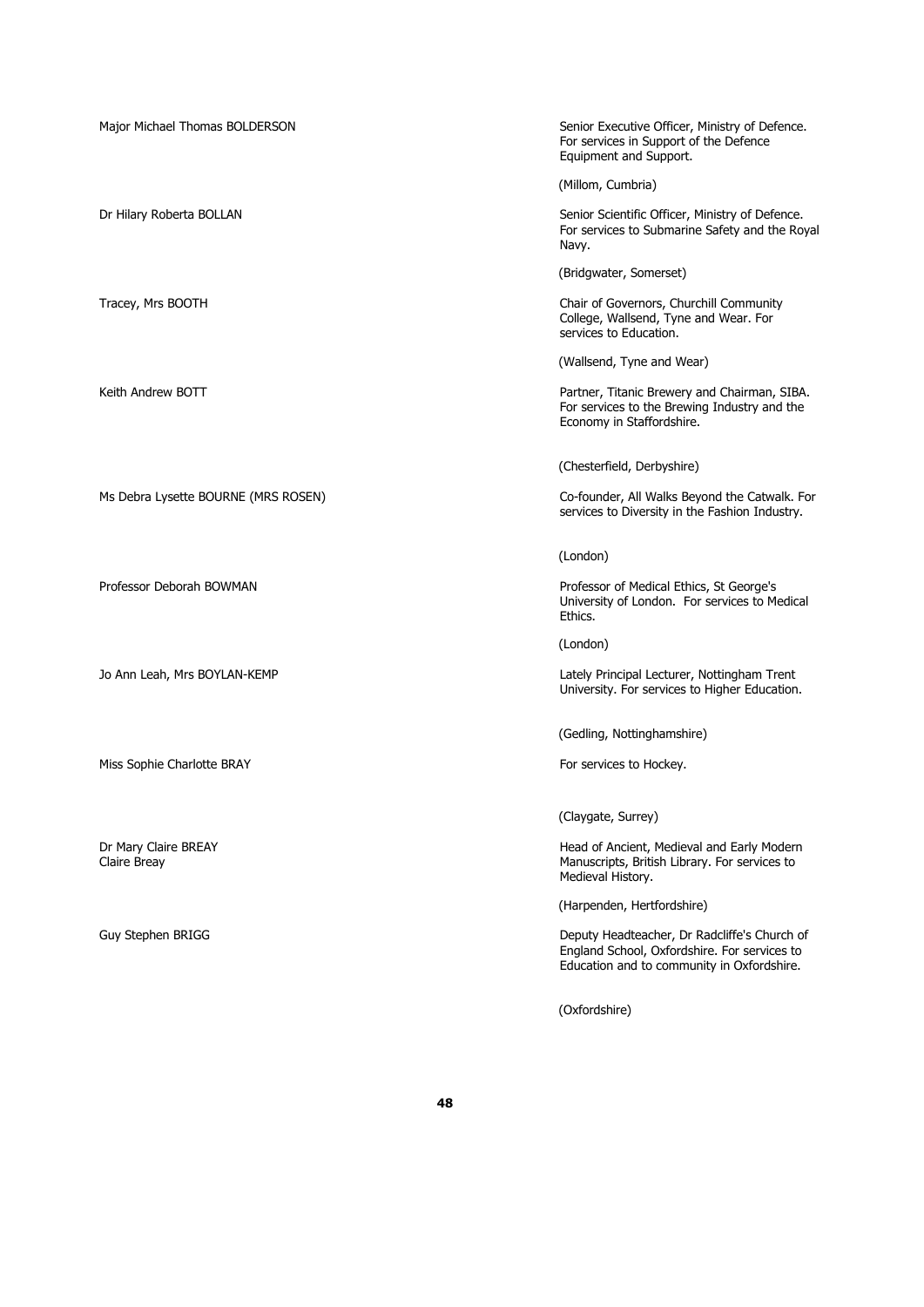| Alexandra Kathleen, Mrs BROADRICK | Lately Chief of Staff to the Conservative Party<br>Chairman. For political service.                                                                                     |
|-----------------------------------|-------------------------------------------------------------------------------------------------------------------------------------------------------------------------|
|                                   | (London)                                                                                                                                                                |
| Ms Karen Lesley BROCK             | Founder, Tower Hamlets Arts and Music<br>Education Service. For services to Education.                                                                                  |
|                                   | (Ipswich, Suffolk)                                                                                                                                                      |
| Sharon Louise, Mrs BRODERICK      | Police Community Support and Traffic Officer,<br>Merseyside Police. For services to Community<br>Policing.                                                              |
|                                   | (Wallasey, Merseyside)                                                                                                                                                  |
| Daniel James BROWN                | For services to Rowing.                                                                                                                                                 |
|                                   | (Reading, Berkshire)                                                                                                                                                    |
| Dorothy May, Mrs BROWN            | For services to the community in Pinehurst and                                                                                                                          |
|                                   | Parks, Wiltshire.                                                                                                                                                       |
|                                   | (Swindon, Wiltshire)                                                                                                                                                    |
| Irene, Mrs BRUCE                  | Assisted Communications Manager, Population<br>Health Improvement Directorate, Scottish<br>Government. For services to the Improvement<br>of Access to Public Services. |
|                                   | (Edinburgh)                                                                                                                                                             |
| Dr Steven Johnston BRUCE          | For voluntary service in Fife.                                                                                                                                          |
|                                   | (Dunfermline, Fife)                                                                                                                                                     |
| Maurice George BRUNTON            | For voluntary service through Scouting.                                                                                                                                 |
|                                   |                                                                                                                                                                         |
|                                   | (Gainsborough, Lincolnshire)                                                                                                                                            |
| Nigel George BUMPHREY             | For services to the Church in Norfolk.                                                                                                                                  |
|                                   | (Norfolk)                                                                                                                                                               |
| Alex BUNTING                      | For services to the Support of Victims and                                                                                                                              |
|                                   | Survivors in Northern Ireland.                                                                                                                                          |
|                                   |                                                                                                                                                                         |

(Bangor, Down)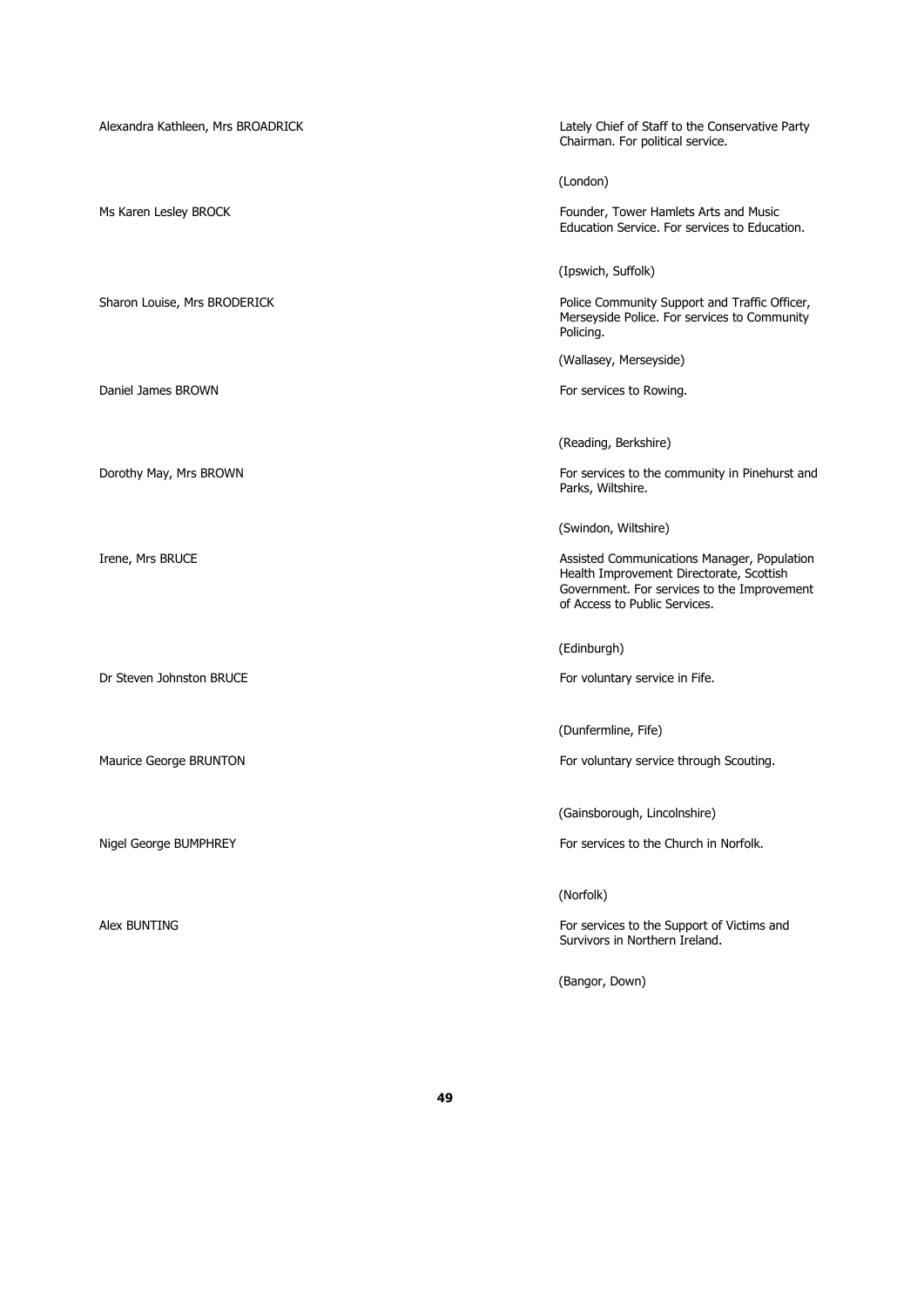| Ms Candy Phillipa BURGESS           | Head of Pupil Services, Islington Council. For<br>services to Special Educational Needs.                                                                       |
|-------------------------------------|----------------------------------------------------------------------------------------------------------------------------------------------------------------|
|                                     | (London)                                                                                                                                                       |
| Timothy Foster BURGESS              | Chief Executive Officer, Foundation of Edward<br>Storey. For voluntary services in<br>Cambridgeshire.                                                          |
|                                     | (Cambridgeshire)                                                                                                                                               |
| Miss Joanna BUTTERFIELD             | For services to Field Athletics.                                                                                                                               |
|                                     |                                                                                                                                                                |
|                                     | (Govan, Glasgow)                                                                                                                                               |
| Jon-Allan BUTTERWORTH               | For services to Cycling.                                                                                                                                       |
|                                     | (Sale, Greater Manchester)                                                                                                                                     |
| Joseph CAHILL                       | Constable, West Midlands Police and Chair of<br>Governors, Broadway Academy, Birmingham.<br>For services to Education and to the community<br>in Birmingham.   |
|                                     | (Ilkeston, Derbyshire)                                                                                                                                         |
| Angela, Mrs CAMERON                 | Head of Counter Fraud and Whistleblowing<br>Unit, Department for International<br>Development. For services to International<br>Development Audit.             |
|                                     | (East Kilbride, Lanarkshire)                                                                                                                                   |
| Ms Jacqueline Andrea CAMERON        | Diary Manager to the Secretary of State,<br>Department for International Trade. For public<br>service.                                                         |
|                                     | (London)                                                                                                                                                       |
| Miss Karen Julia CARNEY             | Winger, England Women's Football Team and<br>Chelsea Ladies. For services to Football.                                                                         |
|                                     | (Birmingham, West Midlands)                                                                                                                                    |
| Mark Michael Terence CASALI         | Lately Chief Immigration Officer, West London<br>Operational Intelligence Unit, London and South<br>Immigration Enforcement. For services to Law<br>and Order. |
|                                     | (Surrey)                                                                                                                                                       |
| Christine Elizabeth Dawn, Mrs CASEY | For services to Victims of Abuse.                                                                                                                              |
|                                     | (London)                                                                                                                                                       |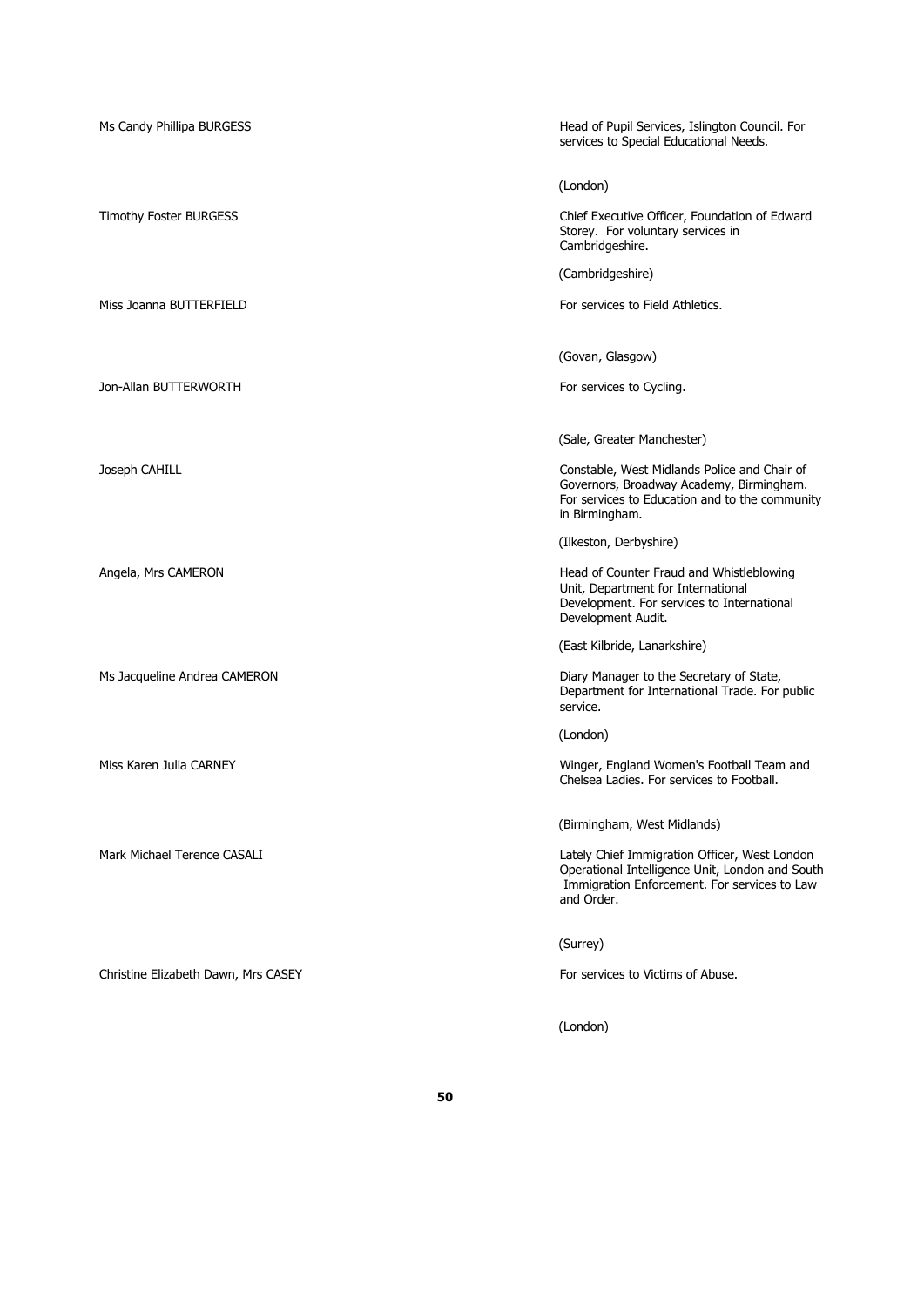| Ms Claire CASHMORE              | For services to Swimming.                                                                                        |
|---------------------------------|------------------------------------------------------------------------------------------------------------------|
|                                 | (Kidderminster, Worcestershire)<br>Scottish Wheelchair Dance Association. For                                    |
| Catherine, Mrs CASKIE KHAN      | services to People with Disabilities.                                                                            |
|                                 | (Port Glasgow, Renfrewshire)                                                                                     |
| Tanya Catherine, Mrs CASTELL    | Founder Chief Executive Officer, Changing the<br>Chemistry. For services to Diversity in Business.               |
|                                 | (Edinburgh)                                                                                                      |
| Keith George CAULKIN            | Lately Physics Teacher, The Blue Coat School,<br>Liverpool. For services to Education.                           |
|                                 | (Liverpool, Merseyside)                                                                                          |
| Richard John CHEETHAM           | Senior Fellow in Sports Coaching, University of<br>Winchester. For services to Education and<br>Community Sport. |
|                                 | (Alresford, Hampshire)                                                                                           |
| Jeanette Clare, Mrs CHIPPINGTON | For services to Canoeing.                                                                                        |
|                                 | (Maidenhead, Berkshire)                                                                                          |
| Surjit Singh CHOWDHARY          | Vice-President, Central Gurdwara Singh Sabha,<br>Glasgow. For services to the Sikh Community<br>and charity.     |
|                                 | (Glasgow)                                                                                                        |
| Robin CHRISTOPHERSON            | Head of Digital Inclusion, AbilityNet. For<br>services to Digital Inclusion.                                     |
|                                 | (Warwickshire)                                                                                                   |
| Kerry, Mrs CLANCY-HORNER        | Area Manager, Children's Services, The<br>Children's Society. For services to Children and<br>Young People.      |
|                                 | (Chelmsford, Essex)                                                                                              |
| Mary Elizabeth, Mrs CLARK       | For services to charity and the community in<br>Immingham, Lincolnshire.                                         |
|                                 | (Immingham, Lincolnshire)                                                                                        |
| Ms Saskia CLARK                 | For services to Sailing.                                                                                         |
|                                 | (Poole, Dorset)                                                                                                  |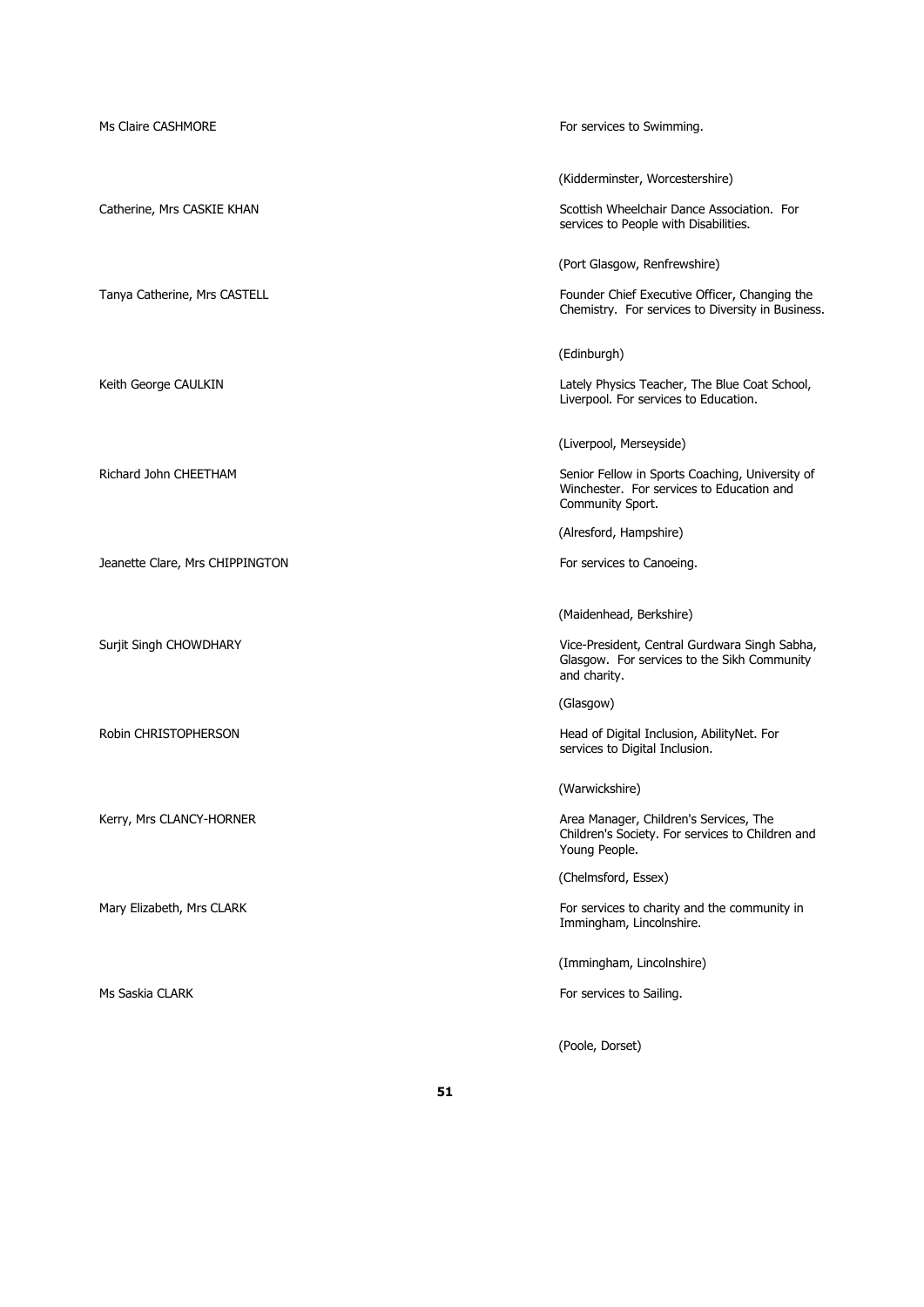Sharon D

Ms Grace Elizabeth Sorrel CLOUGH For services to Rowing.

Christopher CLARKE For services to Sport.

(Loughborough, Leicestershire)

Desmond Walter Robert CLARKE For services to the British Public Library Service and Literature.

(Eastbourne, East Sussex)

Joseph CLARKE **For services** to Canoeing.

(Waltham Abbey, Essex)

Ms Sharon Deon CLARKE **Actress. For services to Drama.** Actress. For services to Drama.

(London)

Ms Elizabeth CLEGG For services to Athletics and charity.

(Loughborough, Leicestershire)

Susan Margaret, Mrs CLIFFORD Volunteer, Adoption UK. For services to Children and Families.

(Colnbrook, Buckinghamshire)

Roderick CLIFTON **CLIFTON CLIFTON CONSISTENT CONSISTENT CONSISTENT CONSISTENT CONSISTENT CONSISTENT CONSISTENT CONSISTENT CONSISTENT CONSISTENT CONSISTENT CONSISTENT CONSISTENT CONSISTENT CONSISTENT C** Agency. For services to Council Tax Processes.

(Leeds, West Yorkshire)

(Sheffield, South Yorkshire)

Captain Donald Patrick COCKRILL Secretary General, United Kingdom Maritime Pilots' Association. For voluntary services to Maritime Pilotage and the Port Industry.

(Faversham, Kent)

Helen, Mrs COLE Principal, Ballykelly Primary School. For services to Education.

(Caw, Londonderry)

Terry Peter COLE **Terry Peter COLE Building Officer, House of Commons.** For parliamentary service.

(London)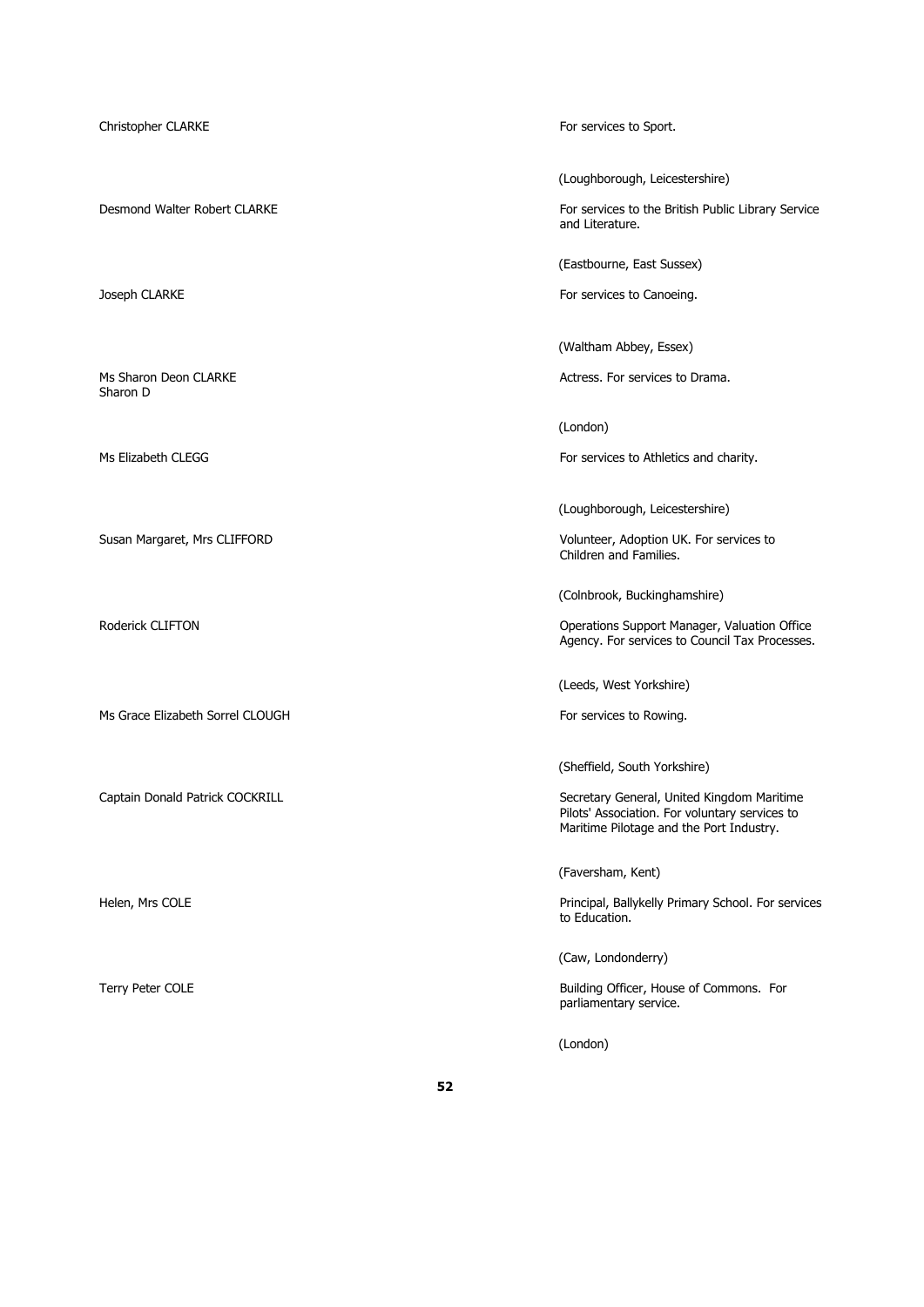| Michael Joseph CONWAY       | Chief Executive Officer, FM Conway. For<br>services to UK Construction, Infrastructure<br>Support and Road Safety.                  |
|-----------------------------|-------------------------------------------------------------------------------------------------------------------------------------|
|                             | (Sevenoaks, Kent)                                                                                                                   |
| Graham COOK                 | Manager, Albin International Repatriation. For<br>services to the Armed Forces.                                                     |
|                             | (Hemel Hempstead, Hertfordshire)                                                                                                    |
| Jennifer, Mrs COOKE         | For services to Supporting People with Neuro-<br>Disabilities.                                                                      |
|                             | (London)                                                                                                                            |
| <b>Trevor COOPER</b>        | Chairman of Council, the Ecclesiological Society.<br>For services to Ecclesiastical Heritage.                                       |
|                             | (Arundel, West Sussex)                                                                                                              |
| Miss Kadeena COX            | For services to Athletics.                                                                                                          |
|                             | (Leeds, West Yorkshire)                                                                                                             |
| Penelope Sarah, Mrs COX     | Headteacher, Holy Trinity Church of England<br>Primary School, Richmond. For services to<br>Education.                              |
|                             | (London)                                                                                                                            |
| Ms Chay Crista Kerio CULLEN | For services to Hockey.                                                                                                             |
|                             | (London)                                                                                                                            |
| Stella, Mrs CUMMINGS        | Northern Ireland Vice President, British Red<br>Cross. For voluntary service to First Aid and<br>the community in Northern Ireland. |
|                             | (Limavady, Londonderry)                                                                                                             |
| David Edward CUSSONS        | For services to Agriculture and Rural<br>Communities in North Yorkshire particularly<br>through the Ryedale Agricultural Show.      |
|                             | (York, North Yorkshire)                                                                                                             |
| Alan CUTLER                 | For voluntary service to Geological<br>Conservation particularly in the Black Country.                                              |
|                             | (Stourbridge, West Midlands)                                                                                                        |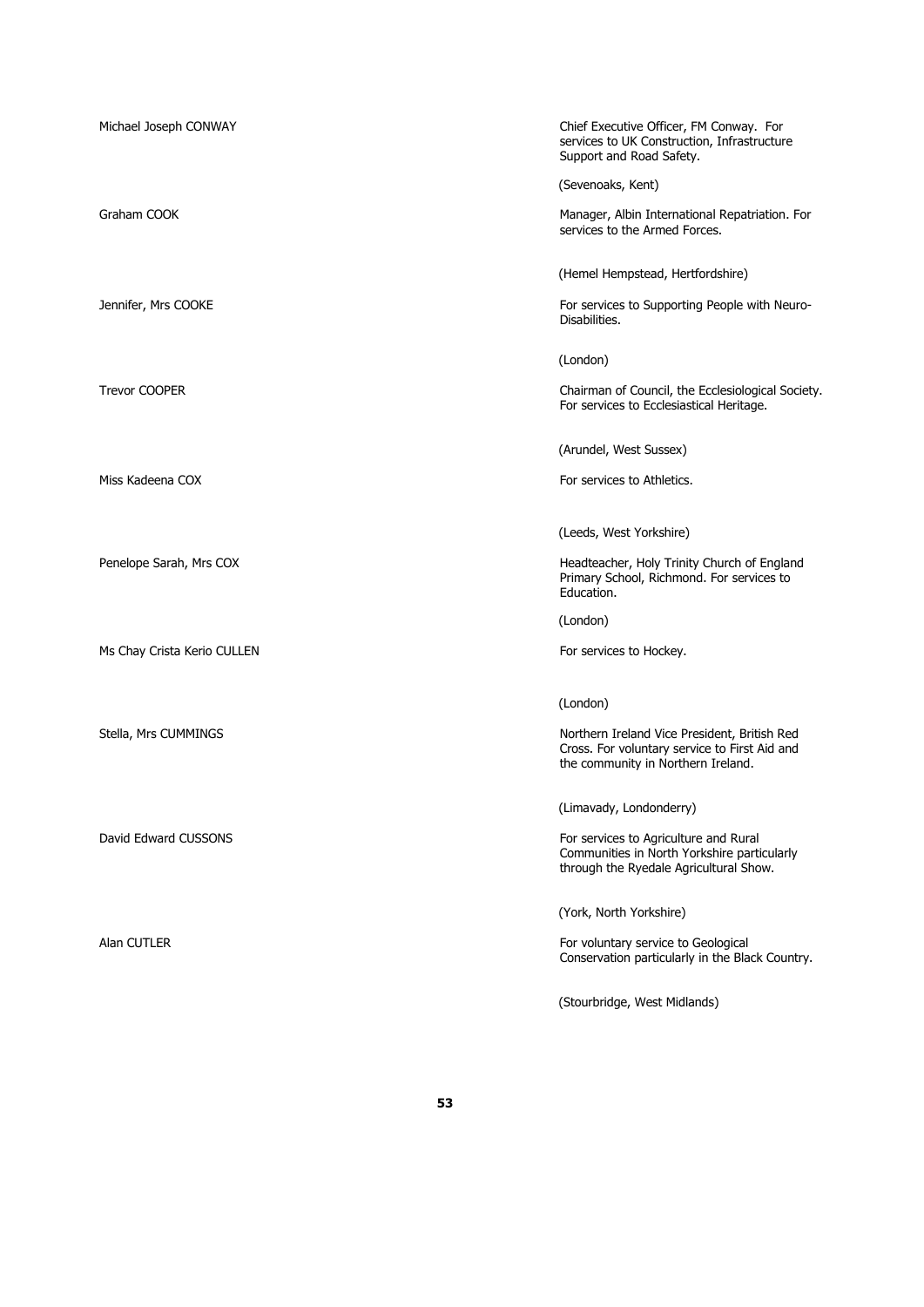| <b>Basil DALTON</b>        | Head of School, North West Regional College.<br>For services to Further Education in Northern<br>Ireland.                                                              |
|----------------------------|------------------------------------------------------------------------------------------------------------------------------------------------------------------------|
|                            | (Limavady, Londonderry)                                                                                                                                                |
| Ms Alexandra DANSON        | For services to Hockey.                                                                                                                                                |
|                            | (Marlow, Buckinghamshire)                                                                                                                                              |
| Roy Matthew DANTZIC        | Lately Deputy Chair, Architectural Heritage<br>Fund. For services to Architectural Heritage.                                                                           |
|                            | (London)                                                                                                                                                               |
| Ms Karen DARKE             | For services to Sport particularly Cycling and<br>Triathlon.                                                                                                           |
|                            | (Inverness)                                                                                                                                                            |
| Ms Jane Carr DAVIDSON      | Director, Outreach and Education, Scottish<br>Opera. For services to Opera and Education.                                                                              |
|                            | (Glasgow)                                                                                                                                                              |
| <b>Iestyn DAVIES</b>       | Classical Countertenor. For services to Music.                                                                                                                         |
|                            | (York, North Yorkshire)                                                                                                                                                |
| Peter Roger DAVIES         | Chair of Governors, Kingsdown School,<br>Southend on Sea, Essex and Chair of the<br>Interim Executive Board, Leigh North Street<br>Juniors. For services to Education. |
|                            | (Westcliff on Sea, Essex)                                                                                                                                              |
| Robert Rhys DAVIES         | For services to Table Tennis.                                                                                                                                          |
|                            | (Brecon, Powys)                                                                                                                                                        |
| Derek Ypres DAWES          | For services to the Rehabilitation of Offenders<br>and the community in Plymouth, Devon.                                                                               |
|                            | (Plymouth, Devon)                                                                                                                                                      |
| <b>William Thomas DEAN</b> | Chief Executive Officer, Tough Mudder. For<br>services to charitable giving through Sport.                                                                             |
|                            | (London)                                                                                                                                                               |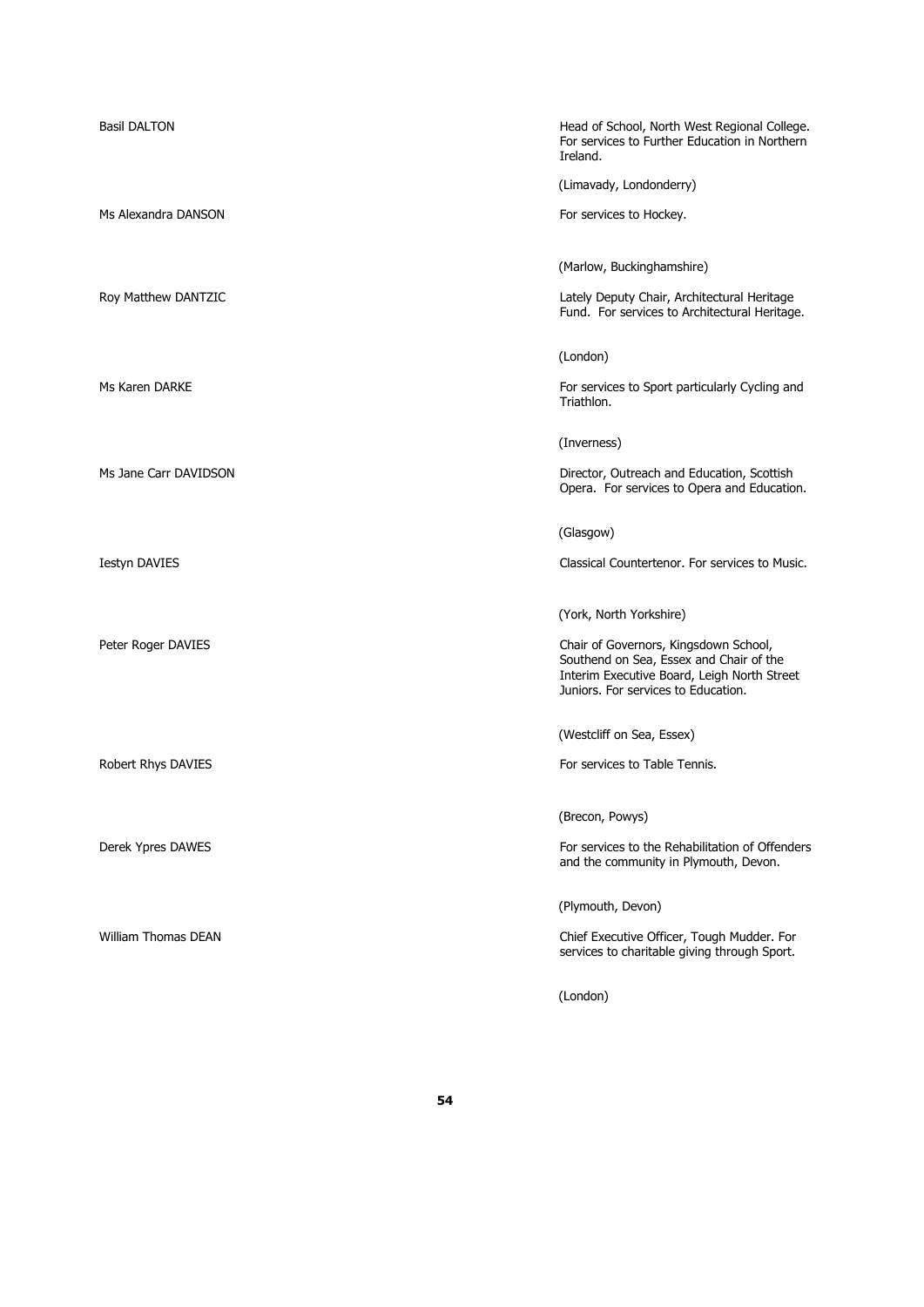| Ms Alesha DE-FREITAS                      | Head, Digital Single Market, Department for<br>Business, Energy and Industrial Strategy. For<br>services to the Digital Single Market and<br>voluntary service to Education. |
|-------------------------------------------|------------------------------------------------------------------------------------------------------------------------------------------------------------------------------|
|                                           | (London)                                                                                                                                                                     |
| Judith Dorothy, Mrs DEIGHTON              | Foster Carer, Hampshire County Council. For<br>services to Children.                                                                                                         |
|                                           | (Southampton, Hampshire)                                                                                                                                                     |
| Richard James DELDERFIELD                 | Honorary President, Bloodwise. For services to<br>Leukaemia and Lymphoma Research.                                                                                           |
|                                           | (Sudbury, Suffolk)                                                                                                                                                           |
| Ms Jill Belinda DERRY<br>Mrs Jill Shedden | Group Human Resources Director, Centrica plc,<br>and Member, Women's Business Council. For<br>services to Women and Equality.                                                |
|                                           | (Bourne End, Buckinghamshire)                                                                                                                                                |
| Martin Ronald DEVENISH                    | Alumni Support, University Council, University<br>of Birmingham. For services to Higher Education<br>and voluntary service to Educational<br>Development Overseas.           |
|                                           | (Ingatestone, Essex)                                                                                                                                                         |
| Sister Rose DEVLIN                        | For services to Improving Community Relations<br>in Schools in Northern Ireland.                                                                                             |
|                                           | (Magherafelt, Londonderry)                                                                                                                                                   |
| Parkash Singh DHAMI                       | President, Telford Gurdwara. For services to<br>charity and Community Cohesion.                                                                                              |
|                                           | (Telford, Shropshire)                                                                                                                                                        |
| Helen Kay, Mrs DICKER                     | Chair of Governors, Tarleton Academy and<br>lately Chair of Governors, Tarleton Community<br>Primary, Lancashire. For services to Education.                                 |
|                                           | (Preston, Lancashire)                                                                                                                                                        |
| Ms Anne DICKINS<br>Mrs Usher              | For services to Canoeing.                                                                                                                                                    |
|                                           | (Oxted, Surrey)                                                                                                                                                              |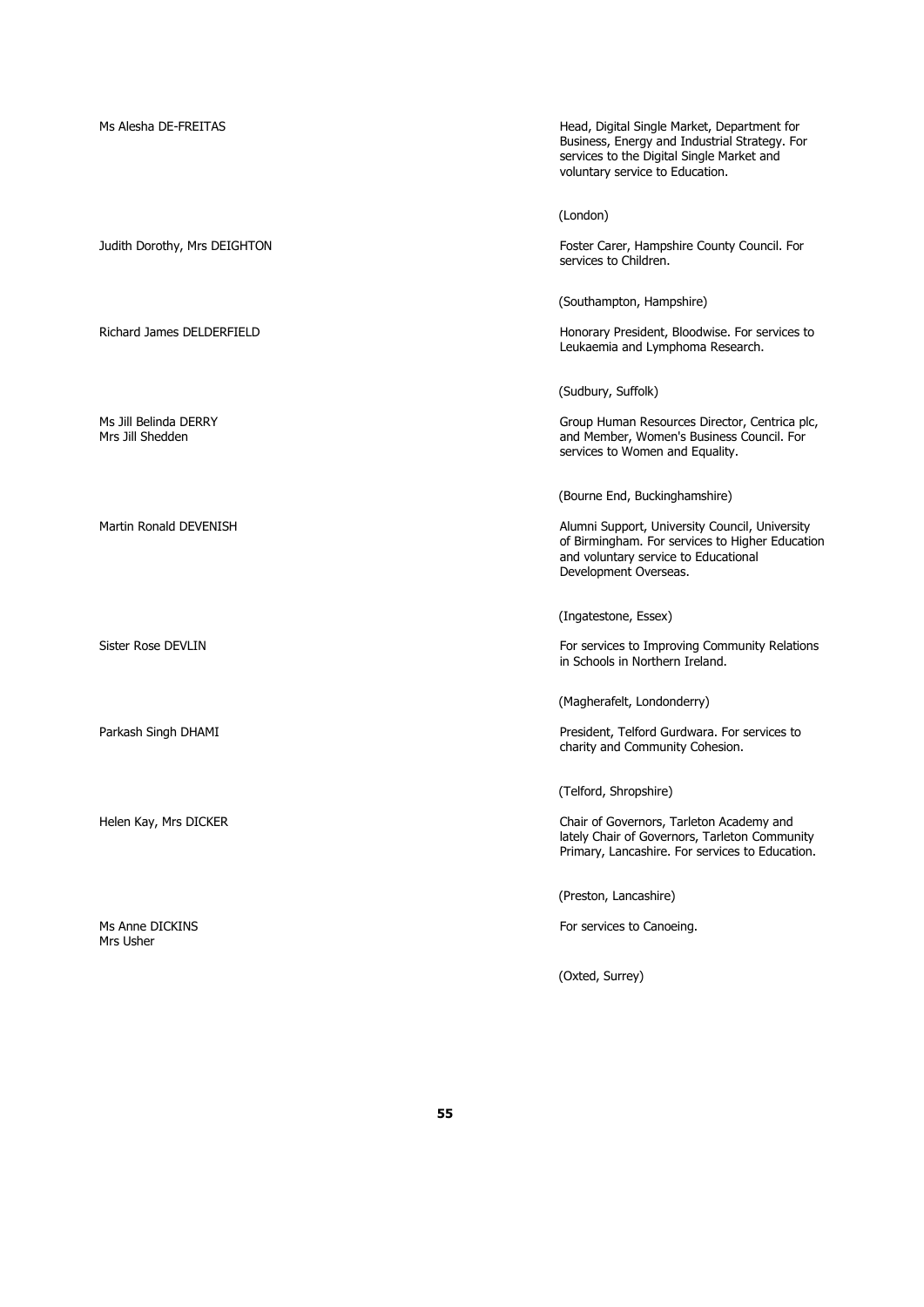| Dr Peter DICKSON                    | Principal in General Practice and Senior Policy<br>Adviser, National Clinical Assessment Service.<br>For services to Primary Care and the National<br>Clinical Assessment Service. |
|-------------------------------------|------------------------------------------------------------------------------------------------------------------------------------------------------------------------------------|
| Betty, Mrs DIXON                    | (Llantwit Major, Vale of Glamorgan)<br>Chair of Governors, Jacksdale Primary School<br>and Selston High School, Nottinghamshire. For<br>services to Education.                     |
| Ms Patricia Alison DODD             | (Jacksdale, Nottinghamshire)<br>Chief Methodology Officer, UK Statistics<br>Authority. For services to Statistics and<br>Research.                                                 |
| Simon Thomas Alexander DOUGAN, DL   | (Monmouth, Gwent)<br>Chef and Managing Director, The Yellow Door<br>Ltd. For services to Hospitality and Catering in<br>Northern Ireland.                                          |
| Owain DOULL                         | (Craigavon, Armagh)<br>For services to Cycling.                                                                                                                                    |
| Ms Gwendoline Anne (Wendy) DUCHESNE | (Cardiff, South Glamorgan)<br>Grade 7, Capabilities and Resources, Home<br>Office. For services to Developing Child-<br>Friendly Immigration Systems.                              |
| Samuel Frank Hartley DUERDEN        | (Holme, Cambridgeshire)<br>Deputy Director, International Rescue<br>Committee. For services in Response to<br>Humanitarian Crises.                                                 |
| Professor James DUFFY               | (Colchester, Essex)<br>For services to Entrepreneurship in Scotland.                                                                                                               |
| Adam Christopher John DUGGLEBY      | (Kirknewton, West Lothian)<br>For services to Cycling.                                                                                                                             |
| Richard George DUNNING              | (Leeds, West Yorkshire)<br>Owner, Lochnagar Crater. For services to WW1<br>Remembrance.                                                                                            |
|                                     |                                                                                                                                                                                    |

(Seale, Surrey)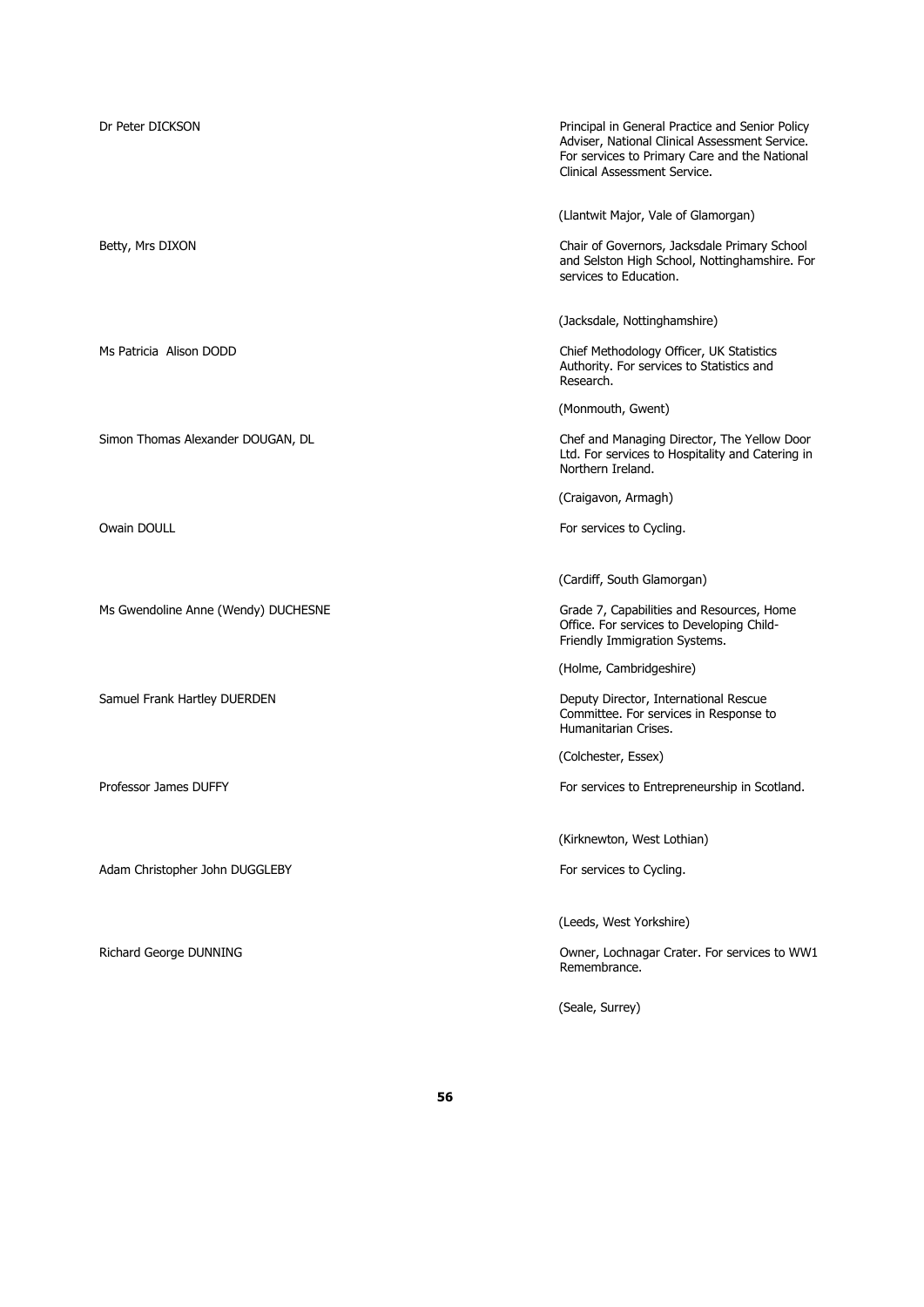| Sheena Russell, Mrs DUNSMORE    | General Manager, Kidney Kids Scotland. For<br>services to Children with Renal and Urology<br>Illnesses.                                                  |
|---------------------------------|----------------------------------------------------------------------------------------------------------------------------------------------------------|
|                                 | (Banknock, Stirling and Falkirk)                                                                                                                         |
| Scott David DURANT              | For services to Rowing.                                                                                                                                  |
|                                 | (Halton, Lancashire)                                                                                                                                     |
| Ms Jacqueline DYER              | Vice-Chair, NHS Mental Health Taskforce. For<br>services to Mental Health.                                                                               |
|                                 | (London)                                                                                                                                                 |
| Le-Roy Augustas EDWARDS<br>Roy  | For services to Education, Training and<br>Employment in Nottingham.                                                                                     |
|                                 | (Nottinghamshire)                                                                                                                                        |
| <b>Shaun Nicholas EDWARDS</b>   | Cutter Commander, Maritime Command, Border<br>Force. For services to Law Enforcement and<br>Humanitarian services in the Mediterranean.                  |
|                                 | (Fakenham, Norfolk)                                                                                                                                      |
| Yvonne, Mrs EDWARDS             | Lately Governor, Northampton School for Boys.<br>For services to Education.                                                                              |
|                                 | (Collingtree, Northamptonshire)                                                                                                                          |
| Rhona Louise, Mrs ELLIOT        | Founder, MS Borders Racing Club. For services<br>to Horseracing and charitable services to<br>People with Multiple Sclerosis in the Scottish<br>Borders. |
|                                 | (Jedburgh, Roxburgh, Ettrick and Lauderdale)                                                                                                             |
| Edward George ELLIOTT           | For voluntary service to the Royal Ulster<br>Constabulary George Cross Foundation and<br>Association and the community in Northern<br>Ireland.           |
|                                 | (Enniskillen, Fermanagh)                                                                                                                                 |
| Glyn ELLIS                      | Ambassador and Fundraiser, RNLI. For services<br>to Maritime Safety and the community in the<br>Isle of Wight.                                           |
|                                 | (Shanklin, Isle of Wight)                                                                                                                                |
| Sylvia Marian (Sue), Mrs EVASON | Joint Founder, Jennyruth Workshop, Ripon,<br>Yorkshire. For services to People with Learning<br>Difficulties in Yorkshire.                               |
|                                 | (Ripon, North Yorkshire)                                                                                                                                 |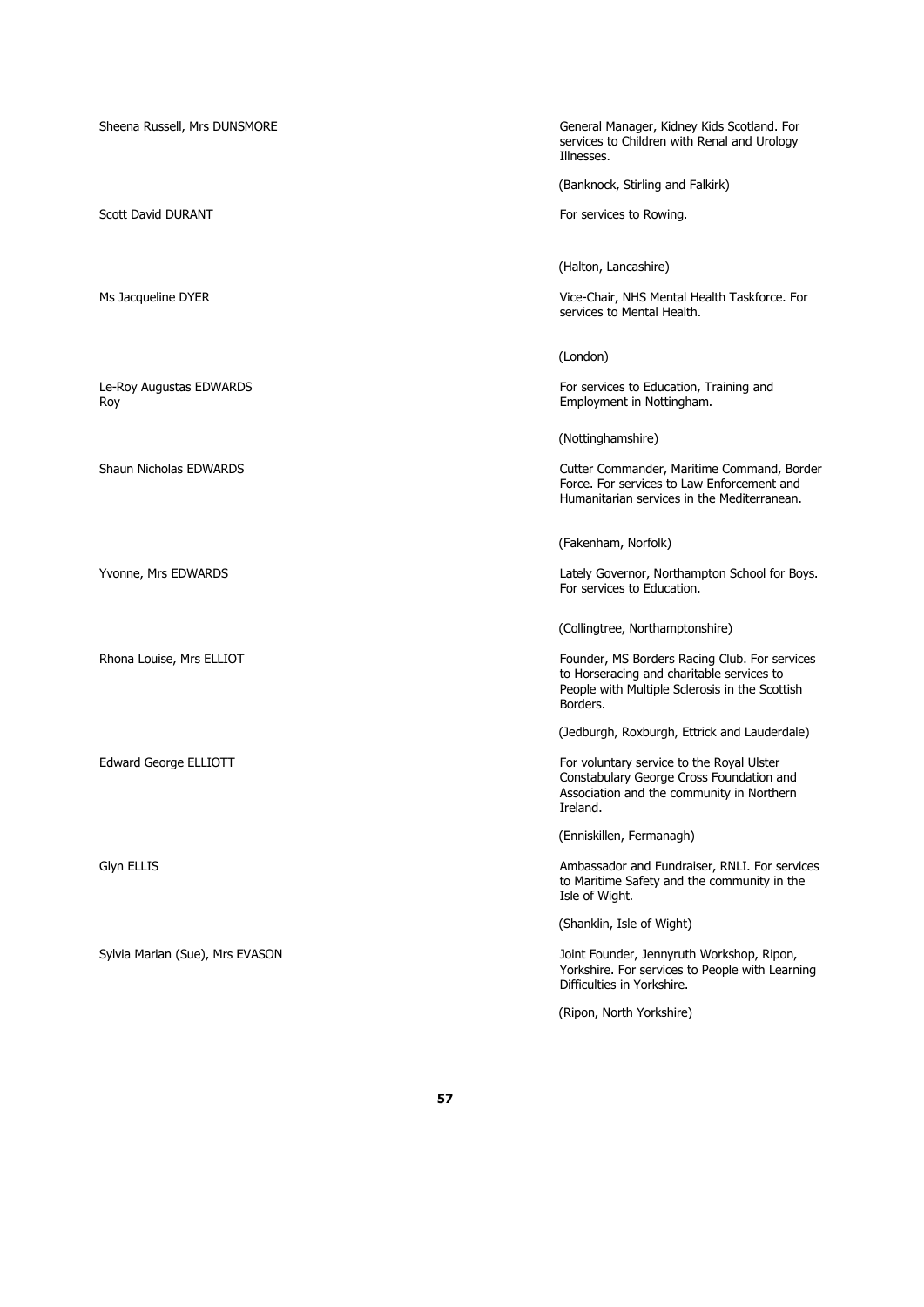| Lora Marie, Mrs FACHIE           | For services to Cycling.                                                                                                                                                                           |
|----------------------------------|----------------------------------------------------------------------------------------------------------------------------------------------------------------------------------------------------|
| <b>Robert FAHEY</b>              | (Altrincham, Greater Manchester)<br>Lately Real Tennis World Champion. For<br>services to Sport.                                                                                                   |
| Susan Mary, Mrs FARRINGTON SMITH | (Feering, Essex)<br>Chief Executive, Brain Tumour Research. For<br>services to Brain Tumour Research and<br>Awareness Raising.                                                                     |
| Patricia, Mrs FELLOWS            | (Buckinghamshire)<br>School Meal Adviser. For services to Education.                                                                                                                               |
| <b>Tony FENWICK</b>              | (Seaford, East Sussex)<br>Co-Chair, School's Out. For services to Equality<br>in the Education Sector.                                                                                             |
| Arjuna Gihan FERNANDO            | (Luton, Bedfordshire)<br>Investor and Entrepreneur. For services to the<br>Digital Economy.                                                                                                        |
| Ms Donna Joanne FINCH            | (Sevenoaks, Kent)<br>Community Development and Safeguarding<br>Manager, Essex County Fire and Rescue<br>Service. For services to Children, Young People<br>and Vulnerable Adults in the community. |
| Evelyn Theresa, Mrs FINDLATER    | (Burnham-on-Crouch, Essex)<br>Chief Executive Officer, Founder and Project<br>Manager, Good Food Matters. For services to<br>Young People.                                                         |
| Lee FIRMAN                       | (London)<br>For services to Maritime Safety through the<br>RNLI.                                                                                                                                   |
| Miss Bethany Charlotte FIRTH     | (Chester, Cheshire)<br>For services to Swimming.                                                                                                                                                   |

(Downpatrick, Down)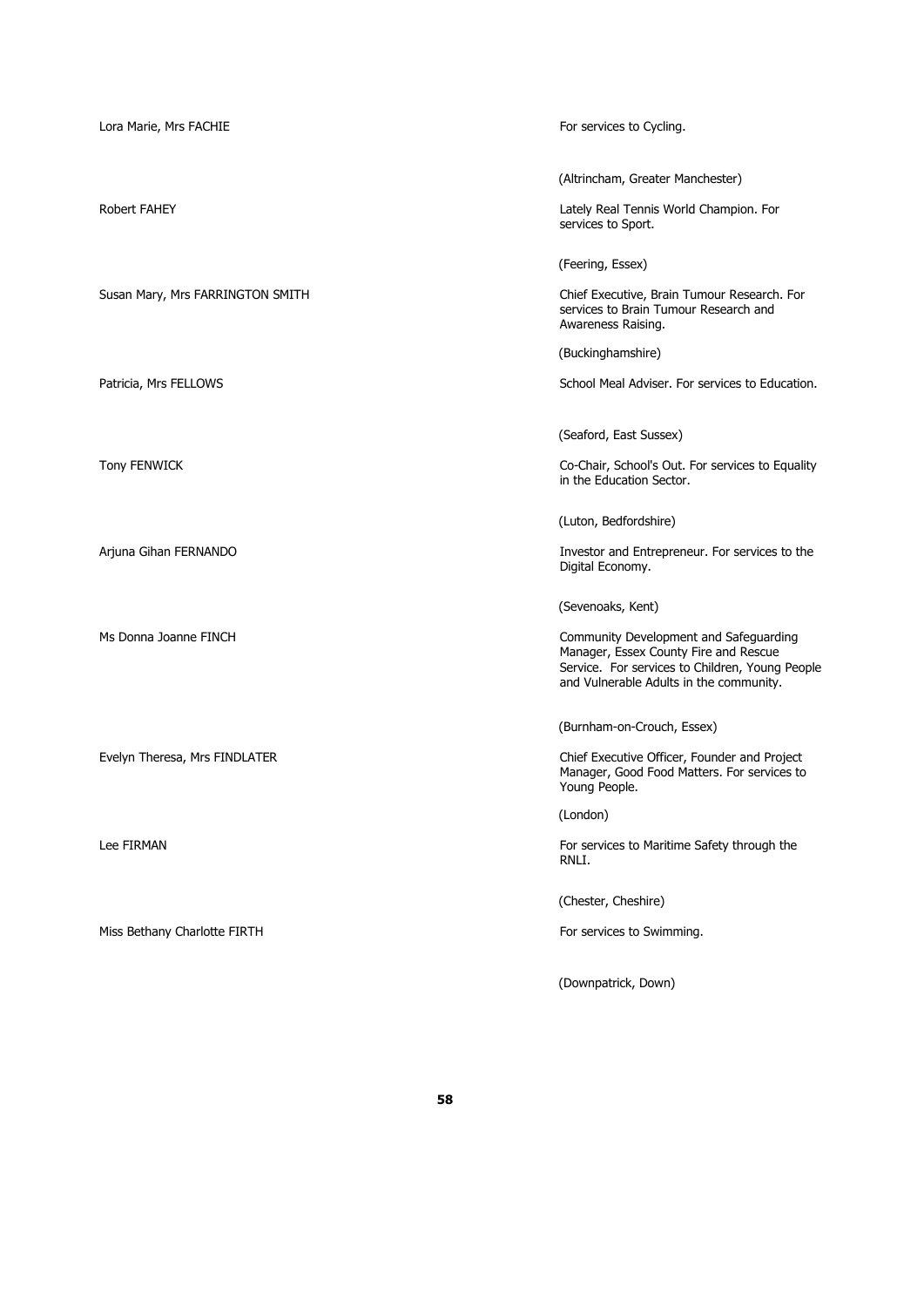| Miss Hannah FLETCHER                   | Grade 7, Press Office, Home Office. For<br>services to Government Communications.                                                                            |
|----------------------------------------|--------------------------------------------------------------------------------------------------------------------------------------------------------------|
|                                        | (London)                                                                                                                                                     |
| James FLETCHER, JP                     | For services to the community in Rotherham,<br>South Yorkshire.                                                                                              |
|                                        | (Rotherham, South Yorkshire)                                                                                                                                 |
| <b>Fabulous FLOURNOY</b>               | For services to British Basketball and the<br>community in the North East.                                                                                   |
|                                        | (Gateshead, Tyne and Wear)                                                                                                                                   |
| Jennifer Ann, Mrs FOOTE                | Company Secretary and General Counsel, The<br>Manchester College (UK LTE Group) and Chair,<br>National Clerks Network. For services to<br>Further Education. |
|                                        | (Penrith, Cumbria)                                                                                                                                           |
| Anthony David Arnold William FORBES    | Chairman, Royal Choral Society. For services to<br>Music.                                                                                                    |
|                                        | (Oakham, Rutland)                                                                                                                                            |
| Wing Commander (Retd) David FORBES, DL | Regional Chairman, North Region, Air Training<br>Corps. For voluntary service to Young People<br>and ex-Service charities.                                   |
|                                        | (Rossendale, Lancashire)                                                                                                                                     |
| Dr Paul FORD                           | Pre-Games Manager, British Olympic<br>Association. For services to Sport.                                                                                    |
|                                        | (West Sussex)                                                                                                                                                |
| Ms Deborah FORSTER                     | Co-Chief Executive Officer, Apps for Good. For<br>services to Digital Technology and Tech<br>Development.                                                    |
|                                        | (Marlow, Buckinghamshire)                                                                                                                                    |
| John Kay FOWLIE, DL                    | For voluntary service in Banffshire.                                                                                                                         |
|                                        | (Buckie, Banffshire)                                                                                                                                         |
| James FOX                              | For services to Rowing.                                                                                                                                      |
|                                        | (Henley on Thames, Oxfordshire)                                                                                                                              |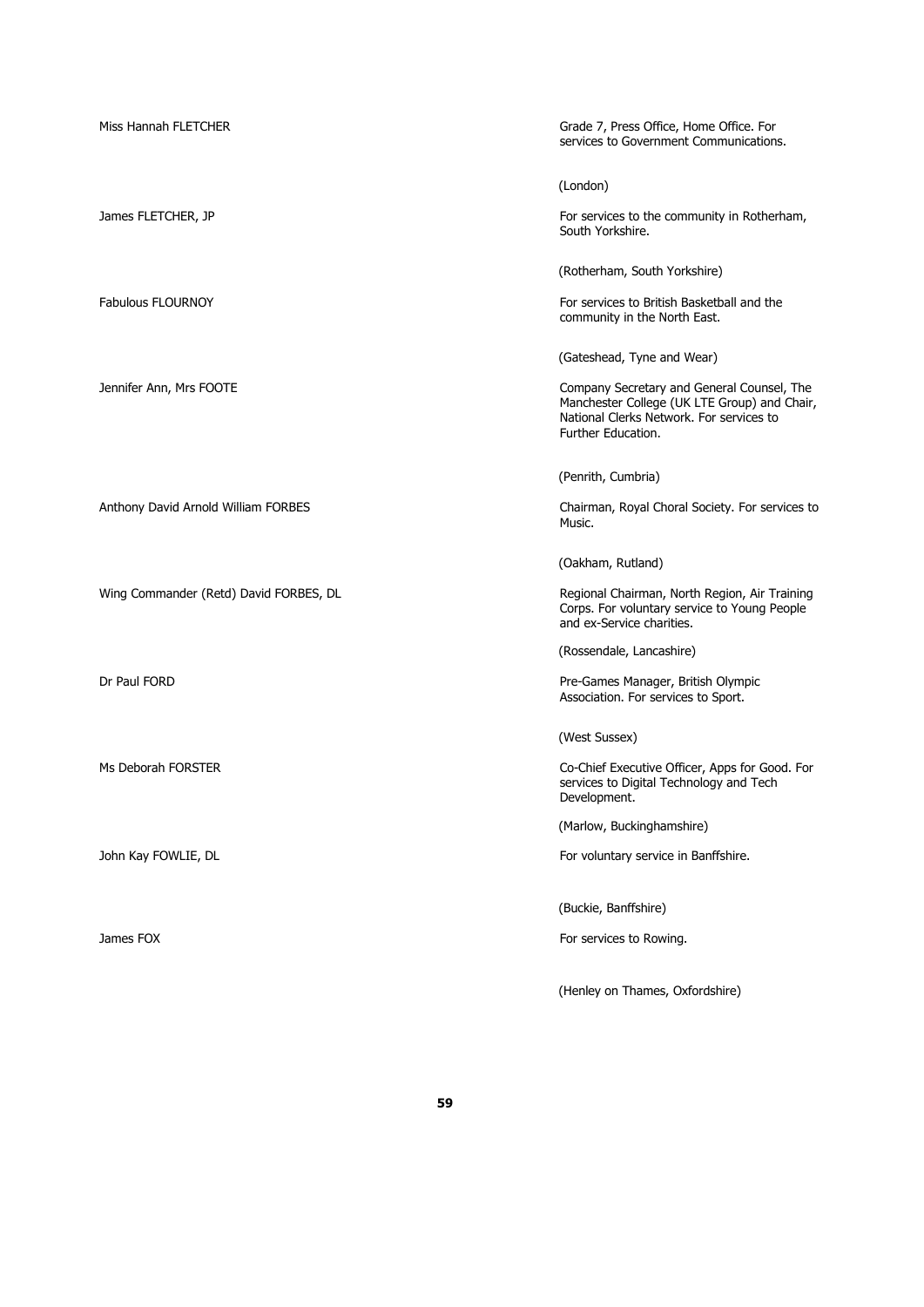| Stephen Dale FRAMPTON                         | Principal, Portsmouth Sixth Form College. For<br>services to Education.                                                                                                |
|-----------------------------------------------|------------------------------------------------------------------------------------------------------------------------------------------------------------------------|
|                                               | (Gosport, Hampshire)                                                                                                                                                   |
| Ms Dorothy Elaine FRANCIS                     | Chief Executive Officer, Co-operative and<br>Social Enterprise Development Agency. For<br>services to Enterprise and the community in<br>Leicester and Leicestershire. |
|                                               | (Leicestershire)                                                                                                                                                       |
| Ms Karen FRASER                               | Director, Advertising Association. For services<br>to Diversity and Equality in the Advertising<br>Industry.                                                           |
|                                               | (London)                                                                                                                                                               |
| Fiona Macdonald, Lady FRASER OF CARMYLLIE, DL | Chair, The Ninewells Cancer Campaign. For<br>services to charity.                                                                                                      |
|                                               | (Arbroath, Angus)                                                                                                                                                      |
| Muriel Morris, Mrs FREESTONE                  | For services to the Scout Association and the<br>community in Fleetwood, Lancashire.                                                                                   |
|                                               | (Lancashire)                                                                                                                                                           |
| Miss Joanna FRITH                             | For services to Archery.                                                                                                                                               |
|                                               | (Glastonbury, Somerset)                                                                                                                                                |
| Ms Tracey Kim GAFOOR                          | For public service and for voluntary service to<br>the Stephen Lawrence Charitable Trust.                                                                              |
|                                               | (London)                                                                                                                                                               |
| Ms Sarah Irene GARRETT                        | Founder, Square Peg Media. For services to<br>Diversity and Inclusion.                                                                                                 |
|                                               | (London)                                                                                                                                                               |
| Miss Elizabeth Anne GAUNT                     | Executive Officer, DWP Operations,<br>Department for Work and Pensions. For<br>services to Unemployed Armed Forces Leavers<br>and charity in Derbyshire.               |
|                                               | (Chesterfield, Derbyshire)                                                                                                                                             |
| Jacqueline, Mrs GENT                          | Headteacher, Bishop Barrington School. For<br>services to Education and the community in Co.<br>Durham.                                                                |
|                                               | (Crook, Durham)                                                                                                                                                        |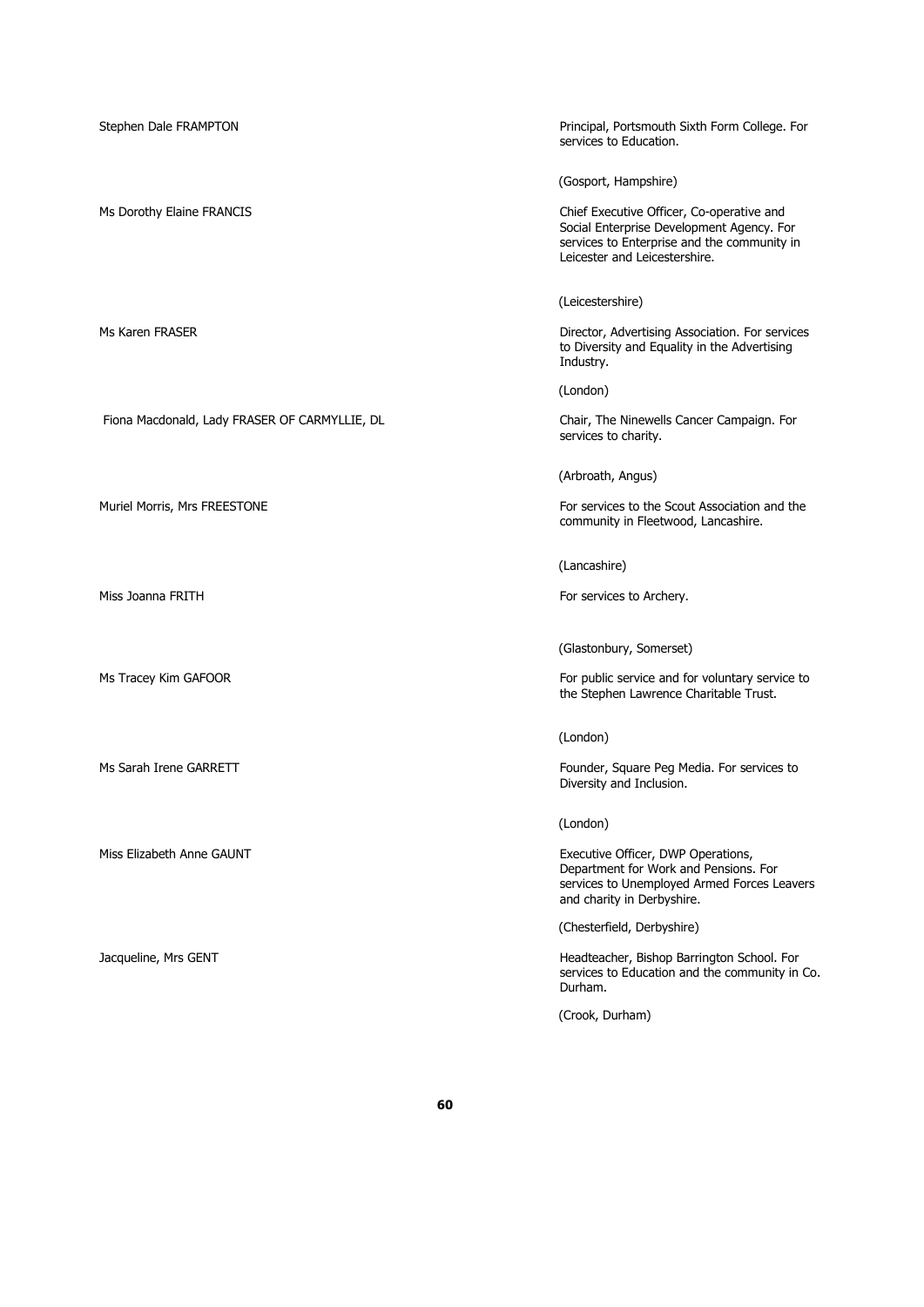| Professor Andrew John Timothy GEORGE | Chair, Hammersmith Hospital Research Ethics<br>Committee. For services to Research<br>Participants and the Ethical Governance of<br>Clinical Research. |
|--------------------------------------|--------------------------------------------------------------------------------------------------------------------------------------------------------|
|                                      | (London)                                                                                                                                               |
| Sharan, Mrs GHUMAN                   | Higher Officer, Outbound Detection Heathrow,<br>Border Force. For services to the Safeguarding<br>of Vulnerable People.                                |
|                                      | (Colnbrook, Buckinghamshire)                                                                                                                           |
| Miss Megan GIGLIA                    | For services to Cycling.                                                                                                                               |
|                                      | (Stockport, Greater Manchester)                                                                                                                        |
| John James GILLAN                    | Grade 6, Border Force, Home Office. For<br>services to Border Security.                                                                                |
|                                      | (Colchester, Essex)                                                                                                                                    |
| George Marr Flemington GILLON        | Member, Court of Common Council. For<br>services to the City of London Corporation and<br>the Scottish community in London.                            |
|                                      | (London)                                                                                                                                               |
| Ms Beverley GLEAN                    | Founder and Artistic Director, IRIE Dance<br>Theatre. For services to the Promotion of<br>African and Caribbean Dance.                                 |
|                                      | (London)                                                                                                                                               |
| Charles Richard GODWIN               | For services to charity through the Charles<br>Godwin Charitable Trust.                                                                                |
|                                      | (Grange-over-Sands, Cumbria)                                                                                                                           |
| Sunita, Mrs GOLVALA                  | For services to South Asian Dance in the UK.                                                                                                           |
|                                      | (London)                                                                                                                                               |
| Louise, Mrs GOODALL                  | Deputy Head of Fundraising, Conservative<br>Campaign Headquarters. For political service.                                                              |
|                                      | (London)                                                                                                                                               |
| Dr Victoria Ann GOODWIN              | Senior Research Fellow, University of Exeter.<br>For services to Physiotherapy.                                                                        |

(Newton Abbot, Devon)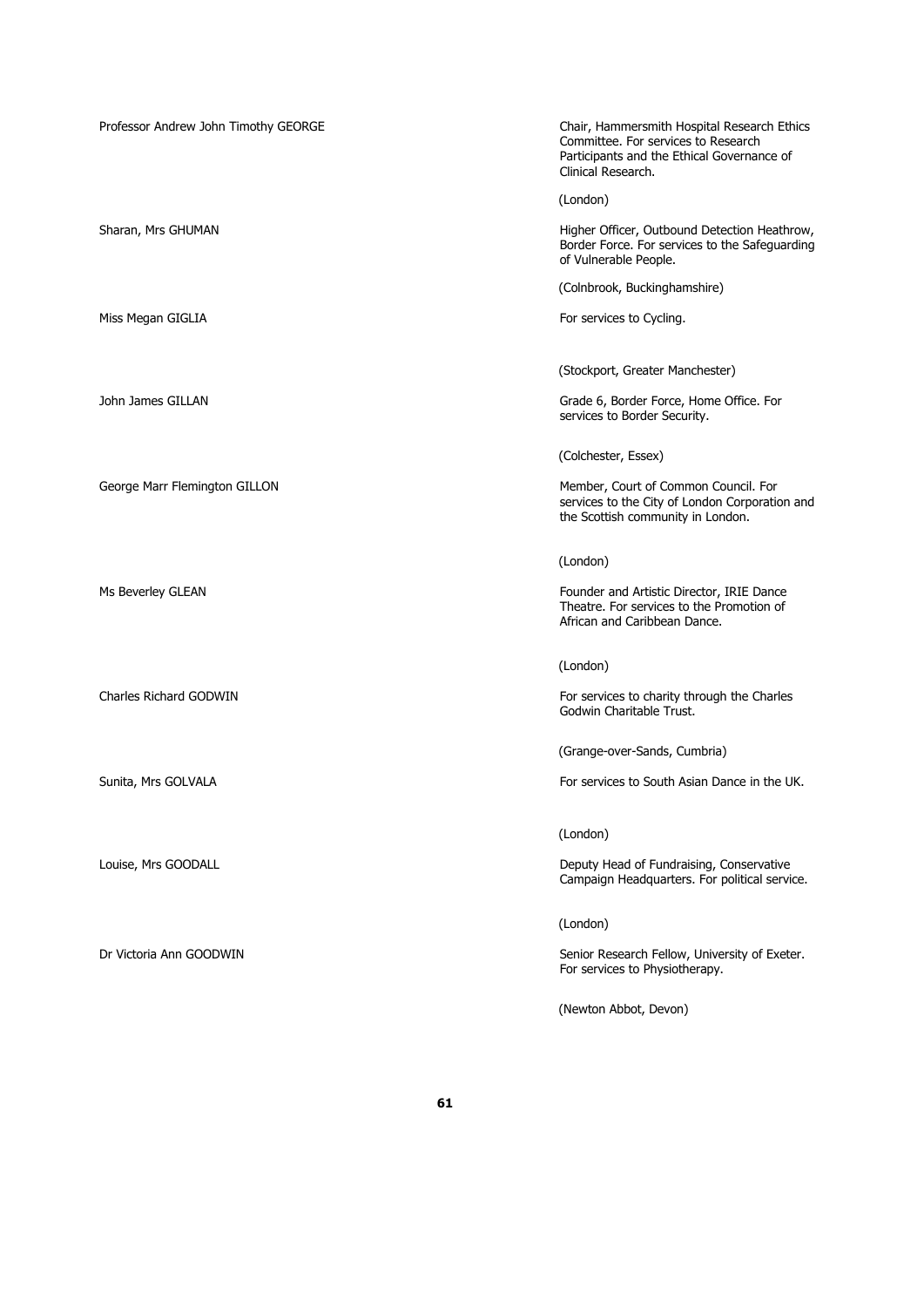| Matthew Anthony William GOTREL  | For services to Rowing.                                                                                                                          |
|---------------------------------|--------------------------------------------------------------------------------------------------------------------------------------------------|
| Patricia Ann, Mrs GOULD         | (Henley on Thames, Oxfordshire)<br>Chair, High View School, Plymouth. For services<br>to Education.                                              |
| Michael GRANT                   | (Plymouth, Devon)<br>For services to Conservation and the<br>community in Billington, Bedfordshire.                                              |
| Steven Errol GRANT              | (Leighton Buzzard, Bedfordshire)<br>Assistant Director HR, Manchester University.<br>For services to Unemployed People in Greater<br>Manchester. |
| Susan Jane, Mrs GREEN           | (Prestwich, Greater Manchester)<br>For services to Young People, Education and<br>the community in London.                                       |
| John William GREENSLADE         | (London)<br>For services to Agricultural Education and<br>Conservation in the West Country.                                                      |
| Vivienne Mary Latimer, Mrs GREY | (Thorverton, Devon)<br>Volunteer Crew Member, Little and Broad<br>Haven Lifeboat Station. For services to the<br>RNLI and Maritime Safety.       |
| Ms Rachel Isabel GRIFFITHS      | (Haverfordwest, Pembrokeshire)<br>Mental Capacity Act Lead, Care Quality<br>Commission. For services to Vulnerable People.                       |
| Howard Anthony GUARD            | (Chipping Norton, Oxfordshire)<br>For services to charity and the community in<br>Hertfordshire.                                                 |
| Miss Sophie Megan HAHN          | (Radlett, Hertfordshire)<br>For services to Athletics.                                                                                           |
| Dr Martin John HAIGH            | (Widmerpool, Nottinghamshire)<br>For services to the community and to charity in<br>West Yorkshire.                                              |
|                                 | (Brighouse, West Yorkshire)                                                                                                                      |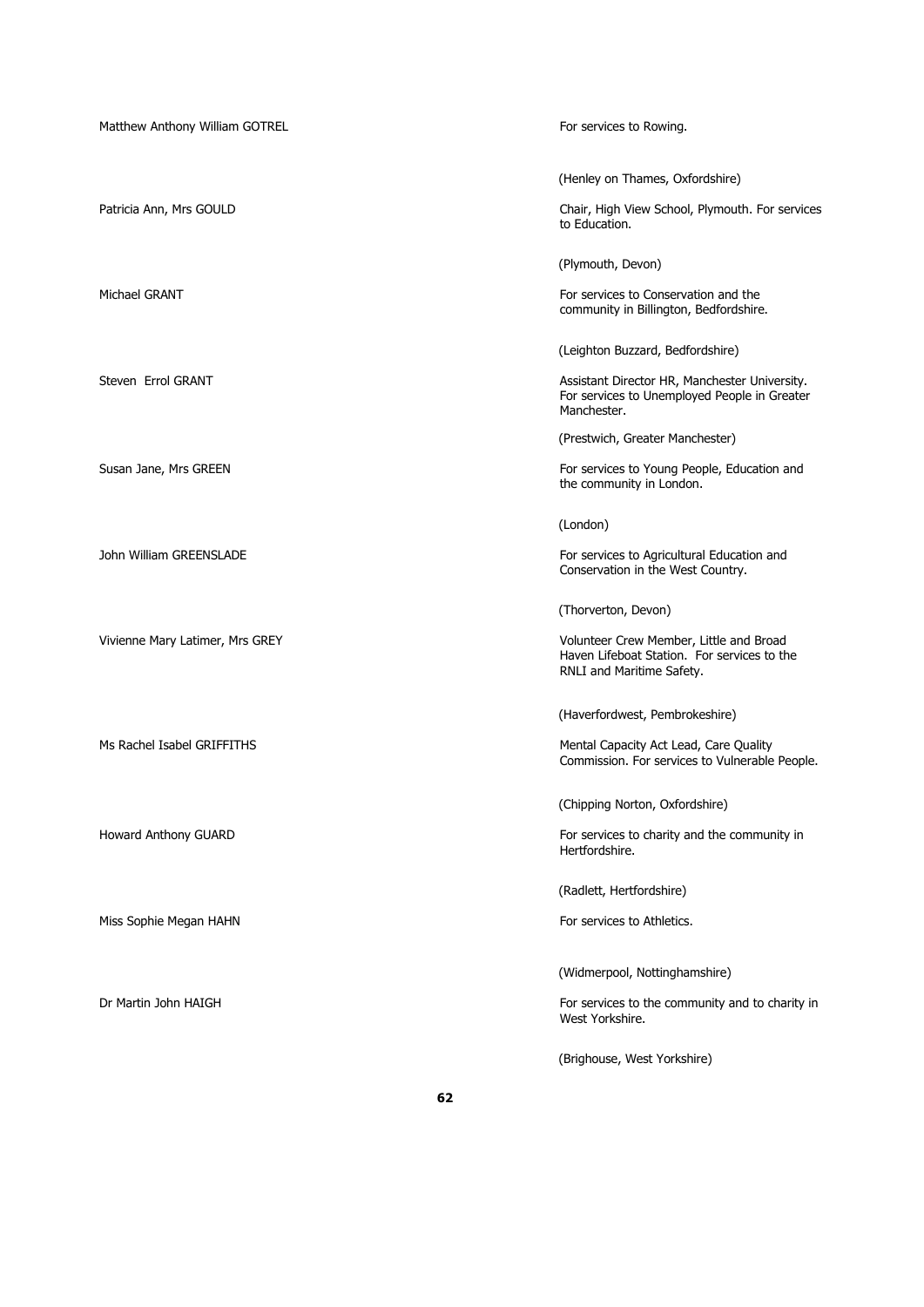Gordon Warwick HAINES, JP **Member, Court of Aldermen, City of London** Corporation. For voluntary and charitable services to the community and Environmental Conservation in London. (Brentwood, Essex) Miss Corrine Claire HALL **For services to Cycling.** For services to Cycling. (Greater Manchester) Major Kenneth Stuart Whitfield HAMES For services to Homeless and Disabled People and ex-Service Personnel. (Gloucestershire) Robert Victor HARRILD **Special Sergeant, Metropolitan Police Service.** Special Sergeant, Metropolitan Police Service. For services to Policing. (High Wycombe, Buckinghamshire)

The Reverend Dr Harriet Anne HARRIS Chaplain, University of Edinburgh. For services to Multi-Faith Education and Community Cohesion.

(Berwickshire)

Stephen HART Grade 7, Ministry of Defence. For services to Defence.

(London)

Sidney HAWKINS **Engineering Support and Health and Safety** Engineering Support and Health and Safety Manager, Air Accidents Investigation Branch. For services to Aviation Safety.

(Basingstoke, Hampshire)

Professor Kamila HAWTHORNE Clinical Professor of Medical Education and Associate Dean for Medicine, University of Surrey. For services to General Practice.

(Cardiff)

Liam HEATH **For services** to Canoeing.

(Maidenhead, Berkshire)

Pauline Mary, Mrs HEDGES For services to Young People, charity and the community in West Byfleet, Surrey.

(West Byfleet, Surrey)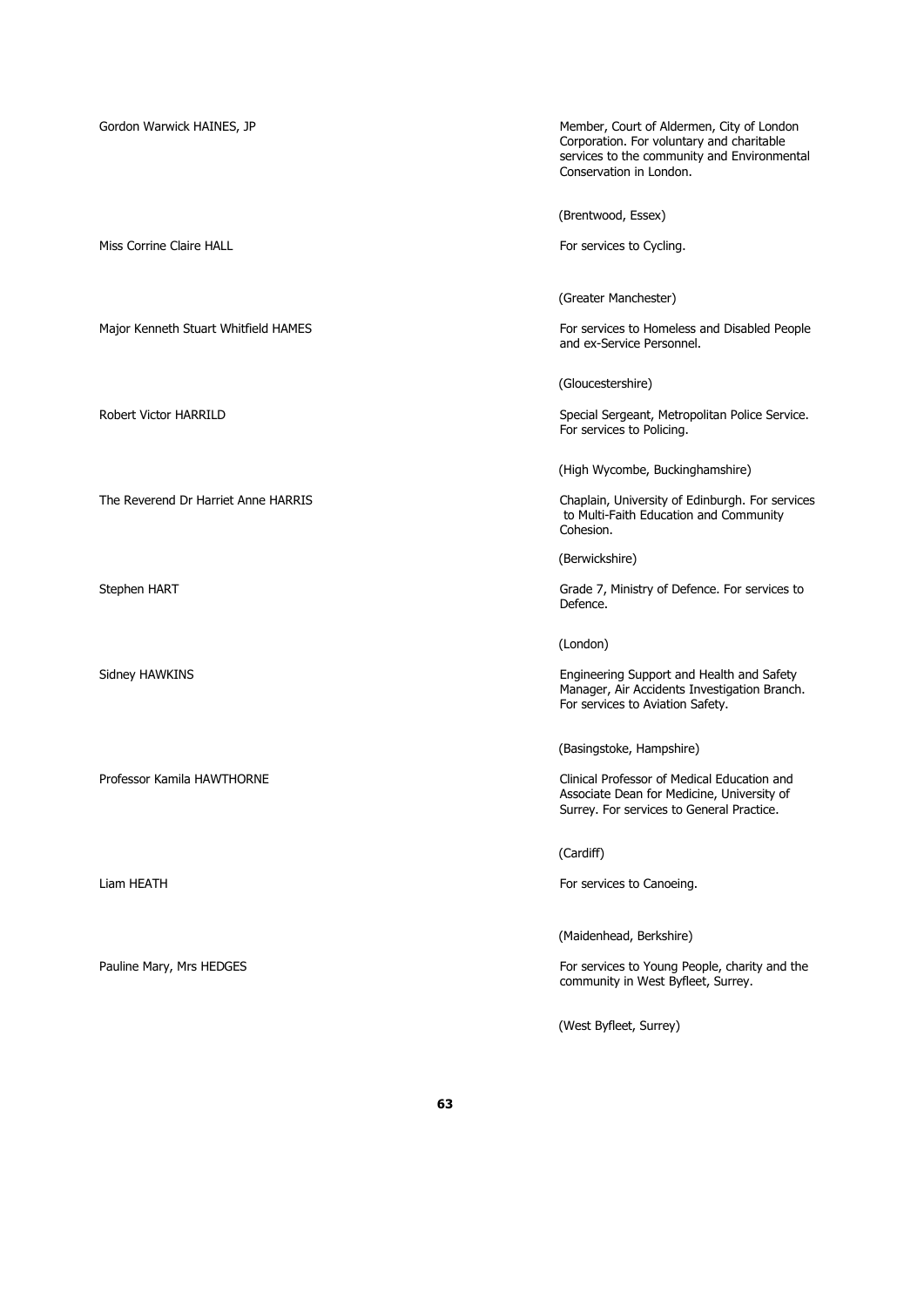Dr David Michael HEGARTY Chair, Dudley Clinical Commissioning Group and Chair, West Midlands Clinical Senate. For services to Primary Care. (Bewdley, Worcestershire) Simon HELANOR Senior Executive Officer, Ministry of Defence. For services to Defence. (London) Jeanette Jane Hollywood, Mrs HENDERSON Lately Senior Charge Nurse, Forensic Rehab, Elgin Ward, Ailsa Hospital, NHS Ayrshire and Arran. For services to Healthcare. (Ayr, Ayrshire and Arran) Dr Robert Welby HENRY For services to Medicine and the Sport of Horse Racing in Northern Ireland. (Ballynahinch, Down) Major James Newton HEREFORD, DL **For services to the Rifles Regiment and to the** community in Herefordshire. (Herefordshire) Ms Georgina HERMITAGE For services to Athletics. (Alton, Hampshire) Michael John Evans HERRING Volunteer, Metropolitan Police and Metropolitan Special Constabulary. For services to Policing. (Staines-upon-Thames, Surrey) Dr Stephen Francis HETHERINGTON FOR SERVICES TO THE RESERVICES TO THE ARTS particularly Music and Theatres. (Chard, Somerset) Bronwen Glynis, Mrs HEWITT **For services to the Dame Hannah Rogers Trust.** (Plymouth, Devon) Dr Anthony HILL **Contract Contract Contract Contract Contract Contract Contract Contract Contract Contract Contract Contract Contract Contract Contract Contract Contract Contract Contract Contract Contract Contract Contrac** County Council and NHS Lincolnshire. For services to Public Health. (Louth, Lincolnshire)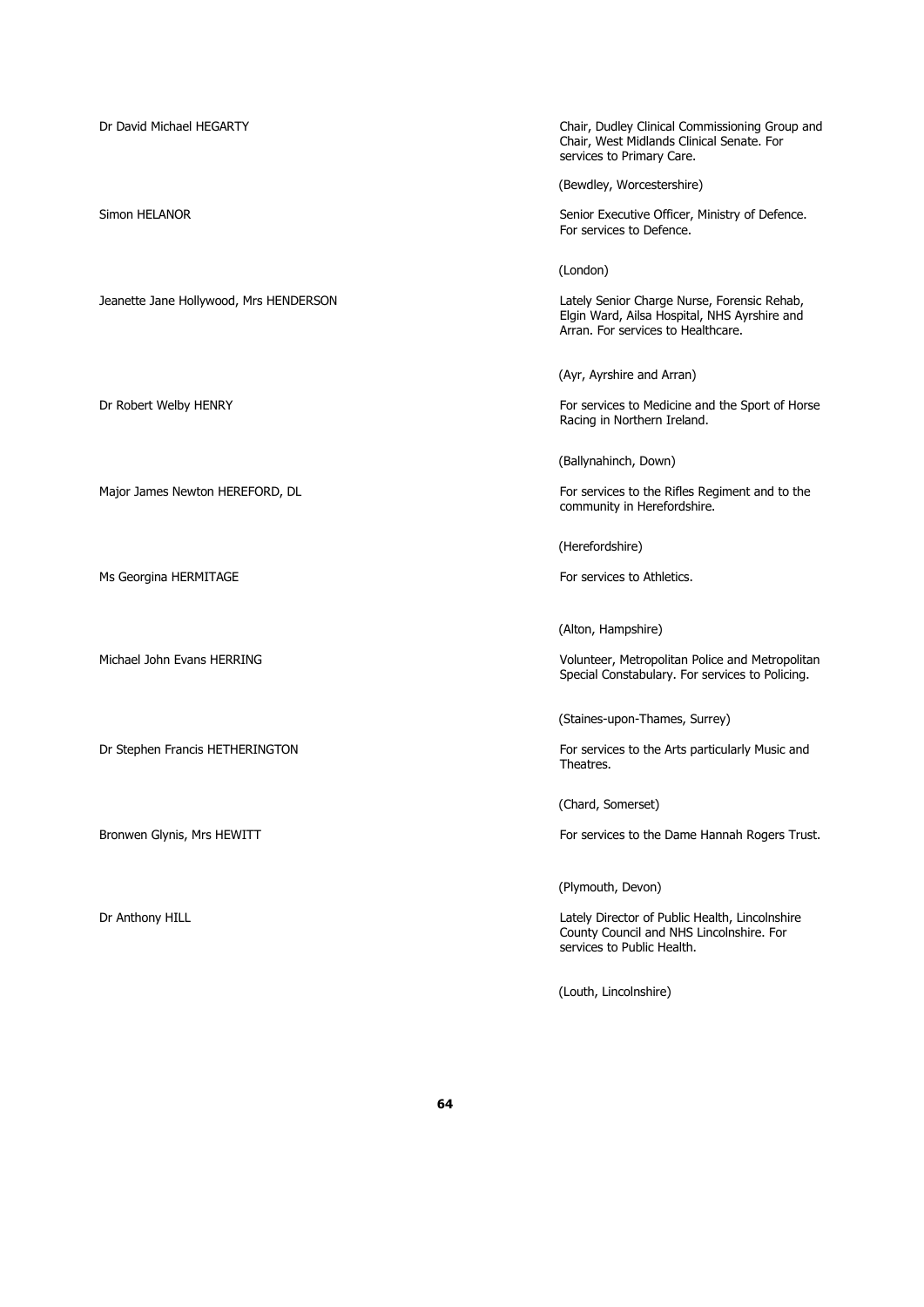| Phelan HILL                | For services to Rowing.                                                                                                                                                                     |
|----------------------------|---------------------------------------------------------------------------------------------------------------------------------------------------------------------------------------------|
| Sherann Lloyd, Mrs HILLMAN | (London)<br>Project Lead, Seashell Trust and Co-Chair,<br>National Network of Parent Carer Forums. For<br>services to Children with Special Educational<br>Needs and Disabilities.          |
| Peter Girvan HILTON, JP    | (Stockport, Greater Manchester)<br>For services to Education and the community in<br>Manchester.                                                                                            |
| Ms Madeleine Clare HINCH   | (Greater Manchester)<br>For services to Hockey.                                                                                                                                             |
| Mark HIX                   | (Maidenhead, Berkshire)<br>Restauranteur. For services to Hospitality.                                                                                                                      |
| Isabella Bell, Mrs HOGG    | (London)<br>Chair, Strabane and District Women Together.<br>For voluntary services to the community in<br>Strabane.                                                                         |
| Michael HOLDEN             | (Strabane, Tyrone)<br>Chairman, Trip-ability, Belfast. For services to<br>People with Disabilities.                                                                                         |
| Ms Elaine HOLNESS          | (Downpatrick, Down)<br>Kinship Carer and Organiser, Lambeth and<br>Southwark Kinship Care Support Group and<br>Director, Karibu Education Centre. For services<br>to Children and Families. |
| Sharon Marie, Mrs HOLNESS  | (London)<br>For voluntary services through the National<br>Police Memorial Day.                                                                                                             |
| Kathleen, Mrs HOOD         | (Folkestone, Kent)<br>Lately Head, Widening Participation, University<br>of Edinburgh. For services to Widening<br>Participation in Higher Education.                                       |
|                            | (Edinburgh)                                                                                                                                                                                 |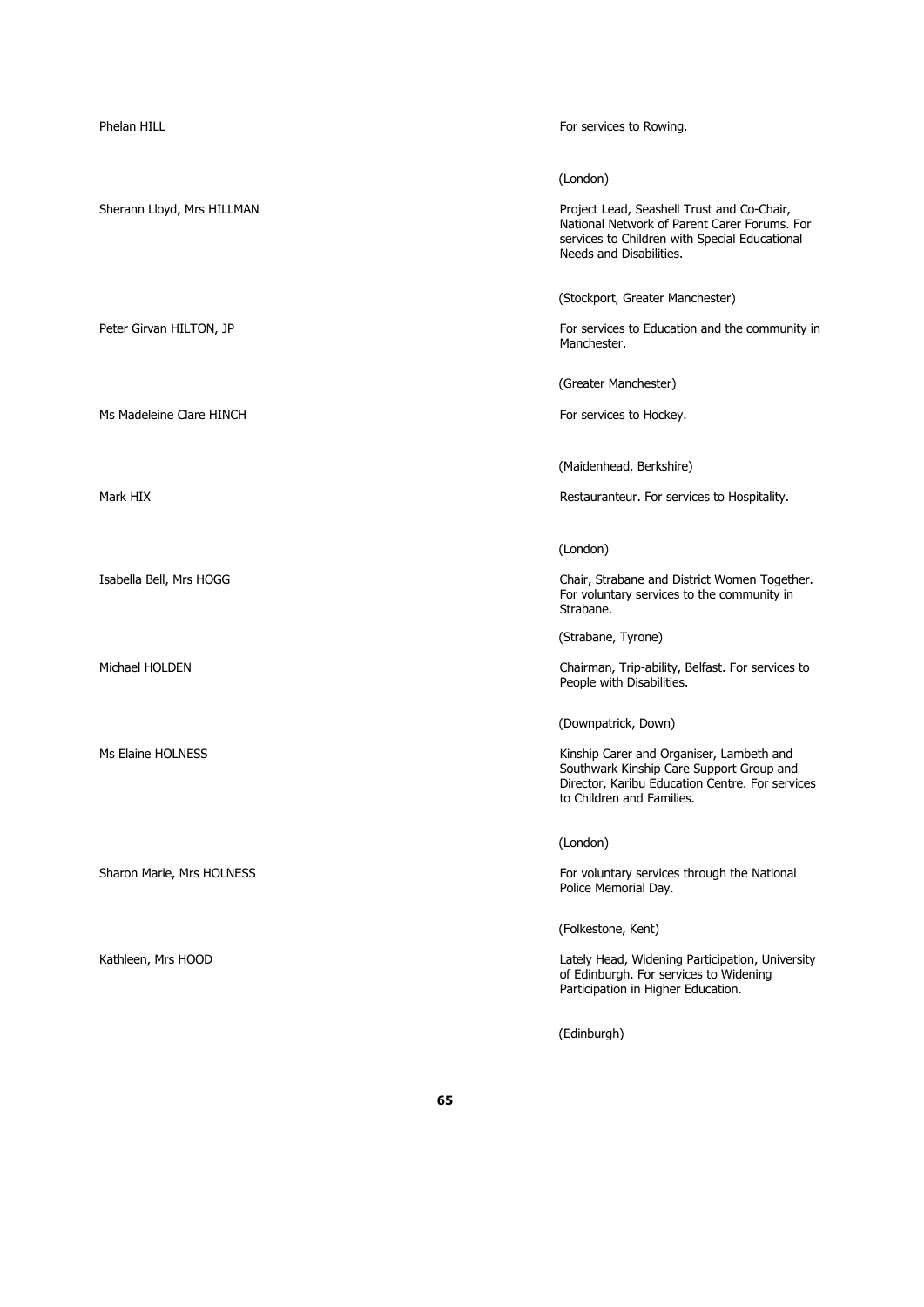Martyn Vaughan HOOPER For voluntary services to People with Pernicious Anaemia. (Bridgend) Kenneth HOSKISSON **Chair**, The Walton Centre NHS Foundation Trust. For services to the NHS and voluntary service to End of Life Patients. (Formby, Merseyside) Philippa Margaret, Mrs HOYER MILLAR FOUNDER FOUNDER TO SERVICES TO FOUNDER THE SERVICES OF SERVICES TO FOUND FOUNDER AT THE SERVICES OF SERVICES TO FOUND FOUNDER AT THE SERVICES OF SERVICES TO FOUND FOUND FOUND FOUND FOUND Disabled Children through Provision of Intensive Physiotherapy Facilities in Oxfordshire. (Witney, Oxfordshire) Rodney Philip HUGGINS For services to the community in Reading, Berkshire. (Reading, Berkshire) Trefor Lloyd HUGHES **For services to Football in Wales particularly** For services to Football in Wales particularly Anglesey. (Holyhead, Anglesey) Paul Raymond HUTCHINS For services to Tennis. (London) Gaston Robin James IFFLA, DL For services to Equality and Community Cohesion in Scotland. (Stirling, Stirling and Falkirk) Ms Anne-Marie Osawemwenze Ore-Ofe IMAFIDON Co-founder and Chief Executive Officer, Stemettes. For services to Young Women within STEM Sectors. (London) Oliver JAMES **For services to Rowing.** The Services to Rowing.

Professor Wen Guo JIANG **Professor of Medicine, Cardiff China Medical** 

(Cardiff)

Research Collaborative, Cardiff University. For services to International Cancer Research.

(London)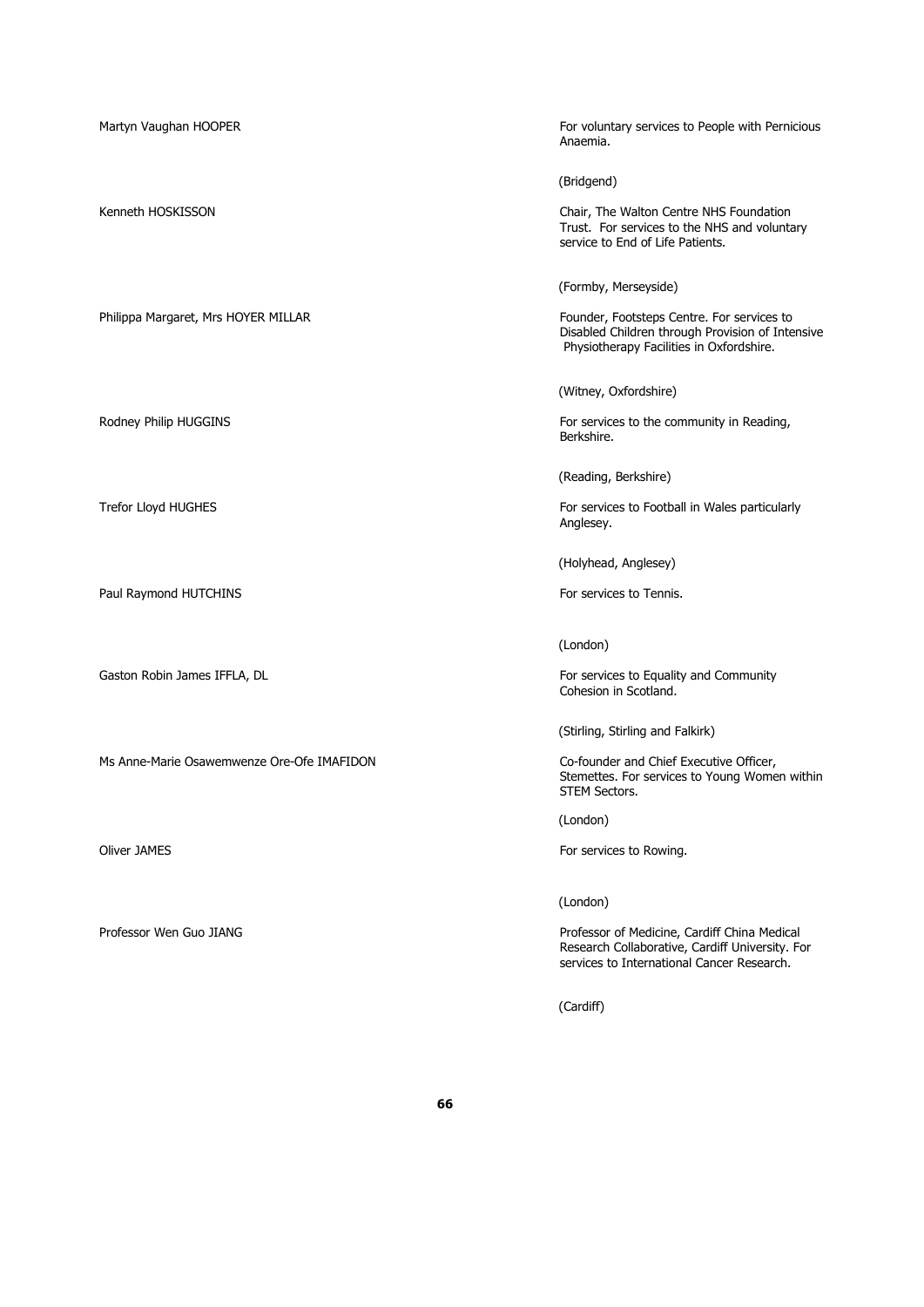| Uzma, Mrs JOHAL             | Festival Director, Frequency Festival and Co-<br>founder and Director, Threshold Studios. For<br>services to the Digital Economy in the East<br>Midlands. |
|-----------------------------|-----------------------------------------------------------------------------------------------------------------------------------------------------------|
|                             | (Nuthall, Nottinghamshire)                                                                                                                                |
| Ms Sylvie Suzanne JOHNSTON  | Chief Executive, Stonepillow. For services to<br>the community in Chichester and Arun, West<br>Sussex.                                                    |
|                             | (Pagham, West Sussex)                                                                                                                                     |
| Anne Judith, Mrs JOLLY      | Founder and Manager, Sudden Adult Death<br>Trust UK. For services to Raising Awareness of<br>Sudden Arrhythmic Death Syndrome.                            |
|                             | (Brentwood, Essex)                                                                                                                                        |
| Dennis JONES                | For services to the Citizens' Advice Bureau and<br>the community in Bridgend.                                                                             |
|                             | (Bridgend, Mid Glamorgan)                                                                                                                                 |
| Huw Lloyd JONES             | For services to the Central Beacons Mountain<br>Rescue Team.                                                                                              |
|                             | (Merthyr Tydfil, Mid Glamorgan)                                                                                                                           |
| Kevin JONES                 | For voluntary service in North West England.                                                                                                              |
|                             | (Warrington, Cheshire)                                                                                                                                    |
| Martin Peter JONES          | Coxswain, RNLI Rhyl Lifeboat Station. For<br>services to Maritime Safety.                                                                                 |
|                             | (Rhyl, Denbighshire)                                                                                                                                      |
| Michael James Bernard JONES | For services to Swimming.                                                                                                                                 |
|                             | (Greater Manchester)                                                                                                                                      |
| Nicholas Keith Arthur JONES | Founder and Chief Executive, Soho House and<br>Co. For services to the Hospitality Industry.                                                              |
|                             | (London)                                                                                                                                                  |
| Terry JONES                 | Founder, i-D Fashion Magazine. For services to<br>Fashion and Popular Culture.                                                                            |
|                             | (London)                                                                                                                                                  |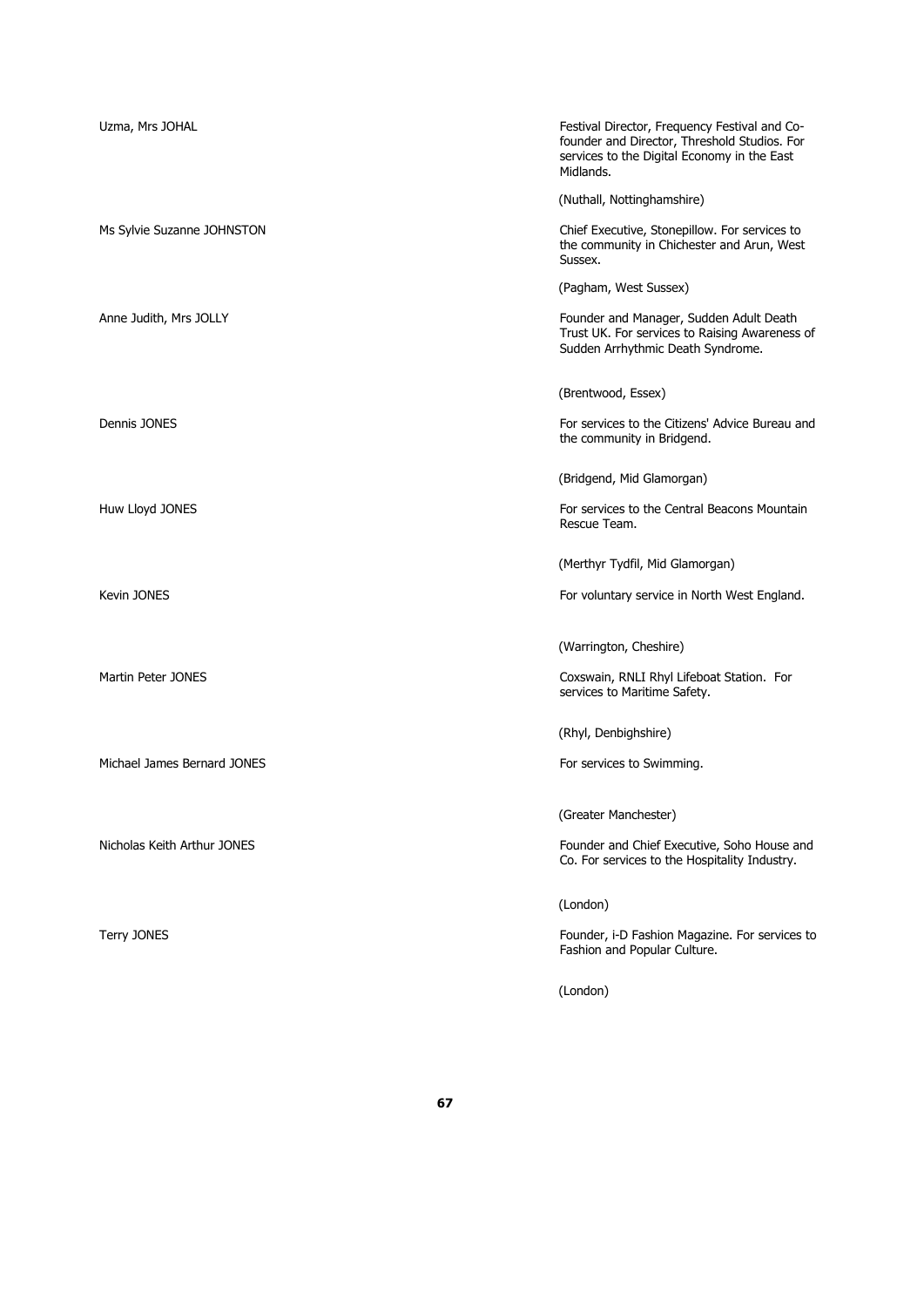| Hilary Gail, Lady JOPLING               | For charitable services to Children through<br>Hope and Homes for Children.                                                     |
|-----------------------------------------|---------------------------------------------------------------------------------------------------------------------------------|
|                                         | (Thirsk, North Yorkshire)                                                                                                       |
| Susan Mary, Mrs JOTCHAM                 | For services to Heritage and the Charity Sector.                                                                                |
|                                         | (Hanham, Bristol)                                                                                                               |
| Sarbjit, Mrs KAUR                       | Detective Sergeant, Merseyside Police. For<br>services to Policing.                                                             |
|                                         | (Wirral, Merseyside)                                                                                                            |
| Professor Elizabeth Jane KAY            | Associate Dean for Equality and Inclusion and<br>Foundation Dean, Peninsula Dental School. For<br>services to Dental Education. |
|                                         | (Liskeard, Cornwall)                                                                                                            |
| Thomas John KELLY                       | For services to Charity Fundraising.                                                                                            |
|                                         |                                                                                                                                 |
| <b>Andrew Mark KERR</b>                 | (Whitchurch, Shropshire)<br>For services to the Arts and Conservation in                                                        |
|                                         | Edinburgh.                                                                                                                      |
|                                         | (Edinburgh)                                                                                                                     |
| Mordechai KESSLER                       | Chairman and Chief Executive Officer, 2M<br>Group. For services to Industry and Exporting<br>in the North West of England.      |
|                                         | (London)                                                                                                                        |
| Javid KHAN                              | For services to the Prevention of Forced<br>Marriage and Honour Based Violence.                                                 |
|                                         | (Blackburn, Lancashire)                                                                                                         |
| Sandra Lynn, Mrs KIBEL<br>Sandra Landau | For services to Au Pair Cultural Exchange<br>Programmes.                                                                        |
|                                         | (London)                                                                                                                        |
| Miss Sara Regina KIBEL                  | Governor, Westminster Adult Education<br>Service. For services to Adult Education.                                              |
|                                         | (London)                                                                                                                        |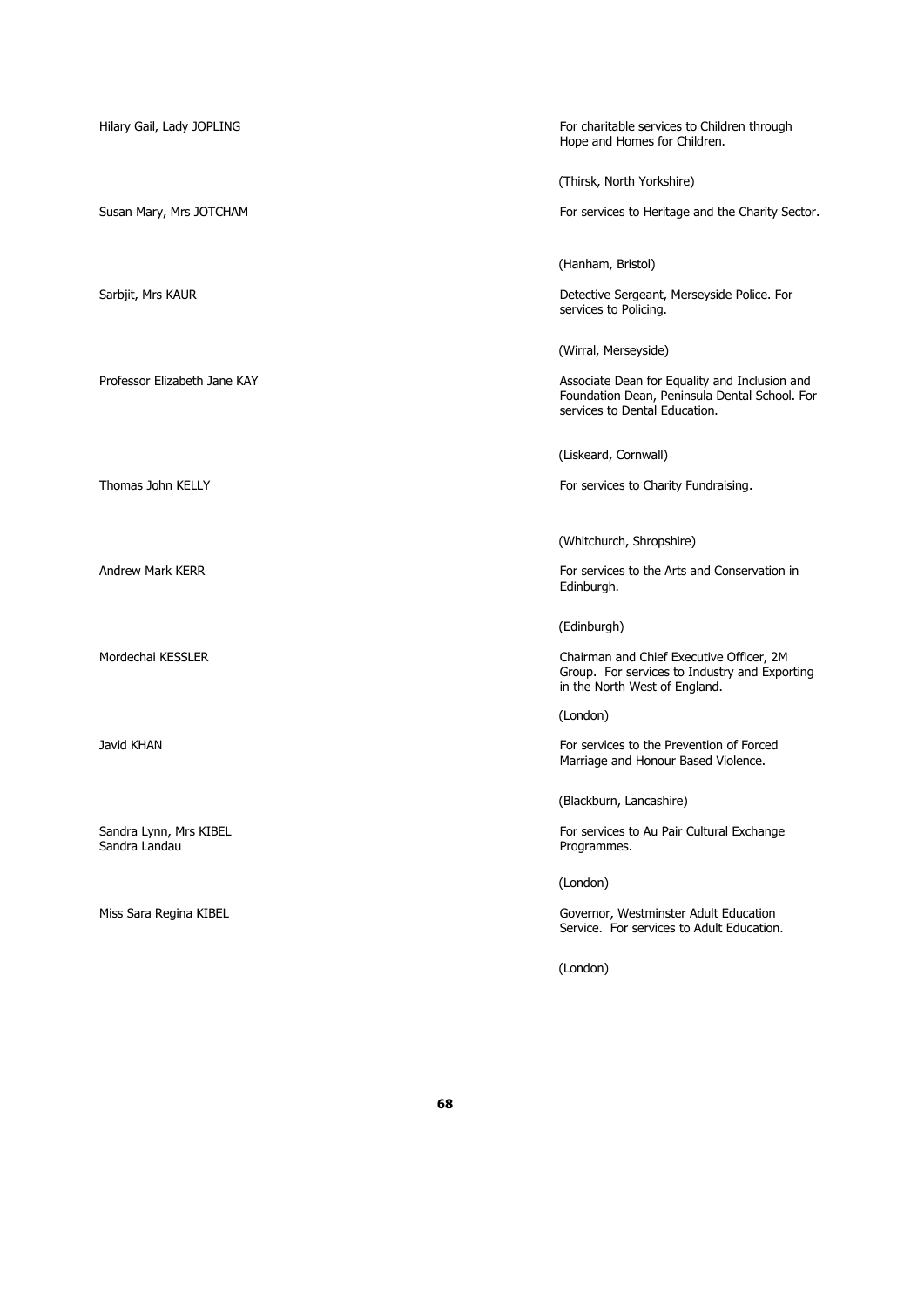Ms Lauren Frances KILBEY Senior Executive Officer, DWP Operations, Department for Work and Pensions. For services to Disadvantaged and Vulnerable People in Essex. (Colchester, Essex) Miss Louise KILBY Chair, Geeza Break. For voluntary services in Glasgow. (Bothwell, Lanarkshire) Dr Colin KING For services to Football and BAME Inclusion in Sport. (London) Susan Ann, Mrs KITCHENER For voluntary service. (Newbury, Berkshire) Ian Andrew KNIGHT **Investigation Officer, HM Revenue and** Customs. For services to Taxation and Multi-Agency Working. (Kirkcaldy, Fife) Emma Isobel Glynis, Mrs KORTRIGHT Volunteer and lately Chair of Governors, St Andrew's and St Mark's Junior School, Surrey. For services to Education and to the community in Surbiton. (London) Matthew LANGRIDGE For services to Rowing. (Henley on Thames, Oxfordshire) Philip Neil LARGE Chair, Liverpool Heart and Chest Hospital NHS Foundation Trust. For services to Healthcare. (Hargrave, Cheshire) Ms Samantha LASKEY **Head of Strategy, Performance and Planning**, Mrs Samantha Pryce National Counter Terrorism Policing Headquarters. For services to Policing. (Brentwood, Essex) Jack David LAUGHER **For services** to Diving. (Ripon, North Yorkshire)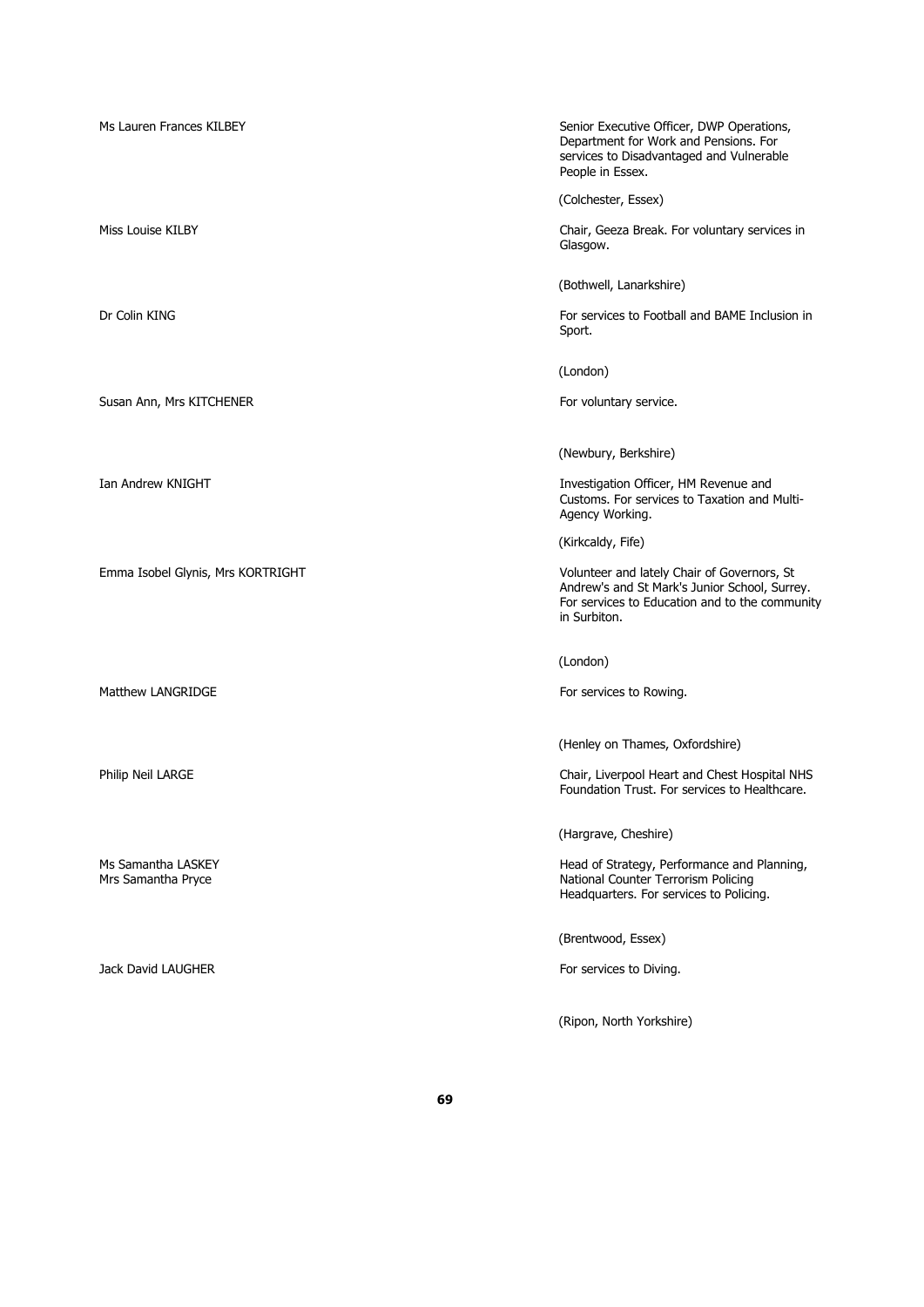| Albert Maurice LEATHEM     | For services to the Royal British Legion.                                                                                                 |
|----------------------------|-------------------------------------------------------------------------------------------------------------------------------------------|
|                            | (Lisburn, Antrim)                                                                                                                         |
| Dr Howard James LEICESTER  | For services to Improving Patient Services in<br>the NHS.                                                                                 |
|                            | (Otford, Kent)                                                                                                                            |
| Patricia, Mrs LEVITT       | For services to the community in Barnsley,<br>South Yorkshire.                                                                            |
|                            | (Barnsley, South Yorkshire)                                                                                                               |
| <b>Andrew LEWIS</b>        | For services to Triathlon.                                                                                                                |
|                            | (Lydney, Gloucestershire)                                                                                                                 |
| Ms Lily LEWIS              | Programme Manager, HM Revenue and<br>Customs. For services to Digital Transformation<br>and Customer Service.                             |
|                            | (Ballymoney, Antrim)                                                                                                                      |
| Katherine, Mrs LIDDELL     | Team Organiser, Maintenance Delivery Unit,<br>Network Rail. For services to Transport in the<br>East of England.                          |
|                            | (Rayleigh, Essex)                                                                                                                         |
| Josh LITTLEJOHN            | Co-founder, Social Bite. For services to Social<br>Enterprise and Entrepreneurship in Scotland.                                           |
|                            | (Edinburgh)                                                                                                                               |
| Dr Helen Jayne LIVINGSTONE | Specialist Palliative Care Consultant, Airedale<br>NHS Foundation Trust. For services to End of<br>Life Healthcare.                       |
|                            | (Shipley, West Yorkshire)                                                                                                                 |
| William David Lyndon LLOYD | President, Age Concern. For services to the<br>Elderly.                                                                                   |
|                            | (Newcastle Emlyn, Ceredigion)                                                                                                             |
| Kenneth Robert LOGAN       | Grade 7, Health and Safety Executive for<br>Northern Ireland. For services to Health and<br>Safety and the community in Northern Ireland. |
|                            | (Newtownards, Down)                                                                                                                       |
| Claire, Mrs LOMAS          | For charitable and voluntary services to Spinal<br>Injury Research.                                                                       |
|                            | (Melton Mowbray, Leicestershire)                                                                                                          |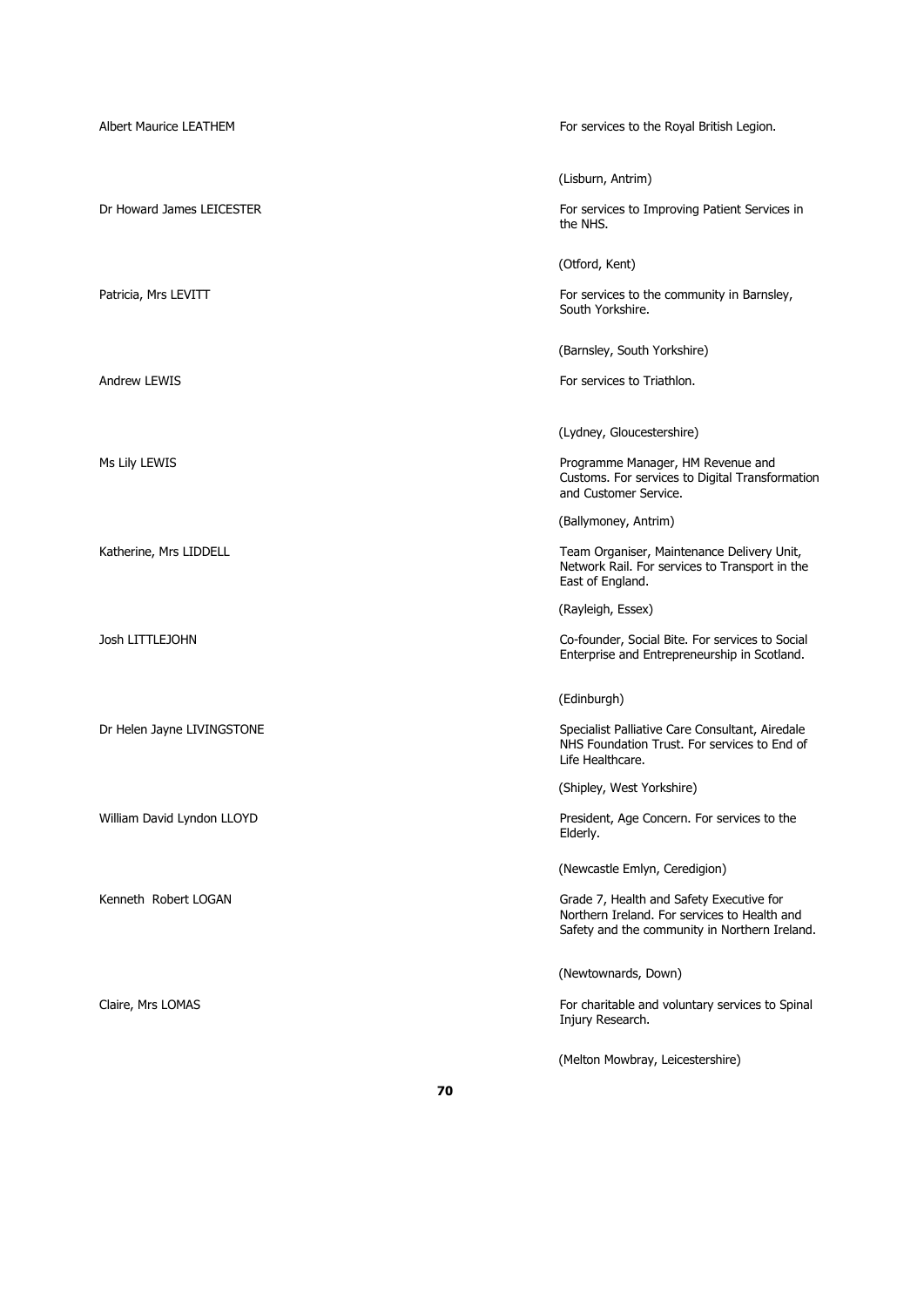| <b>Constantine Michael LOULOUDIS</b> | For services to Rowing.                                                                                       |
|--------------------------------------|---------------------------------------------------------------------------------------------------------------|
|                                      | (London)                                                                                                      |
| Ms Julie LOVE                        | Chair, Death Abroad You're Not Alone. For<br>services to the Families of People Who Have<br>Died Abroad.      |
|                                      | (Glasgow)                                                                                                     |
| Elvira Jean, Mrs LOWE                | For voluntary service to Cancer Sufferers.                                                                    |
|                                      | (Hillsborough, Down)                                                                                          |
| Nicholas LOWLES                      | Founder, Hope Not Hate. For services to<br>Community Cohesion and Combating<br>Extremism.                     |
|                                      | (London)                                                                                                      |
| Raymond William LUMLEY               | Special Chief Inspector, Norfolk Constabulary.<br>For services to Policing.                                   |
|                                      | (Norwich, Norfolk)                                                                                            |
| Christopher John MACCORMAC           | For services to Education and Business in South<br>Yorkshire.                                                 |
|                                      | (Rotherham, South Yorkshire)                                                                                  |
| Roger MACKINTOSH                     | Senior Executive Officer, Traffic and<br>Engineering, Department for Transport. For<br>services to Transport. |
|                                      | (Newark on Trent, Nottinghamshire)                                                                            |
| Dr Hannah MACLEOD                    | For services to Hockey.                                                                                       |
|                                      | (Maidenhead, Berkshire)                                                                                       |
| Janet Enid, Mrs MAINES               | For services to the community in Farnham,<br>Surrey.                                                          |
|                                      | (Farnham, Surrey)                                                                                             |
| Miss Joanna MANNING-COOPER           | For services to Sport.                                                                                        |
|                                      | (West Byfleet, Surrey)                                                                                        |
| Barrington Patrick MARSHALL          | For services to Music Promotion.                                                                              |
|                                      | (London)                                                                                                      |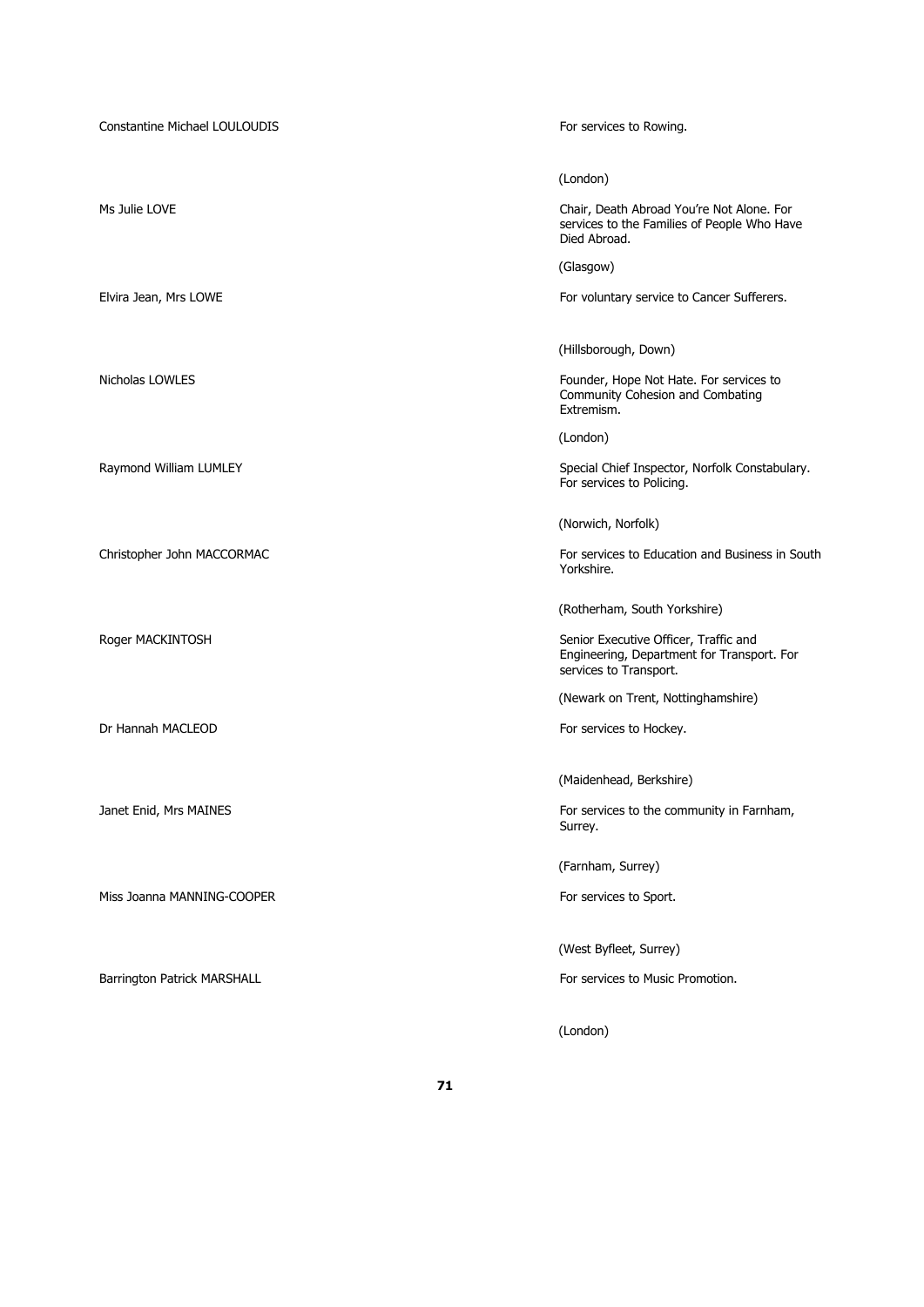| Sian Louise, Mrs MASSEY-ELLIS | Football Referee. For services to Football.                                                                                                          |
|-------------------------------|------------------------------------------------------------------------------------------------------------------------------------------------------|
|                               | (Coventry, West Midlands)                                                                                                                            |
| Christopher Denys MATTHEWS    | For voluntary service to the community<br>particularly Young People in Tyneside.                                                                     |
|                               | (Newcastle upon Tyne, Tyne and Wear)                                                                                                                 |
| Ms Margaret Ellen MATTHEWS    | Lately Managing Director, Dow Corning. For<br>services to Manufacturing in Wales.                                                                    |
|                               | (Mid Glamorgan)                                                                                                                                      |
| Ian Thomas MATTIOLI           | Chief Executive, Mattioli Woods. For services<br>to Business and the community in Leicestershire.                                                    |
|                               | (Leicestershire)                                                                                                                                     |
| Allen MATTY                   | Managing Director, West Midlands Chambers of<br>Commerce LLP. For services to International<br>Trade.                                                |
|                               | (West Midlands)                                                                                                                                      |
| Margaret Ruth, Mrs MAYNE      | Chair, Board of Governors, Banbridge High<br>School. For services to Education.                                                                      |
|                               | (Banbridge, Down)                                                                                                                                    |
| Michael Patrick MCALISTER     | Deputy Director and Head of Curriculum and<br>Business Development, South West College.<br>For services to Further Education in Northern<br>Ireland. |
|                               | (Cookstown, Tyrone)                                                                                                                                  |
| Kathleen May, Mrs MCBRIDE     | For services to Sport and the community in<br>Coleraine, Co. Londonderry.                                                                            |
|                               | (Coleraine, Londonderry)                                                                                                                             |
| Ms Shona MCCALLIN             | For services to Hockey.                                                                                                                              |
|                               | (Newark, Nottinghamshire)                                                                                                                            |
| William John MCCANN           | Managing Director, Willowbrook Foods Limited.<br>For services to the Food Industry and the<br>community in Northern Ireland.                         |
|                               | (Killinchy, Down)                                                                                                                                    |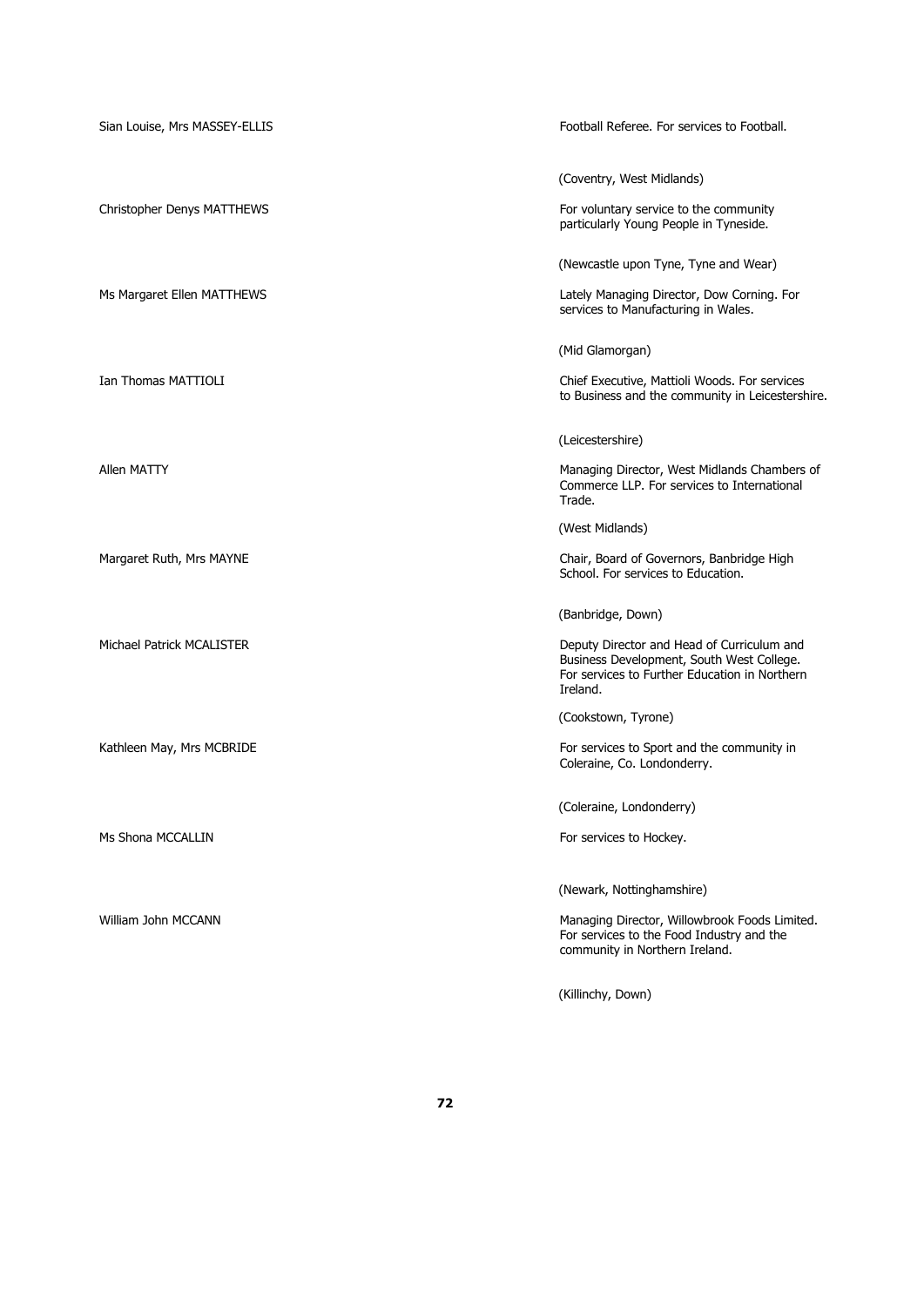| Elma Leiper, Mrs MCCAUSLAND  | For services to Scottish Country Dancing.                                                                                                     |
|------------------------------|-----------------------------------------------------------------------------------------------------------------------------------------------|
|                              |                                                                                                                                               |
|                              | (Bangor, Down)                                                                                                                                |
| William Graham MCCRORY       | Detective Superintendent, Police Service of<br>Northern Ireland. For services to Policing and<br>the community.                               |
|                              | (Belfast)                                                                                                                                     |
| <b>Neil MCDONALD</b>         | Lately Executive Officer, Human Resources,<br>Home Office. For services to LGBT Staff.                                                        |
|                              | (London)                                                                                                                                      |
| <b>Brian Leslie MCDOWELL</b> | Officer, Prime Minister's Office. For services to<br>No. 10 Downing Street.                                                                   |
|                              | (Farlington, Hampshire)                                                                                                                       |
| Douglas Webster MCGOWAN      | Honorary Branch President, The Paddle<br>Steamer Preservation Society. For services to<br>the Preservation of the PS Waverley and<br>charity. |
|                              | (Cheltenham, Gloucestershire)                                                                                                                 |
| Ronald Philip MCIVOR         | Chairman, Farmhouse Biscuits. For services to<br>the Food Industry and the Economic<br>Regeneration of East Lancashire.                       |
|                              | (Foulridge, Lancashire)                                                                                                                       |
| Christopher James MEARS      | For services to Diving.                                                                                                                       |
|                              | (Leeds, West Yorkshire)                                                                                                                       |
| Ms Hannah MILLS              | For services to Sailing.                                                                                                                      |
|                              | (Portland, Dorset)                                                                                                                            |
| Max Bertram MILLS            | School Volunteer, St John Fisher Catholic High<br>School, Harrogate. For services to Education.                                               |
|                              | (Knaresborough, North Yorkshire)                                                                                                              |
| Stephanie, Mrs MILLWARD      | For services to Swimming.                                                                                                                     |
|                              | (Box, Wiltshire)                                                                                                                              |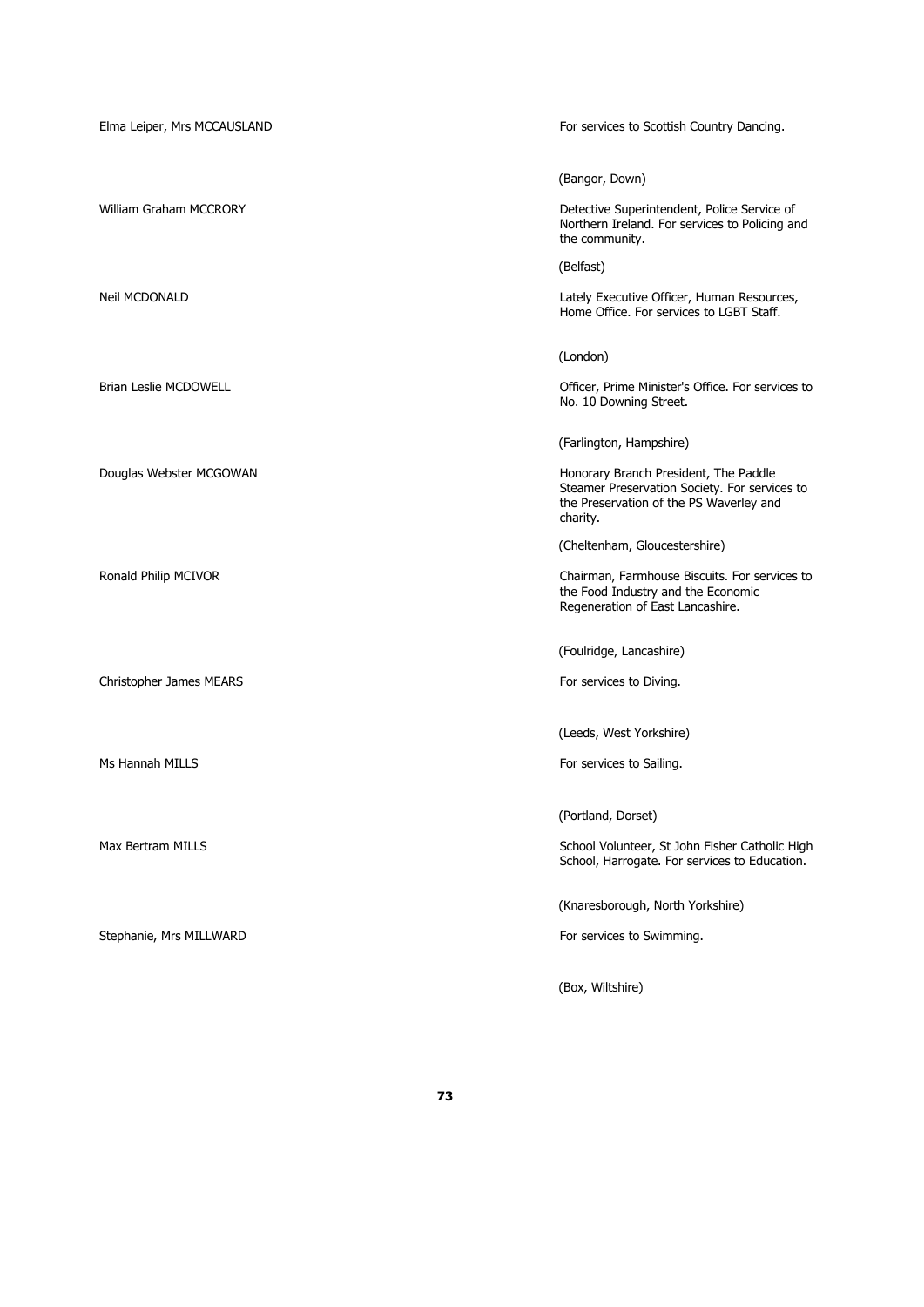| Joan Kirsteen, Mrs MITCALFE          | For voluntary service in Moray.                                                                                                                                                |
|--------------------------------------|--------------------------------------------------------------------------------------------------------------------------------------------------------------------------------|
|                                      | (Moray)                                                                                                                                                                        |
| Ms Nicola Lucienne MOLNAR            | Lately Chairman, Conservative Women's<br>Organisation. For political service.                                                                                                  |
|                                      | (Shepperton, Surrey)                                                                                                                                                           |
| Aaron MOORES                         | For services to Swimming.                                                                                                                                                      |
|                                      | (Sketty, Swansea)                                                                                                                                                              |
| Alun Emrys MORGAN                    | Assistant Director of Therapies and Health<br>Science, Cardiff and Vale University Health<br>Board. For services to Physiotherapy in Wales.                                    |
|                                      | (Cardiff)                                                                                                                                                                      |
| Councillor Anne Yvette MORGAN, JP DL | For services to the community in South Wales.                                                                                                                                  |
|                                      | (Bridgend, Mid Glamorgan)                                                                                                                                                      |
| Brenda, Mrs MORGAN                   | Partnership Manager, British Airways. For<br>services to Economic Development in Northern<br>Ireland.                                                                          |
|                                      | (Glenavy, Antrim)                                                                                                                                                              |
| Glyn Ian MORGAN                      | For services to Hereford Cathedral and the<br>community in Herefordshire.                                                                                                      |
|                                      | (Herefordshire)                                                                                                                                                                |
| Ms Rachel MORRIS                     | For services to Rowing.                                                                                                                                                        |
|                                      | (Farnham, Surrey)                                                                                                                                                              |
| Sylvia Ingrid, Mrs MORRIS            | Founder and Chair, Karen Morris Memorial<br>Trust, Cambridgeshire. For services to<br>Leukaemia Patients and their Families.                                                   |
|                                      | (Stapleford, Cambridgeshire)                                                                                                                                                   |
| Tessa Mary, Mrs MORRISH              | Chair, Gene Therapy for Cystic Fibrosis Appeal,<br>North Hampshire and Cystic Fibrosis Care,<br>Frimley Park Hospital, Surrey. For services to<br>People with Cystic Fibrosis. |
|                                      | (Hook, Hampshire)                                                                                                                                                              |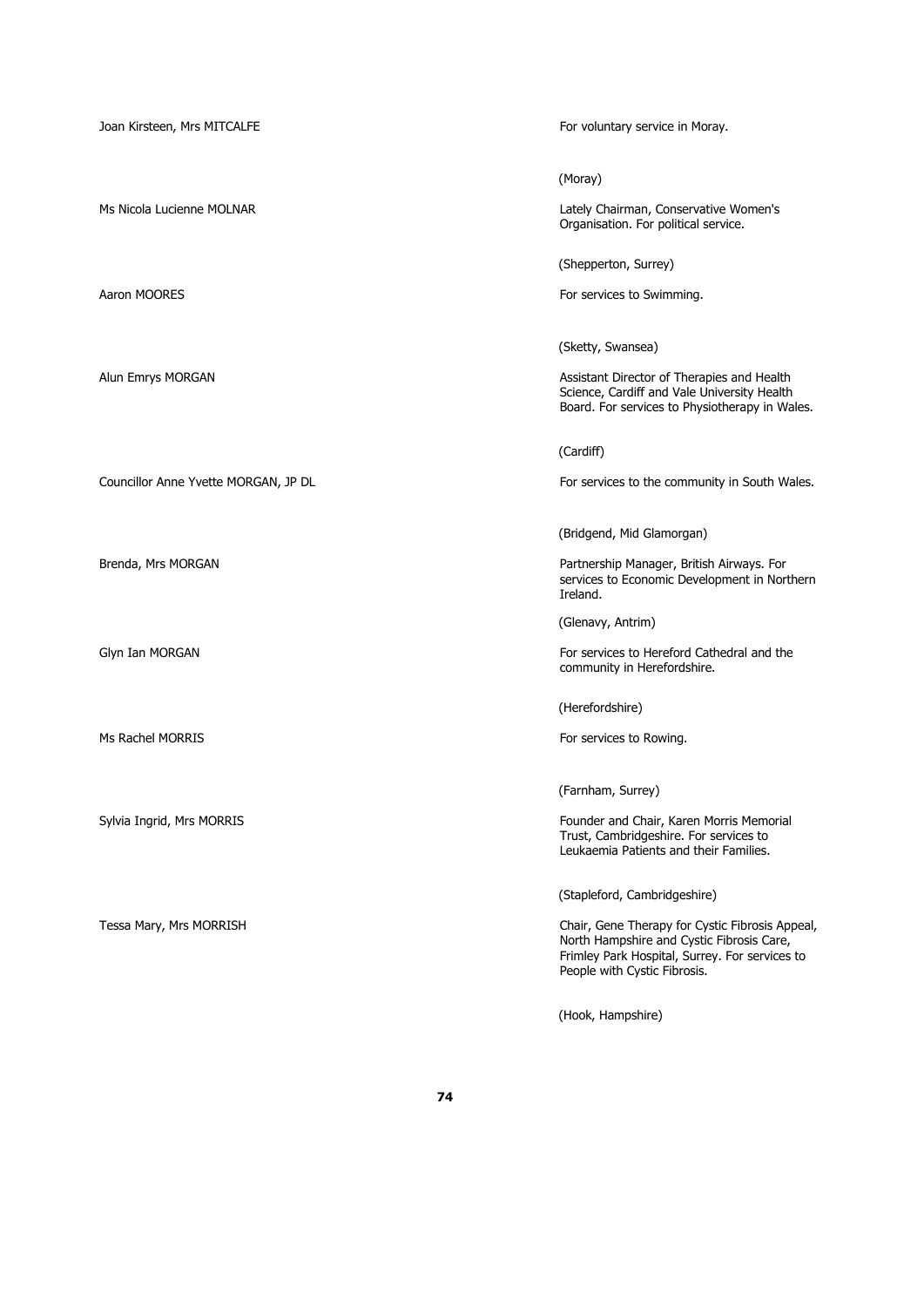| Samuel Rodd MORSHEAD        | Lately General Manager, Perth Racecourse.<br>For services to UK Horseracing and to charity.                                                        |
|-----------------------------|----------------------------------------------------------------------------------------------------------------------------------------------------|
|                             | (Comrie, Perth and Kinross)                                                                                                                        |
| Alan Robert MOTION          | Chair, Institute of Chartered Foresters<br>Examination Board. For services to Sustainable<br>Forestry and Arboriculture.                           |
|                             | (Stirling, Stirling and Falkirk)                                                                                                                   |
| James Carle Buchan MUIRHEAD | Vice-President, Buchan Battalion. For services<br>to the Boys' Brigade.                                                                            |
|                             | (Fraserburgh, Aberdeenshire)                                                                                                                       |
| Marion, Mrs MURDOCH         | For services to Sport particularly Curling.                                                                                                        |
|                             | (Lockerbie, Dumfries)                                                                                                                              |
| Helen, Mrs MURRAY           | For services to Swimming in Scotland.                                                                                                              |
|                             | (Longniddry, East Lothian)                                                                                                                         |
| Miss Sarah Marianne MURRAY  | Senior Lecturer, Head of Centre and<br>Programme Lead, Institute of Dentistry, Queen<br>Mary University of London. For services to Oral<br>Health. |
|                             | (London)                                                                                                                                           |
| Dr Cheryl Dawn MVULA        | For services to Responsible Tourism,<br>Community Development and Conservation in<br>Africa.                                                       |
|                             | (Whitstable, Kent)                                                                                                                                 |
| Massa Singh NANDRA          | For services to charity and the community in<br>South London.                                                                                      |
|                             | (London)                                                                                                                                           |
| George Christopher NASH     | For services to Rowing.                                                                                                                            |
|                             | (London)                                                                                                                                           |
| Shezad NAWAB                | Co-founder and Chief Operating Officer,<br>Sfhere. For services to Business and Diversity.                                                         |
|                             | (Solihull, West Midlands)                                                                                                                          |
| Miss Patricia May NEIL      | Inspector, Employment Agency Standards<br>Inspectorate. For services to Employment<br>Rights.                                                      |
|                             | (London)                                                                                                                                           |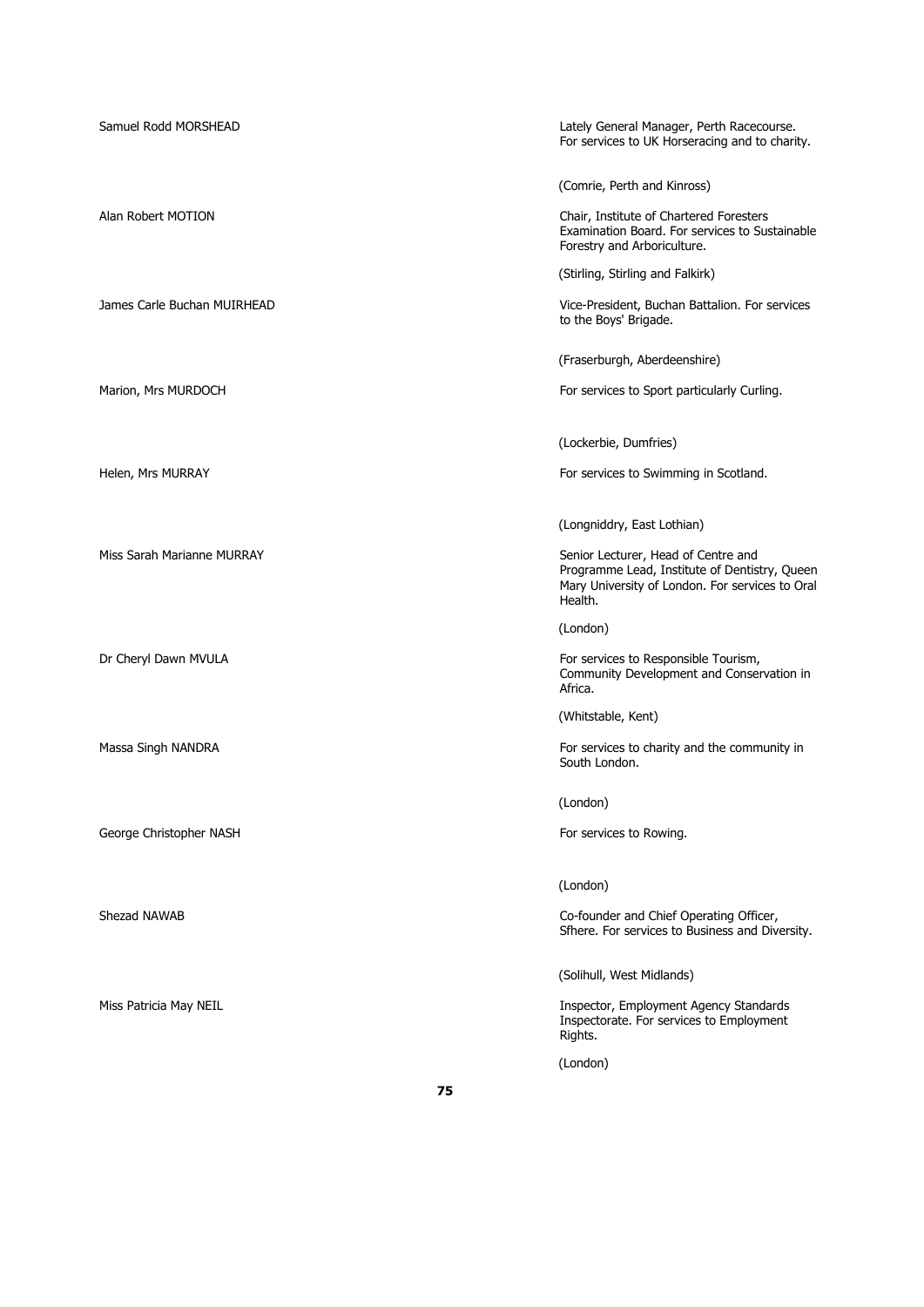The Reverend Robert Towers NELSON For services to Homeless People and the Formulation For services to Homeless People and the

David Hugh NEILL Emergency Co-ordination Officer, Belfast City Council. For services to Local Government and the community in Belfast.

(Belfast)

community in Wirral.

(Wallasey, Merseyside)

Paul Jonathan NEWBEGIN Grade 7, Ministry of Defence. For services to the Sovereign Base Area Cyprus.

(Abroad)

Deirdre Morag, Mrs NEWHAM, DL JP For services to the community in Northampton, Northamptonshire.

(Northamptonshire)

Ms Catherine Fiona Jane NEWTON **Michael Adviser, Department for Service**<br>Kate Newton Humanitarian Adviser, Department for service International Development. For services to Emergency and Humanitarian Relief.

(London)

Ms Freda Mae NEWTON For services to Economic and Community Development in the Highlands and Islands of Scotland.

(Inverness)

Avril Esmond Sandra, Mrs NICHOLL For services to Disabled People through the Riding for the Disabled Association, Ballyclare.

(Ballyclare, Antrim)

Edmund Francis Paul NICKLESS **Lately Executive Secretary, Geological Society** of London. For service to Geology.

(Oakham, Rutland)

Jonathan Phillip NORFOLK **Head Coach, Para-Cycling. For services to Head Coach, Para-Cycling. For services to** Cycling.

(Wilmslow, Cheshire)

Robert Hamilton NORTHRIDGE For services to Rowing and Community Relations in Northern Ireland.

(Enniskillen, Fermanagh)

Inayat OMARJI For services to Built Heritage and the community in Bolton.

(Bolton, Greater Manchester)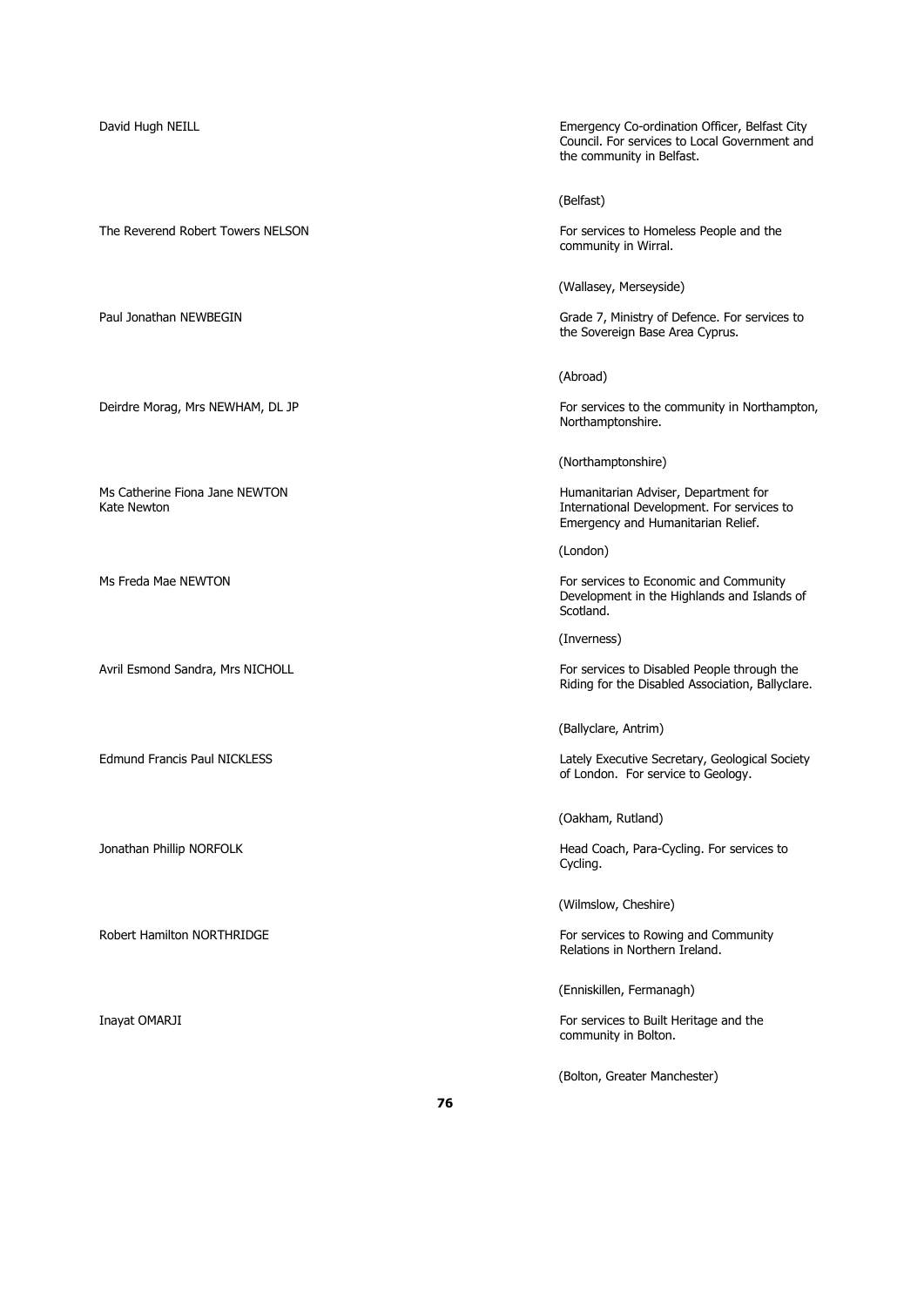| Michael Andrew Martin O'NEILL                      | Manager, Northern Ireland Football Team. For<br>services to Football and the community in<br>Northern Ireland.     |
|----------------------------------------------------|--------------------------------------------------------------------------------------------------------------------|
|                                                    | (Edinburgh)                                                                                                        |
| Thomas Neville ORR, DL                             | Governor, Strabane Academy. For services to<br>Education in Northern Ireland.                                      |
|                                                    | (Londonderry)                                                                                                      |
| Richard Craig OWEN                                 | Prison Officer, HM Prison Swansea. For services<br>to Prisoners and voluntary service to ex-<br>Service Personnel. |
|                                                    | (Ammanford, Carmarthenshire)                                                                                       |
| William John OWEN                                  | For services to Cycling particularly in Wales.                                                                     |
|                                                    | (Abergavenny, Monmouthshire)                                                                                       |
| Ms Lily Isabelle OWSLEY                            | For services to Hockey.                                                                                            |
|                                                    | (Maidenhead, Berkshire)                                                                                            |
| Ms Gillian Joan Adele PALMER<br><b>Tink Palmer</b> | Founder, Marie Collins Foundation. For services<br>to Abused Children.                                             |
|                                                    | (Ripon, North Yorkshire)                                                                                           |
| Leslie Stephen PALMER                              | Founder, the Modern Notting Hill Carnival. For<br>services to Performance and the community in<br>London.          |
|                                                    | (London)                                                                                                           |
| Anthony John PARFITT                               | Volunteer Coastguard Officer, HM Coastguard,<br>Mumbles, Swansea. For services to Maritime<br>Safety.              |
|                                                    | (Swansea)                                                                                                          |
| <b>Bruce Rodney Wingate PARKER</b>                 | For services to charity and the community in<br>Hampshire.                                                         |
|                                                    | (Andover, Hampshire)                                                                                               |
| Catherine Monica, Mrs PARLETT                      | Chair, Lighthouse Trust, Leeds. For services to<br>Children with Special Educational Needs and<br>Disabilities.    |
|                                                    | (Leeds, West Yorkshire)                                                                                            |
| Dr John PARRY                                      | For services to the Linklater Pavilion and the<br>community in Lewes, East Sussex.                                 |
|                                                    | (Lewes, East Sussex)                                                                                               |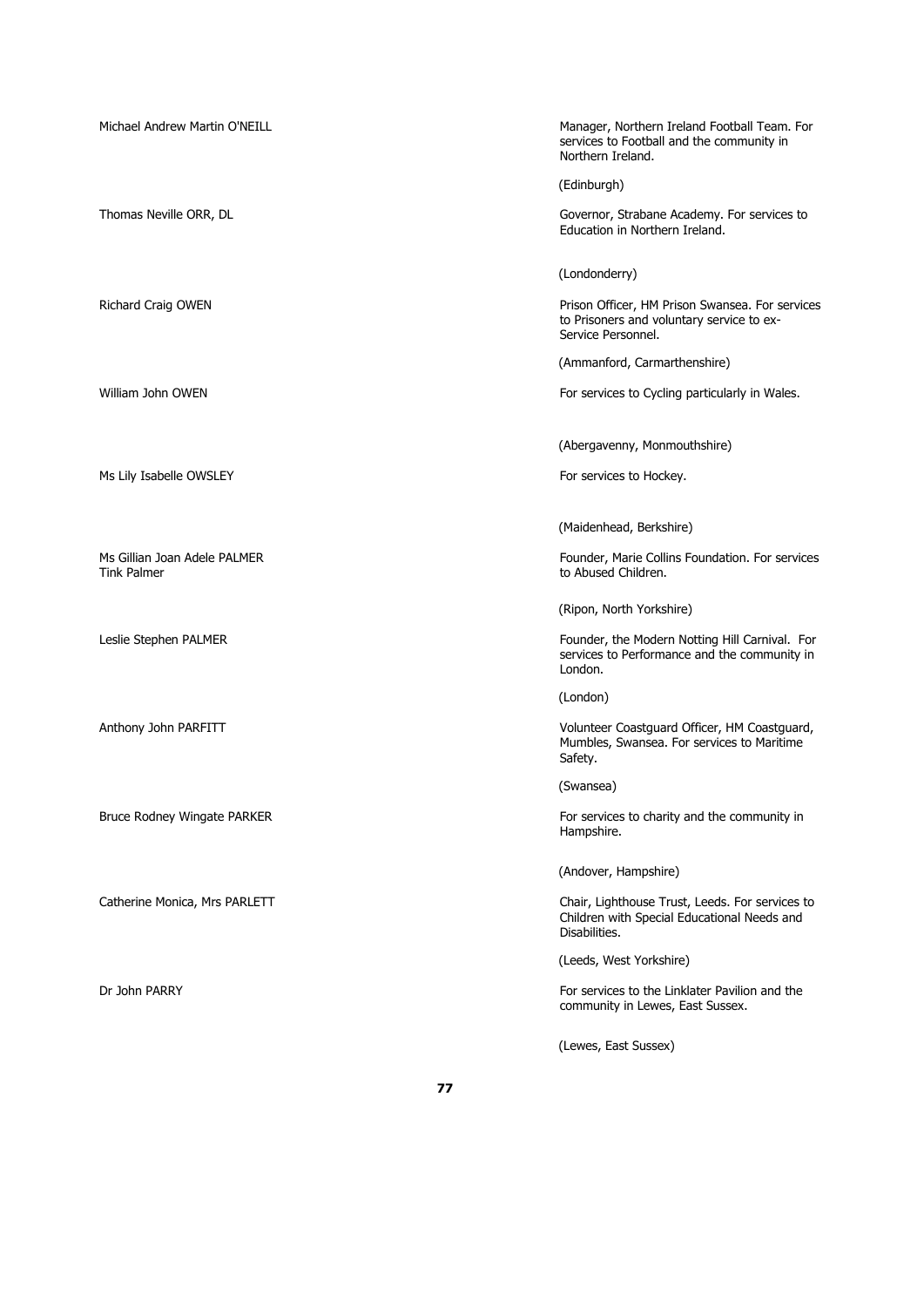| Geoffrey William PARSONS          | For services to the Wingate Special Children's<br>Trust and the community in Nantwich, Cheshire.                             |
|-----------------------------------|------------------------------------------------------------------------------------------------------------------------------|
|                                   | (Nantwich, Cheshire)                                                                                                         |
| Miss Kathryn PARSONS              | Co-founder and Co-Chief Executive Officer,<br>Decoded. For services to Digital Education.                                    |
|                                   | (Leicestershire)                                                                                                             |
| Priyesh PATEL                     | Managing Director, Cofresh Snack Foods. For<br>services to the Economy in Leicestershire and<br>Exports.                     |
|                                   | (Leicestershire)                                                                                                             |
| Vanita, Mrs PATEL                 | Anti-Slavery Ambassador, Worldwide<br>Eradication of Slavery. For charitable services<br>to Human Rights.                    |
|                                   | (London)                                                                                                                     |
| Walter Ivor PATTISON              | For services to Disabled People in North East<br>England.                                                                    |
|                                   | (Middlesbrough, North Yorkshire)                                                                                             |
| Marilyn, Mrs PAYNE                | Volunteer, Save the Children. For charitable<br>services.                                                                    |
|                                   | (Tredington, Warwickshire)                                                                                                   |
| Miss Sarah Jayne PEARSON          | Head of Customer Services, Personal Tax<br>Operations, HM Revenue and Customs. For<br>services to Taxpayers.                 |
|                                   | (Mid Glamorgan)                                                                                                              |
| <b>Adam PEATY</b>                 | For services to Swimming.                                                                                                    |
|                                   | (Uttoxeter, Staffordshire)                                                                                                   |
| Dr Terence Dale PENNINGTON        | Honorary Research Fellow, Kew. For voluntary<br>service to Plant Sciences and Conservation<br>particularly in Latin America. |
|                                   | (Lyme Regis, Dorset)                                                                                                         |
| Edward John PERRY                 | Social Secretary, The Guinea Pig Club. For<br>voluntary service to Veterans.                                                 |
|                                   | (Didcot, Oxfordshire)                                                                                                        |
| Ms Jacqueline Ann PESTELL-CANAVAN | Botanical Illustrator. For services to Botanical<br>Art Education in Scotland.                                               |
|                                   | (Edinburgh)                                                                                                                  |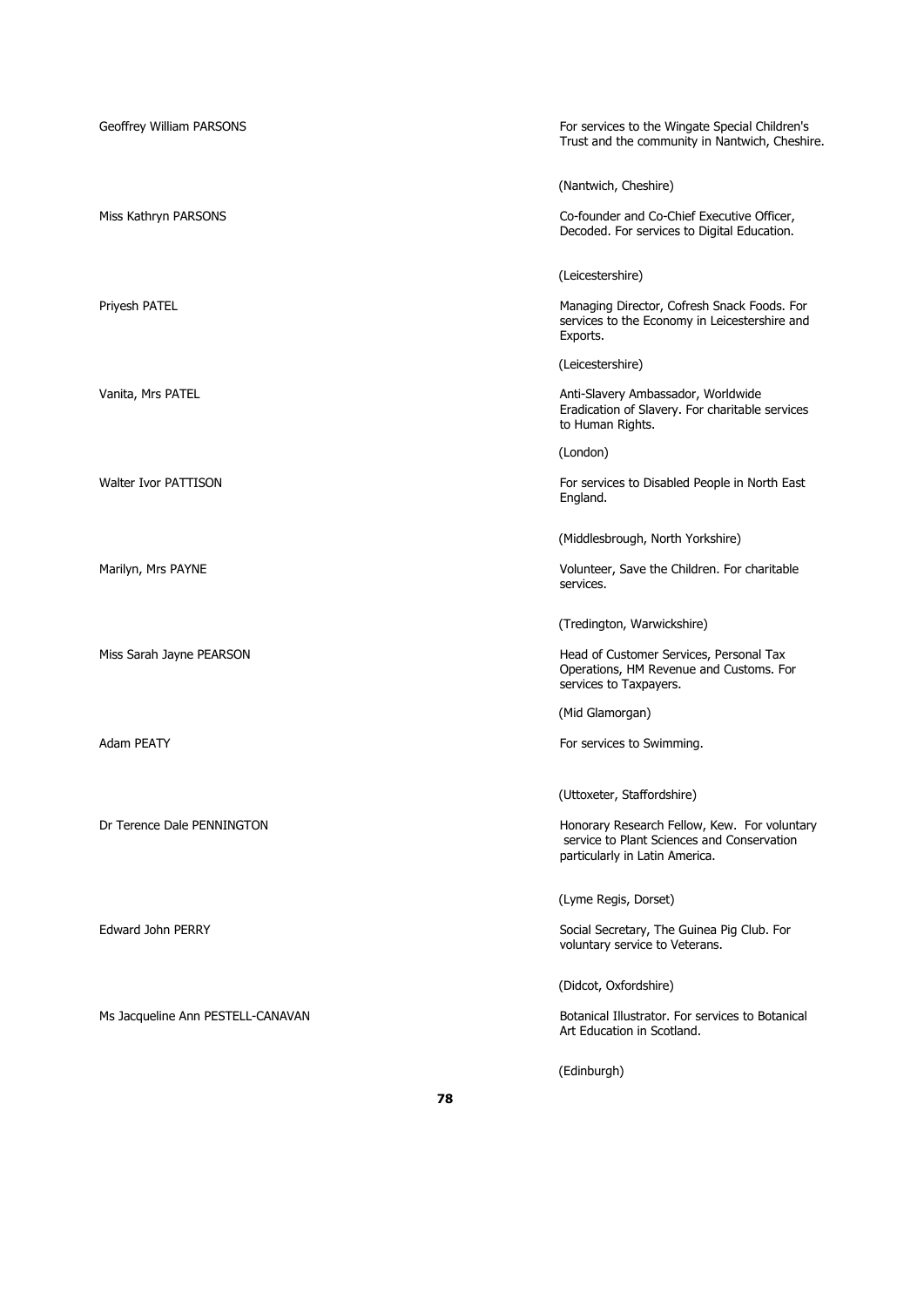| Dr Janice Wendy PETERS                  | Founder and Director, Katalytik Ltd. For<br>services to Women in Engineering and Science.                                                                    |
|-----------------------------------------|--------------------------------------------------------------------------------------------------------------------------------------------------------------|
|                                         | (Christchurch, Dorset)                                                                                                                                       |
| Hilary Fredricke Cawthorne, Mrs PHILBIN | President, British Fencing. For services to<br>Fencing and Sports Administration.                                                                            |
|                                         | (Romsey, Hampshire)                                                                                                                                          |
| Ms Camilla PHILLIPS                     | For services to the community through The<br>Hope Centre in Halesowen, West Midlands.                                                                        |
|                                         | (Halesowen, West Midlands)                                                                                                                                   |
| <b>Gordon Errol PHILLIPS</b>            | Lately Principal, The Meadows Sports College,<br>Oldbury, West Midlands. For services to Young<br>People with Special Educational Needs and<br>Disabilities. |
|                                         | (Carterton, Oxfordshire)                                                                                                                                     |
| Paula Ann, Mrs PHILPOTT                 | Head of Learning Academy, South Eastern<br>Regional College. For services to Further<br>Education in Northern Ireland.                                       |
|                                         | (Dundonald, Down)                                                                                                                                            |
| Jonathan Stephen POLLARD                | Higher Executive Officer, Ministry of Defence.<br>For services to Service Personnel and their<br>Families.                                                   |
|                                         | (Gloucestershire)                                                                                                                                            |
| Ms Susan Ann POLYDOROU                  | For services to the community in Bromley and<br>Bexley, Kent.                                                                                                |
|                                         | (London)                                                                                                                                                     |
| Ms Lynne Davina POTTS                   | Assistant Chief Officer, Greater Manchester<br>Police. For services to Policing.                                                                             |
|                                         | (Great Budworth, Cheshire)                                                                                                                                   |
| George POWELL                           | Captain, 1st Troon Boys' Brigade. For services<br>to the Boys' Brigade and the community in<br>Ayrshire.                                                     |
|                                         | (Troon, Ayrshire and Arran)                                                                                                                                  |
| Dr Jennifer Anne PRESTON                | Consultant Occupational Therapist, NHS<br>Ayrshire and Arran. For services to the<br>Occupational Therapy Profession and<br>Neurological Rehabilitation.     |
|                                         | (Renfrew, Renfrewshire)                                                                                                                                      |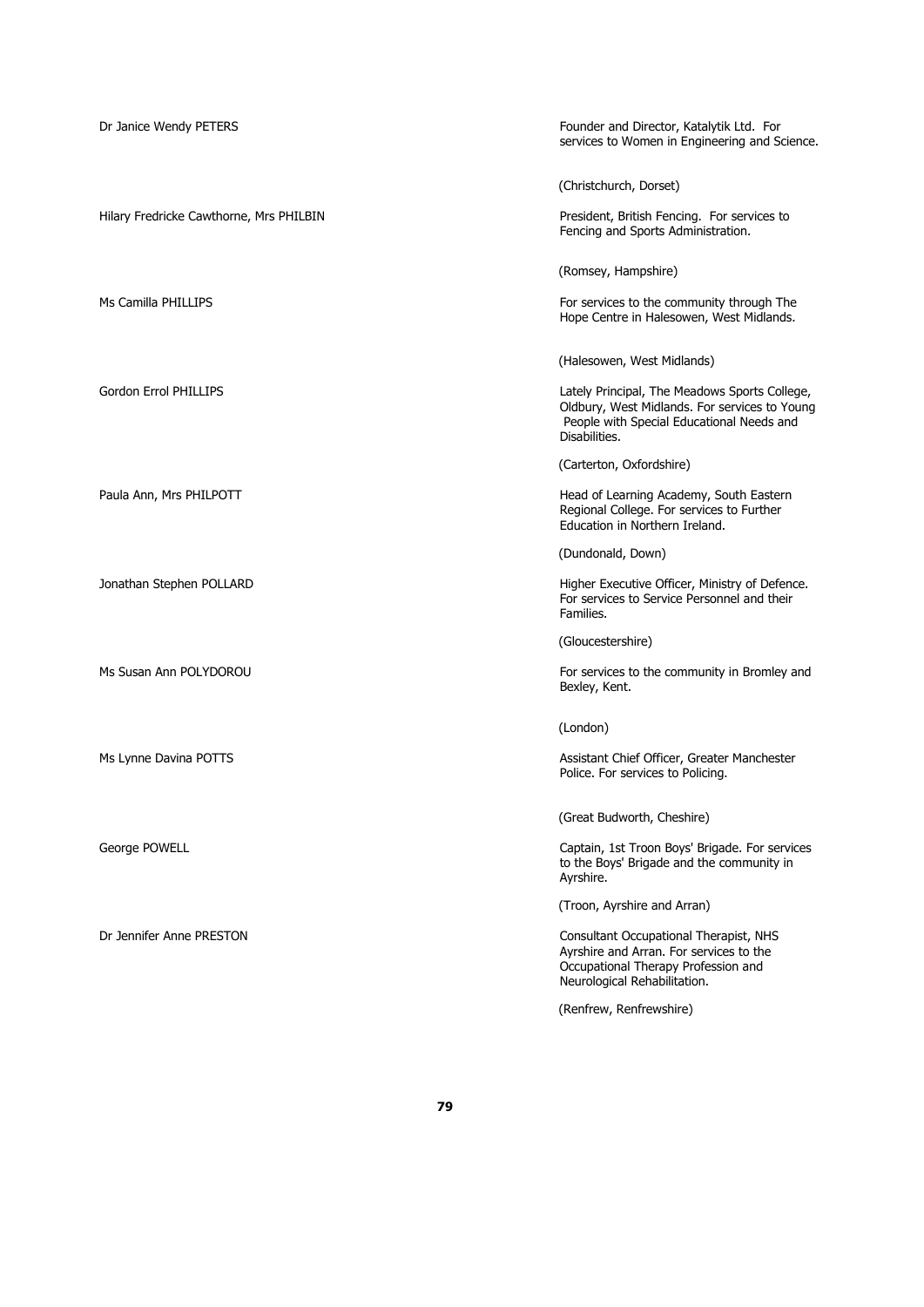| Eric Thomas PROTHEROE                   | For services to Science Education and to the<br>community in Crewe and Nantwich, Cheshire.                                                                             |
|-----------------------------------------|------------------------------------------------------------------------------------------------------------------------------------------------------------------------|
|                                         | (Nantwich, Cheshire)                                                                                                                                                   |
| Ms Samantha Ann QUEK                    | For services to Hockey.                                                                                                                                                |
|                                         | (Birkenhead, Merseyside)                                                                                                                                               |
| Mervyn QUIGG                            | For services to The Boys' Brigade.                                                                                                                                     |
|                                         | (Limavady, Londonderry)                                                                                                                                                |
| Ms Mary Elizabeth QUINN                 | Education Consultant and lately Executive<br>Principal, Stourport High School and Sixth Form<br>College, Stourport-on-Severn. For services to<br>Education.            |
|                                         | (Leominster, Herefordshire)                                                                                                                                            |
| Squadron Leader Brian QUINTIN-BAXENDALE | Lately Inwards Visits and Protocol Officer, DSO<br>Events and Exhibitions Team, Department for<br>International Trade. For services to UK<br>Defence Industry Exports. |
|                                         |                                                                                                                                                                        |
|                                         | (West Sussex)                                                                                                                                                          |
| <b>Thomas Matthew RANSLEY</b>           | For services to Rowing.                                                                                                                                                |
|                                         |                                                                                                                                                                        |
| Leslie RATCLIFFE, TD                    | (Ashford, Kent)<br>Head of Community Relations, Jaguar Land<br>Rover. For services to Business, Education and                                                          |
|                                         | the community.<br>(Nuneaton, Warwickshire)                                                                                                                             |
| Peter David REEVE                       | Councillor, Huntingdonshire District Council. For<br>services to Local Government and the<br>community in Ramsey, Cambridgeshire.                                      |
|                                         | (Huntingdon, Cambridgeshire)                                                                                                                                           |
| Gordon REID                             | For services to Wheelchair Tennis.                                                                                                                                     |
|                                         | (Glasgow)                                                                                                                                                              |
| Helen, Mrs RICHARDSON-WALSH             | For services to Hockey.                                                                                                                                                |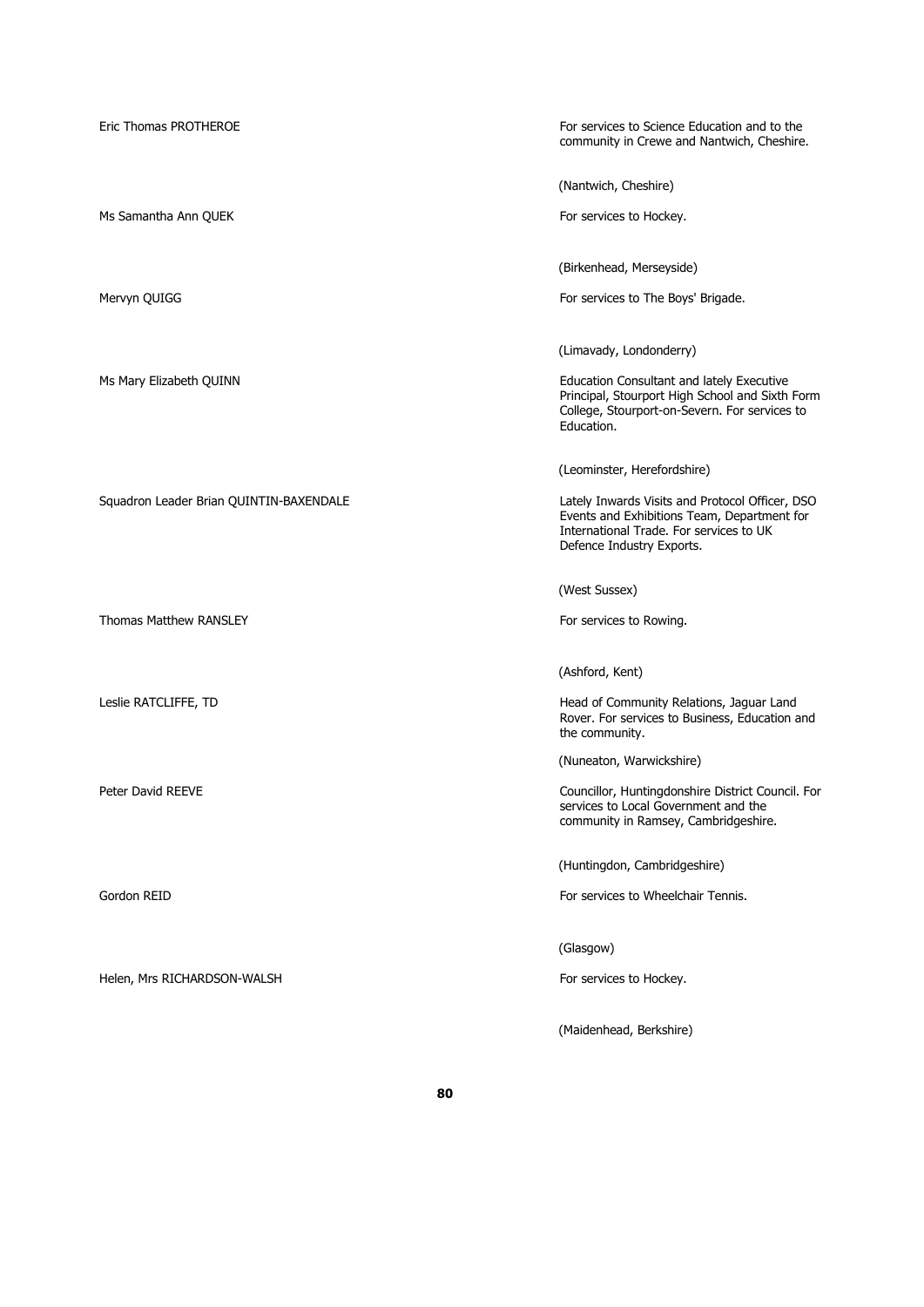Mark RIDDELL **Social Worker, Care Leaving Services, Trafford** Local Authority. For services to Children. (Bury, Greater Manchester) David RIGAL **For services** to Diversity in the Civil Service and services to the Jewish community in London. (London) Neil David St John ROBERTS **Grade 7, Home Office. For services to Truth** and Justice through the Hillsborough Independent Panel. (London) Ms Eleanor ROBINSON For services to Swimming. (Great Houghton, Northamptonshire) Rita Catherine, Mrs ROBLIN Foster Carer, Bristol and Chair, North Somerset Foster Panel. For services to Children. (Stapleton, Bristol) The Honourable Lady Helen Alexandra Briscoe ROCHE For voluntary services. (London) Ms Susannah Elizabeth Joy RODGERS For services to Swimming. (London) Louis ROLFE **For services** to Cycling. (Cambridgeshire) Justin Peter ROSE **For services** to Golf. (Fleet, Hampshire) David James ROSS For services to Renaissance and Baroque Scottish Music in the North of Scotland. (Inverness) Karen Valerie, Mrs ROSS For services to charity and the Reduction of

Knife Crime Among Young People in Walsall, West Midlands.

(Walsall, West Midlands)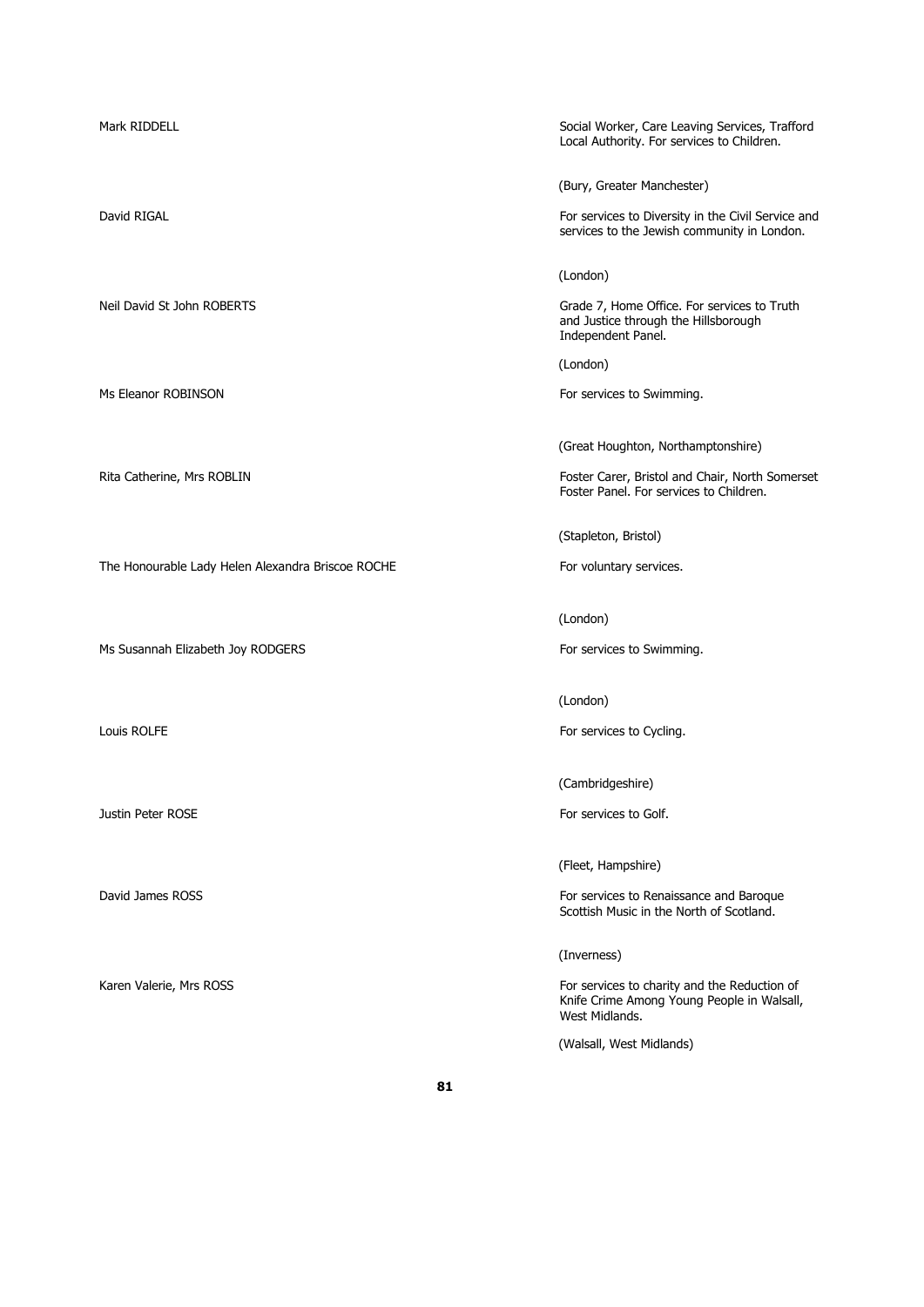Miss Lauren Rachel Catherine ROWLES For services to Rowing.

Jean, Mrs ROUGH Lately Panel Member, Glasgow Children's Panel. For services to the Children's Hearings System in Scotland.

(Abroad)

Michael Gerrard ROUGHAN Chairman, Shropshire, Telford and Wrekin and Leicestershire and Rutland Adoption Panels. For services to Children and to the community.

(Shrewsbury, Shropshire)

Wanda Annette, Mrs ROWAN-HAMILTON For services to Older People in Killyleagh and Shrigley, Co Down.

(Downpatrick, Down)

Clive Mark ROWE **Actor.** For services to Drama.

(London)

(Bromsgrove, Worcestershire)

Ms Indhu RUBASINGHAM Artistic Director, Tricycle Theatre. For services to Theatre.

(London)

Cynthia Miriam, Mrs RUMBOLL **Cynthia Miriam, Mrs RUMBOLL** Chairman, Jersey Commandery, St John Ambulance. For voluntary service to First Aid.

(Jersey, Channel Islands)

Ms Hannah RUSSELL **For services to Swimming.** For services to Swimming.

(Chertsey, Surrey)

Mohammed Abid SALEH Detective Constable, CSE Team, Lancashire Constabulary. For services to Policing and the community in East Lancashire.

(Blackburn, Lancashire)

Professor Fiona Ruth SAMPSON For services to Literature and the Literary For services to Literature and the Literary Community.

(Carey, Herefordshire)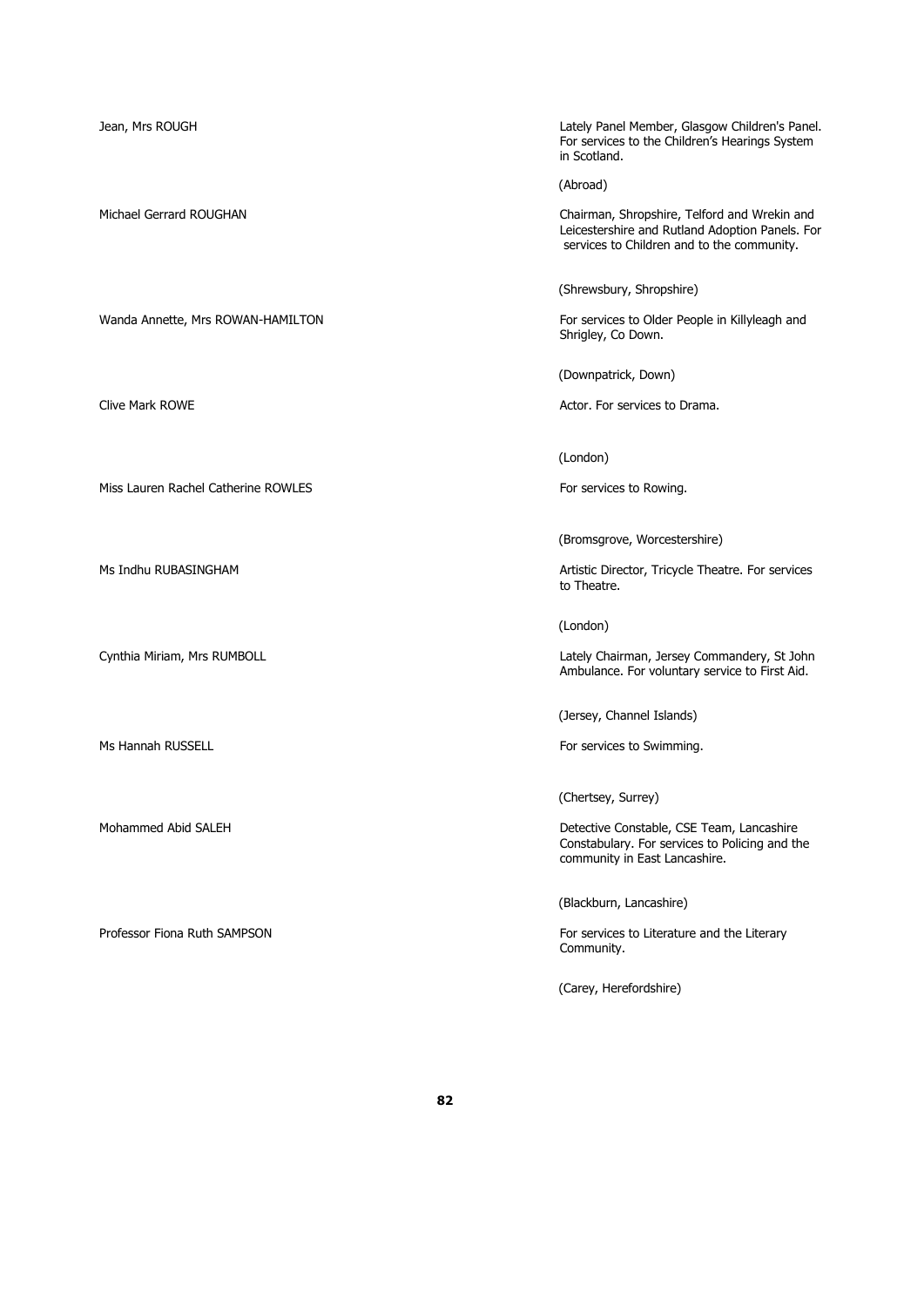| <b>Kenrick SANDY</b>        | Dancer, Choreographer and Teacher. For<br>services to the UK Dance Community.                                                 |
|-----------------------------|-------------------------------------------------------------------------------------------------------------------------------|
|                             | (London)                                                                                                                      |
| William Spencer SATCH       | For services to Rowing.                                                                                                       |
|                             | (Henley on Thames, Oxfordshire)                                                                                               |
| Mohamed Karim SBIHI         | For services to Rowing.                                                                                                       |
|                             | (London)                                                                                                                      |
| Ms Mary Elizabeth SCALES    | Higher Executive Officer, DWP Operations,<br>Department for Work and Pensions. For<br>services to Social Justice.             |
|                             | (Dereham, Norfolk)                                                                                                            |
| John Antony SCHONER, JP     | For services to the community in Hythe, Kent.                                                                                 |
|                             | (Hythe, Kent)                                                                                                                 |
| Miss Alexandra Virina SCOTT | Defender, England Women and Arsenal Ladies.<br>For services to Football.                                                      |
|                             | (Welwyn Garden City, Hertfordshire)                                                                                           |
| Giles Lyndon SCOTT          | For services to Sailing.                                                                                                      |
|                             | (Weyouth, Dorset)                                                                                                             |
| Ms Helen Sarah SCOTT        | For services to Cycling.                                                                                                      |
|                             | (Halesowen, West Midlands)                                                                                                    |
| Mukesh SHAH                 | For charitable and community service in the UK<br>and Abroad.                                                                 |
|                             | (London)                                                                                                                      |
| Ms Marcia SHAKESPEARE       | Public Volunteer on Gang, Gun and Knife<br>Projects, Birmingham Area, West Midlands<br>Police. For services to Law and Order. |
|                             | (Birmingham, West Midlands)                                                                                                   |
| Miss Iris SHARMAN           | For services to Young People and the<br>community in Burton Latimer,<br>Northamptonshire.                                     |
|                             | (Kettering, Northamptonshire)                                                                                                 |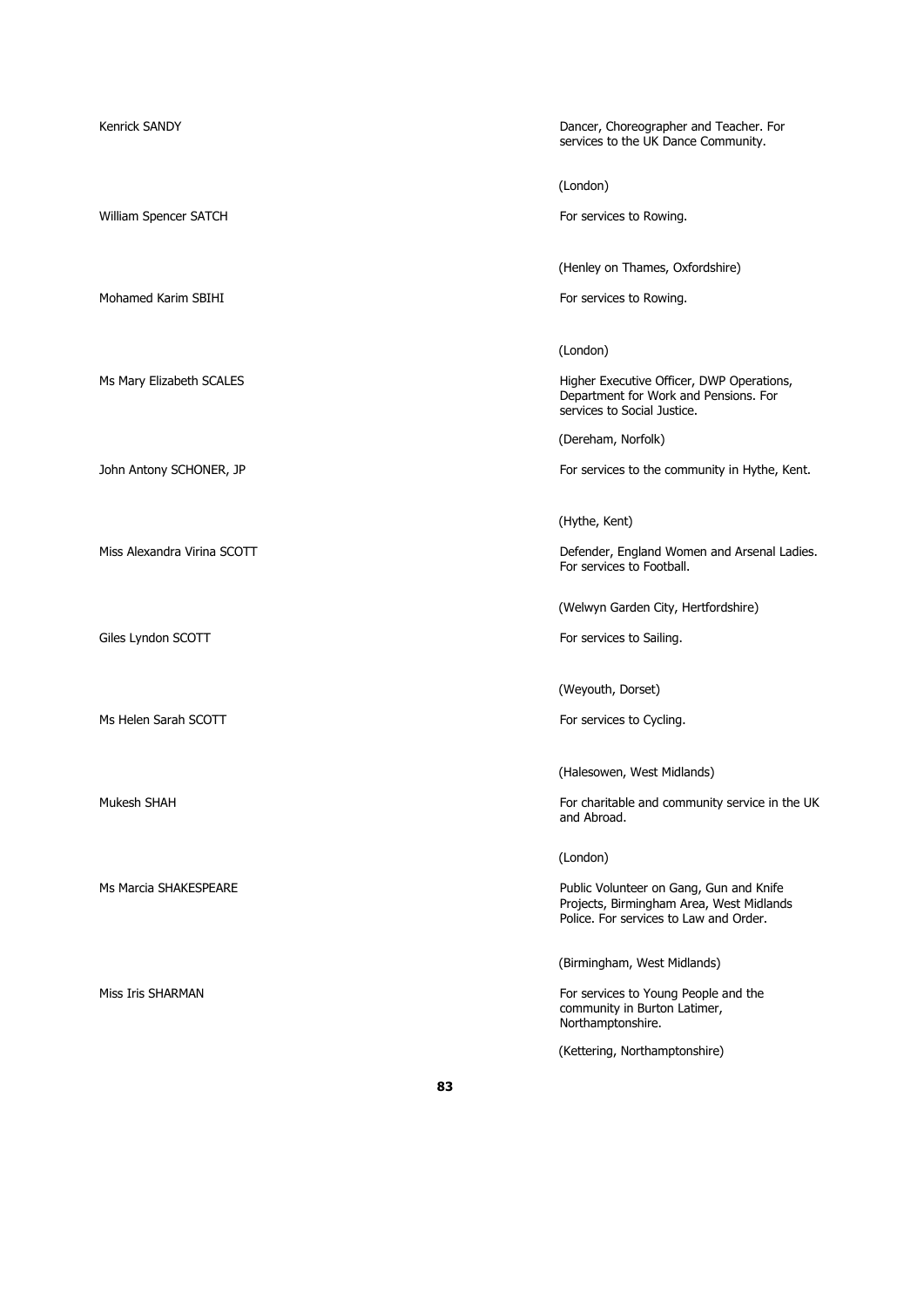| John SHARPE                        | National Chair, Royal Observer Corps<br>Association. For voluntary service to the                                                                                               |
|------------------------------------|---------------------------------------------------------------------------------------------------------------------------------------------------------------------------------|
|                                    | Children's Hearings System in Scotland and the<br>Royal Observer Corps.                                                                                                         |
|                                    | (Glasgow)                                                                                                                                                                       |
| Susan Mary, Mrs SHARRATT           | Lately Head of Speech and Language Unit and<br>Special Educational Needs Co-ordinator, Bexton<br>School, Knutsford. For services to Children<br>with Special Educational Needs. |
|                                    | (Knutsford, Cheshire)                                                                                                                                                           |
| Kevin Gordon SHAW                  | Senior Executive Officer, Ministry of Defence.<br>For services to the Royal Navy.                                                                                               |
|                                    | (Fareham, Hampshire)                                                                                                                                                            |
| Ms Jill Bernadette Marie SHELDRAKE | Service Director, Together Trust, Cheadle,<br>Cheshire. For services to Children.                                                                                               |
|                                    | (Knutsford, Cheshire)                                                                                                                                                           |
| Sangeeta Rajesh, Mrs SHINGADIA     | Field Force Officer, HM Revenue and Customs.<br>For services to Debt Collection and charitable<br>service in the UK and India.                                                  |
|                                    | (London)                                                                                                                                                                        |
| Robert Spencer SIMPSON             | Founder, Electrosonic. For services to the UK's<br>Audio-Visual Industry.                                                                                                       |
|                                    | (Kent)                                                                                                                                                                          |
| <b>Tony SINGH</b>                  | Chef Director. For services to the Food and<br>Drink Industry and charity.                                                                                                      |
|                                    | (London)                                                                                                                                                                        |
| Professor Sital SINGH SITARA       | For services to Sikh Heritage and Culture.                                                                                                                                      |
|                                    | (London)                                                                                                                                                                        |
| Miss Stephanie Elizabeth SLATER    | For services to Swimming.                                                                                                                                                       |
|                                    | (Preston, Lancashire)                                                                                                                                                           |
| David SMITH                        | For services to Boccia.                                                                                                                                                         |

(Strand, Swansea)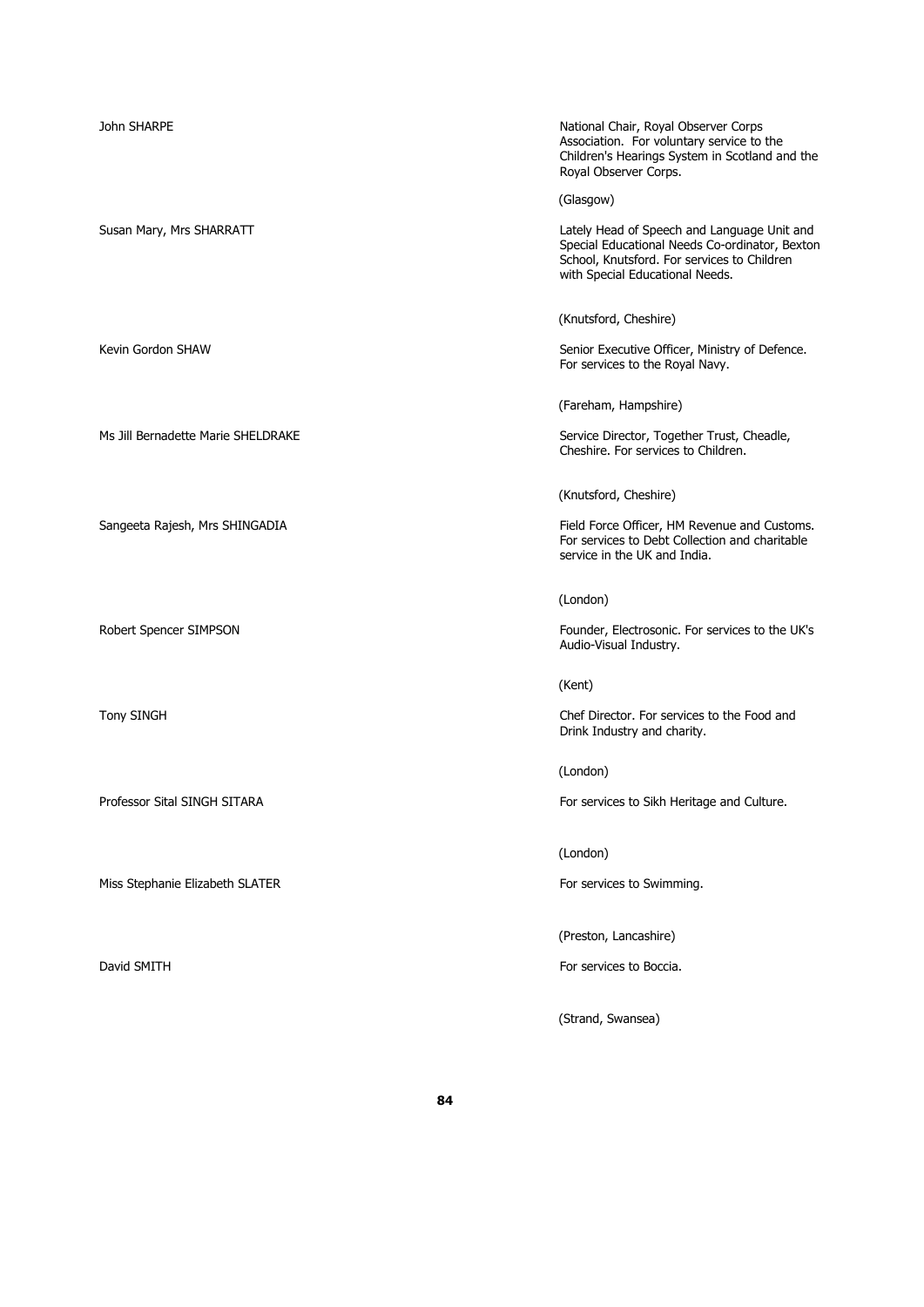| Gillian Maureen, Mrs SMITH            | For services to Guiding and the community in<br>Great Glemham, Suffolk.                                                                                                 |
|---------------------------------------|-------------------------------------------------------------------------------------------------------------------------------------------------------------------------|
|                                       | (Saxmundham, Suffolk)                                                                                                                                                   |
| Ms Joanna May SMITH                   | Deputy Director for Prisons, North East<br>England, Samaritans. For services to Offender<br>Support.                                                                    |
|                                       | (Houghton-le-Spring, Tyne and Wear)                                                                                                                                     |
| Reginald Leonard SMITH<br>Marty Wilde | For services to Popular Music.                                                                                                                                          |
|                                       | (Tewin, Hertfordshire)                                                                                                                                                  |
| Robert SMITH                          | Harbour Master, Port of Wells. For services to<br>the community in Wells-Next-The-Sea.                                                                                  |
|                                       | (Wells-Next-The-Sea, Norfolk)                                                                                                                                           |
| Mike SMITH-CLARE                      | For services to the Education of Vulnerable and<br>Disadvantaged People in Norfolk through the<br>Blue Cat Initiative.                                                  |
|                                       | (Great Yarmouth, Norfolk)                                                                                                                                               |
| Ms Anne SMOL                          | Founder and Chief Executive, Face Front<br>Inclusive Theatre. For services to Theatre and<br>Inclusion in Drama.                                                        |
|                                       | (London)                                                                                                                                                                |
| Katherine Elizabeth, Mrs SMYTH        | Policy Director, Community Energy England. For<br>services to the Community Energy Sector.                                                                              |
|                                       | (Godalming, Surrey)                                                                                                                                                     |
| Elaine, Mrs SPALDING                  | Higher Executive Officer, Ministry of Defence.<br>For services to Defence.                                                                                              |
|                                       | (Ludlow, Shropshire)                                                                                                                                                    |
| Frederick Nigel SPARROW<br>Nigel      | For services to the community in Clapham,<br>Bedfordshire.                                                                                                              |
|                                       | (Bedfordshire)                                                                                                                                                          |
| Michael Peter SPENCE                  | Teaching Assistant and lately Governor,<br>Manorbrook Primary School and Trustee, Great<br>Britain Wheelchair Rugby. For services to<br>Education and Disability Sport. |
|                                       | (Berkeley, Gloucestershire)                                                                                                                                             |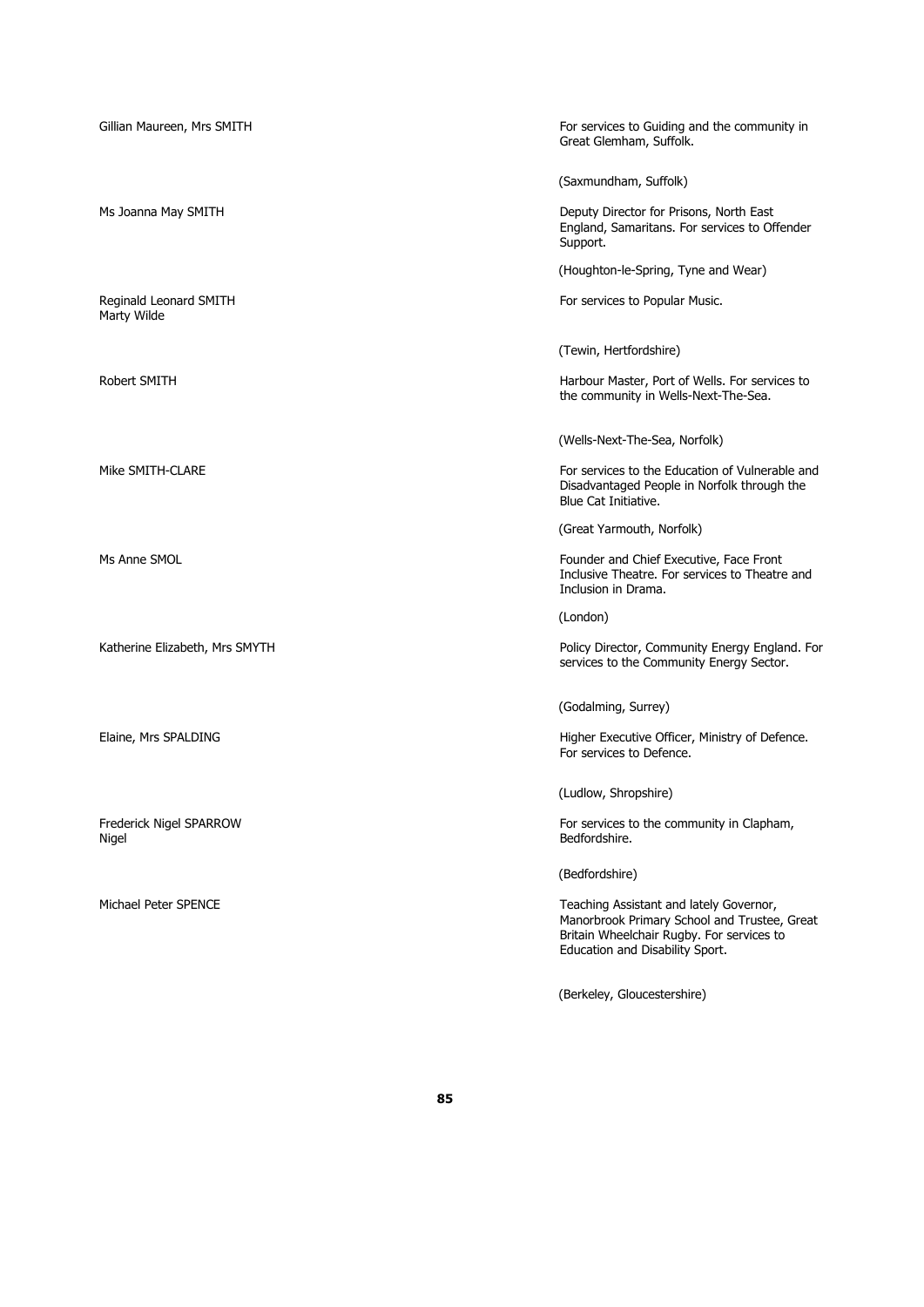| Edwin Charles STANBRIDGE         | Assistant Officer, HM Revenue and Customs.<br>For services to Customer Service and the<br>community in Co. Durham.                     |
|----------------------------------|----------------------------------------------------------------------------------------------------------------------------------------|
|                                  | (Stockton on Tees, Durham)                                                                                                             |
| <b>Frank STANSIL</b>             | Fundraiser, King's College Hospital Charity. For<br>services to Health Charities.                                                      |
|                                  | (London)                                                                                                                               |
| Professor Jonathan Paul STEPHENS | Lately Director of Music and Music Education,<br>University of Aberdeen. For services to Music<br>Education.                           |
|                                  | (Banchory, Aberdeenshire)                                                                                                              |
| Jean, Mrs STEPHENSON             | Adviser, Citizens' Advice Bureau, North East<br>Lincolnshire. For services to charity and the<br>community in North East Lincolnshire. |
|                                  | (Grimsby, Lincolnshire)                                                                                                                |
| Michael STEPHENSON               | For services to Rugby League and Sports<br>Broadcasting                                                                                |
|                                  | (London)                                                                                                                               |
| Geoffrey Edward Gordon STOCK     | For services to Young People and the<br>community in Horfield, Bristol.                                                                |
|                                  | (Horfield, Bristol)                                                                                                                    |
| Danny STONE                      | Secretary, All-Party Parliamentary Group<br>against Anti-Semitism. For services to<br>Combating Hate Crime.                            |
|                                  | (London)                                                                                                                               |
| Alistair Duffus STRACHAN         | For services to Farming and the community in<br>Cuminestown, Aberdeenshire.                                                            |
|                                  | (Turriff, Aberdeenshire)                                                                                                               |
| Ms Jessica STRETTON              | For services to Archery.                                                                                                               |
|                                  | (Hemel Hempstead, Hertfordshire)                                                                                                       |
| Ms Alison Jane SWAN PARENTE      | Founder, The School of Artisan Food. For<br>services to the Charity and Education Sectors.                                             |
|                                  | (Worksop, Nottinghamshire)                                                                                                             |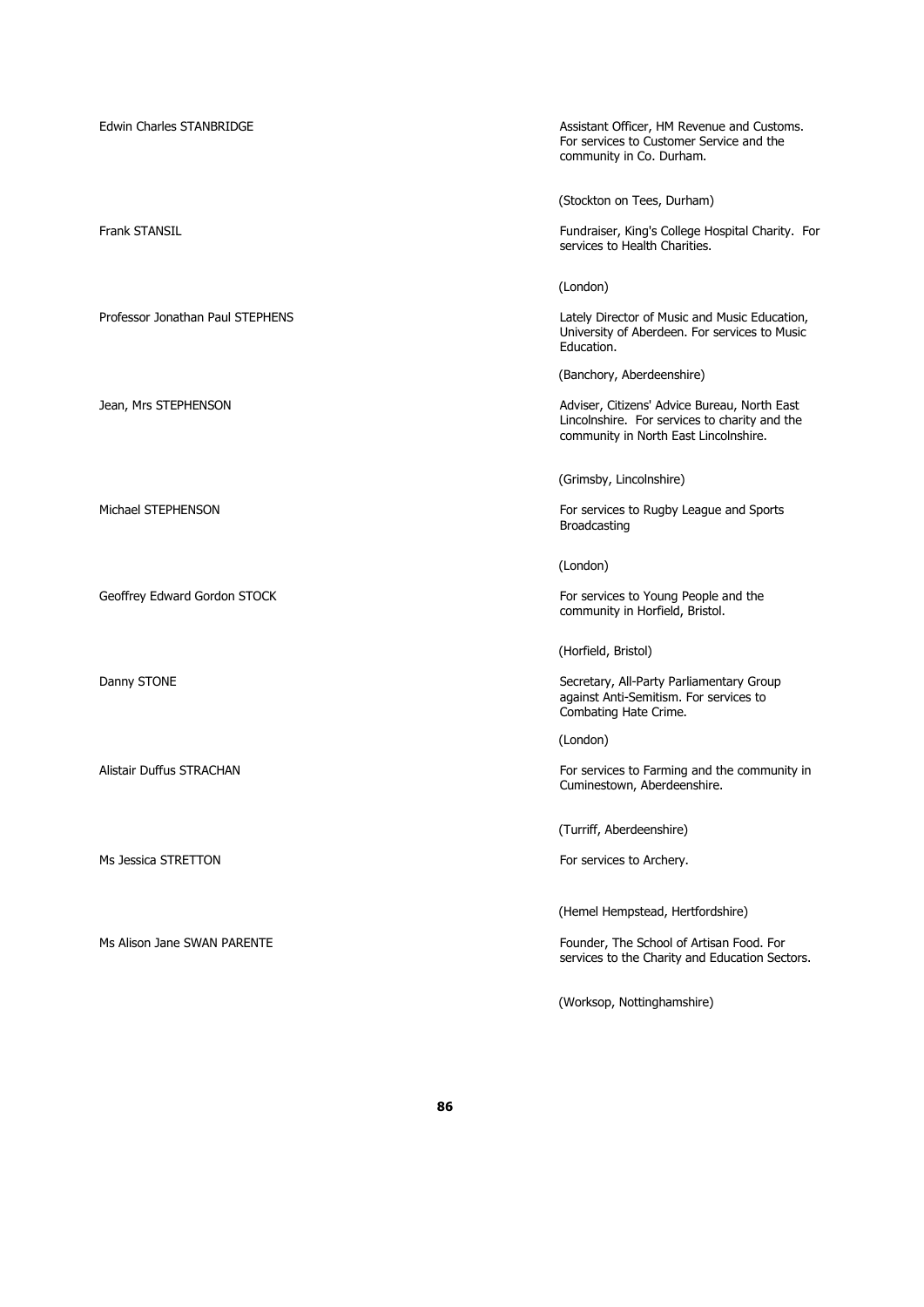| Ms Alice TAI                | For services to Swimming.                                                                                                                                                                    |
|-----------------------------|----------------------------------------------------------------------------------------------------------------------------------------------------------------------------------------------|
| Miss Manisha TAILOR         | (Barton on Sea, Hampshire)<br>For services to Football and Diversity in Sport.                                                                                                               |
| Charles Ellis TALBOT        | (London)<br>For services to the community in Kidderminster,<br>Worcestershire.                                                                                                               |
| Lianne Estelle, Mrs TAPSON  | (Kidderminster, Worcestershire)<br>Chair, Grantham Tennis Club. For services to                                                                                                              |
|                             | Sport and the community in Lincolnshire<br>particularly Grantham.<br>(Grantham, Lincolnshire)                                                                                                |
| Susan, Mrs THAIN            | Senior Executive Officer, Ministry of Defence.<br>For services to Army Education.<br>(Salisbury, Wiltshire)                                                                                  |
| Ms Sophie THORNHILL         | For services to Cycling.                                                                                                                                                                     |
| Ms Olwen Patricia TOMLINSON | (Poynton, Cheshire)<br>Senior Executive Officer, Immigration National<br>Security and Counter Terrorism Team, Home<br>Office. For services to Immigration Operations<br>and Border Security. |
| Deborah Jane, Mrs TOON      | (Horley, Surrey)<br>Regional Chairman, Yorkshire and the Humber<br>Conservatives. For political service.                                                                                     |
| Ms Susannah TOWNSEND        | (Sheffield, South Yorkshire)<br>For services to Hockey.                                                                                                                                      |
|                             | (Canterbury, Kent)                                                                                                                                                                           |
| Dr Antony David TRAPP, DL   | For services to the Engineering and Energy<br>Industries.<br>(Stocksfield, Northumberland)                                                                                                   |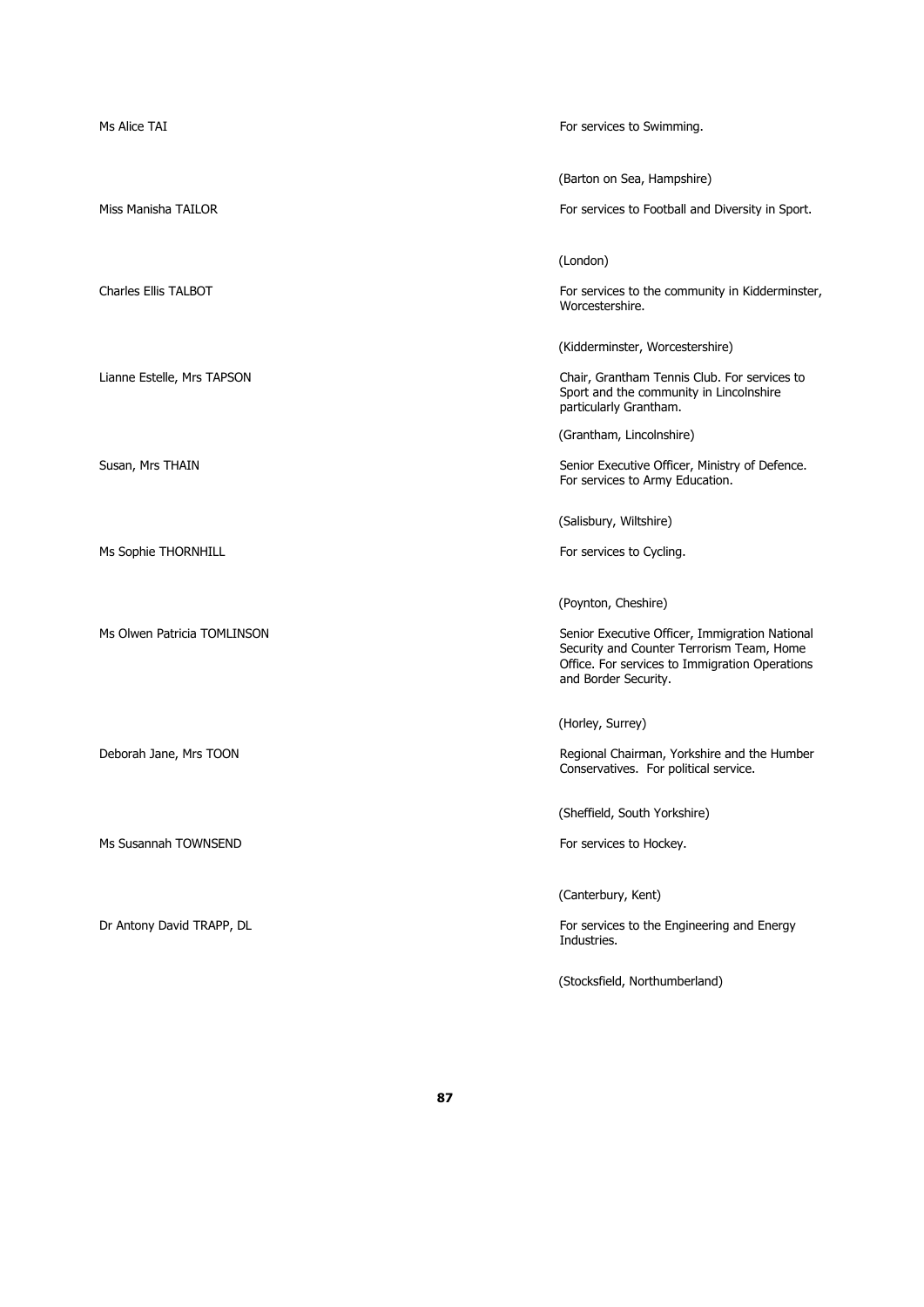Ms Georgina Sophie TWIGG For services to Hockey.

Ms Melanie Dawn ULYATT (MRS COLEY) Managing Director, One to One Support

Ms Laura UNSWORTH For services to Hockey.

Richard Hamlyn TUCKER Founder and Director, AAA Property Services. For services to Business, Skills and the community in North East England.

(Darlington, Durham)

Ms Denise Michelle TULLY **Bequeathal Officer, University of Liverpool.** For services to Medical Education and Research.

(Wirral, Merseyside)

(London)

Services and Chair, Nottinghamshire and Derbyshire Federation of Small Businesses. For services to Entrepreneurship and Business.

(Chesterfield, Derbyshire)

(London)

Rita Yvonne Roberts, Mrs UPCHURCH For services to the Development of Cosmetic Camouflage.

(London)

Louise Irene, Mrs UPTON Lately Foster Carer, Kent County Council. For services to Children.

(Canterbury, Kent)

Ronald UPTON **Ronald UPTON** Lately Foster Carer, Kent County Council. For services to Children.

(Canterbury, Kent)

Barnaby Hubert David USBORNE **For services to the Chiltern Society and the** Chiltern Society and the community in The Lee, Buckinghamshire.

(Great Missenden, Buckinghamshire)

Edmund VAN HOOF **Head Coach and Men's Technical Director**, British Gymnastics. For services to Gymnastics.

(Telford, Shropshire)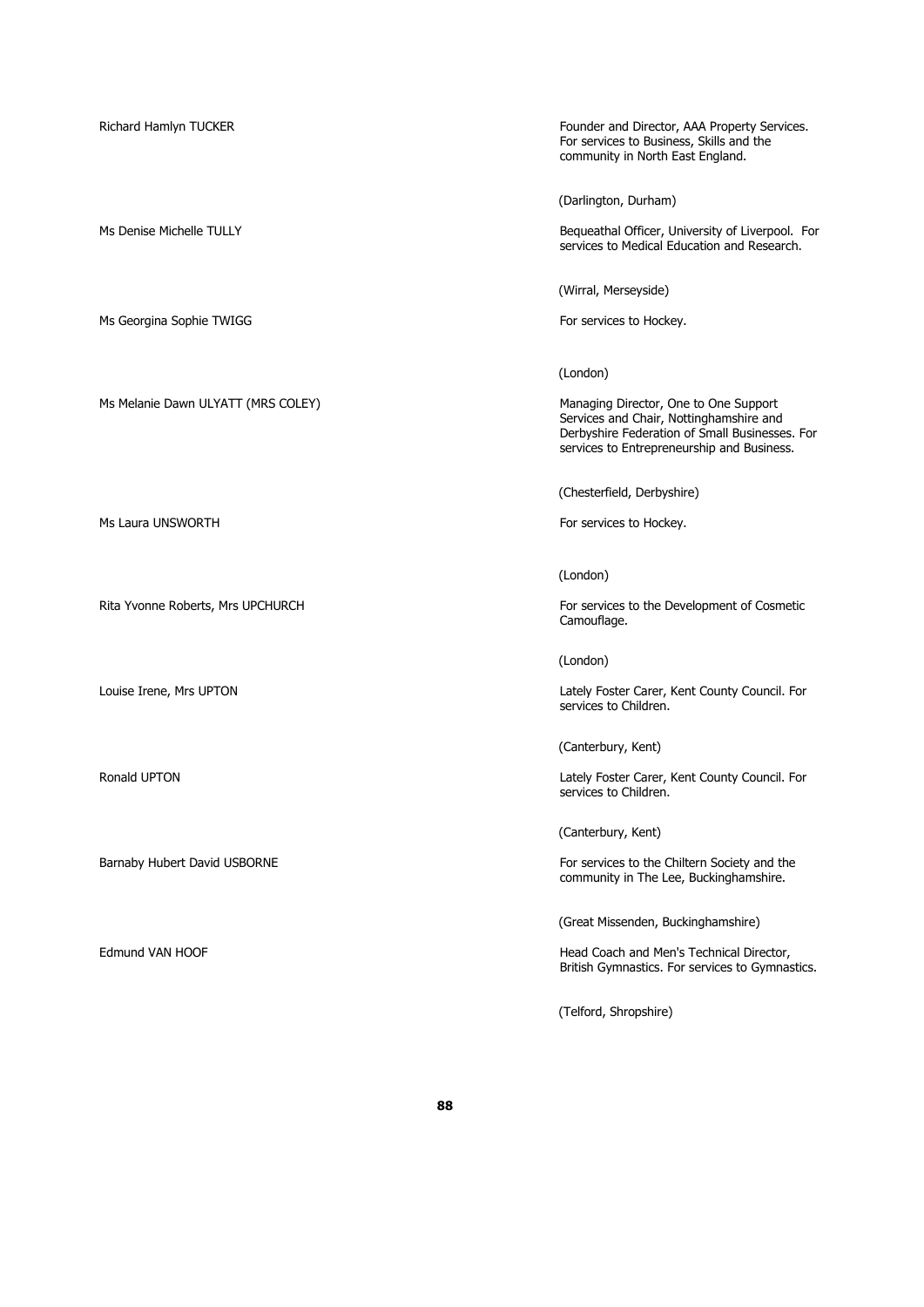| Jaitinder VERMA              | Co-founder, Tara Arts. For services to<br>Diversity in the Arts, particularly Drama.                                                                                  |
|------------------------------|-----------------------------------------------------------------------------------------------------------------------------------------------------------------------|
|                              | (London)                                                                                                                                                              |
| Patricia Clare, Mrs VERNON   | Head of Healthcare Quality Legislation and<br>Delivery, Welsh Government. For services to<br>Organ Donation and Transplantation in Wales.                             |
|                              | (Cardiff)                                                                                                                                                             |
| Mira, Mrs VYAS               | Senior Executive Officer, Universal Credit<br>Programme, Department for Work and<br>Pensions. For services to Welfare and the<br>community in London.                 |
|                              | (London)                                                                                                                                                              |
| Austin William Sidney WALKER | County Vice-President, Kent, Royal British<br>Legion. For voluntary service to Veterans and<br>their Families.                                                        |
|                              | (Margate, Kent)                                                                                                                                                       |
| Ian WALKER                   | For services to Olympic and International<br>Competitive Sailing.                                                                                                     |
|                              | (Southampton, Hampshire)                                                                                                                                              |
| John Stewart WALKER          | For services to Archery.                                                                                                                                              |
|                              | (Newport, Shropshire)                                                                                                                                                 |
| Ms Wilma WALKER              | Headteacher, Kintore Primary School. For<br>services to Education in Aberdeenshire.                                                                                   |
|                              | (Kintore, Aberdeenshire)                                                                                                                                              |
| Barbara Anne, Mrs WALSH      | Lately Case Officer, Honours and Appointments<br>Secretariat, Cabinet Office. For services to<br>Public Administration and the community in Kent.                     |
|                              | (Gravesend, Kent)                                                                                                                                                     |
| Ms Angela (Willie) WALTERS   | Programme Director for Fashion, Central Saint<br>Martins, University of the Arts London. For<br>services to Higher Education, Fashion and the<br>Creative Industries. |
|                              | (London)                                                                                                                                                              |
| Gillian, Mrs WALTON          | Lately Deputy Headteacher, St Martin's Catholic<br>Primary School, Cheshire. For services to<br>Education.                                                            |
|                              | (Frodsham, Cheshire)                                                                                                                                                  |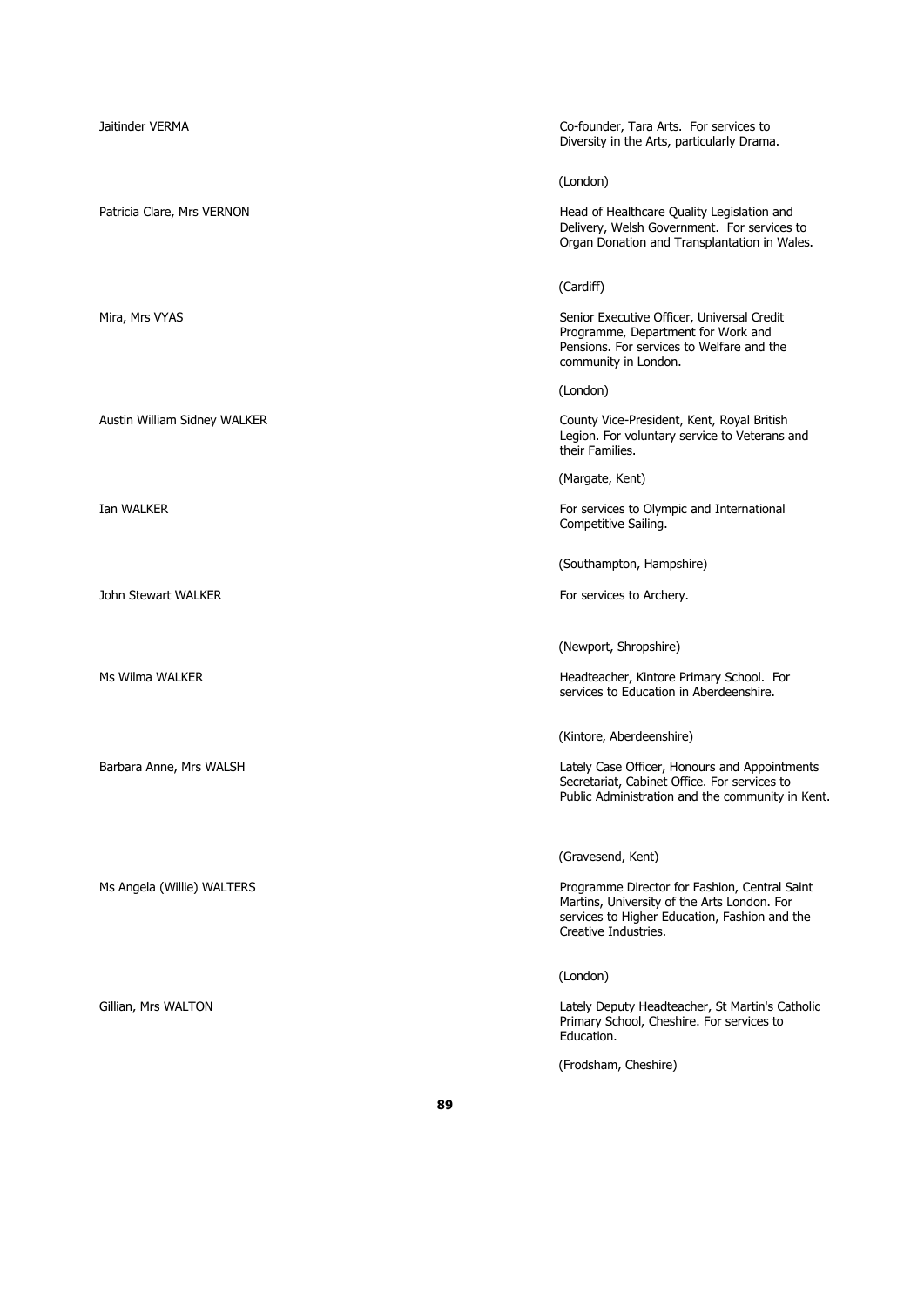| Miss Parthenope Lucy WARD               | Senior Assistant Librarian, House of Lords. For<br>parliamentary service.                                                                                 |
|-----------------------------------------|-----------------------------------------------------------------------------------------------------------------------------------------------------------|
|                                         | (London)                                                                                                                                                  |
| Simon WARD                              | Lately Chief Operating Officer, British Fashion<br>Council. For services to Fashion.                                                                      |
|                                         | (London)                                                                                                                                                  |
| William John WARNOCK                    | For services to Higher Education Sport.                                                                                                                   |
|                                         | (Sheffield, South Yorkshire)                                                                                                                              |
| Ms Wendy WARREN                         | Head of Emergency Planning, Aneurin Bevan<br>University Health Board. For services to<br>Emergency Planning and Health Protection.                        |
|                                         | (Usk, Monmouthshire)                                                                                                                                      |
| Ms Hollie WEBB                          | For services to Hockey.                                                                                                                                   |
|                                         | (Maidenhead, Berkshire)                                                                                                                                   |
| Dr Premila Nalini WEBSTER               | Director of Public Health Education and<br>Training, Nuffield Department of Population<br>Health, University of Oxford. For services to<br>Public Health. |
|                                         | (Oxfordshire)                                                                                                                                             |
| George Vernon WELLS                     | Chair, Selby College Corporation. For services<br>to Further Education.                                                                                   |
|                                         | (Selby, North Yorkshire)                                                                                                                                  |
| Miss Nicola Marie WETHERALL             | For services to Holocaust Education, Genocide<br>Prevention and Human Rights Education.                                                                   |
|                                         | (Swindon, Wiltshire)                                                                                                                                      |
| Ms Joanne Elizabeth WHEELER<br>Mrs Monk | Founder and Co-Chair, Satellite Finance<br>Network and Communications Partner, Bird &<br>Bird. For services to the Space Sector.                          |
|                                         | (London)                                                                                                                                                  |
| Joseph Lawrence WHITE                   | Entrepreneur and Angel Investor. For services<br>to Technology Businesses.                                                                                |
|                                         | (London)                                                                                                                                                  |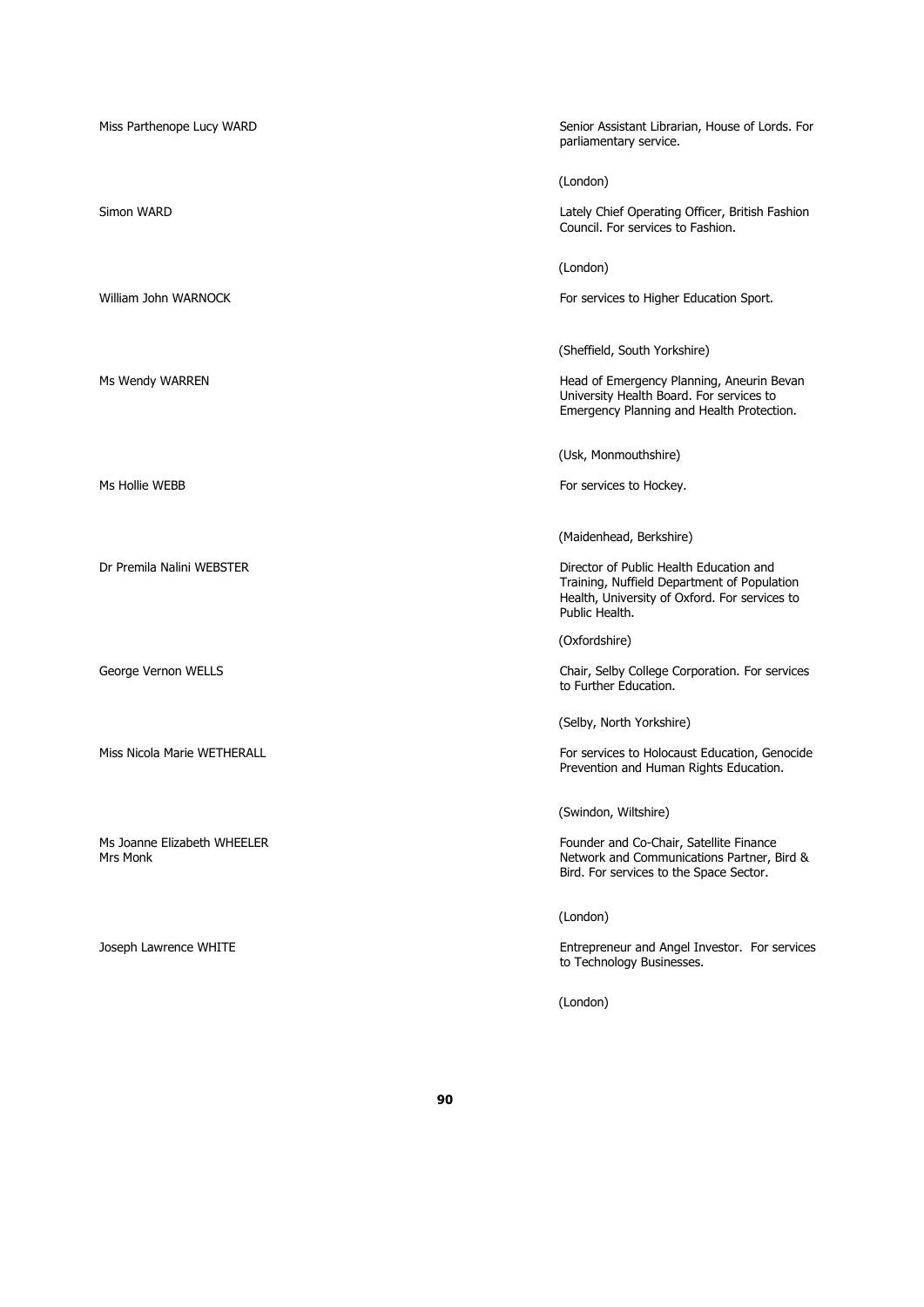| Ms Nicola WHITE                  | For services to Hockey.                                                                                                                                                     |
|----------------------------------|-----------------------------------------------------------------------------------------------------------------------------------------------------------------------------|
|                                  | (London)                                                                                                                                                                    |
| Laurence WHITELEY                | For services to Rowing.                                                                                                                                                     |
|                                  | (Northallerton, North Yorkshire)                                                                                                                                            |
| Max Antony WHITLOCK              | For services to Gymnastics.                                                                                                                                                 |
|                                  | (Pitsea, Essex)                                                                                                                                                             |
| Agnes Provan Miller, Mrs WHYTE   | Chair, Breathe Easy, Kirkcaldy. For services to<br>People with Lung Conditions.                                                                                             |
|                                  | (Leven, Fife)                                                                                                                                                               |
| Christine Ann, Mrs WICKS         | For services to Girlguiding Worcester Park and<br>Greater London West.                                                                                                      |
|                                  | (London)                                                                                                                                                                    |
| Emma Clare, Mrs WIGGS            | For services to Canoeing.                                                                                                                                                   |
|                                  | (Diseworth, Leicestershire)                                                                                                                                                 |
| David WILKINSON                  | Consultant Vascular Surgeon, Bradford<br>Teaching Hospitals NHS Foundation Trust and<br>Postgraduate Dean, Health Education England,<br>Yorkshire. For services to the NHS. |
|                                  | (Leeds, West Yorkshire)                                                                                                                                                     |
| Eileona Mary, Mrs WILKINSON      | Independent Monitoring Board Member, HMP<br>Lancaster Farms. For services to Prisons and<br>HM Prison Service.                                                              |
|                                  | (Blackburn, Lancashire)                                                                                                                                                     |
| Susan Ann, Mrs WILKINSON         | Chief Executive Officer, Association for Physical<br>Education. For services to Education.                                                                                  |
|                                  | (Bromsgrove, Worcestershire)                                                                                                                                                |
| Caroline Elizabeth, Mrs WILLIAMS | Chief Executive, Norfolk Chamber of<br>Commerce. For services to the Norfolk<br><b>Business Community.</b>                                                                  |
|                                  | (Norwich, Norfolk)                                                                                                                                                          |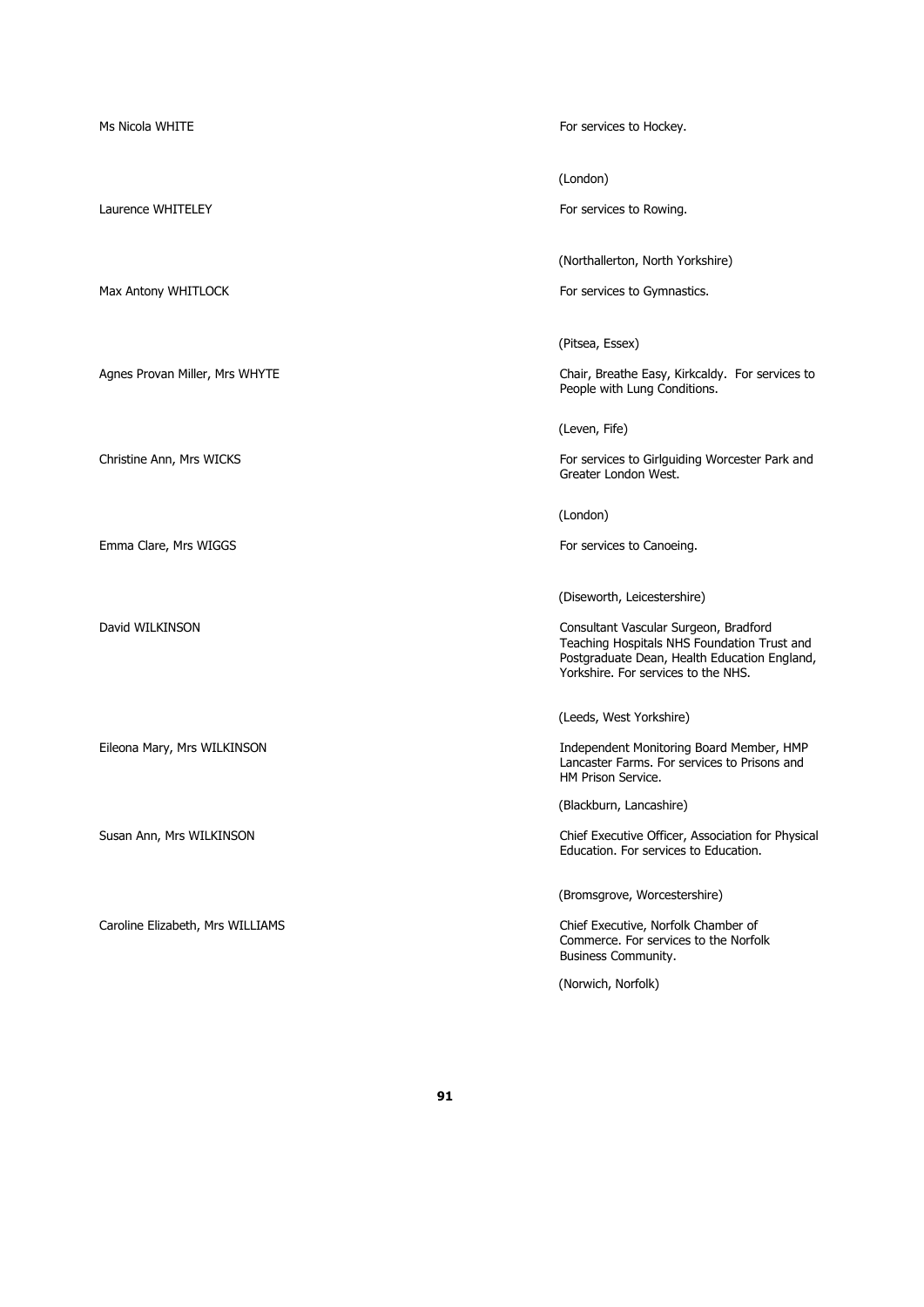| Anthony Peter WILSON             | Director, AECOM. For services to Building and<br>Engineering.                                                                                                                  |
|----------------------------------|--------------------------------------------------------------------------------------------------------------------------------------------------------------------------------|
|                                  | (Dunstable, Bedfordshire)                                                                                                                                                      |
| Juanita Anne Francis, Mrs WILSON | Founder, Mossburn Community Farm,<br>Lockerbie. For services to Vulnerable Children,<br>Adults and Animals in Dumfries and Galloway.                                           |
|                                  | (Lockerbie, Dumfries)                                                                                                                                                          |
| Ethne Bernice, Mrs WOLDMAN       | Trustee, The Targu Mures Trust. For services<br>to the Jewish community in Scotland and<br>Romania.                                                                            |
|                                  | (Newton Mearns, Renfrewshire)                                                                                                                                                  |
| Suzanne, Mrs WOLFF               | For services to Women in Sport.                                                                                                                                                |
|                                  | (Abroad)                                                                                                                                                                       |
| Professor Miranda Rachel WOLPERT | Founder, Evidence Based Practice Unit,<br>AFNCCF and UCL and Co-Founder, the Child<br>Outcomes Research Consortium. For services<br>to Child and Adolescent Mental Healthcare. |
|                                  | (London)                                                                                                                                                                       |
| Dr Stuart Glynn WOOD             | Head of Music Therapy, Barchester Healthcare.<br>For services to Music Therapy and Care.                                                                                       |
|                                  | (London)                                                                                                                                                                       |
| Alan WOODHOUSE                   | Volunteer, Samaritans. For services to<br>Vulnerable People in Merseyside.                                                                                                     |
|                                  | (Wallasey, Merseyside)                                                                                                                                                         |
| Robert WOODS                     | Lately Executive Chairman, Mattioli Woods. For<br>services to Business and the community in<br>Leicestershire.                                                                 |
|                                  | (Leicestershire)                                                                                                                                                               |
| Ronald Charles WOODWARD          | For services to Age UK and the community in<br>Herne Bay, Kent.                                                                                                                |
|                                  | (Herne Bay, Kent)                                                                                                                                                              |
| Matthew James WYLIE              | For services to Swimming.                                                                                                                                                      |

(Washington, Tyne and Wear)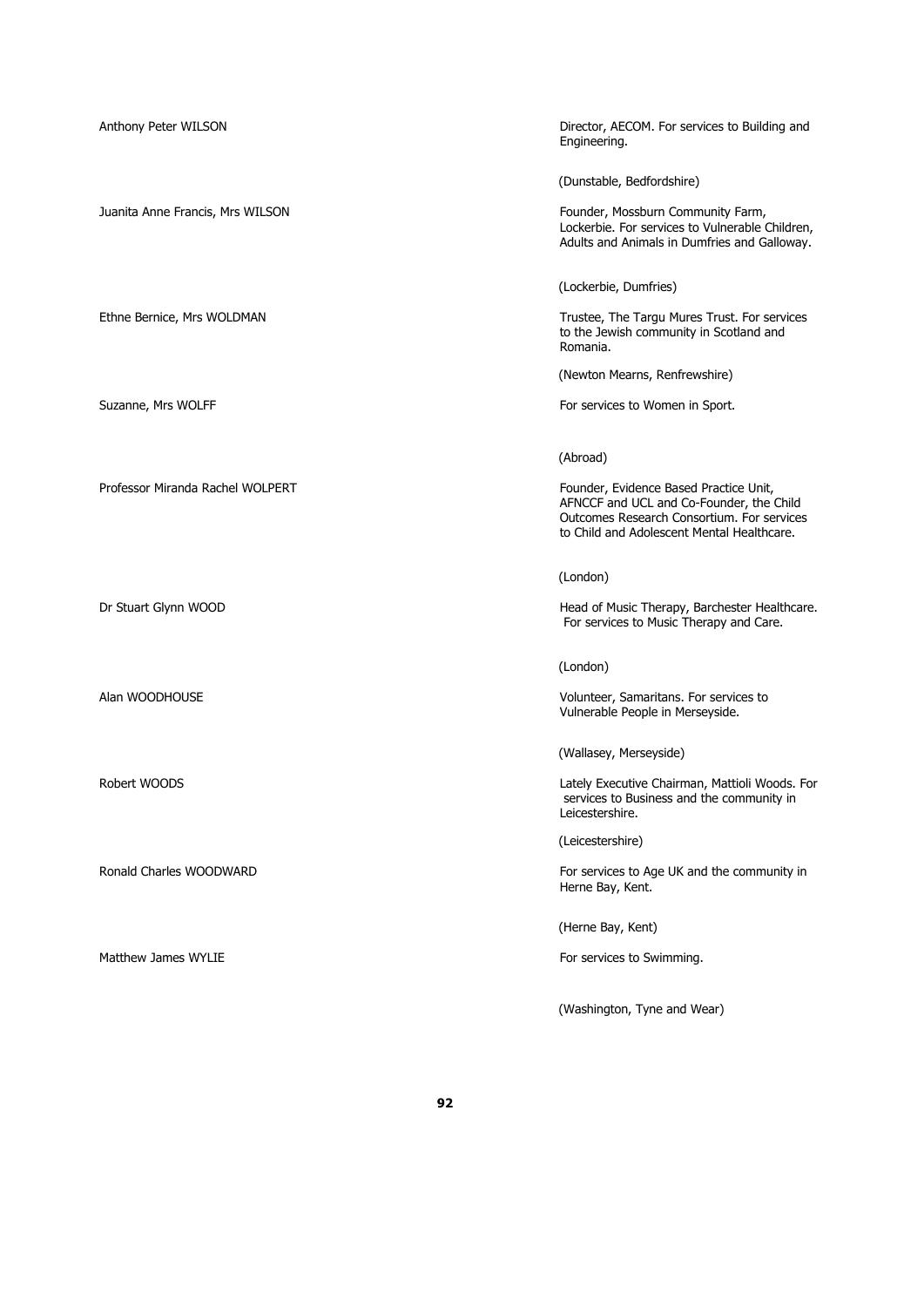Philip Richard YOUNG Supra Area MEICA Team Leader, Environment Agency. For services to Communities, the Environment and Flood Risk Management.

(Beverley, East Riding of Yorkshire)

Ms Riffat Perveen YOUNG Head of Corporate Services, Department for International Development Nepal. For services to International Emergency Response.

(London)

Thomas Paterson YOUNG Co-founder, Angels' Share Glass. For services to Glassblowing.

(Bridge of Allan, Stirling and Falkirk)

**93**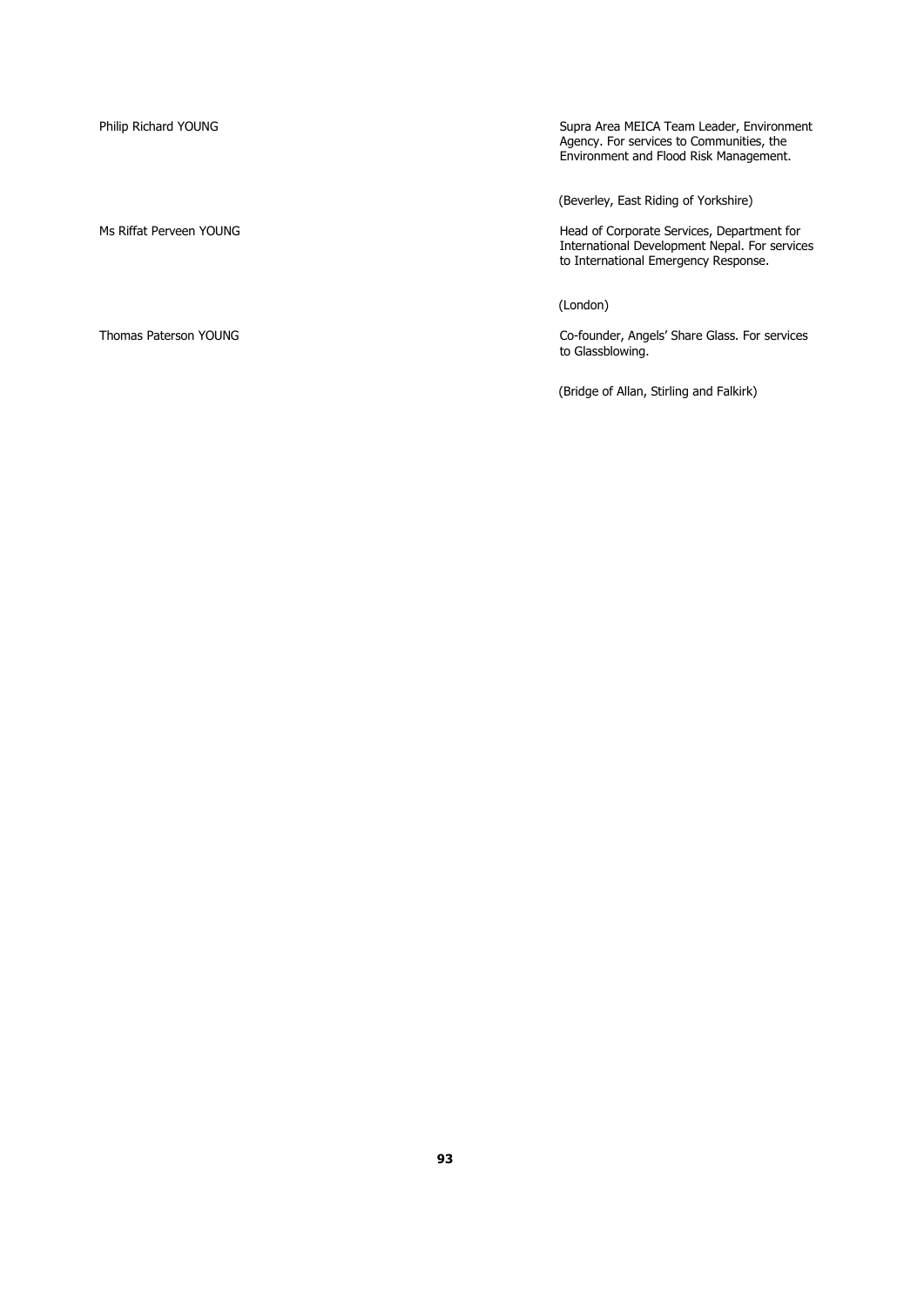## **Order of the British Empire**

# **Medallist of the Order of the British Empire**

| Miss Trudi Jeannette ABADI              | Manager, National Confidential Unit, North of<br>England, National Crime Agency. For services<br>to Law and Order.                |
|-----------------------------------------|-----------------------------------------------------------------------------------------------------------------------------------|
|                                         | (North Yorkshire)                                                                                                                 |
| Joan, Mrs AIRD                          | Secretary, Hawarden, Ewloe and Mancot<br>Branch, Royal British Legion. For voluntary<br>service to the community in Flintshire.   |
|                                         | (Deeside, Flintshire)                                                                                                             |
| Dr Jason ALDISS                         | For political service.                                                                                                            |
|                                         | (Drighlington, West Yorkshire)                                                                                                    |
| Patrick John Stafford ALLEN             | For services to the community in Langham,<br>Norfolk.                                                                             |
|                                         | (Holt, Norfolk)                                                                                                                   |
| Dr Siow Yen ANDERSEN                    | Safeguarding Lead, North Leeds. For services<br>to Safeguarding Children and Prevention of<br>Domestic Violence in North Leeds.   |
|                                         | (Leeds, West Yorkshire)                                                                                                           |
| Jean ANDERSON<br>Mrs Margaret Jean Hunt | For services to Music.                                                                                                            |
|                                         | (London)                                                                                                                          |
| John Lee ANDERSON                       | For services to the community in Burton Dassett<br>and Northend, Warwickshire.                                                    |
|                                         | (Southam, Warwickshire)                                                                                                           |
| Ms Yvonne Dedei ARYEETEY-MARMON-HALM    | Administrative Officer, Capabilities and<br>Resources, Home Office. For services to<br>Hearing Impaired Staff in the Home Office. |
|                                         | (London)                                                                                                                          |
| Marion Ann, Mrs AUSTIN                  | For services to the community in Norton<br>Lindsey, Wolverton and Langley, Warwickshire.                                          |

(Warwickshire)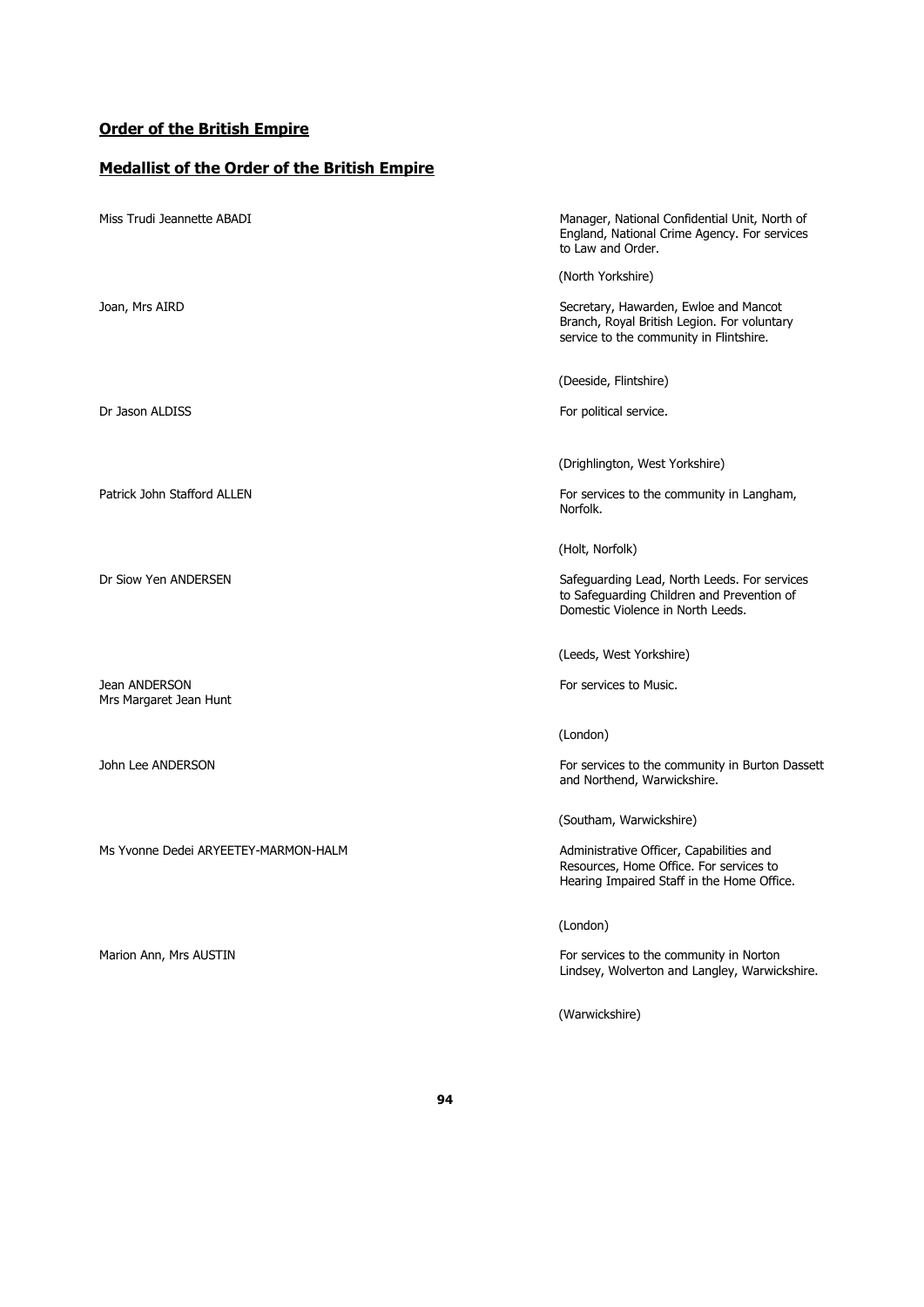| Zena Jacqueline, Mrs AVERY                | Secretary, North Devon and Torridge Division,<br>SSAFA. For voluntary service to ex-Service<br>Personnel.                                 |
|-------------------------------------------|-------------------------------------------------------------------------------------------------------------------------------------------|
|                                           | (Bideford, Devon)                                                                                                                         |
| Ms Jillian Margaret BAKER<br>Mrs Credlend | For voluntary service to the community in<br>Harbury, Warwickshire.                                                                       |
|                                           | (Leamington Spa, Warwickshire)                                                                                                            |
| Elizabeth Jane, Mrs BANNERMAN             | Founder, Hawick Action Medical Research<br>Committee. For services to Community<br>Healthcare.                                            |
|                                           | (Hawick, Roxburgh, Ettrick and Lauderdale)                                                                                                |
| Sharon Avril, Mrs BANNISTER               | For services to the Jewish Community in<br>Manchester.                                                                                    |
|                                           | (Bury, Greater Manchester)                                                                                                                |
| Giles Matthew Simon BARKER                | Chair, Staff Network Group for Disability,<br>Transport for London. For services to Transport<br>in London and the Armed Forces Covenant. |
|                                           | (King's Langley, Hertfordshire)                                                                                                           |
| Humphrey John BARNES                      | Chair of Trustees, Frome Memorial Theatre<br>Trust. For services to the community in Frome,<br>Somerset.                                  |
|                                           | (Frome, Somerset)                                                                                                                         |
| <b>Richard Charles Moss BARNES</b>        | For services to the community in Abingdon,<br>Oxfordshire.                                                                                |
|                                           | (Oxfordshire)                                                                                                                             |
| Gweneira, Mrs BATY                        | For services to the community particularly<br>Elderly and Young People in Cowbridge and<br>Llanblethian, Vale of Glamorgan.               |
|                                           | (Cowbridge, Vale of Glamorgan)                                                                                                            |
| Florence Evangeline, Mrs BAXTER           | For services to Young People, Performing Arts<br>and the community in South West Ulster.                                                  |
|                                           | (Ballinamallard, Fermanagh)                                                                                                               |
| Marcellus BAZ                             | For services to Youth Boxing and the<br>community in Nottingham.                                                                          |
|                                           | (Nottinghamshire)                                                                                                                         |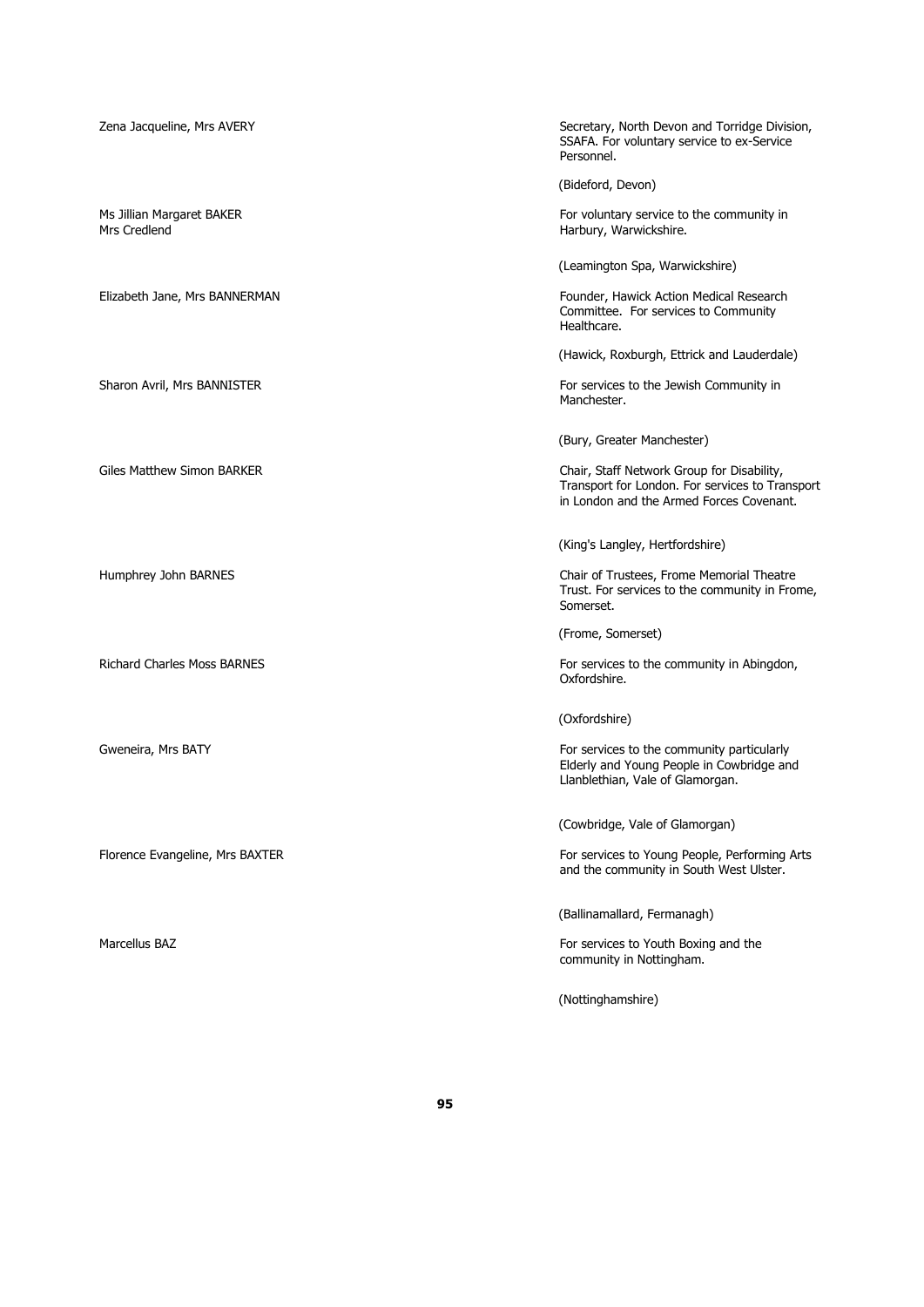| Michelle, Mrs BECKETT               | For services to Disadvantaged People in the UK<br>and Abroad.                                                                                   |
|-------------------------------------|-------------------------------------------------------------------------------------------------------------------------------------------------|
|                                     | (Harrogate, North Yorkshire)                                                                                                                    |
| Colin Frederick BELL                | For services to charitable fundraising.                                                                                                         |
|                                     | (Wythall, West Midlands)                                                                                                                        |
| <b>Leonard BELL</b>                 | Drum Sergeant, Langholm Pipe Band. For<br>services to Music and the community in<br>Dumfriesshire.                                              |
|                                     | (Langholm, Dumfries)                                                                                                                            |
| Janet Linda, Mrs BIRD               | For services to the community in Hertford,<br>Hertfordshire.                                                                                    |
|                                     | (Hertfordshire)                                                                                                                                 |
| Elizabeth Wells, Mrs BLACKBURN      | Support Worker, The William Henry Smith<br>School, West Yorkshire. For services to Children<br>with Special Educational Needs and Disabilities. |
|                                     | (Brighouse, West Yorkshire)                                                                                                                     |
| Dr Lavinia BOYCE                    | For services to the community in Northern<br>Ireland.                                                                                           |
|                                     | (Newtownards, Down)                                                                                                                             |
| Peter BROMELL                       | For services to the community in Tedburn St<br>Mary, Devon.                                                                                     |
|                                     | (Exeter, Devon)                                                                                                                                 |
| Miss Tanya Catherine Ann BROOKFIELD | Lately Director and Fundraiser, Toe in the<br>Water. For services to the Rehabilitation of<br>Injured Armed Services Personnel.                 |
|                                     | (Bookham, Surrey)                                                                                                                               |
| Valerie, Mrs BROWN                  | For services to the community in South<br>Fermanagh.                                                                                            |
|                                     | (Enniskillen, Fermanagh)                                                                                                                        |
| Sheila Mary, Mrs BRUCE              | For services to the community in Kinnerley,<br>Shropshire.                                                                                      |
|                                     | (Oswestry, Shropshire)                                                                                                                          |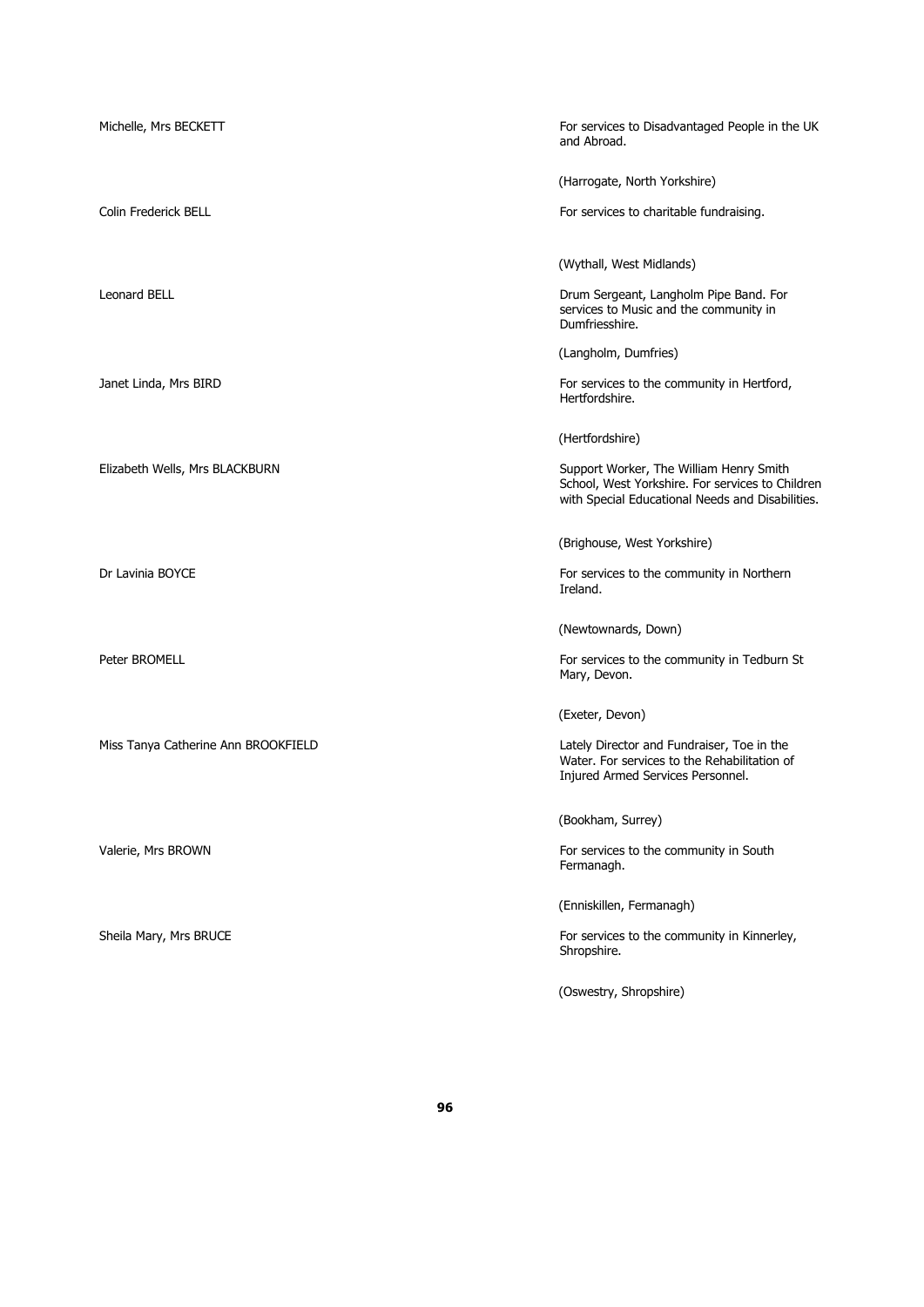| <b>Richard BUCHANAN</b>           | For voluntary service.                                                                                                                                                 |
|-----------------------------------|------------------------------------------------------------------------------------------------------------------------------------------------------------------------|
| Gillian Frances, Mrs BURNETT      | (London)<br>For services to the community in the Isle of<br>Wight.                                                                                                     |
| Andrew Robert BUTT                | (Ryde, Isle of Wight)<br>For services to Public Safety.                                                                                                                |
| Eileen, Mrs CALLANDER             | (Ipswich, Suffolk)<br>Janitor, Hightae Primary School, Lockerbie. For<br>services to Education and the community in<br>Lockerbie, Dumfries and Galloway.               |
| Aidan CAMPBELL                    | (Lockerbie, Dumfries)<br>Fundraiser, Marie Curie. For services to<br>Patients with Cancer in Northern Ireland.                                                         |
| John George CAMPBELL              | (Belfast)<br>For services to the Church in Lincoln.                                                                                                                    |
| Pauline Alice Frances, Mrs CARSON | (Lincolnshire)<br>For voluntary service to the Royal National<br>Lifeboat Association in Hollywood, Co. Down,<br>Northern Ireland.                                     |
| <b>Eric CARTER</b>                | (Holywood, Down)<br>Parish Councillor, New Frankley in Birmingham,<br>Parish Council. For services to the community in<br>Birmingham.                                  |
| Susan Elizabeth, Mrs CARTER       | (Birmingham, West Midlands)<br>Executive Assistant, Director of Laboratories,<br>Science and Technology Facilities Council. For<br>services to Science and Technology. |
| Peter John CAVE                   | (Didcot, Oxfordshire)<br>Volunteer, Victim Support. For services to<br>Victims and Witnesses in Staffordshire.                                                         |
|                                   | (Newcastle Under Lyme, Staffordshire)                                                                                                                                  |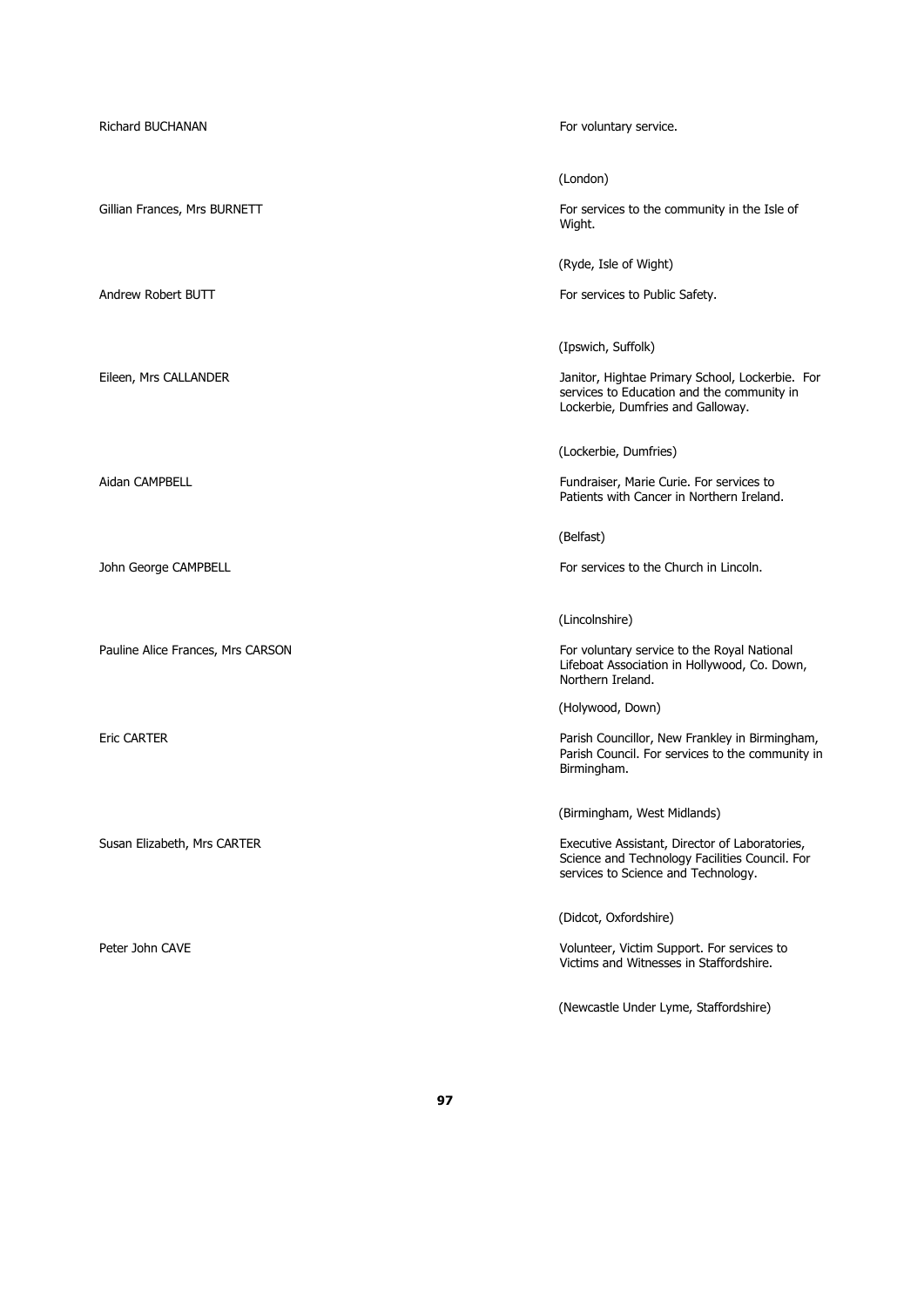| John Edward CHAMPION        | Chairman, Odiham Society. For services to the<br>800th Anniversary Commemoration of Magna<br>Carta.                 |
|-----------------------------|---------------------------------------------------------------------------------------------------------------------|
|                             | (Hook, Hampshire)                                                                                                   |
| Angela, Mrs CHANT           | Project Director, Spiritulized. For services for<br>Young People in South Hams, Devon.                              |
|                             | (Kingsbridge, Devon)                                                                                                |
| Ms Linda Ann CHARLES        | Head of Ministerial Support Unit, Private Office,<br>Home Office. For public service.                               |
|                             | (Woking, Surrey)                                                                                                    |
| <b>Barrie CHARLESWORTH</b>  | For services to Life Saving in North Devon.                                                                         |
|                             | (Devon)                                                                                                             |
| Valerie Lexena, Mrs CHRISTY | For voluntary service to the community in Co.<br>Down.                                                              |
|                             | (Hillsborough, Down)                                                                                                |
| Miss Brenda CLARK           | Founder, Youth Cancer Trust Charity. For<br>services to Children with Cancer.                                       |
|                             | (Bournemouth, Dorset)                                                                                               |
|                             |                                                                                                                     |
| Michael Anthony CLARKE      | For political service.                                                                                              |
|                             | (Northamptonshire)                                                                                                  |
| Peter Kenneth CLARKE        | For services to the community in Croydon<br>through the Crossfire Team, London Fire<br>Brigade.                     |
|                             | (St Leonards on Sea, East Sussex)                                                                                   |
| John Alfred CLOWES          | For services to the community in Holmes<br>Chapel, Cheshire.                                                        |
|                             | (Crewe, Cheshire)                                                                                                   |
| Albert CLYDE                | Secretary, Riding for the Disabled, Coleraine.<br>For services to the community in Coleraine.                       |
|                             | (Coleraine, Londonderry)                                                                                            |
| George Paterson COCHRANE    | Founder, Community Dog Management Centre.<br>For services to Dog Management in West<br>Dunbartonshire and Scotland. |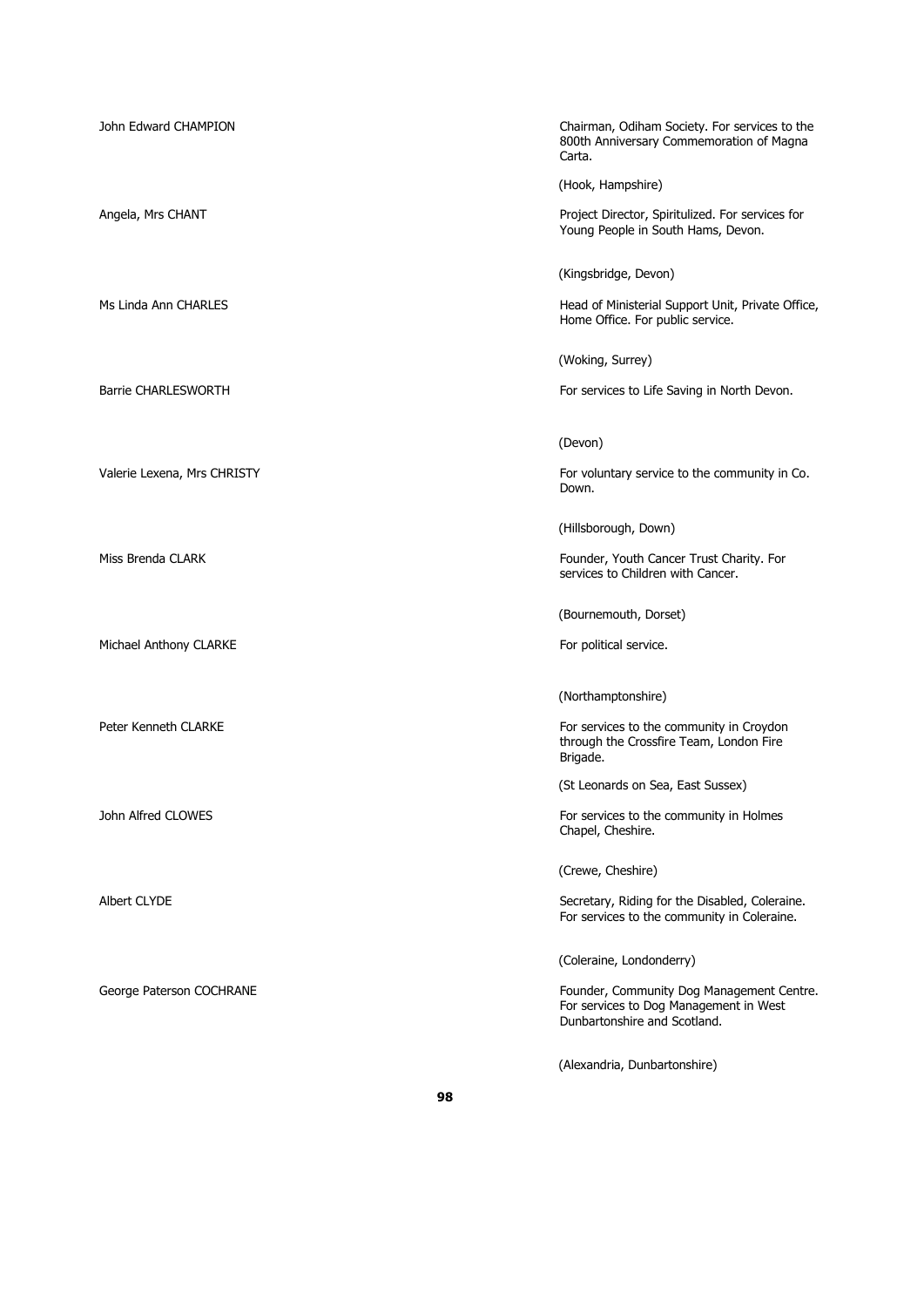| Hilary Janet, Mrs COLLINGS   | For services to the community in Bexley,<br>London.                                                                                                        |
|------------------------------|------------------------------------------------------------------------------------------------------------------------------------------------------------|
|                              | (London)                                                                                                                                                   |
| Ms Janice CONNOLLY           | Artistic Director, Women and Theatre. For<br>services to Community Arts in the West<br>Midlands.                                                           |
|                              | (Birmingham, West Midlands)                                                                                                                                |
| Vivien Alma, Mrs COOPER      | Volunteer, Great Western Society, at Didcot<br>Railway Centre. For services to Railway<br>Heritage.                                                        |
|                              | (Maidenhead, Berkshire)                                                                                                                                    |
| Miss Olive Rosemary COPE     | For services to the community in Enfield,<br>Middlesex.                                                                                                    |
|                              | (London)                                                                                                                                                   |
| Angela, Mrs COPSON           | For services to Running.                                                                                                                                   |
|                              | (Spratton, Northamptonshire)                                                                                                                               |
| Brenda, Mrs CORRY            | For services to the community in Co. Tyrone.                                                                                                               |
|                              | (Castlederg, Tyrone)                                                                                                                                       |
| Jane Elizabeth, Mrs COSTON   | For services to the community in Milton,<br>Cambridgeshire.                                                                                                |
|                              | (Cambridgeshire)                                                                                                                                           |
| Jeanette Jamie, Mrs COURTMAN | After School Club Chair, Pre-School Chair and<br>Breakfast Club Chair, Holbeton School, Devon.<br>For services to Education and the community in<br>Devon. |
|                              | (Plymouth, Devon)                                                                                                                                          |
| Eveline, Mrs COUSINS         | For services to Young People through the Girls<br>Friendly Society.                                                                                        |
|                              | (Craigavon, Down)                                                                                                                                          |
| Thelma Beatrice, Mrs COWAN   | For services to the community in Bournemouth,<br>Dorset.                                                                                                   |
|                              | (Bournemouth, Dorset)                                                                                                                                      |
| June, Mrs CRAIG              | For services to charity in Perthshire.                                                                                                                     |
|                              | (Perth, Perth and Kinross)                                                                                                                                 |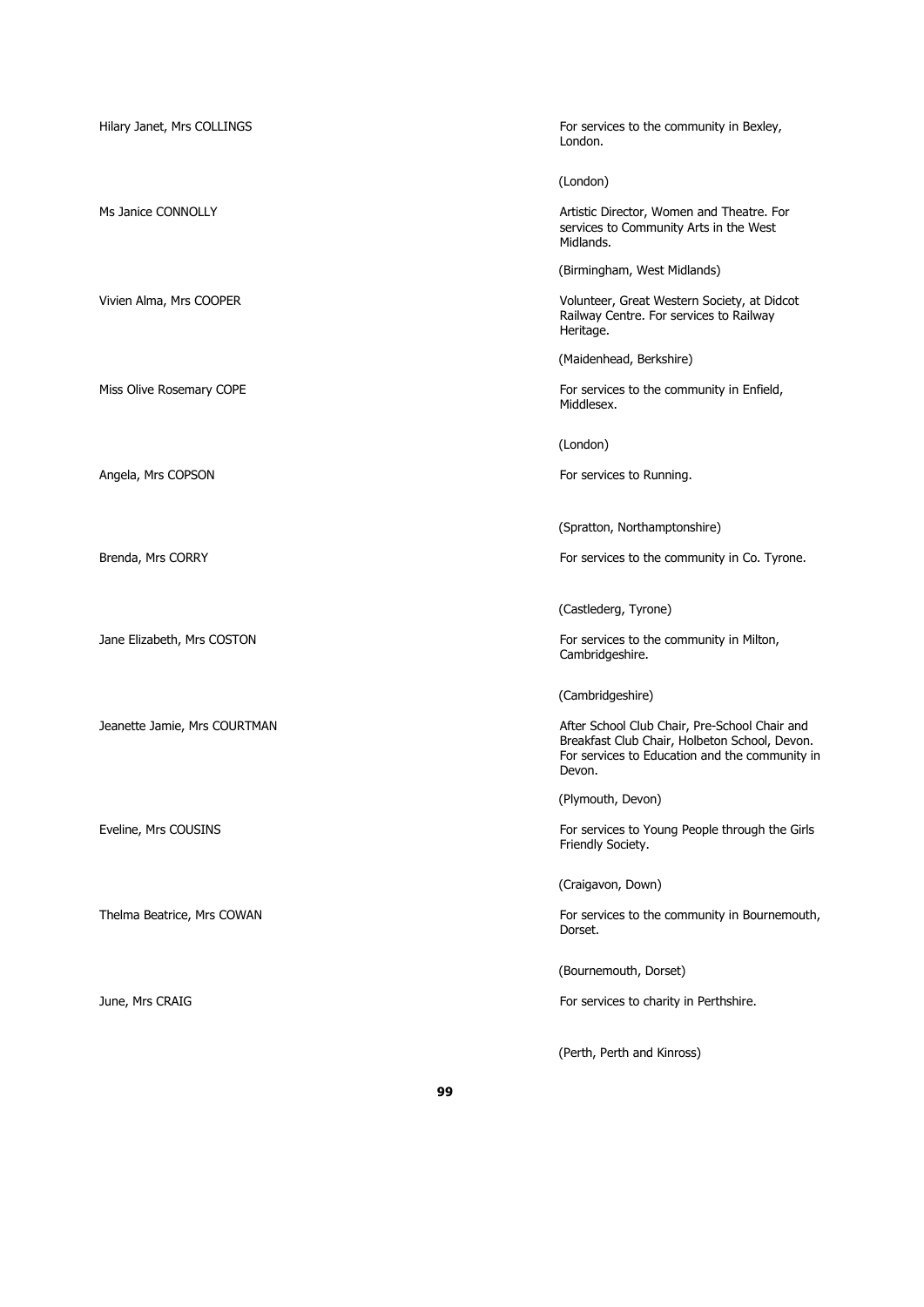| Miss Rosemary Letitia Margaret CRAIG | For voluntary services to Young People through<br>the Castlederg Girls' Brigade.                                                                                             |
|--------------------------------------|------------------------------------------------------------------------------------------------------------------------------------------------------------------------------|
|                                      | (Castlederg, Tyrone)                                                                                                                                                         |
| Dalia Beatty, Mrs CRAMER             | For services to the community particularly<br>Jewish Women.                                                                                                                  |
|                                      | (London)                                                                                                                                                                     |
| Iris Ruby, Mrs CRAWFORD              | Director, South and East Tyrone Welfare<br>Group. For services to the community in South<br>and East Tyrone.                                                                 |
|                                      | (Aughnacloy, Tyrone)                                                                                                                                                         |
| Sophia, Mrs CRAWSHAW                 | Founder, One Good Turn. For voluntary<br>service to the community in Kirklees.                                                                                               |
|                                      | (Huddersfield, West Yorkshire)                                                                                                                                               |
| <b>Brendon CROSS</b>                 | Vice President, SpecialEffect. For services to<br>People with Physical Disabilities.                                                                                         |
|                                      | (Oxfordshire)                                                                                                                                                                |
| Ms Diane CROSTON                     | Chair of Governors, Morgans Primary School<br>and Nursery, Hertfordshire. For services to<br>Education.                                                                      |
|                                      | (Hertfordshire)                                                                                                                                                              |
| Beverley, Mrs DARLISON               | Chair, Parent Teachers Association and<br>Organiser, School Summer Playscheme,<br>Fitzwaryn School, Oxfordshire. For services to<br>Children with Special Educational Needs. |
|                                      | (Wantage, Oxfordshire)                                                                                                                                                       |
| James Ivan DAVISON                   | For services to the community in Portadown,<br>Co. Armagh.                                                                                                                   |
|                                      | (Portadown, Armagh)                                                                                                                                                          |
| Peter William DAZELEY                | For services to Photography and charity.                                                                                                                                     |
|                                      | (London)                                                                                                                                                                     |
| Ms Denise DE WET                     | For services to Dance and the Voluntary Sector<br>in Staffordshire.                                                                                                          |
|                                      | (Stoke on Trent, Staffordshire)                                                                                                                                              |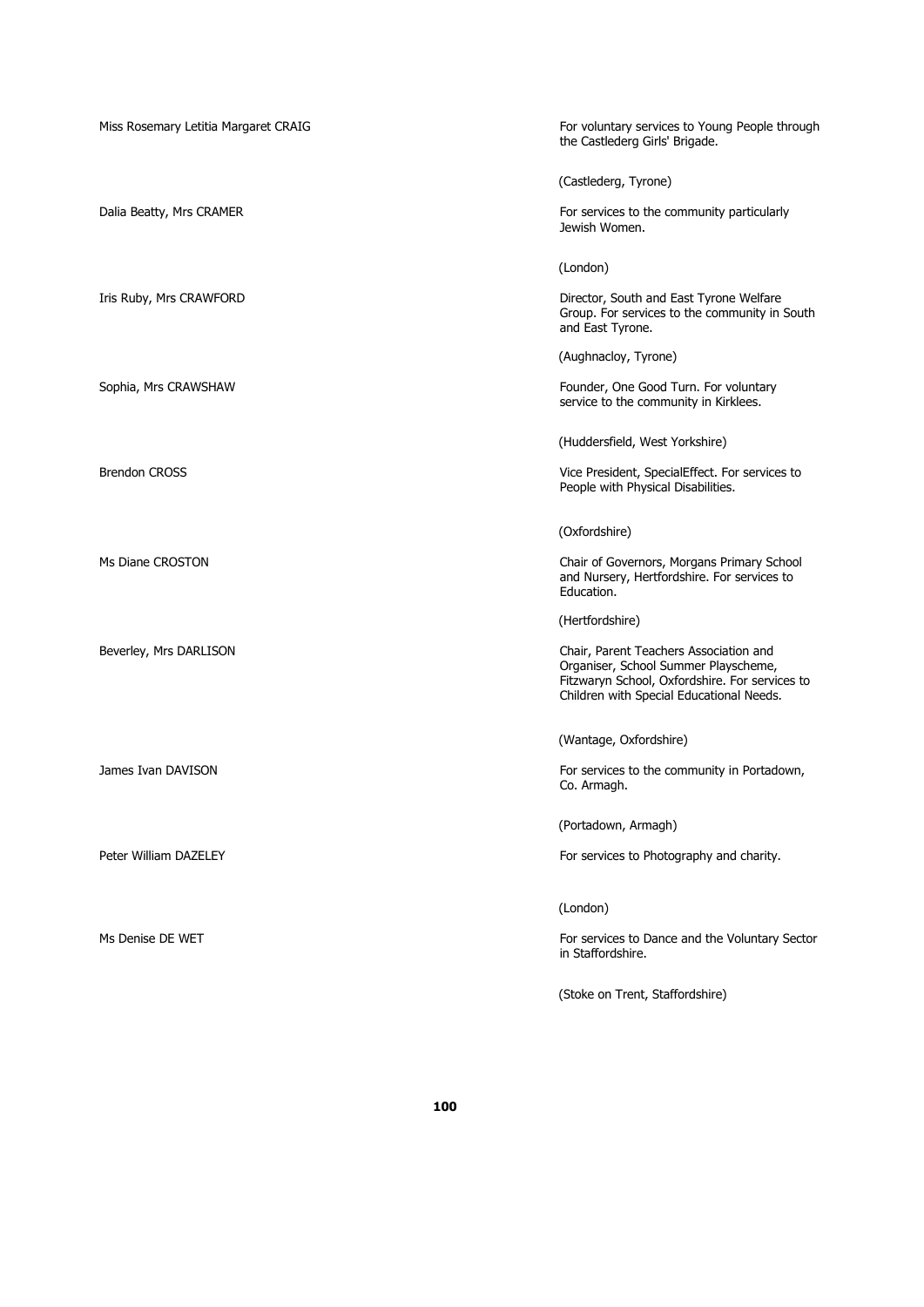Jean, Mrs DOAK For voluntary service to the community in Coleraine.

(Coleraine, Londonderry)

Maureen Joyce, Mrs DUKE **For services to the Craft of Bookbinding**.

(Petersfield, Hampshire)

Rosemary (Sarah Jane), Mrs DUNBAR For services to Charitable Fundraising in Northern Ireland.

(Antrim)

Beryl, Mrs DUNBAVIN **For services to the community in Garston**, Liverpool.

(Merseyside)

Mary Gillian, Mrs DUNCAN Volunteer, Chailey Heritage Foundation, East Sussex. For services to Children with Special Educational Needs and Disabilities.

(Barcombe, East Sussex)

Heather Jean, Mrs EDWARDS For services to People with Dementia in Norwich, Norfolk.

(Norwich, Norfolk)

Samuel Robert Wesley ELLIOTT **Funeral Director, S.R Elliott and Sons Funeral Propertation** Directors. For services to the community in Co. Fermanagh.

(Enniskillen, Fermanagh)

Ms Louise Stephanie ELLIS **Chair, Hampstead Research Ethics Committee**, Health Research Authority. For services to the Research Ethics Service.

(London)

Dr Clare ELUKA Founder, Premae Skincare. For services to service to the founder, Premae Skincare. For services to Dermatology.

(London)

Hamish Murray Andrew ELVIDGE Founder, The Matthew Elvidge Trust. For services to Suicide Prevention and Bereavement Support.

(Hartley Whitney, Hampshire)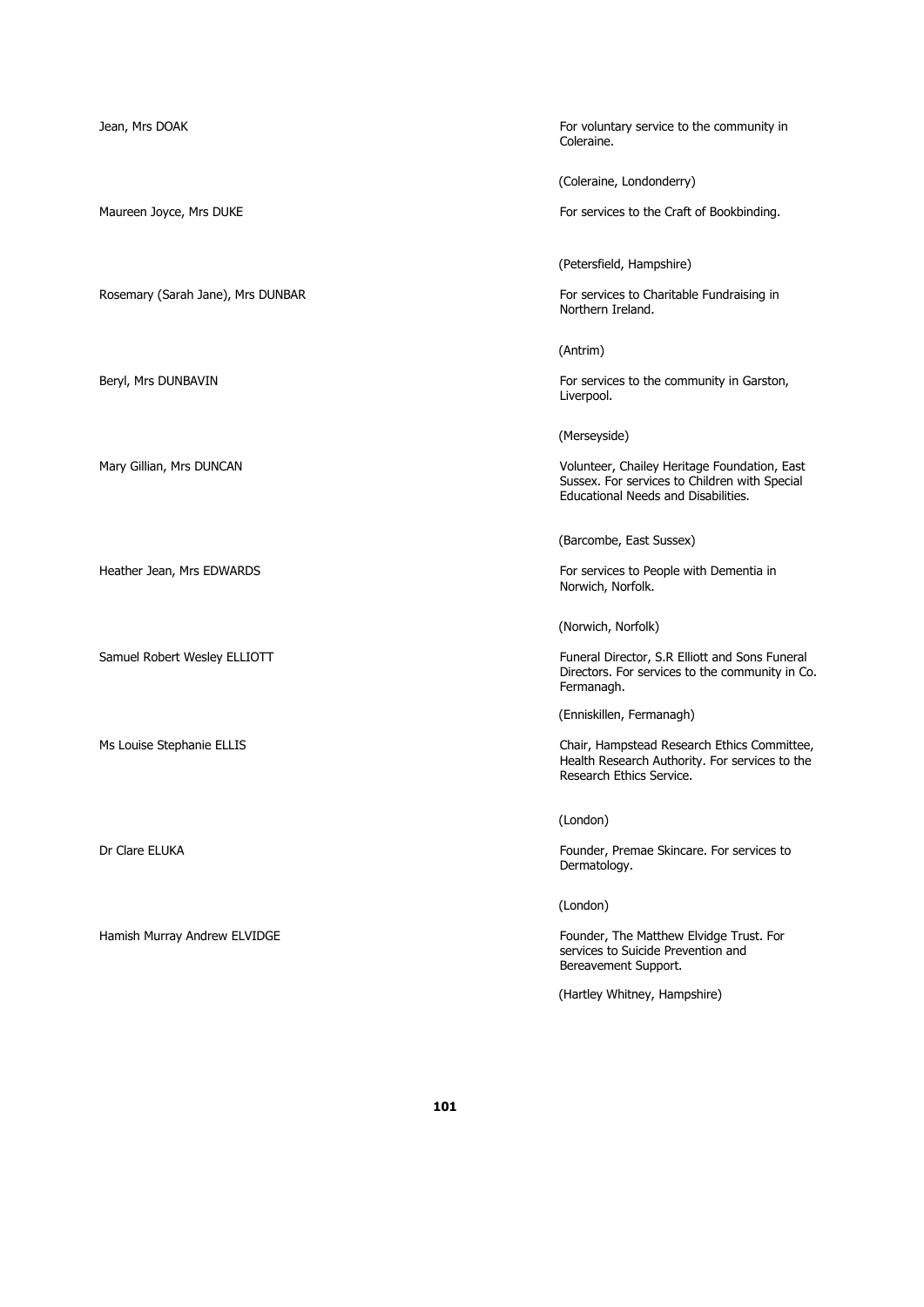| David William EMLEY                   | Lately Technician, Keele University. For<br>services to Higher Education and Natural<br>History in Staffordshire. |
|---------------------------------------|-------------------------------------------------------------------------------------------------------------------|
|                                       | (Stone, Staffordshire)                                                                                            |
| Jeremiah Oluwatosin Ayotunde EMMANUEL | Cadet Colour Sergeant, Army Cadet Force,<br>London. For services to Young People and the<br>community in London.  |
|                                       | (London)                                                                                                          |
| Audrey, Mrs EVANS                     | Social Secretary, Aberystwyth and District<br>Stroke Club. For services to the community in<br>Ceredigion.        |
|                                       | (Near Aberystwyth, Ceredigion)                                                                                    |
| Mohammed FAROOQ                       | For services to Fundraising and Providing Meals<br>to Disadvantaged Children in Peterborough.                     |
|                                       | (Peterborough, Cambridgeshire)                                                                                    |
| Ronald FARRINGTON                     | For services to the community in Longton and<br>Preston, Lancashire.                                              |
|                                       | (Preston, Lancashire)                                                                                             |
| Lionel James Cecil FAULKNER           | For services to Playing Fields and the Voluntary<br>Sector.                                                       |
|                                       | (Surrey)                                                                                                          |
| Marcia, Mrs FELDMAN                   | For services to the Jewish Community in North<br>West London.                                                     |
|                                       | (London)                                                                                                          |
| <b>William Charles FERGUSON</b>       | Community Service Organiser, Probation Board<br>for Northern Ireland. For services to<br>Community Safety.        |
|                                       | (Templemore, Londonderry)                                                                                         |
| Michael Charles FILLENHAM             | Founder and Chairman, Western Area Clerks<br>Association. For services to Education.                              |
|                                       | (Dereham, Norfolk)                                                                                                |
| William David Mckee FLINN             | Chairman, Belfast Civic Trust. For services to<br>the community in Belfast.                                       |
|                                       | (Hillsborough, Down)                                                                                              |
| Samantha FLINT                        | Police Officer, Nottinghamshire Police. For<br>services to Policing and Child Safeguarding.                       |
|                                       | (Nottinghamshire)                                                                                                 |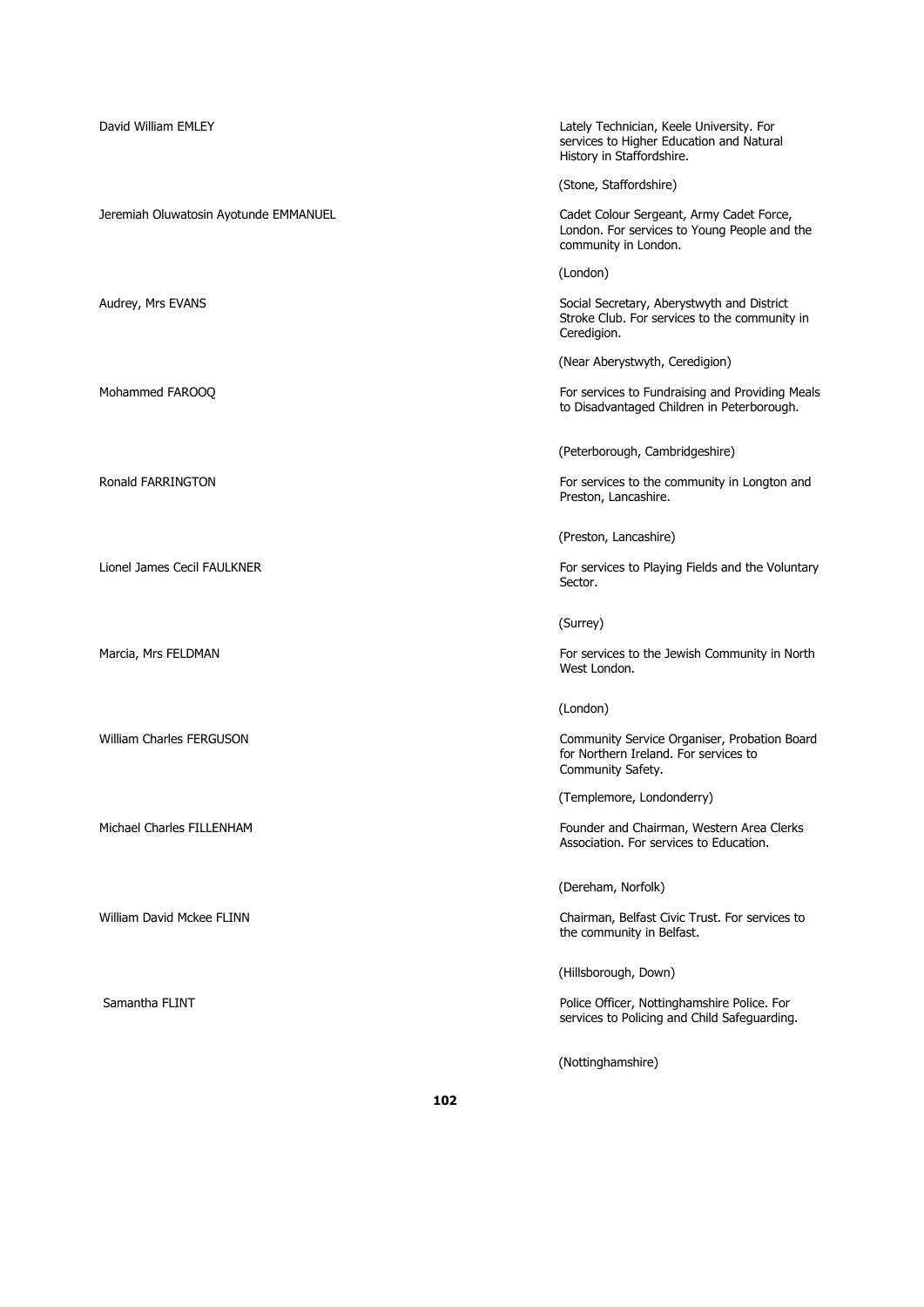| Gwyneth Margaret, Mrs FOOKES | For services to Local History and the<br>Environment in North East Surrey.                                                              |
|------------------------------|-----------------------------------------------------------------------------------------------------------------------------------------|
|                              | (Caterham, Surrey)                                                                                                                      |
| Barrie John Reid FORREST     | For services to the community in Reston and<br>Auchencrow, Scottish Borders.                                                            |
|                              | (Eyemouth, Berwickshire)                                                                                                                |
| Tracy, Mrs FOSTER            | Play Specialist, Paediatric Burns Service, Mid<br>Yorkshire Hospitals. For services to Children<br>with Severe Burns in Yorkshire.      |
|                              | (Castleford, West Yorkshire)                                                                                                            |
| Audrey Kerr, Mrs FRASER      | Volunteer, Beanfeast Children's Charity,<br>Greenock Sheriff and JP Court. For services to<br>Children and the community in Inverclyde. |
|                              | (Greenock, Renfrewshire)                                                                                                                |
| Leslie FREKE                 | For services to Life Saving and the community<br>in Tintagel, Cornwall.                                                                 |
|                              | (Tintagel, Cornwall)                                                                                                                    |
| Ivan William FRENCH          | For charitable services to Healthcare in<br>Middlesex                                                                                   |
|                              | (London)                                                                                                                                |
| Sheila, Mrs FRENCH           | For charitable services to Healthcare in<br>Middlesex                                                                                   |
|                              | (London)                                                                                                                                |
| Agnes, Mrs FULLERTON         | For voluntary service in Glasgow.                                                                                                       |
|                              | (Glasgow)                                                                                                                               |
| Clive William FURNESS        | For services to Young People in Newham.                                                                                                 |
|                              | (London)                                                                                                                                |
| James GAMBLE                 | For services to charitable fundraising in Co.<br>Fermanagh.                                                                             |
|                              | (Enniskillen, Fermanagh)                                                                                                                |
| Brian Wolfram John GASCOYNE  | For services to Community Cohesion in<br>Peterborough, Cambridgeshire.                                                                  |
|                              | (Peterborough, Cambridgeshire)                                                                                                          |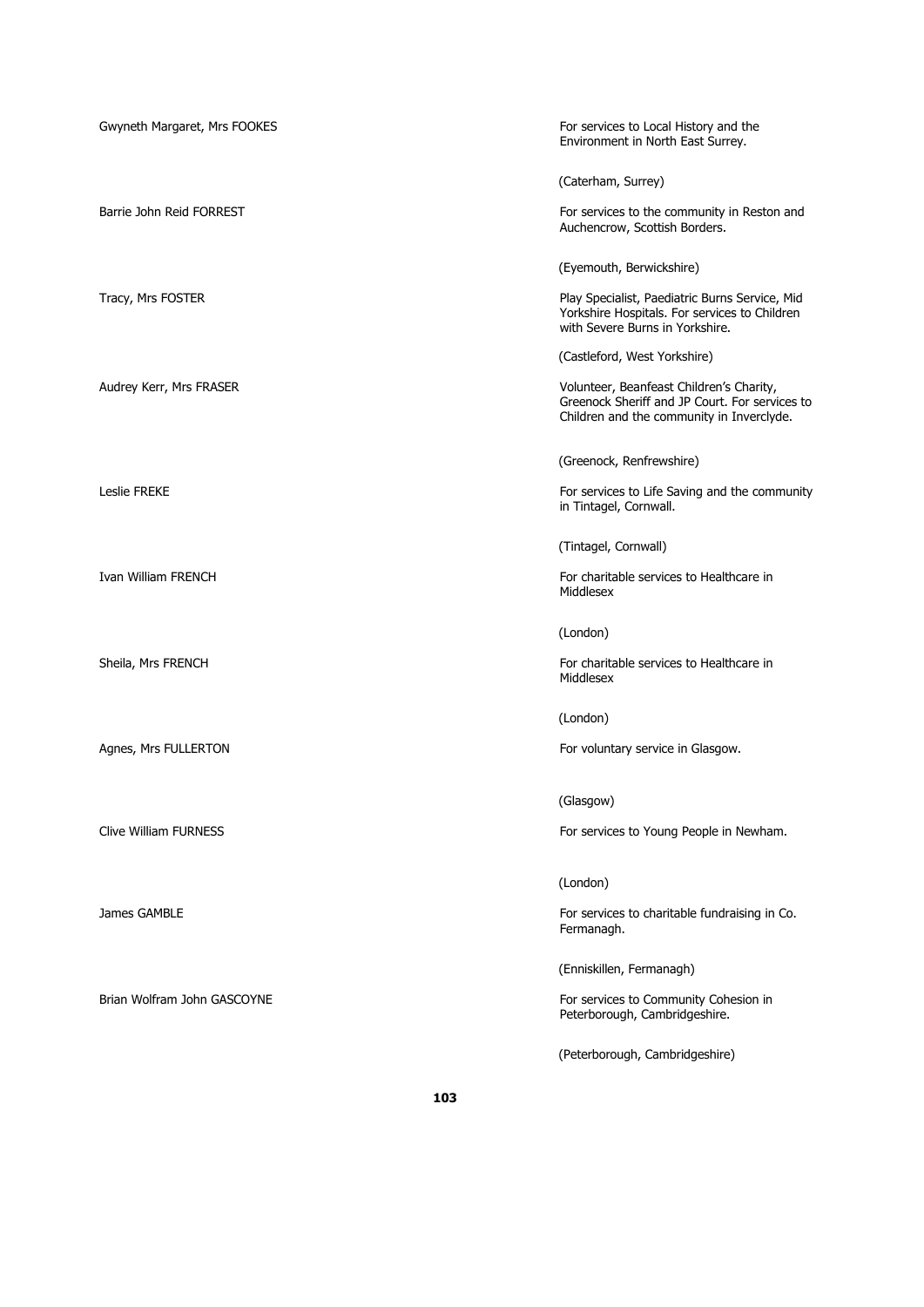| Isobel Anne Stuart, Mrs GATWARD | For services to the Arts in Hampshire through<br>the Mayflower Theatre Trust.                                                                           |
|---------------------------------|---------------------------------------------------------------------------------------------------------------------------------------------------------|
|                                 | (Lymington, Hampshire)                                                                                                                                  |
| Wendy Claire, Mrs GAUNTLETT     | For services to the community in Penzance,<br>Cornwall.                                                                                                 |
|                                 | (Penzance, Cornwall)                                                                                                                                    |
| Diana Elizabeth, Mrs GEE        | For services to the community in Hunsdon,<br>Hertfordshire.                                                                                             |
|                                 | (Ware, Hertfordshire)                                                                                                                                   |
| William John GERLACH            | Member, UK Volunteer Reading Scheme,<br>Shawley Community Primary School, Surrey.<br>For services to Education.                                         |
|                                 | (Banstead, Surrey)                                                                                                                                      |
| Maureen Mary, Mrs GILBERT       | For services to the community in Brixham,<br>Devon.                                                                                                     |
|                                 | (Brixham, Devon)                                                                                                                                        |
| Mark GILL                       | Executive Director, Magna Carta 800th<br>Anniversary Commemoration Committee. For<br>services to the 800th Anniversary<br>Commemoration of Magna Carta. |
|                                 | (London)                                                                                                                                                |
| Janet Isabelle, Mrs GILLESPIE   | For charitable service.                                                                                                                                 |
|                                 | (Castle Douglas, Dumfries)                                                                                                                              |
| Bernard GINGOLD                 | For services to the Jewish community in<br>Birmingham, West Midlands.                                                                                   |
|                                 | (West Midlands)                                                                                                                                         |
| Habidah, Mrs GLASS              | School Volunteer, Clayton Village Primary<br>School, Bradford and Gladstone Road Primary,<br>Scarborough. For services to Education.                    |
|                                 | (Bradford, West Yorkshire)                                                                                                                              |
| Ann Provan, Mrs GLENESK         | Volunteer, HM Prison Low Moss, Glasgow. For<br>services to Prisoners and Community Relations.                                                           |
|                                 | (Glasgow)                                                                                                                                               |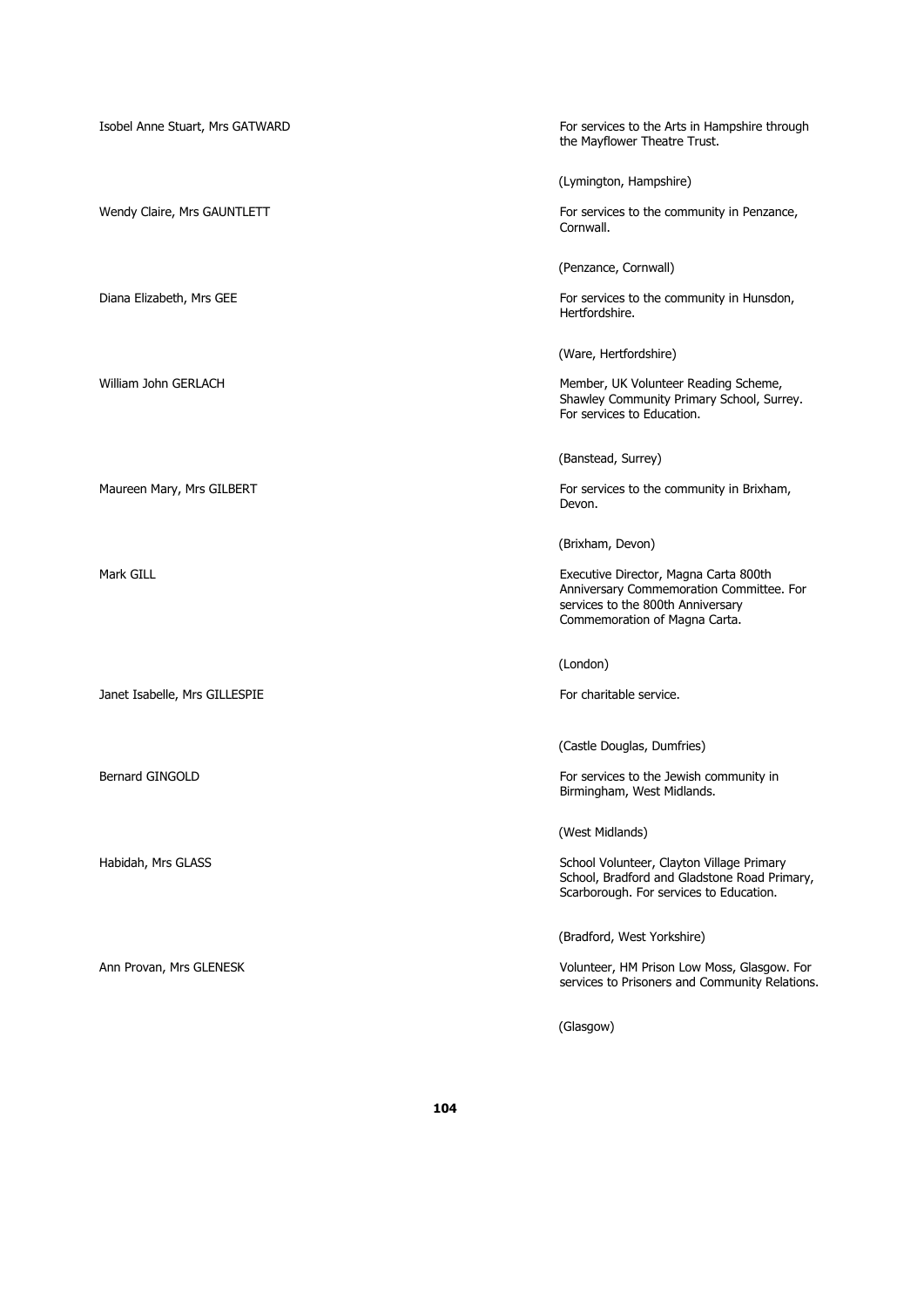Isabel Jane Kilmaine Percy, Mrs GREEN For services to the community in Dalham, Jane Suffolk. The set of the set of the set of the set of the set of the set of the set of the set of the set o

Desmond GORDON For services to the community in Mid-Ulster.

(Cookstown, Tyrone)

The Reverend Janet GOULD **For services to the community in Ely, Cardiff.** 

(Cardiff)

Violet Avril Constance, Mrs GRAHAM For services to charitable fundraising in Co.<br>
Avril Graham Formanagh. Fermanagh.

(Enniskillen, Fermanagh)

Gerald GRANSTON For services to Holocaust Education.

(London)

Burkhard GRAVIS **For services to Youth Sport Participation** in Haringey.

(London)

George GRAY For services to the Scottish National Blood Transfusion Service and the community in Stonehouse, Lanarkshire.

(Larkhall, Lanarkshire)

Karen Anne, Mrs GREAVES **Head of Leisure and Lifelong Learning**, Education, Leisure and Housing, Orkney Islands Council. For service to the community in the Orkney Islands.

(Kirkwall, Orkney)

(Suffolk)

Pauline Christian, Mrs GRILLS For voluntary service to the community and Sport in Co. Down, Northern Ireland.

(Newry, Down)

Joan, Mrs GUILLER Manager, Drop Inn Ministeries. For services to Humanitarian Aid and the community in Carrickfergus, Co. Antrim.

(Carrickfergus, Antrim)

Ms Stephanie Jayne HALE **For services to Authors and Literature.** 

(Oxford)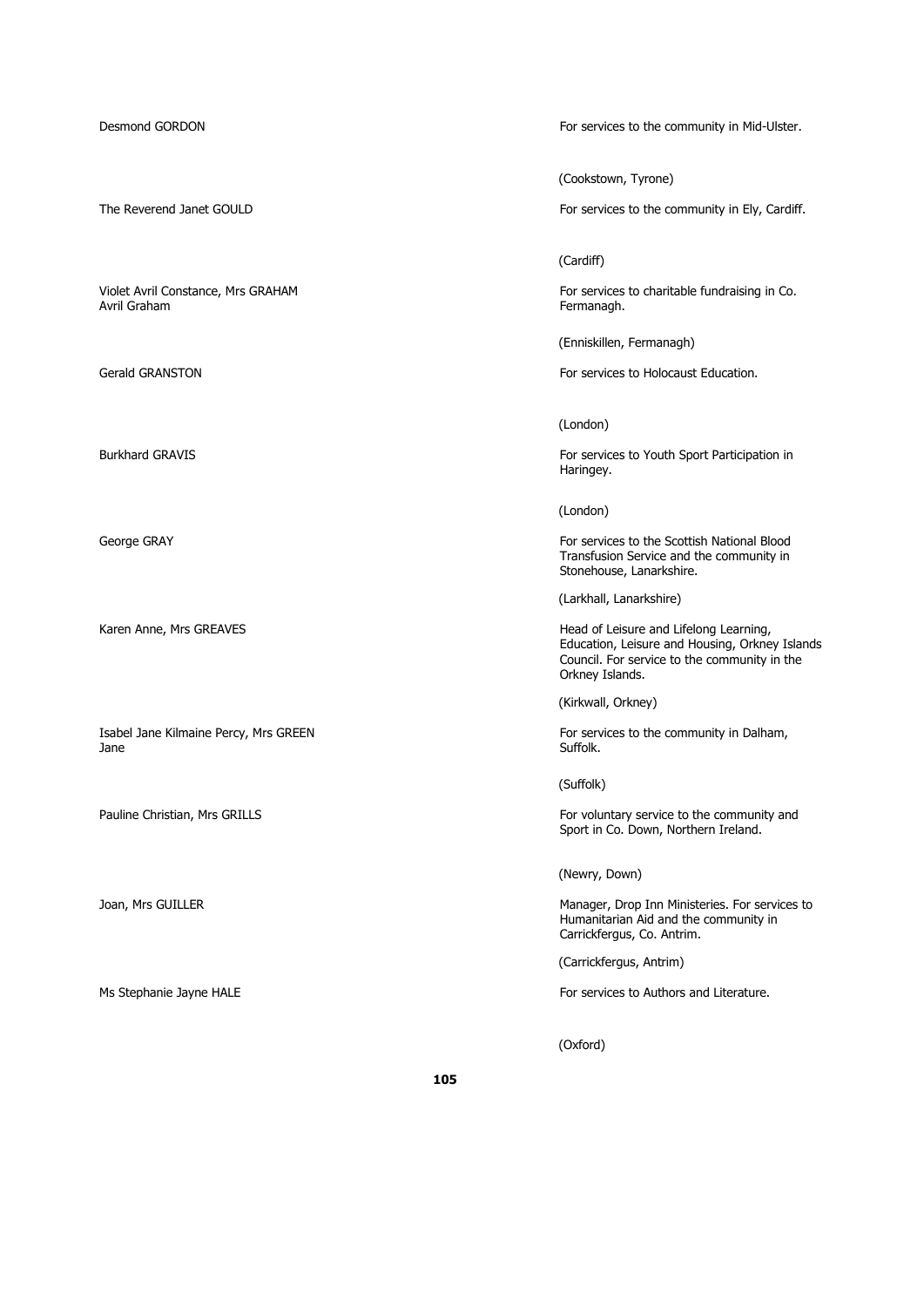Frank Duncan HAMLETT FOR THE STATE SERVICE. The STATE SERVICE SERVICE. Duncan Hamlett

Anthony Michael HALMOS Lately Director of Public Relations, City of London Corporation. For services to the 800th Anniversary Commemoration of Magna Carta.

(London)

Ann Isabella Katherine, Mrs HAMILTON **Office Manager, The Scottish Veterans' Garden** City Association. For services to Veterans.

(Bonnyrigg, Midlothian)

Miss Anna Christina Maud HAMILTON For voluntary service to Organ Music and the Maud<br>For voluntary service to Organ Music and the Maud community in Co. Tyrone.

(Omagh, Tyrone)

(Carnforth, Cumbria)

Kathleen Elizabeth, Mrs HANKEY For services to the community in Antrobus, Cheshire.

(Northwich, Cheshire)

Kathleen, Mrs HANLON **For services to the community in Ballynafeigh**, For services to the community in Ballynafeigh,<br>
Katie Co. Antrim.

(Belfast)

Brian John HARRIES For charitable services in Haverfordwest, Pembrokeshire.

(Pembrokeshire)

Muriel Olive, Mrs HARRIS **For voluntary service to the community in** For voluntary service to the community in Northumberland.

(Morpeth, Northumberland)

Mary Catherine, Mrs HART For services to Young People in Coventry and Warwickshire.

(Nuneaton, Warwickshire)

Miriam Anne, Mrs HARVEY For services to Heritage and Tourism in Worcester.

(Worcestershire)

Ms Fiona HASTON Macmillan Clinical Nurse Specialist, Head and Neck Cancer, NHS Lothian. For services to Healthcare and charity.

(Edinburgh)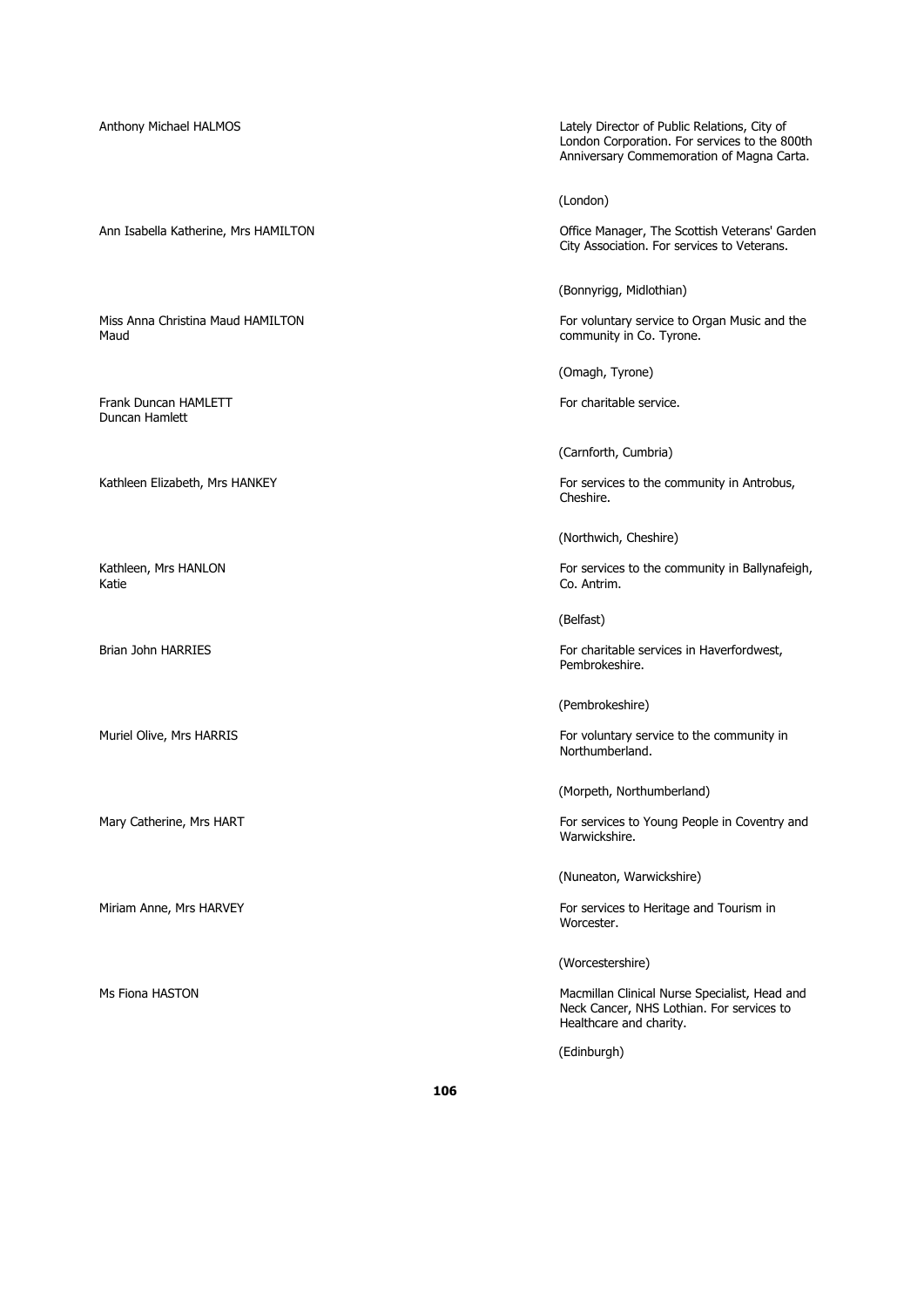Ann Cumbria.

Sydney Dorcas, Mrs HENDERSON For services to Police Welfare.

Joan Dorothy, Mrs HATTERSLEY For services to the community in East and West Horsley, Surrey.

(Leatherhead, Surrey)

Elizabeth Ann, Mrs HAY For services to the community in Rockcliffe,<br>Ann Cumbria.

(Carlisle, Cumbria)

James Douglas HAYNES **Clerk, Beeston Parish Council. For services to** the community in Beeston, Cheshire.

(Cheshire)

Professor Peter Andrew HEASMAN Volunteer Member, NHS Research Ethics Committees. For services to Providing Ethical Review and Support to Researchers.

(Shotley Bridge, Durham)

Margaret, Mrs HEATH For services to the community in Newcastle under Lyme, Staffordshire.

(Newcastle under Lyme, Staffordshire)

Geoffrey John HEATHCOCK, JP **For services to the Royal National Lifeboat** Institution and the community in Cambridgeshire.

(Cambridgeshire)

(Portadown, Armagh)

Tonia Margaret, Mrs HICKMAN For services to Diversity and Inclusion in the Civil Service.

(London)

Jennifer Caswell, Mrs HILDYARD For services to the community in York, North Yorkshire.

(North Yorkshire)

Victor HIRD **Farm and Estates Manager, Brackenhurst** Farm and Estates Manager, Brackenhurst Campus, Nottingham Trent University. For services to Land-Based Education.

(Newark, Nottinghamshire)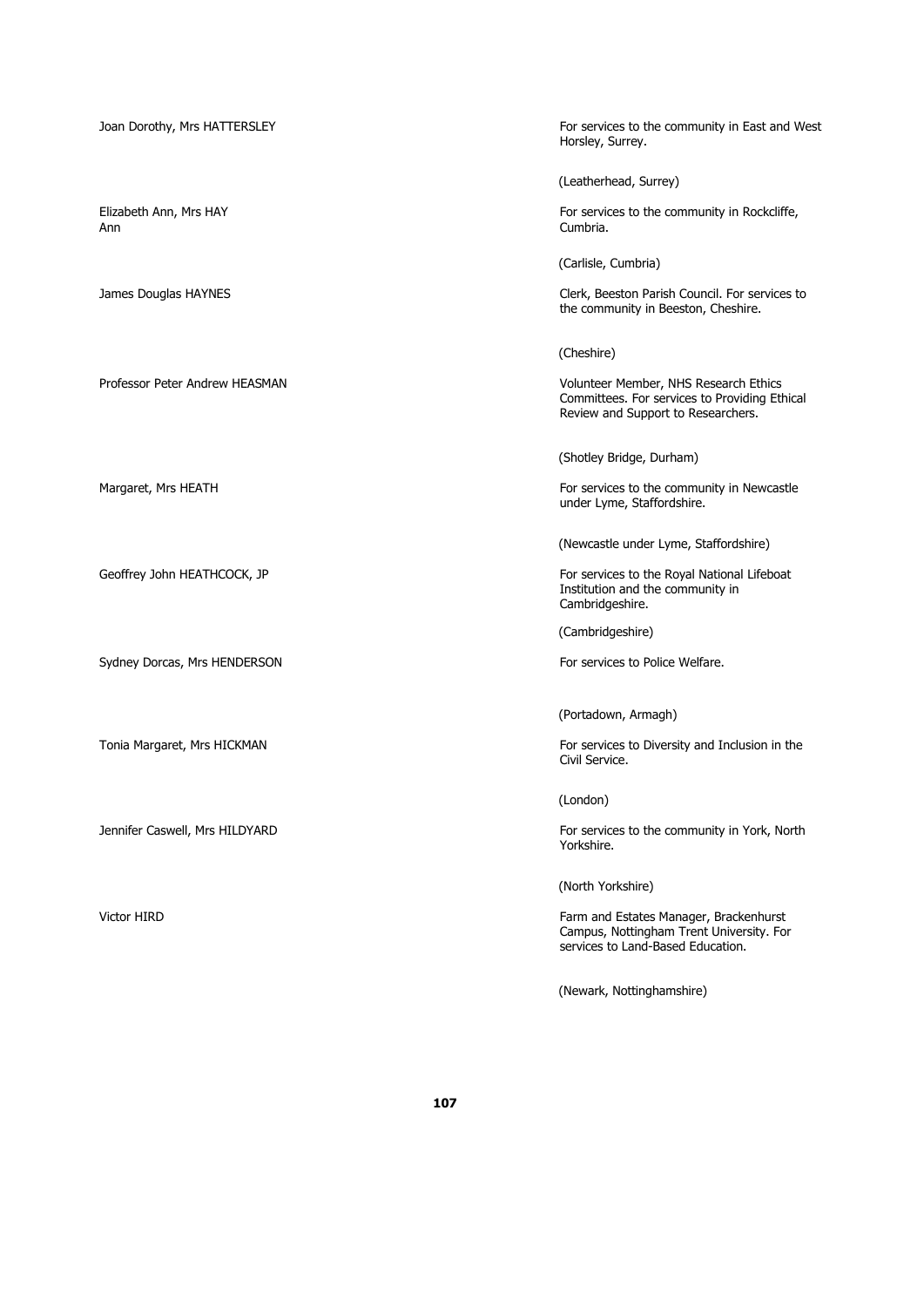| Avril Froma, Mrs HITMAN         | For services to People with Learning Disabilities<br>in Bromley through Dance and Arts.                                                                        |
|---------------------------------|----------------------------------------------------------------------------------------------------------------------------------------------------------------|
|                                 | (London)                                                                                                                                                       |
| Jean, Mrs HOLLAND               | For services to the community in Mosborough,<br>South Yorkshire.                                                                                               |
|                                 | (South Yorkshire)                                                                                                                                              |
| Jean Mary, Mrs HOLLAND          | For services to Swimming in Dorset.                                                                                                                            |
|                                 | (Upton, Dorset)                                                                                                                                                |
| Richard Bryan HOOL              | For charitable service to Cancer Charities in<br>Northern Ireland.                                                                                             |
|                                 | (Belfast)                                                                                                                                                      |
| Sylvia Mulenga, Mrs HORNSBY     | Personal Assistant, Department of Energy and<br>Climate Change. For services to Public<br>Administation and charity.                                           |
|                                 | (London)                                                                                                                                                       |
| Jean Evelyn, Mrs HUGGAN         | Volunteer, Milton Keynes Bereavement Service,<br>Buckinghamshire. For services to Bereaved<br>Families.                                                        |
|                                 | (Milton Keynes, Buckinghamshire)                                                                                                                               |
| <b>Brian William HUGHES</b>     | Fundraiser and Standard Bearer, Henley-on-<br>Thames Branch, Royal British Legion. For<br>voluntary service to Armed Services Personnel<br>and their Families. |
|                                 | (Henley-on-Thames, Oxfordshire)                                                                                                                                |
| Miss Karen Ann HUGHES           | For voluntary services to Young People in<br>Swansea.                                                                                                          |
|                                 | (Tyoch, Swansea)                                                                                                                                               |
| Angela Elizabeth, Mrs HUMPHREYS | For services to the community in Oakham,<br>Rutland.                                                                                                           |
|                                 | (Oakham, Rutland)                                                                                                                                              |
| Elaine, Mrs HUSBAND             | For services to charitable fundraising and the<br>community in Brockenhurst, Hampshire.                                                                        |
|                                 | (Brockenhurst, Hampshire)                                                                                                                                      |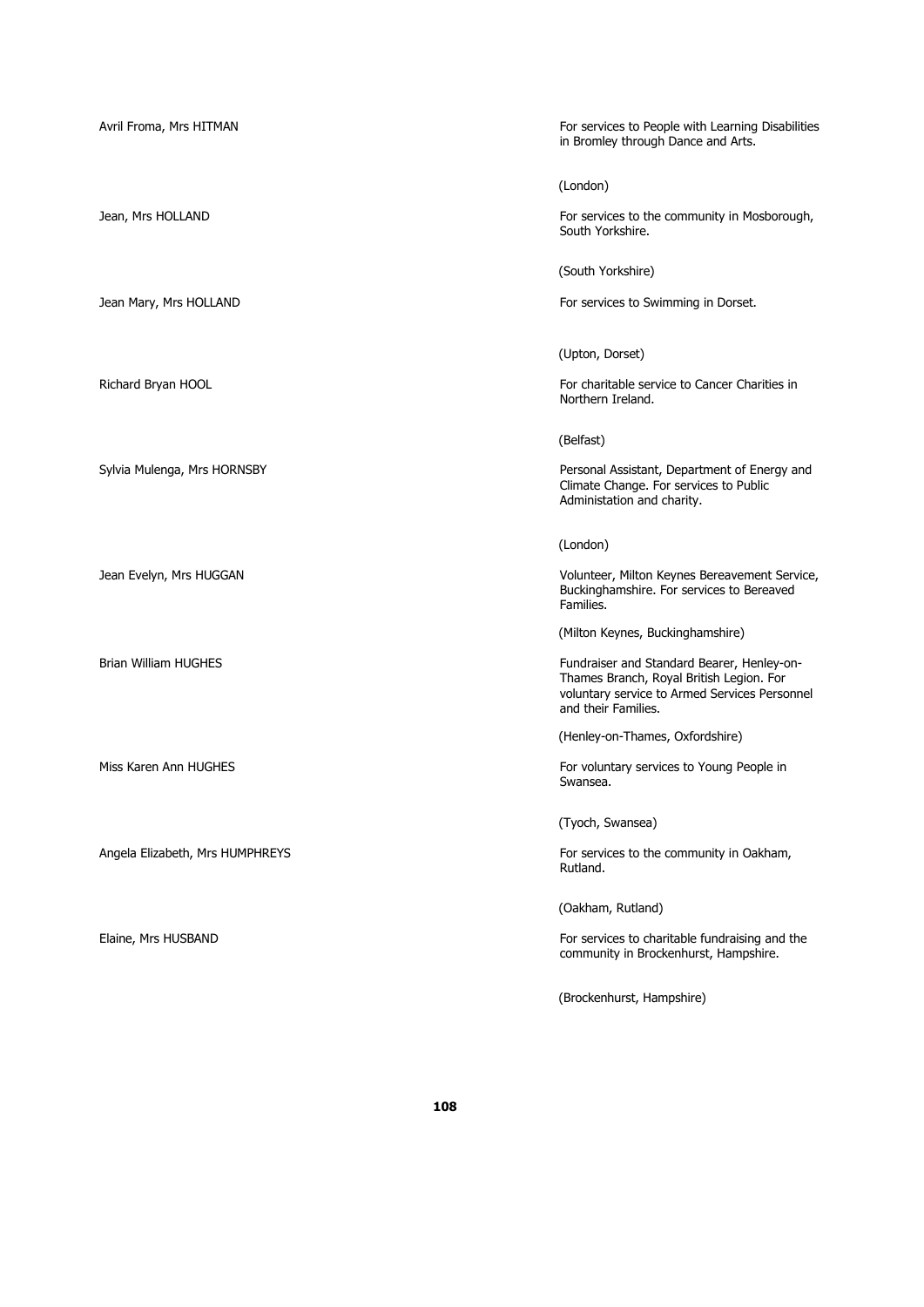| John Arthur George HUTCHINS, JP          | For services to the community in New Milton,<br>Hampshire.                                                                   |
|------------------------------------------|------------------------------------------------------------------------------------------------------------------------------|
|                                          | (New Milton, Hampshire)                                                                                                      |
| Janet, Mrs INMAN                         | Chief Executive, Lincolnshire Sport. For<br>services to Volleyball and the Sporting<br>Community in Lincolnshire.            |
|                                          | (Lincolnshire)                                                                                                               |
| <b>Emrul ISLAM</b>                       | Chairman, Newark Youth London Limited. For<br>services to Sport and the community in East<br>London.                         |
|                                          | (London)                                                                                                                     |
| David Alistair JACK                      | For services to Photography in Northern Ireland.                                                                             |
|                                          | (Newtownabbey, Antrim)                                                                                                       |
| The Reverend Freda JACKSON               | For services to the community in Middleton,<br>Greater Manchester.                                                           |
|                                          | (Rochdale, Greater Manchester)                                                                                               |
| John Christopher JACOBSON                | For services to Handball in Liverpool.                                                                                       |
|                                          | (Liverpool, Merseyside)                                                                                                      |
| Marjory Mackenzie, Mrs JAGGER            | Manager, Skye and Lochalsh Young Carers<br>Service. For services to Young People and the<br>community in the Inner Hebrides. |
|                                          | (Isle of Skye, Ross and Cromarty)                                                                                            |
| Simon James JAKEMAN                      | Firefighter, London Fire Brigade. For services to<br>Sustainability and Energy Efficiency in the<br>London Fire Brigade.     |
|                                          | (London)                                                                                                                     |
| Canon Dermot Christopher Ledgard JAMESON | For services to the community in Rostrevor, Co.<br>Down.                                                                     |
|                                          | (Rostrevor, Down)                                                                                                            |
| Sylvia Doreen Phyllis, Mrs JARRETT       | For services to charity and the community in<br>Goring-by-Sea, West Sussex.                                                  |
|                                          | (Worthing, West Sussex)                                                                                                      |
| Janet, Mrs JEFFRIES                      | For services to the community particularly LGBT<br>People in Wales.                                                          |
|                                          | (Cardiff)                                                                                                                    |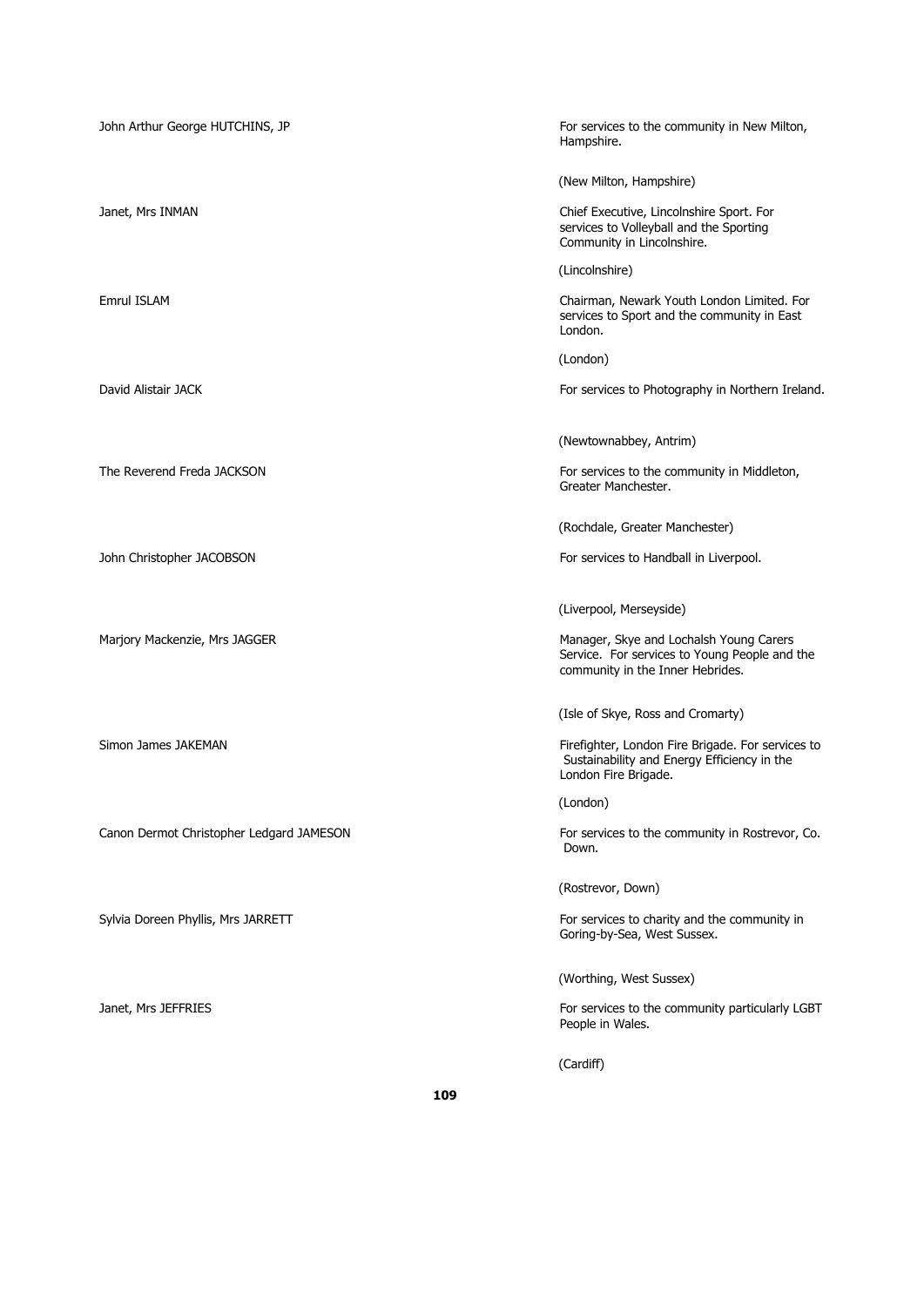| Joyce Monica, Mrs JENKINS        | For services to the community in Swansea.                                                                                                                |
|----------------------------------|----------------------------------------------------------------------------------------------------------------------------------------------------------|
|                                  | (Gower, Swansea)                                                                                                                                         |
| Michael John JESS                | Secretary, Nautilus Welfare Fund. For services<br>to Seafarers' Welfare, Wirral.                                                                         |
|                                  | (Wirral, Merseyside)                                                                                                                                     |
| Miss Christine Margaret JOHNSTON | Captain, Third Kilsyth Boys' Brigade Company.<br>For services to Young People and the<br>community in Kilsyth, North Lanarkshire.                        |
|                                  | (Kilsyth, Dunbartonshire)                                                                                                                                |
| Selwyn JOHNSTON                  | For services to the community in Enniskillen, Co.<br>Fermanagh.                                                                                          |
|                                  | (Enniskillen, Fermanagh)                                                                                                                                 |
| Ms Jacqueline JOHNSTON-LYNCH     | Co-founder and Head of Service, Tom Harrison<br>House. For services to Veteran Support.                                                                  |
|                                  | (Liverpool, Merseyside)                                                                                                                                  |
| Barbara Patricia, Mrs JONES      | For services to the British Red Cross and the<br>community in Gwynedd.                                                                                   |
|                                  | (Tywyn, Gwynedd)                                                                                                                                         |
| John JOSEPH                      | Police Community Support Officer, Mitcham<br>Police Station. For services to Young People<br>and Schools Engagement.                                     |
|                                  | (London)                                                                                                                                                 |
| Prithipal Singh KANG             | For services to Fire and Rescue Awareness and<br>Community Cohesion in North Kent.                                                                       |
|                                  | (Gravesend, Kent)                                                                                                                                        |
| Ms Davinder KAUR                 | Chief Executive Officer, SWEDA and Chair,<br>Sandwell Consortium. For services to Women's<br>Enterprise and the community in Sandwell,<br>West Midlands. |
|                                  | (West Bromwich, West Midlands)                                                                                                                           |
| Adam KELLY                       | Lately Owner, Adam's Ices. For services to<br>Business and the community in Galashiels,<br>Scottish Borders.                                             |
|                                  | (Galashiels, Roxburgh, Ettrick and Lauderdale)                                                                                                           |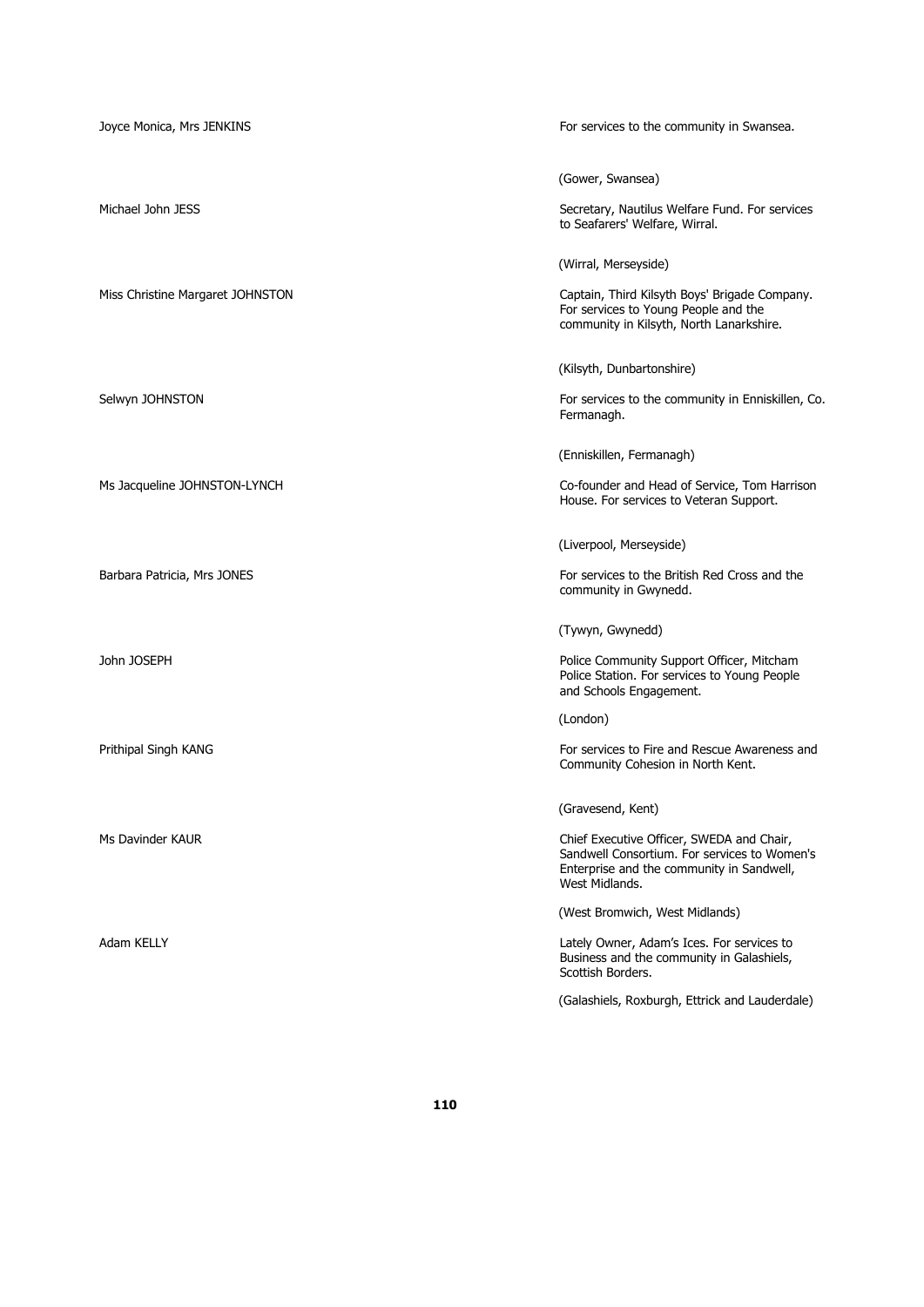| Yvonne Avril, Mrs KENNARD     | For services to Healthcare and the community<br>in West Sussex.                                                                     |
|-------------------------------|-------------------------------------------------------------------------------------------------------------------------------------|
|                               | (Forest Row, East Sussex)                                                                                                           |
| Betty, Mrs KENYON             | For services to the community in Bury, Greater<br>Manchester.                                                                       |
|                               | (Bury, Greater Manchester)                                                                                                          |
| Anthony Neville KINGSNORTH    | President, The Federation of Enfield Residents'<br>and Allied Associations. For services to the<br>community in Enfield, Middlesex. |
|                               | (London)                                                                                                                            |
| Miss Margaret Mary KITE       | For services to charitable fundraising and the<br>community in Kenilworth, Warwickshire.                                            |
|                               | (Kenilworth, Warwickshire)                                                                                                          |
| Mary, Mrs KNOX                | For voluntary services to the community of<br>Broughshane, Northern Ireland.                                                        |
|                               | (Ballymena, Antrim)                                                                                                                 |
| Matilda Maud, Mrs KYLE        | For voluntary services to the Northern Ireland<br>Hospice.                                                                          |
|                               | (Newtownabbey, Antrim)                                                                                                              |
| Susan Mary, Mrs LAMBERT       | For services to the community in Thorpe<br>Langton, Leicestershire.                                                                 |
|                               | (Market Harborough, Leicestershire)                                                                                                 |
| Sheena Sandra, Mrs LAMOND     | Manager, Media Kitchen, James Hutton<br>Institute. For services to Agricultural Science.                                            |
|                               | (Coupar Angus, Perth and Kinross)                                                                                                   |
| Stella, Mrs LAUGHLIN          | Coordinator, Giving Tree Appeal. For charitable<br>service to the community in Belfast.                                             |
|                               | (Ballyclare, Antrim)                                                                                                                |
| Ms Alyson LAWTON              | Lately Trust and Company Secretary, Historic<br>Royal Palaces. For services to Heritage.                                            |
|                               | (London)                                                                                                                            |
| Miss Margaret Barbara MACBEAN | Captain, 4b Cauldeen Girls' Brigade. For<br>services to Young People in Inverness.                                                  |
|                               |                                                                                                                                     |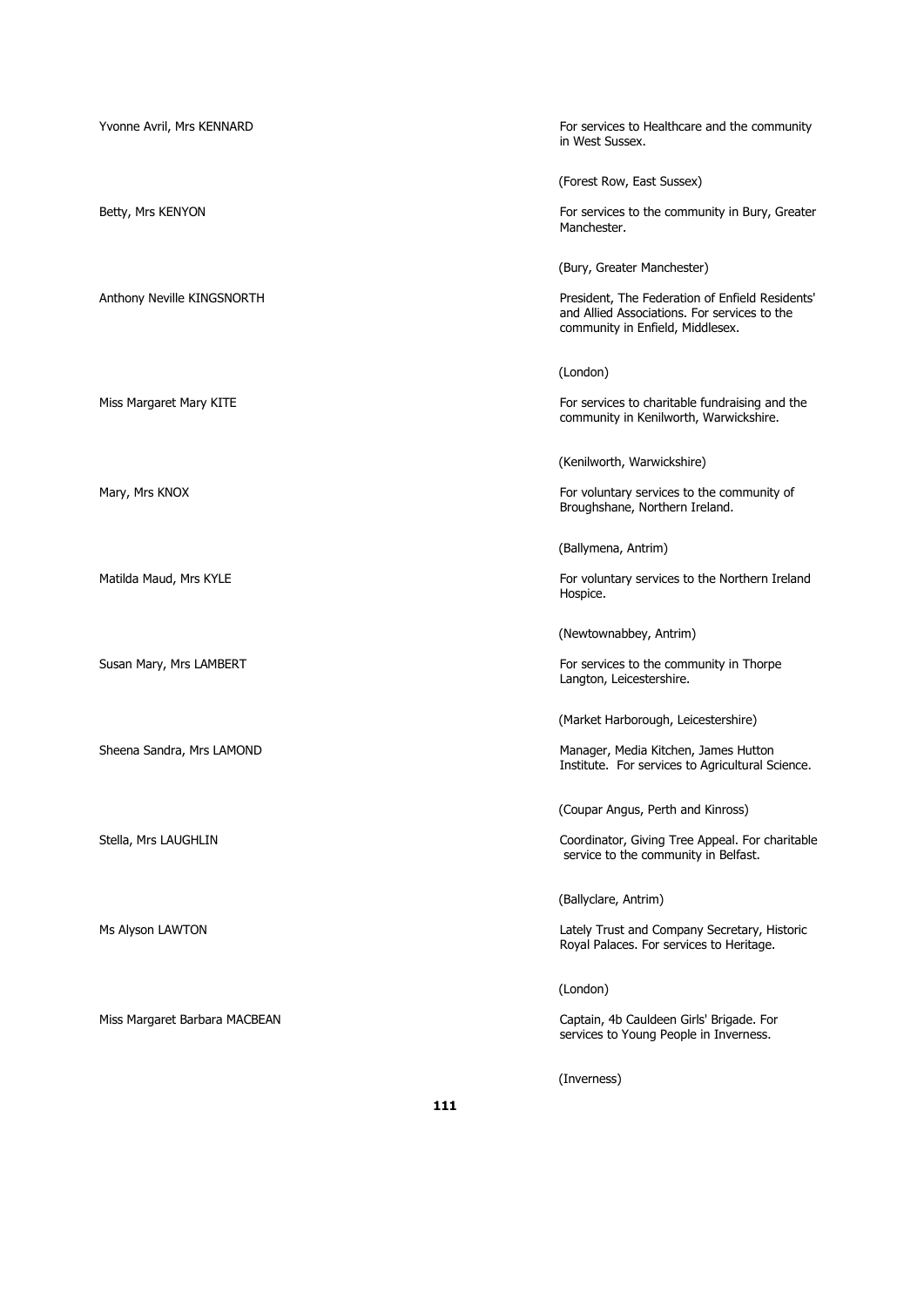| Lesley, Mrs MACNEIL                  | For voluntary services to the Royal Voluntary<br>Service and to the University Hospital of Wales,<br>Cardiff. |
|--------------------------------------|---------------------------------------------------------------------------------------------------------------|
|                                      | (Cardiff)                                                                                                     |
| <b>Gurcharan MALL</b>                | For services to British Asian Music and<br>Performing Arts.                                                   |
|                                      | (Sutton Coldfield, West Midlands)                                                                             |
| Ann Judith, Mrs MALLING              | For services to Young People in the South West<br>of England through Girlguiding.                             |
|                                      | (Somerton, Somerset)                                                                                          |
| Christopher MARCH                    | For services to the community in Warminster,<br>Wiltshire.                                                    |
|                                      | (Warminster, Wiltshire)                                                                                       |
| Margaret, Mrs MARSHALL               | For services to Integrated Education in<br>Northern Ireland.                                                  |
|                                      | (Belfast)                                                                                                     |
| Esther Bridget, Mrs MATHEWS          | For services to Canoeing.                                                                                     |
|                                      | (Doncaster, South Yorkshire)                                                                                  |
|                                      |                                                                                                               |
| Edith, Mrs MCADAMS                   | For services to the community in Northern<br>Ireland.                                                         |
|                                      | (London)                                                                                                      |
| Fiona Margaret, Mrs MCALLAN          | Admissions Officer, Borders College. For<br>services to Education.                                            |
|                                      | (Greenlaw, Berwickshire)                                                                                      |
| Sheila Frances, Mrs MCCALLUM         | For voluntary service to Music in Mid Argyll.                                                                 |
|                                      | (Lochgilphead, Argyll and Bute)                                                                               |
| Mary Rosalind, Mrs MCCLEARY<br>Molly | For services to the Arts and the community in<br>Hillsborough, Co. Down.                                      |
|                                      | (Hillsborough, Down)                                                                                          |
| Margaret, Mrs MCCULLAGH              | President, The Royal British Legion, Portrush<br>Branch. For services to the community in<br>Portrush.        |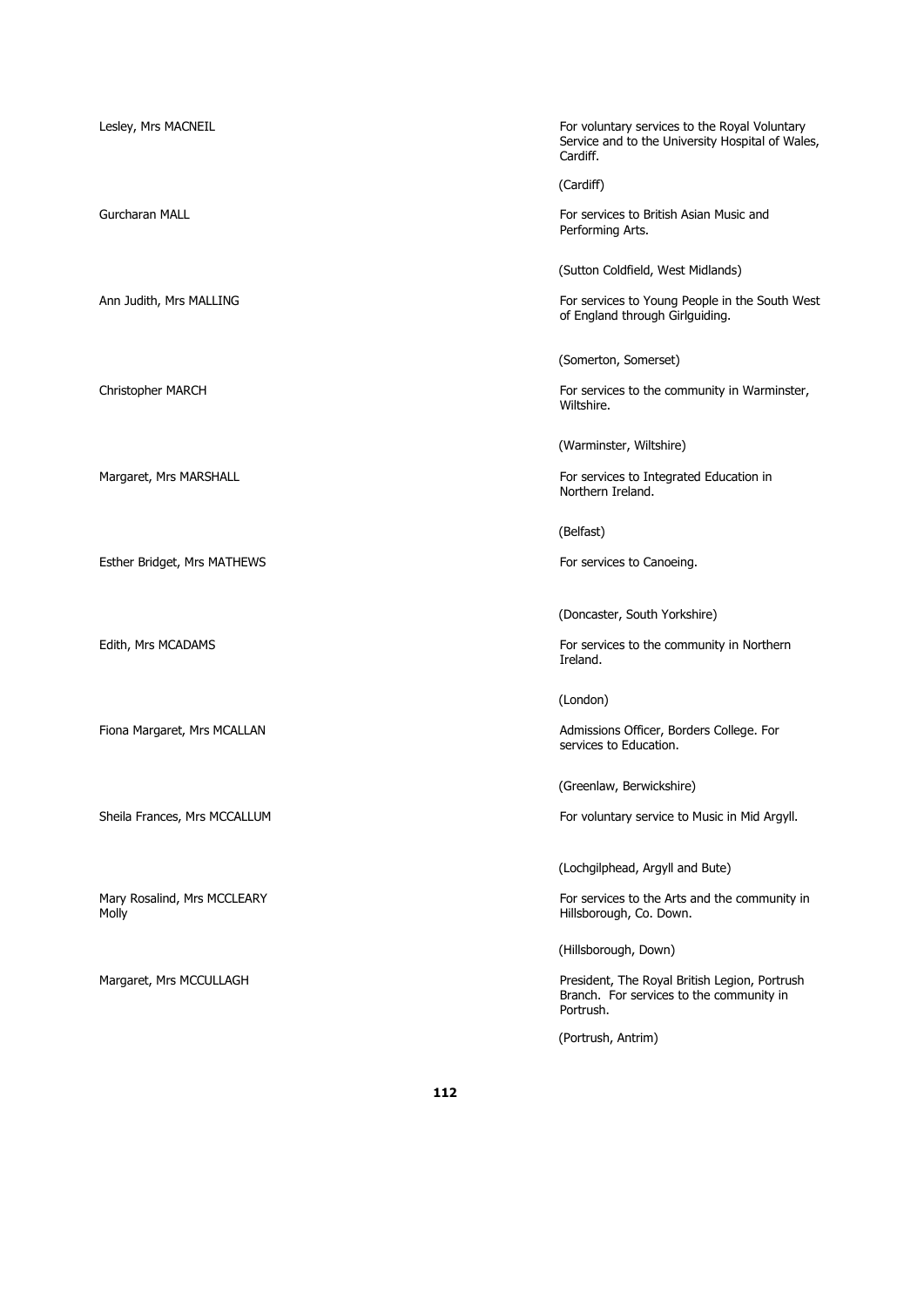| Ann Elizabeth, Mrs MCGARRIGLE | For services to Mental Health and the Bereaved<br>in Northern Ireland.                                                                     |
|-------------------------------|--------------------------------------------------------------------------------------------------------------------------------------------|
|                               | (Limavady, Londonderry)                                                                                                                    |
| Robert Arthur MCGONIGLE       | Parish Administrator, Saint Columb's Cathedral.<br>For services to Built Heritage and Tourism in<br>Londonderry.                           |
|                               | (Londonderry)                                                                                                                              |
| Michael Francis MCGREEVY      | Coach, Dromore Athletics Club. For services to<br>Sport and the community in Doremore, Co.<br>Down.                                        |
|                               | (Dromore, Down)                                                                                                                            |
| Brian Keith MCGUINNESS        | For services to Rugby Union and charity.                                                                                                   |
|                               | (Marlow, Buckinghamshire)                                                                                                                  |
| Mabel Louise, Mrs MCGURK      | For services to Terminally Ill Patients and the<br>community in Middlesbrough, Teesside.                                                   |
|                               | (Middlesbrough, North Yorkshire)                                                                                                           |
| Gail Adele, Mrs MCKEITCH      | Branch Chair, Ellon Branch, National Autistic<br>Society. For services to People with Autism and<br>their Families in North East Scotland. |
|                               | (Ellon, Aberdeenshire)                                                                                                                     |
| Tom MCKENNA                   | Chairman, Crewe United Football and Social<br>Club. For services to Football and Cross<br>Community Reconciliation in Northern Ireland.    |
|                               | (Lisburn, Antrim)                                                                                                                          |
| Miss Lisa MCLOUGHLIN          | For voluntary services to the Brain Tumour<br>Trust.                                                                                       |
|                               | (Bolton, Greater Manchester)                                                                                                               |
| Miss Myrtle Elizabeth MEEKE   | For services to the community in Dromore, Co.<br>Down.                                                                                     |
|                               | (Dromara, Down)                                                                                                                            |
| Jane Rodwell, Mrs MIDDLETON   | For services to the community in Chilmark,<br>Wiltshire.                                                                                   |
|                               | (Salisbury, Wiltshire)                                                                                                                     |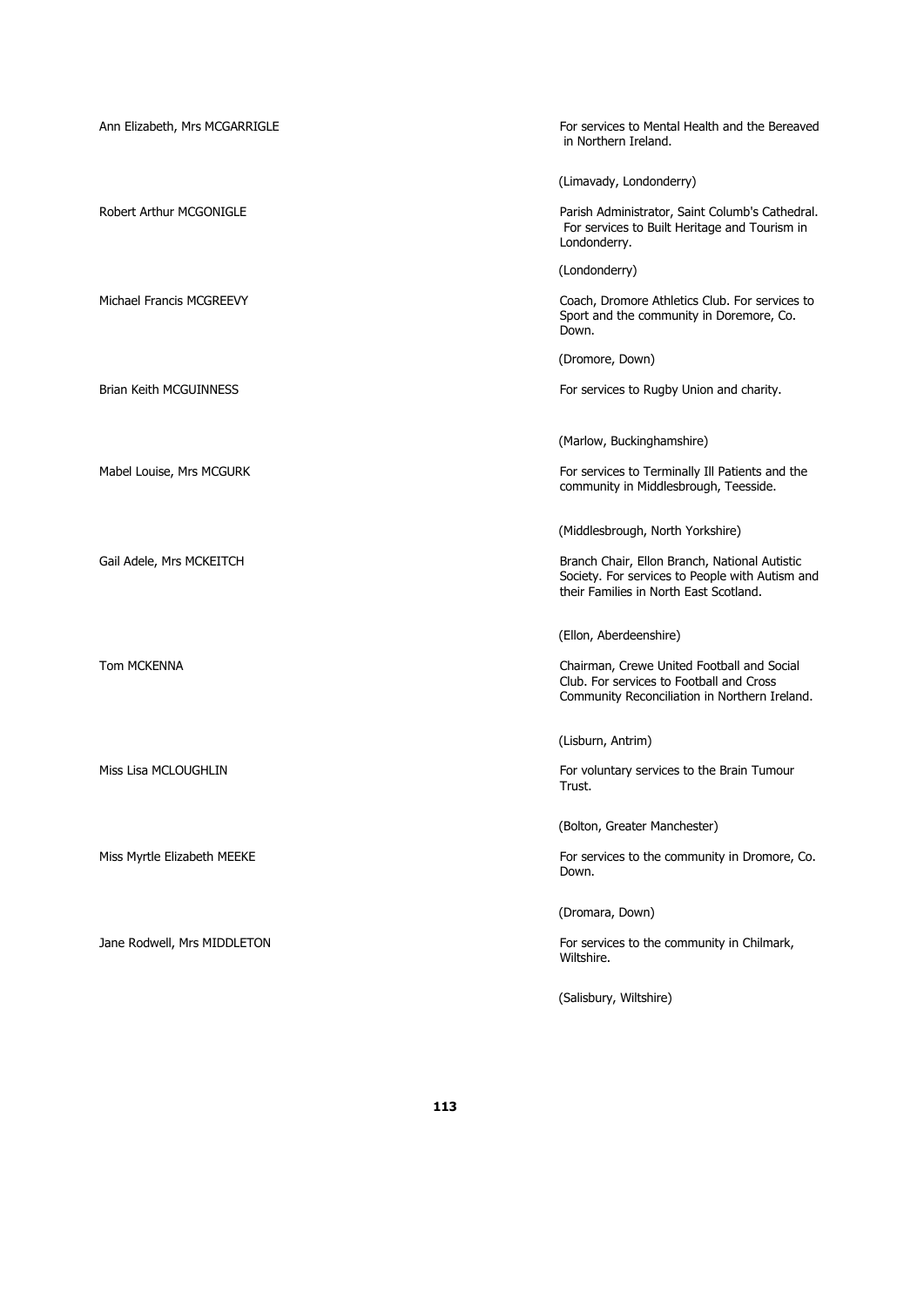| Melissa Fay, Mrs MIDDLETON     | For services to charity in Kenya and the<br>community in Teignmouth, Devon.                                                  |
|--------------------------------|------------------------------------------------------------------------------------------------------------------------------|
|                                | (Teignmouth, Devon)                                                                                                          |
| John Scott MITCHELL            | For voluntary service to the community in<br>Northern Ireland through Volunteer Now.                                         |
|                                | (Carrickfergus, Antrim)                                                                                                      |
| Barbara, Mrs MITCHESON<br>Babs | Secretary, Bodenham Flood Protection Group.<br>For services to the community in Herefordshire.                               |
|                                | (Herefordshire)                                                                                                              |
| Terence Alexander MONRO        | For voluntary services to Sculling and Rowing in<br>Belfast.                                                                 |
|                                | (Lisburn, Antrim)                                                                                                            |
| Christine Mary, Mrs MORGAN     | For services to the community in Spilsby,<br>Lincolnshire.                                                                   |
|                                | (Spilsby, Lincolnshire)                                                                                                      |
| <b>William MORROW</b>          | For voluntary services to the community in<br>Belfast.                                                                       |
|                                | (Belfast)                                                                                                                    |
| Akeim MUNDELL                  | For services to the community in Manchester.                                                                                 |
|                                | (Greater Manchester)                                                                                                         |
| Teena, Mrs MUNDEN              | Business Centre Manager, Ordnance Survey.<br>For services to Corporate Fundraising and to<br>charity in Southampton.         |
|                                | (Southampton, Hampshire)                                                                                                     |
| Jane Martin, Mrs MUNRO         | For voluntary services in Inverness-shire.                                                                                   |
|                                | (Inverness)                                                                                                                  |
| Siraaj-Ul-Haq NADAT            | Senior Quality of Life Facilitator, Changing Our<br>Lives. For services to People with Disabilities in<br>the West Midlands. |
|                                | (Walsall, West Midlands)                                                                                                     |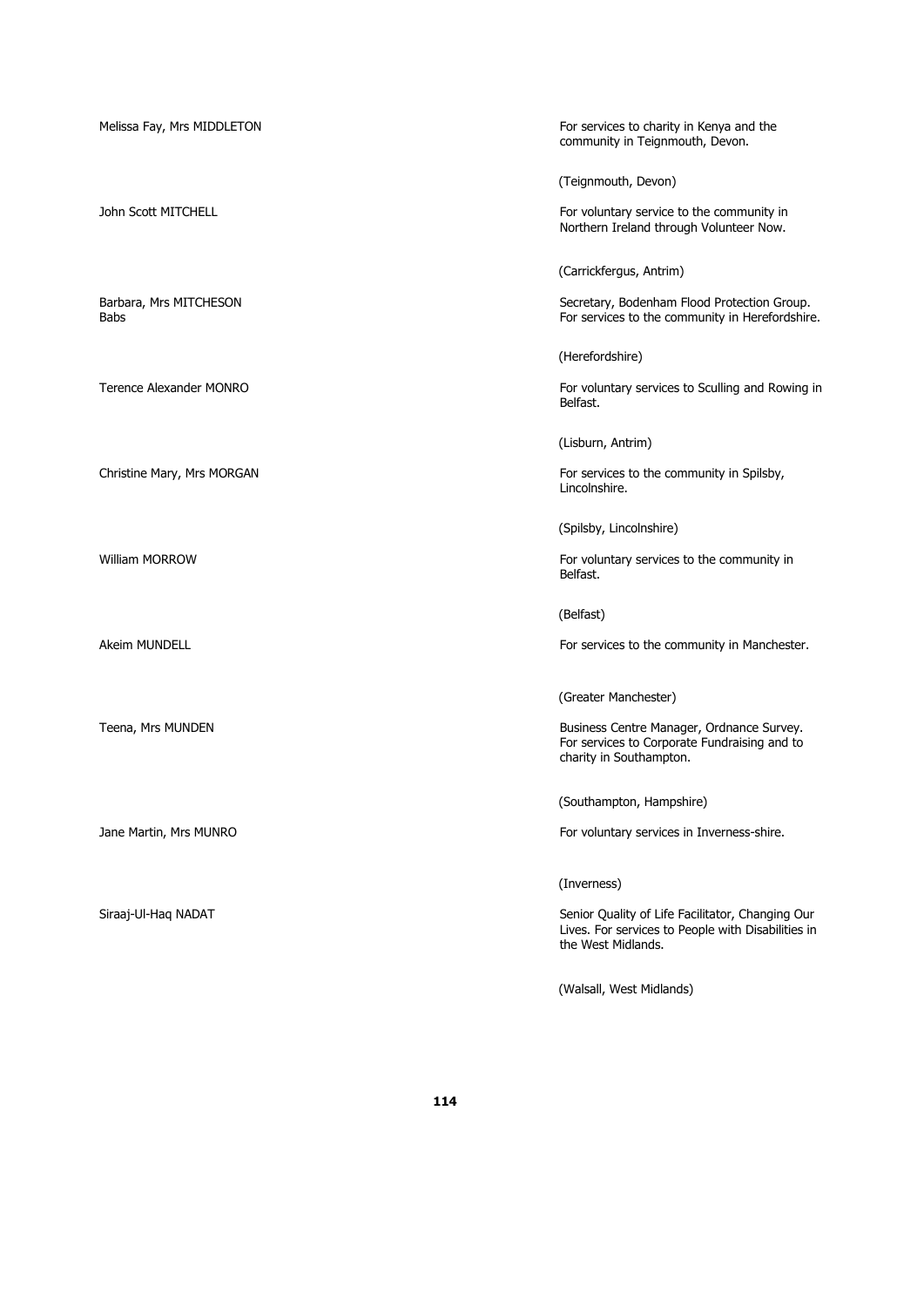| Sewa Singh NANDHRA          | For services to the community in Woolwich,<br>London.                                                                |
|-----------------------------|----------------------------------------------------------------------------------------------------------------------|
|                             | (London)                                                                                                             |
| Miss Saba NASIM             | For services to Cricket and Young People in<br>London.                                                               |
|                             | (London)                                                                                                             |
| Patricia, Mrs NEWTON        | Convener, Age Concern Eastwood. For<br>services to Older People in East Renfrewshire.                                |
|                             | (Clarkston, Renfrewshire)                                                                                            |
| Elsie, Mrs NORMINGTON       | Development Officer, Merkinch Community<br>Centre. For services to the community in<br>Inverness-shire.              |
|                             | (North Kessock, Inverness)                                                                                           |
| Alistair Derek NORVAL       | Organist, St Paul's Church, Milngavie. For<br>services to Music in Dunbartonshire.                                   |
|                             | (Bearsden, Dunbartonshire)                                                                                           |
| Maureen Olive, Mrs NUNN     | Midday Assistant, Cleaner and School<br>Volunteer, Lubbins Park Primary School, Essex.<br>For services to Education. |
|                             | (Canvey Island, Essex)                                                                                               |
| Derek Walter OLD            | For services to the community in Ibberton,<br>Dorset.                                                                |
|                             | (Blandford Forum, Dorset)                                                                                            |
| Ethel, Mrs OLDCROFT         | For voluntary service to Older People in Co.<br>Fermanagh.                                                           |
|                             | (Enniskillen, Fermanagh)                                                                                             |
| Sheila Margaret, Mrs ONIONS | For services to the community in Fillongley,<br>Warwickshire.                                                        |
|                             | (Fillongley, Warwickshire)                                                                                           |
| Ann, Mrs ORR                | For services to Agriculture Industry and the<br>Rural Community in County Fermanagh,<br>Northern Ireland.            |
|                             | (Enniskillen, Fermanagh)                                                                                             |
| William Edward Raymond ORR  | For voluntary and charitable service in Northerr<br>Ireland.                                                         |
|                             | (Holywood, Down)                                                                                                     |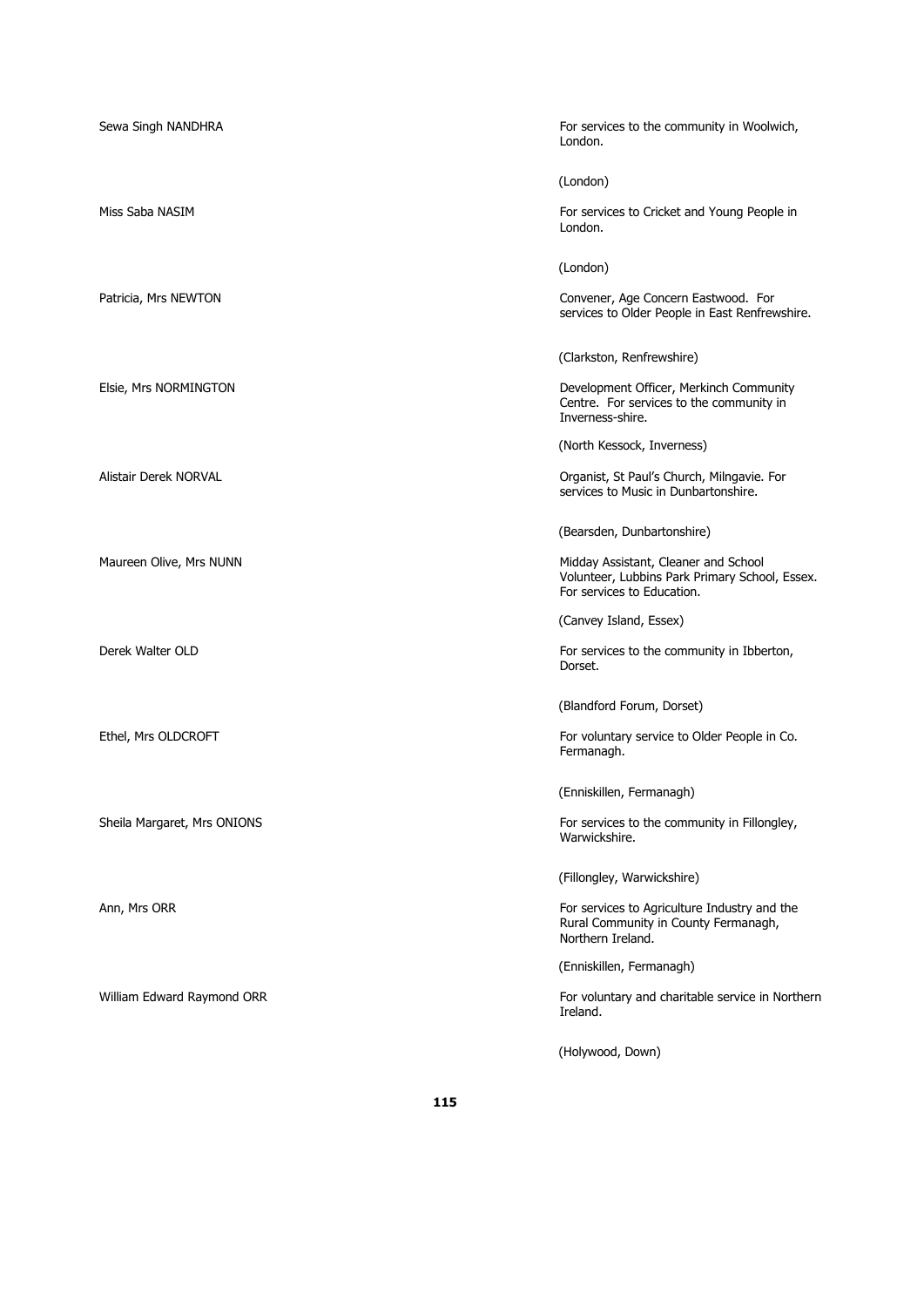Amanda Marie Catherine, Mrs PARK Fundraiser, SSAFA and the Royal British Legion. For voluntary service to the ex-Service community.

(Abroad)

Sally, Mrs PARKER For services to the community in Shipton Gorge, Dorset.

(Bridport, Dorset)

Carmen Kamini, Mrs PATEL **Carmen Kamini, Mrs PATEL** Coulsdon, Croydon. For services to Education.

(Crawley, West Sussex)

Paritaben, Mrs PATEL For voluntary and charitable services to Poverty Reduction in India.

(London)

Miss Jean Elizabeth Beatrice PATTERSON For services to the community in Seskinore, Northern Ireland.

(Omagh, Tyrone)

Pauline, Mrs PEACOCK **Manager, Woolton in Bloom.** For Kerry Peacock voluntary services to the Gardens of Woolton Village, Liverpool.

(Liverpool, Merseyside)

Miss Enid PENNINGTON For voluntary service to the Arts in the North West.

(Prescot, Merseyside)

Sheila Ann, Mrs PERRY For services to Second World War Heritage.

(Wadebridge, Cornwall)

Neville PETTITT Chairman, West Suffolk Wheelers. For services to Cycling and Youth Participation in Cycling.

(Bury St Edmunds, Suffolk)

Dorothy, Mrs PICKERING **Head Dinner Lady, Mercenfield Primary School.** Head Dinner Lady, Mercenfield Primary School. For services to the community in Markfield, Leicestershire.

(Leicestershire)

Ms Induji POPAT Hindu Priest, Ashton Under Lyme Hindu Temple. Indu Popat For services to Asian Women in the North West.

(Stalybridge, Greater Manchester)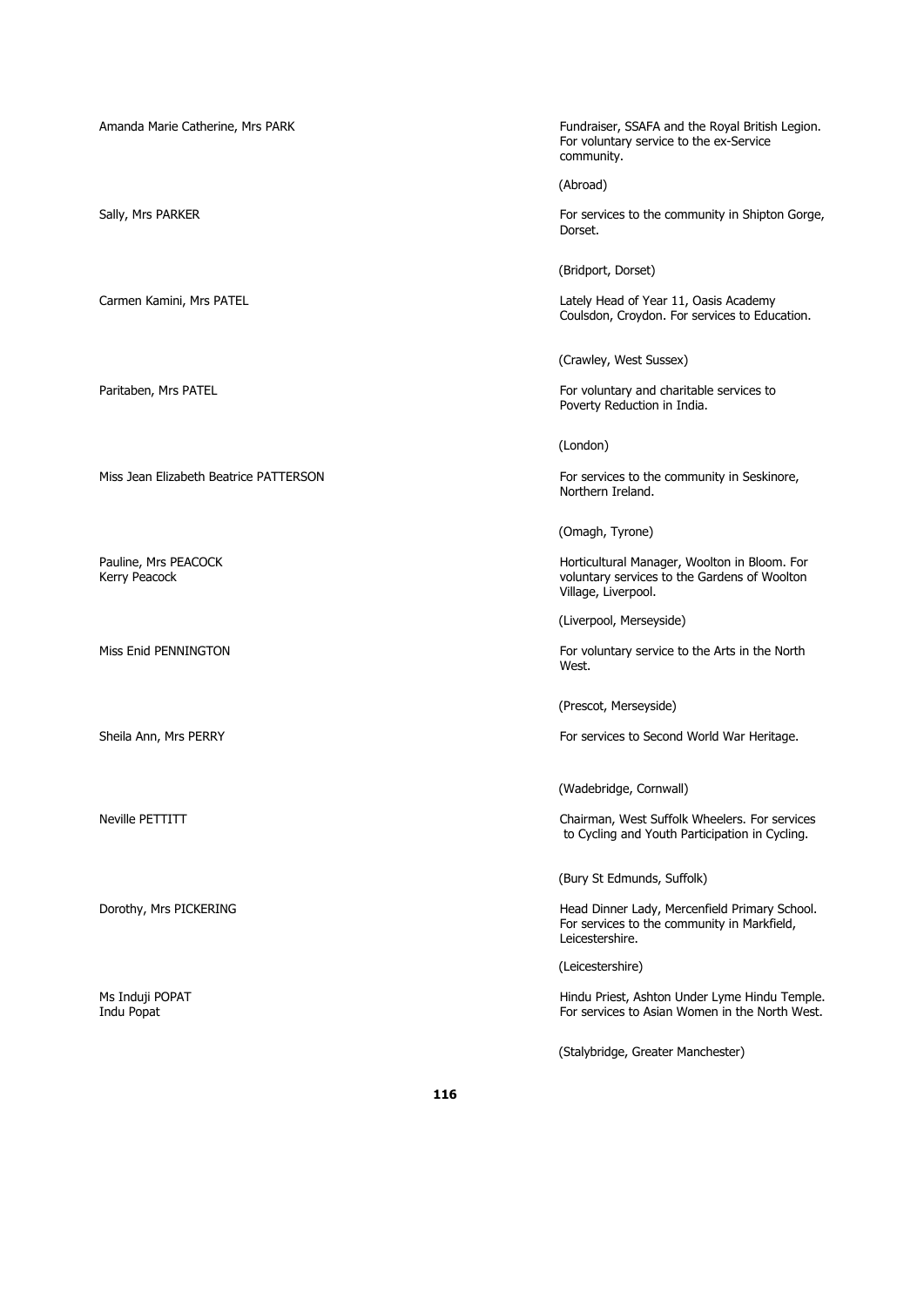| Alan POPE                      | For services to Music and Young People in<br>Camborne, Cornwall.                                          |
|--------------------------------|-----------------------------------------------------------------------------------------------------------|
|                                | (Redruth, Cornwall)                                                                                       |
| Ingrid Judith, Mrs POSEN       | For services to the community in North West<br>London.                                                    |
|                                | (London)                                                                                                  |
| Pamela Mary, Mrs PRESTON       | Volunteer, Samaritans. For services to Mental<br>Health in the West Midlands.                             |
|                                | (Dudley, West Midlands)                                                                                   |
| Richard Edgar PRICE            | For services to the Samaritans and the<br>community in Chester.                                           |
|                                | (Chester, Cheshire)                                                                                       |
| Peter John PRITCHARD           | Coastal Operations Area Commander, HM<br>Coastguard. For services to Maritime Safety.                     |
|                                | (Somerset)                                                                                                |
| Kenneth Clifford PROUSE        | For services to the community in Penzance,<br>Cornwall.                                                   |
|                                | (Cornwall)                                                                                                |
| Norman Frederick PULLEN        | For services to Exeter Cathedral and to the<br>community in Exeter.                                       |
|                                | (Devon)                                                                                                   |
| James QUICK                    | Honorary Secretary, Weybridge Rifle and Pistol<br>Club. For services to the sport of Shooting.            |
|                                | (Surrey)                                                                                                  |
| Leslie Alexander QUILTY        | Volunteer, Maritime Volunteer Service. For<br>services to the Maritime Community and<br>Seafaring Skills. |
|                                | (Bexhill-on-Sea, East Sussex)                                                                             |
| Mary Elizabeth Ann, Mrs RAMSAY | For services to the community in Portsmouth.                                                              |
|                                | (Portsmouth, Hampshire)                                                                                   |
| Baljinder Singh RANA           | Chairman, Guru Nanak Football Club. For<br>services to Football and Inclusion in Kent.                    |
|                                | (Gravesend, Kent)                                                                                         |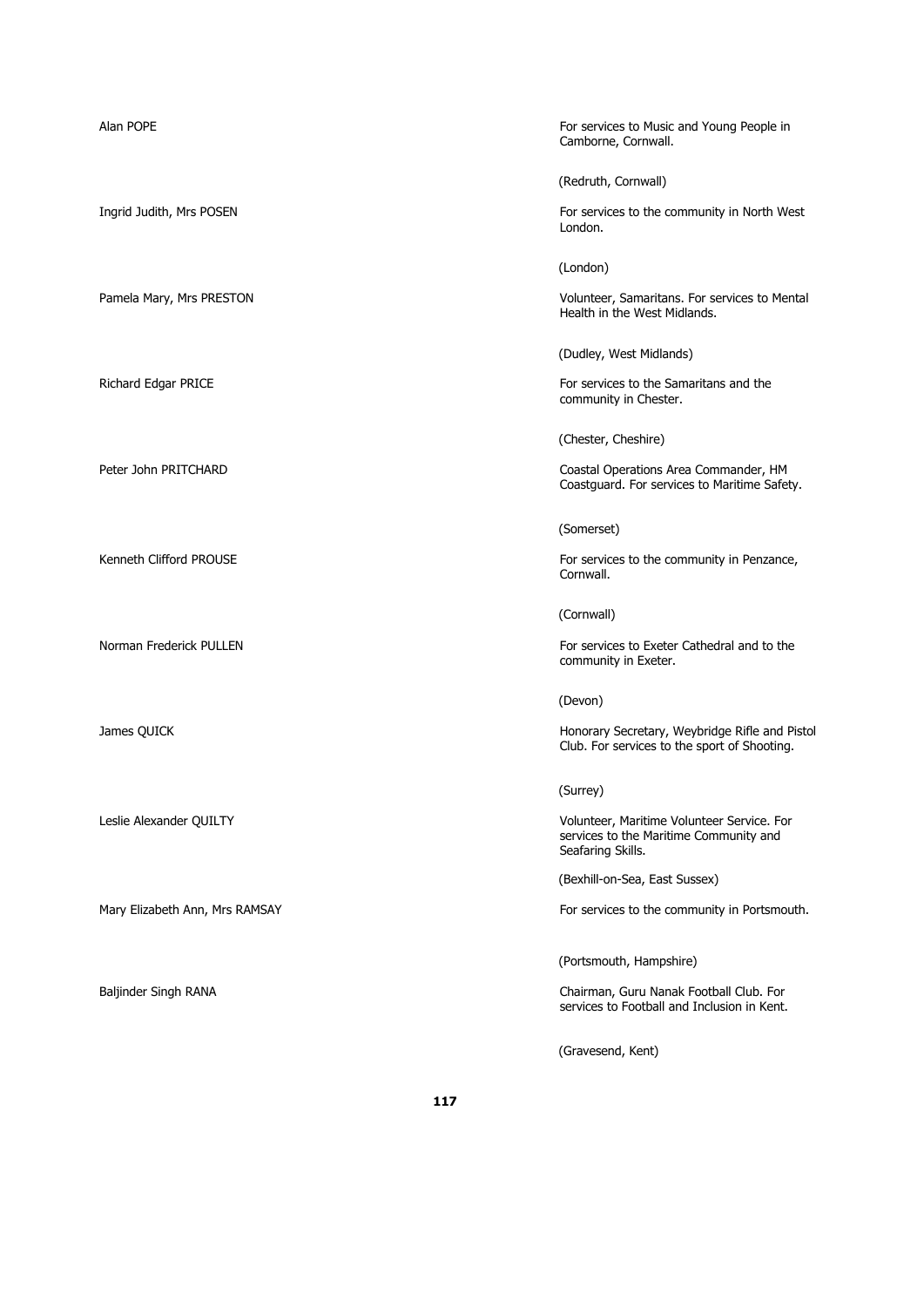| Vijey, Mrs RATTAN              | Chair, Naree Shakti. For services to Interfaith<br>Relations in Enfield.                                                  |
|--------------------------------|---------------------------------------------------------------------------------------------------------------------------|
|                                | (London)                                                                                                                  |
| Paul Andrew RAYMOND-BARKER     | For services to Forestry and Silviculture in<br>Wales.                                                                    |
|                                | (Brecon, Powys)                                                                                                           |
| Christopher Michael REYNOLDS   | Volunteer Regional Representative, British<br>Trust for Ornithology. For services to<br>Ornithology in the Western Isles. |
|                                | (Dorset)                                                                                                                  |
| Pamela, Mrs REYNOLDS           | Volunteer, Reading Division, SSAFA. For<br>services in support of Gurkha Family Integration.                              |
|                                | (Reading, Berkshire)                                                                                                      |
| Vanessa Sarah, Mrs RILEY       | For services to Figure Skating.                                                                                           |
|                                | (London)                                                                                                                  |
| Norman RIMMINGTON              | For services to Football and the community of<br>Barnsley.                                                                |
|                                | (Barnsley, South Yorkshire)                                                                                               |
| Rhona Catherine, Mrs RITCHIE   | Crossing Patrol Warden, Pumpherston and<br>Uphall Station Primary School, West Lothian.<br>For services to Education.     |
|                                | (Livingston, West Lothian)                                                                                                |
| Juliet Mary, Mrs ROBB          | Founder, The Olive Tree. For services to<br>Interfaith Relations and charitable services<br>Abroad.                       |
|                                | (Bridge of Weir, Renfrewshire)                                                                                            |
| Pauline, Mrs ROBERTS           | For services to the community in Cemaes,<br>Anglesey.                                                                     |
|                                | (Anglesey)                                                                                                                |
| <b>Brian ROBINSON</b>          | For services to Cycling and charity.                                                                                      |
|                                | (Mirfield, West Yorkshire)                                                                                                |
| Elizabeth Wilson, Mrs ROBINSON | Bereavement Manager, Mid Cheshire Hospitals<br>NHS Foundation Trust. For services to<br>Healthcare.                       |
|                                | (Stockport, Greater Manchester)                                                                                           |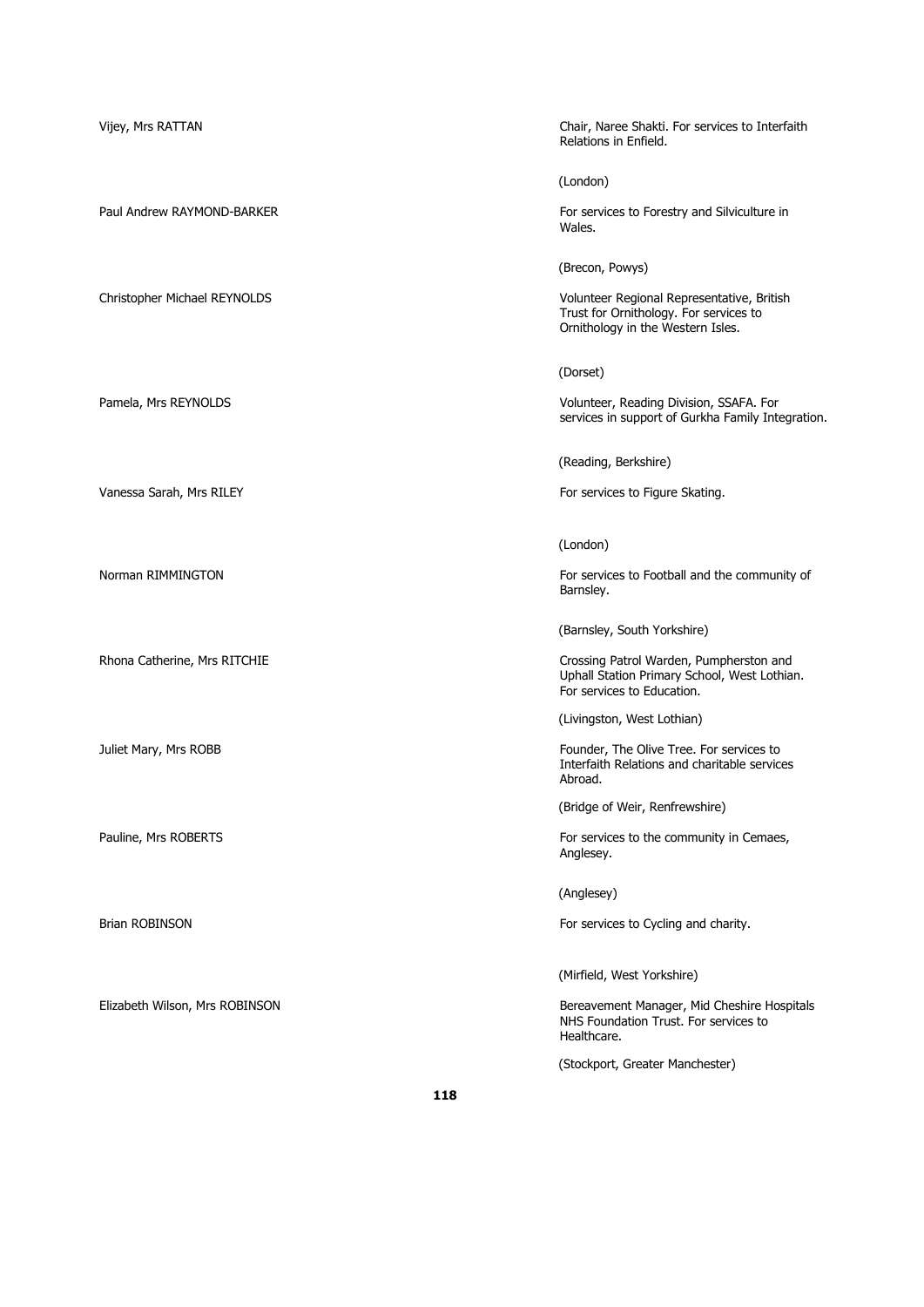Ann Rosemary, Mrs RUDEFORTH For services to the community in

Lillias Nairn, Mrs ROBINSON Director and Trustee, St Andrew's Clinics for Children. For charitable services in Africa.

(Rutherglen, Lanarkshire)

Marie, Mrs ROSS For voluntary services to People with Cancer and the community in Clackmannanshire.

(Alloa, Clackmannanshire)

Mary Helen, Mrs ROSS **For services to Country Dancing and charity in** Nairn and Inverness.

(Inverness)

Joyce Hannah Vivienne, Mrs ROTHSCHILD For services to charity and the community in Solihull, West Midlands.

(Solihull, West Midlands)

Gordon Lambert ROUTLEDGE For services to the community in Longtown, Cumbria.

(Carlisle, Cumbria)

Wheathampstead, Hertfordshire.

(St. Albans, Hertfordshire)

Miss Nadia Fauzi SABA **For services to Triathlon in Bristol. For services to Triathlon in Bristol.** 

(Cliftonwood, Bristol)

Stephen John SAVILLE **For services** to Broadcasting and the community in Verwood, Dorset.

(Dorset)

Ellen, Mrs SCOTT **Lately Senior Administrator, Department of** Veterinary Scientific Services, University of Edinburgh. For services to Research and the community in Gorebridge, Midlothian.

(Gorebridge, Midlothian)

Rodney William SCOTT **Roof** External Association. Lately Chairman, The Desert Rats Association. For voluntary service to Veterans.

(Suffolk)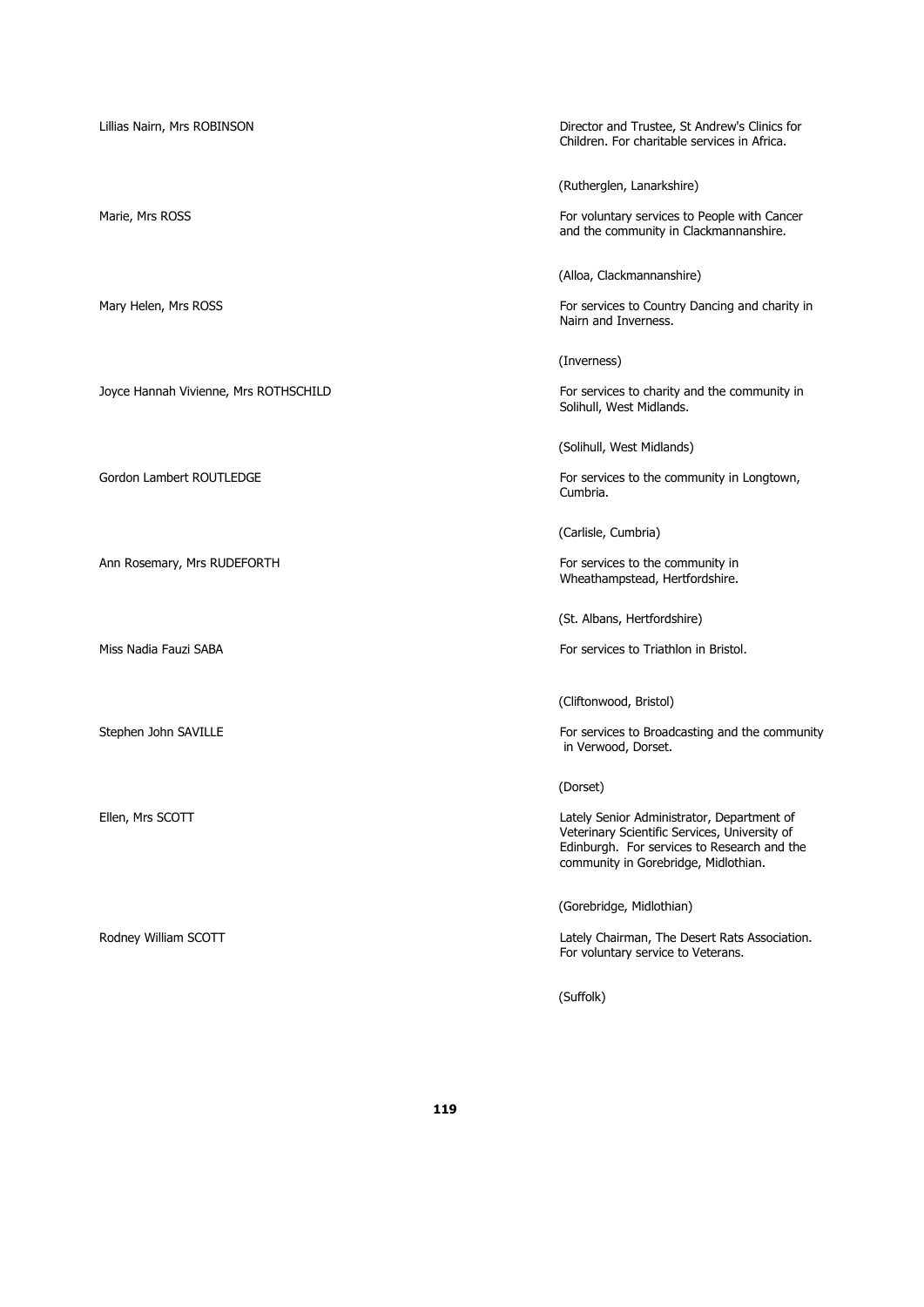| Ms Janet Helen SCRINE                       | Founder Member, Milestone Society. For<br>services to Local Roadside Heritage.                                                                                      |
|---------------------------------------------|---------------------------------------------------------------------------------------------------------------------------------------------------------------------|
|                                             | (Worcestershire)                                                                                                                                                    |
| Margaret Helen, Mrs SHAW                    | Leader, 19th Huddersfield (Golcar Church)<br>Rainbows and Brownies. For services to<br>Children.                                                                    |
|                                             | (Huddersfield, West Yorkshire)                                                                                                                                      |
| <b>Stanley SHAW</b>                         | Master Cutler. For services to Manufacturing in<br>Sheffield.                                                                                                       |
|                                             | (Sheffield, South Yorkshire)                                                                                                                                        |
| Maureen Elizabeth, Mrs SHERMAN              | For services to Young People and Sport.                                                                                                                             |
|                                             | (Portadown, Armagh)                                                                                                                                                 |
| <b>Maurice Samuel SIMPSON</b>               | Lately Voluntary Car Services Driver, Northern<br>Ireland Ambulance Service. For services to the<br>community in Londonderry.                                       |
|                                             | (Eglinton, Londonderry)                                                                                                                                             |
| Fiona Anne, Mrs SINFIELD                    | Lately Music Teacher, Linton Mead Primary<br>School, Thamesmead, London. For services to<br>Education and the community in Thamesmead.                              |
|                                             | (London)                                                                                                                                                            |
| Jean, Mrs SINGLETON                         | For services to charitable Fundraising and the<br>community in Leek Wootton, Warwickshire.                                                                          |
|                                             | (Warwickshire)                                                                                                                                                      |
| Penelope Jane Frederica, Mrs SLADE<br>Penny | For services to charity and the community in<br>Bournemouth, Dorset.                                                                                                |
|                                             | (Bournemouth, Dorset)                                                                                                                                               |
| Patricia, Mrs SLAVIN                        | HR Adviser, Department for International<br>Development. For services to Human Resources.                                                                           |
|                                             | (East Kilbride, Lanarkshire)                                                                                                                                        |
| Brendan Malcolm SLEIGHT                     | Chair, Staff Network for Injured and Sick Ex-<br>Forces and Reservist Personnel, Transport for<br>London. For services to Transport and the<br>community in London. |
|                                             | (London)                                                                                                                                                            |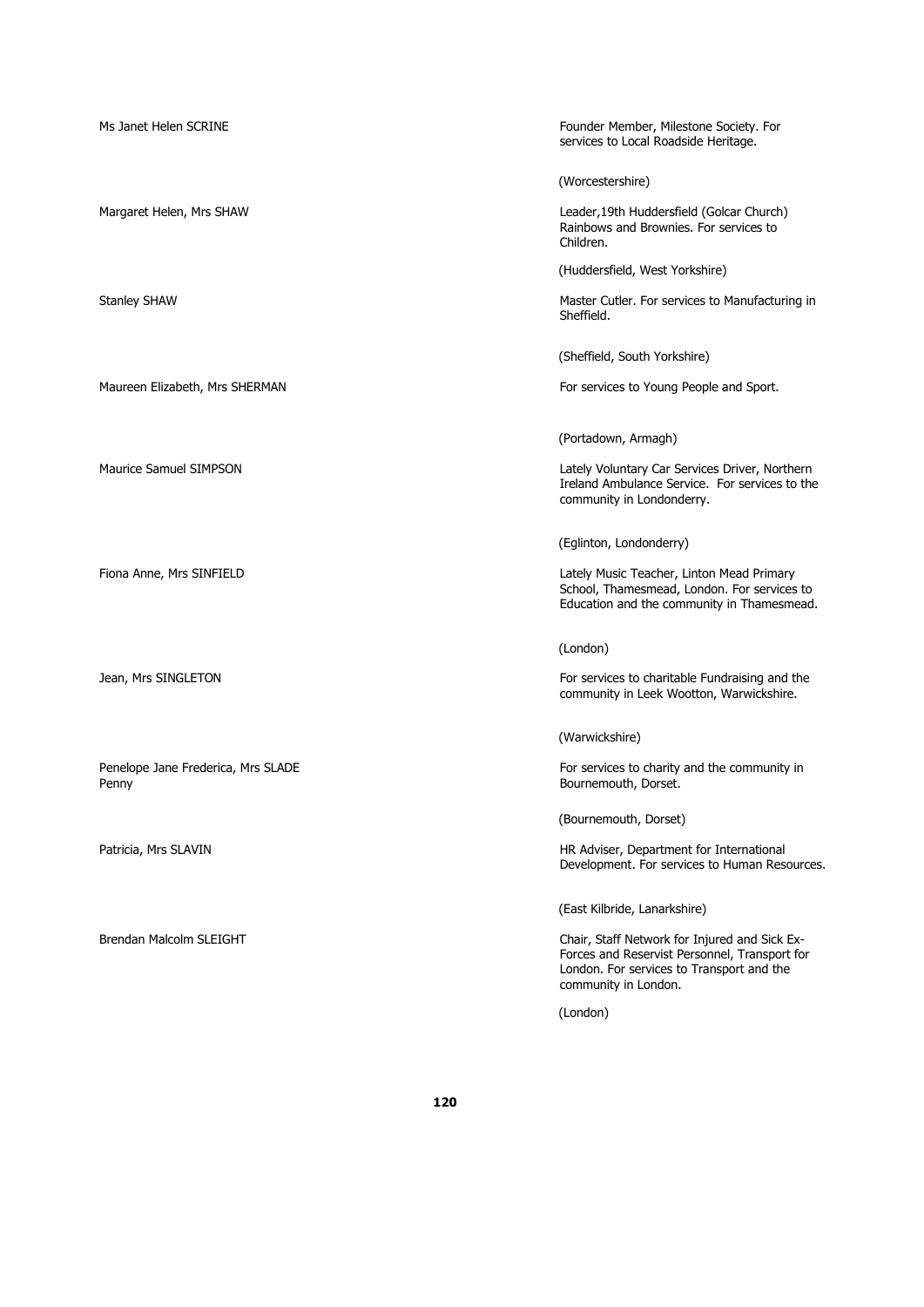| Elizabeth Karen, Mrs SMITH     | Stonehaven, RNLI Fundraising Branch. For<br>services to charitable fundraising and the<br>community in Scotland.                     |
|--------------------------------|--------------------------------------------------------------------------------------------------------------------------------------|
|                                | (Stonehaven, Kincardineshire)                                                                                                        |
| Gary SMITH                     | Co-founder, Working Against Grooming. For<br>services to Combating Child Sexual Abuse.                                               |
|                                | (Sheffield, South Yorkshire)                                                                                                         |
| Mark Kenneth SMITH             | Founder, Ryan Smith Foundation. For services<br>to Supporting People with Brain Injuries and<br>their Families.                      |
|                                | (Skegness, Lincolnshire)                                                                                                             |
| Janet, Mrs SOUNESS             | Lately Managing Director, LiveWire. For<br>services to Sport and Leisure in Warrington,<br>Cheshire.                                 |
|                                | (Liverpool, Merseyside)                                                                                                              |
| <b>Edward George SPARKES</b>   | For voluntary services to the Visitors and<br>Collections of Hughenden Manor,<br>Buckinghamshire.                                    |
|                                | (London)                                                                                                                             |
| Denise Lillian, Mrs SPEAKMAN   | Treasurer, Ethos Home Office Sports and Social<br>Association, Home Office. For public service.                                      |
|                                | (Peterborough, Cambridgeshire)                                                                                                       |
| <b>Malcolm STENT</b>           | For services to Entertainment and charity in<br>Solihull.                                                                            |
|                                | (Solihull, West Midlands)                                                                                                            |
| Ms Cynthia Nkiruka STROUD      | Founder and Director, Cakes by Cynthia and<br>Pretty Gorgeous Cakes. For services to<br>Business and the community in Hertfordshire. |
|                                | (Hertfordshire)                                                                                                                      |
| <b>William Donald STUPPLES</b> | Armourer, Ministry of Defence. For services to<br>Army Training and charitable service.                                              |
|                                | (Tenterden, Kent)                                                                                                                    |
| Ms Rosalind TAYLOR             | Volunteer Assessor, Eco-Schools Green Flag<br>Award. For services to Education.                                                      |
|                                | (Lowdham, Nottinghamshire)                                                                                                           |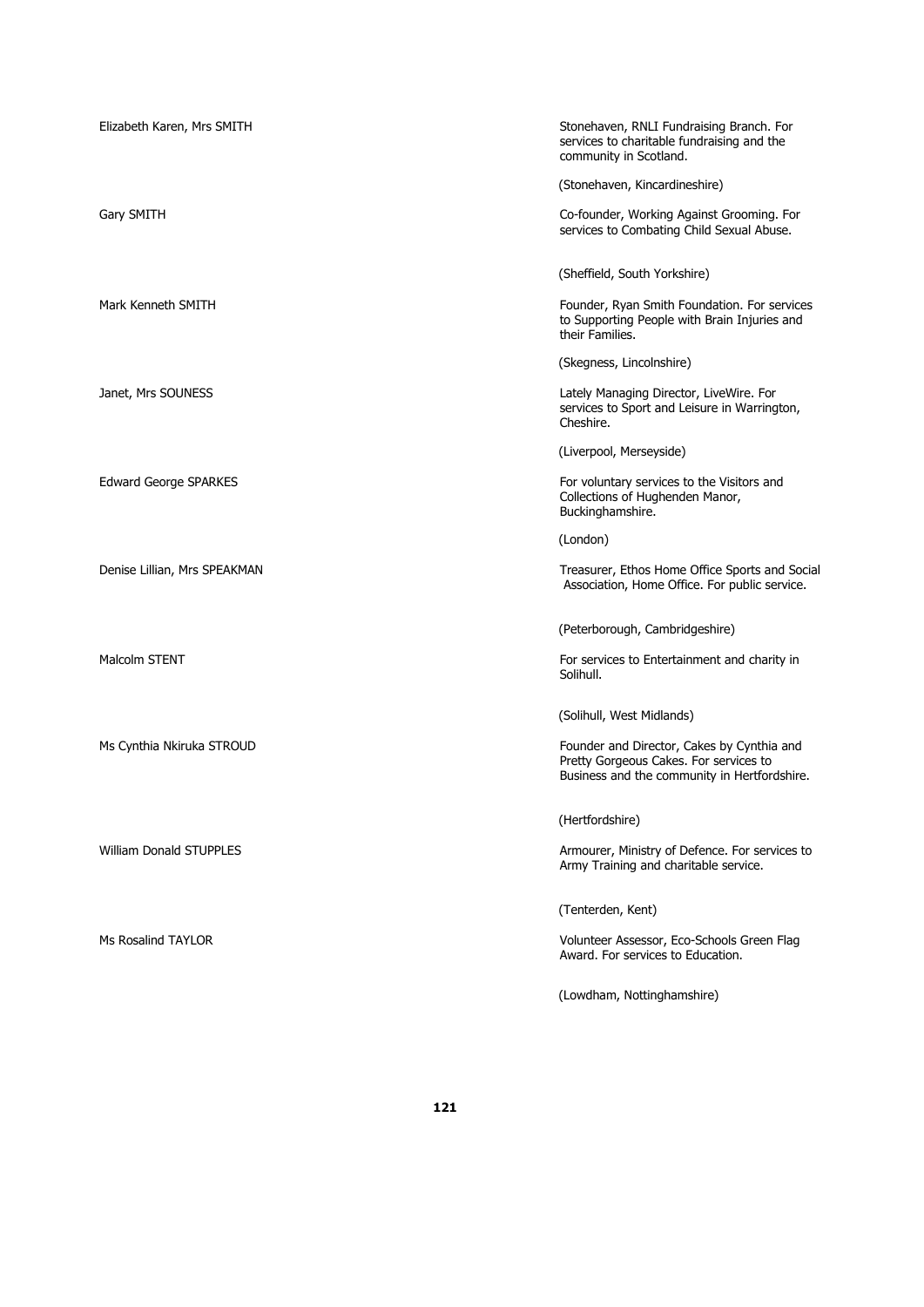| Eva Elizabeth Ann, Mrs THOMAS       | For services to the community in Little<br>Hereford, Shropshire.                                                                                                    |
|-------------------------------------|---------------------------------------------------------------------------------------------------------------------------------------------------------------------|
|                                     | (Herefordshire)                                                                                                                                                     |
| June Karen, Mrs THOMAS              | For services to the Provision of Defibrillators in<br>Welsh Schools.                                                                                                |
|                                     | (Gwent)                                                                                                                                                             |
| Theresa Maria, Mrs THOMAS           | Staff Nurse, Medical Assessment Unit, Aneurin<br>Bevan University Health Board. For services to<br>Nursing Care in Gwent.                                           |
|                                     | (Cwmbran, Monmouthshire)                                                                                                                                            |
| Geoffrey THORPE                     | For voluntary service to the community in<br>Harbury, Warwickshire.                                                                                                 |
|                                     | (Leamington Spa, Warwickshire)                                                                                                                                      |
| Vera Elizabeth, Mrs THRUSSELL       | For services to the community in Pirton,<br>Hertfordshire.                                                                                                          |
|                                     | (Hertfordshire)                                                                                                                                                     |
| Florence Elizabeth Ann, Mrs TINSLEY | For services to Music and the community in<br>Glenarm, Co. Antrim.                                                                                                  |
|                                     | (Ballymena, Antrim)                                                                                                                                                 |
| Mary Agnes, Mrs TISO                | For services to the community in Harlaston,<br>Staffordshire.                                                                                                       |
|                                     | (Tamworth, Staffordshire)                                                                                                                                           |
| Gabriel Gerard TRUEMAN              | Chair, Youth Advisory Committee for the East<br>Down Rural Youth Work Project, Downpatrick.<br>For voluntary service to Disadvantaged<br>Children and Young People. |
|                                     | (Downpatrick, Down)                                                                                                                                                 |
| Owen Keith TULSIE                   | For services to charitable fundraising.                                                                                                                             |
|                                     | (Astley, Greater Manchester)                                                                                                                                        |
| Henry Francis TWAMLEY<br>Harry      | For services to Amateur Football.                                                                                                                                   |
|                                     | (Ashton Under Lyne, Greater Manchester)                                                                                                                             |
| Brian John VARNEY                   | Police Constable, Leicestershire Police. For<br>services to Policing.                                                                                               |
|                                     | (Leicestershire)                                                                                                                                                    |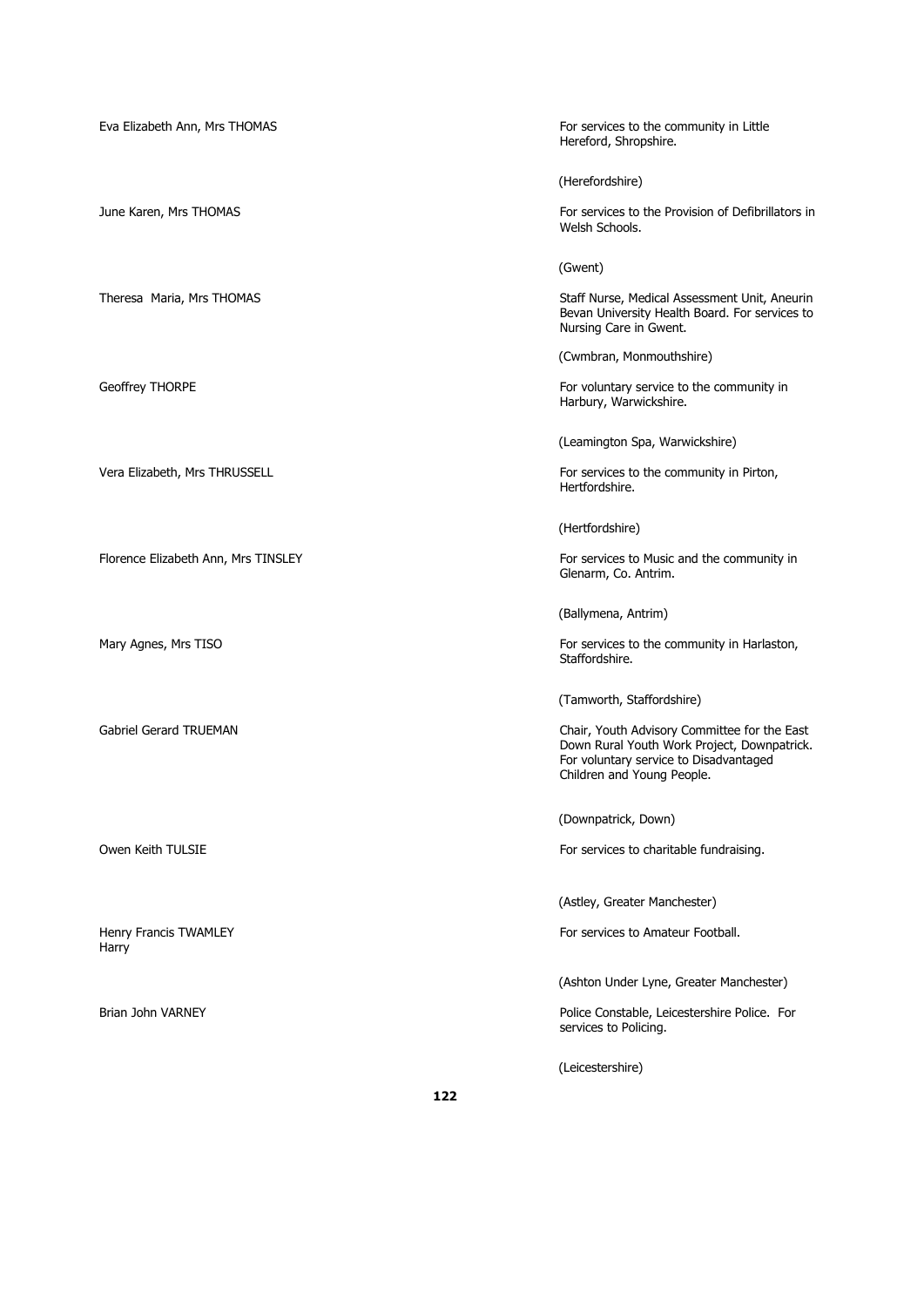| David VILLA-CLARKE           | For charitable service.                                                                                                  |
|------------------------------|--------------------------------------------------------------------------------------------------------------------------|
|                              | (Surrey)                                                                                                                 |
| Mark WALDER                  | Special Sergeant, British Transport Police. For<br>voluntary service to the community in East<br>Sussex.                 |
|                              | (Newick, East Sussex)                                                                                                    |
| Ian David WARD               | Director, Isle of Wight Community Bus<br>Partnership. For services to Community<br>Transport.                            |
|                              | (Sandown, Isle of Wight)                                                                                                 |
| James Gregory WARNER<br>Greg | For services to Heritage and People with<br>Learning Disabilities in Greenwich, London.                                  |
|                              | (London)                                                                                                                 |
| Lucia Hildegard, Mrs WATSON  | For charitable service.                                                                                                  |
|                              | (Ipswich, Suffolk)                                                                                                       |
| Hazel Margery, Mrs WHITEHEAD | For services to the community in Ingleton,<br>County Durham.                                                             |
|                              | (Darlington, Durham)                                                                                                     |
| Katrina, Mrs WHITTAKER       | For services to People Affected by Mental<br>Health Difficulties.                                                        |
|                              | (Braintree, Essex)                                                                                                       |
| Carol Ann, Mrs WILDING       | Operations Manager, Home Office. For public<br>and voluntary services to People with<br>Disabilities in South Yorkshire. |
|                              | (Sheffield, South Yorkshire)                                                                                             |
| Martyn Lloyd WILLIAMS        | Chair, Saundersfoot Festivities Association.<br>For services to charities in Pembrokeshire.                              |
|                              | (Saundersfoot, Pembrokeshire)                                                                                            |
| William Robert Andrew WILSON | For services to the community in Co.<br>Fermanagh and Co. Tyrone.                                                        |
|                              | (Trillick, Tyrone)                                                                                                       |
| Miss Pauline Mary WILTSHIRE  | Barclay's Silver Digital Eagle. For voluntary<br>service to Digital Inclusion in Berkshire.                              |
|                              | (Newbury, Berkshire)                                                                                                     |